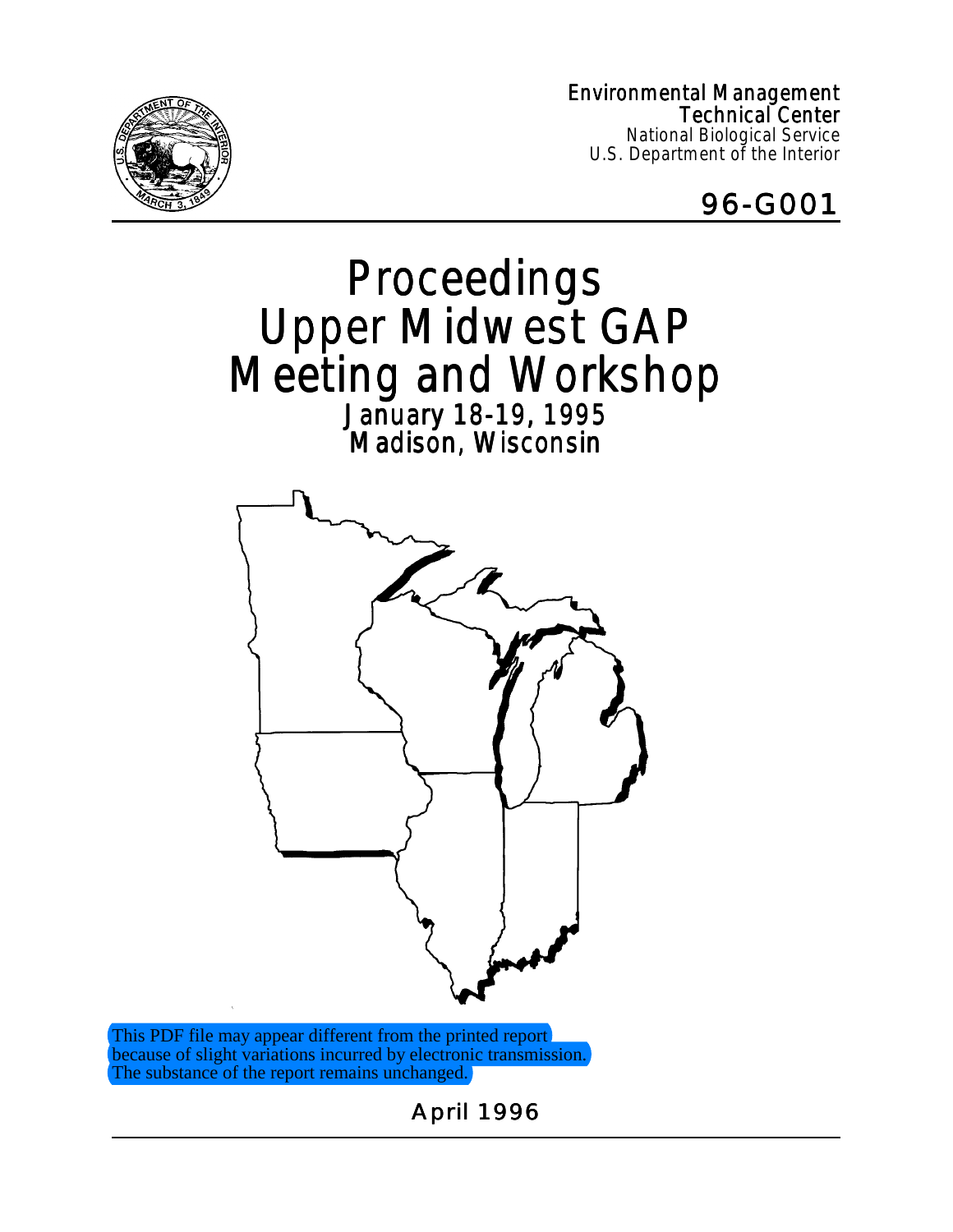## **Proceedings Upper Midwest Gap Analysis Program Meeting and Workshop**

# **January 18-19, 1995 Madison, Wisconsin**

Hosted by

National Biological Service Environmental Management Technical Center 575 Lester Avenue Onalaska, Wisconsin 54650

April 1996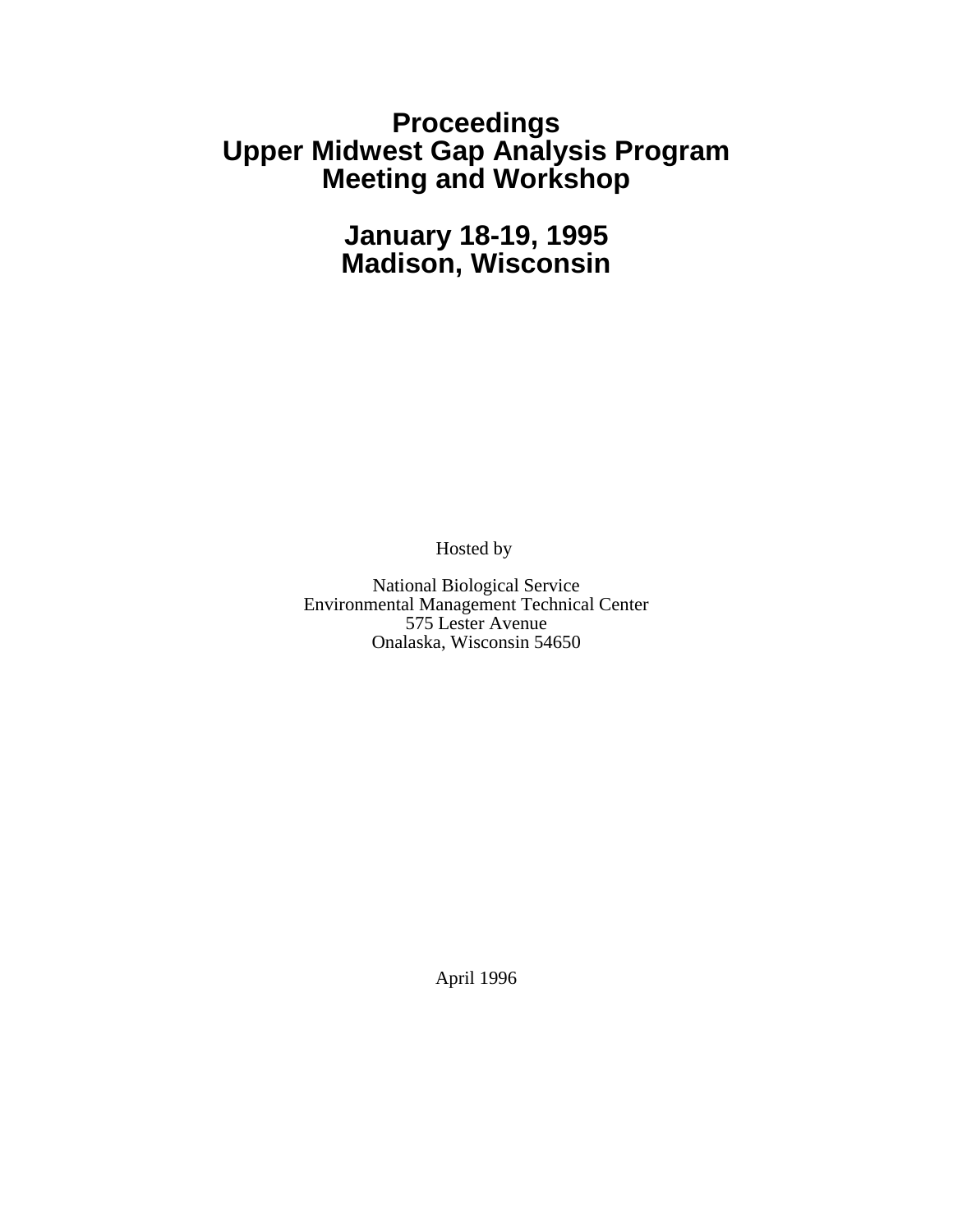*The Environmental Management Technical Center was established in 1986 as a center for ecological monitoring and analysis of the Upper Mississippi River System.*



Mention of trade names or commercial products does not constitute endorsement or recommendation for use by the National Biological Service, U.S. Department of the Interior.

> *The National Biological Service . . . gathering, analyzing, and sharing the biological information necessary to support the wise stewardship of the Nation's natural resources.*

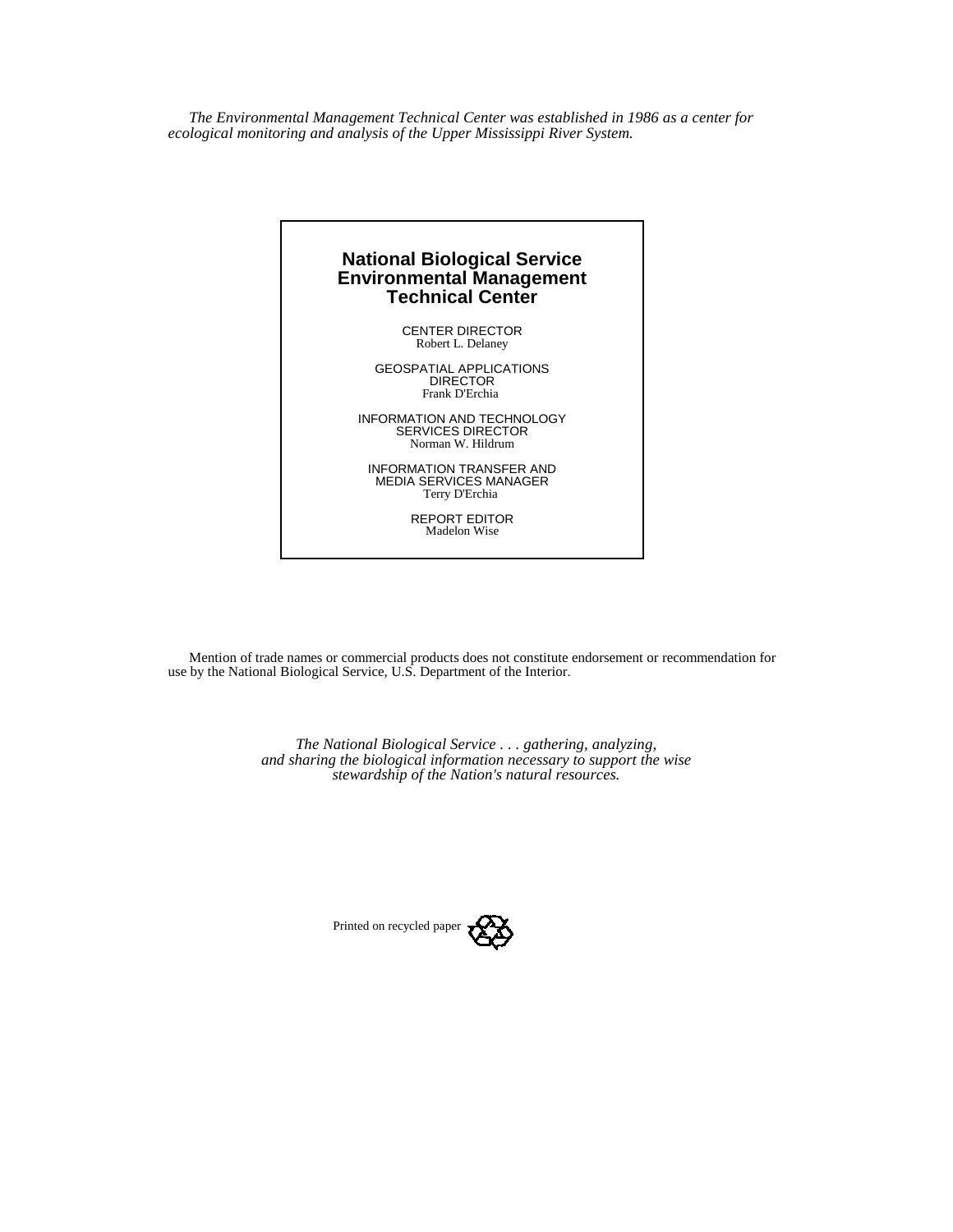# **Contents**

|                                                   | Page |
|---------------------------------------------------|------|
|                                                   | V    |
|                                                   |      |
| Welcome                                           |      |
|                                                   | 3    |
|                                                   |      |
|                                                   | 8    |
|                                                   | 12   |
|                                                   | 22   |
|                                                   | 24   |
|                                                   | 28   |
|                                                   |      |
|                                                   |      |
|                                                   | 36   |
|                                                   |      |
|                                                   |      |
|                                                   | 41   |
| Preclassification Stratification Research Results | 41   |
|                                                   |      |
|                                                   |      |
|                                                   |      |
|                                                   |      |
|                                                   | 65   |
|                                                   |      |
|                                                   |      |
|                                                   |      |
|                                                   |      |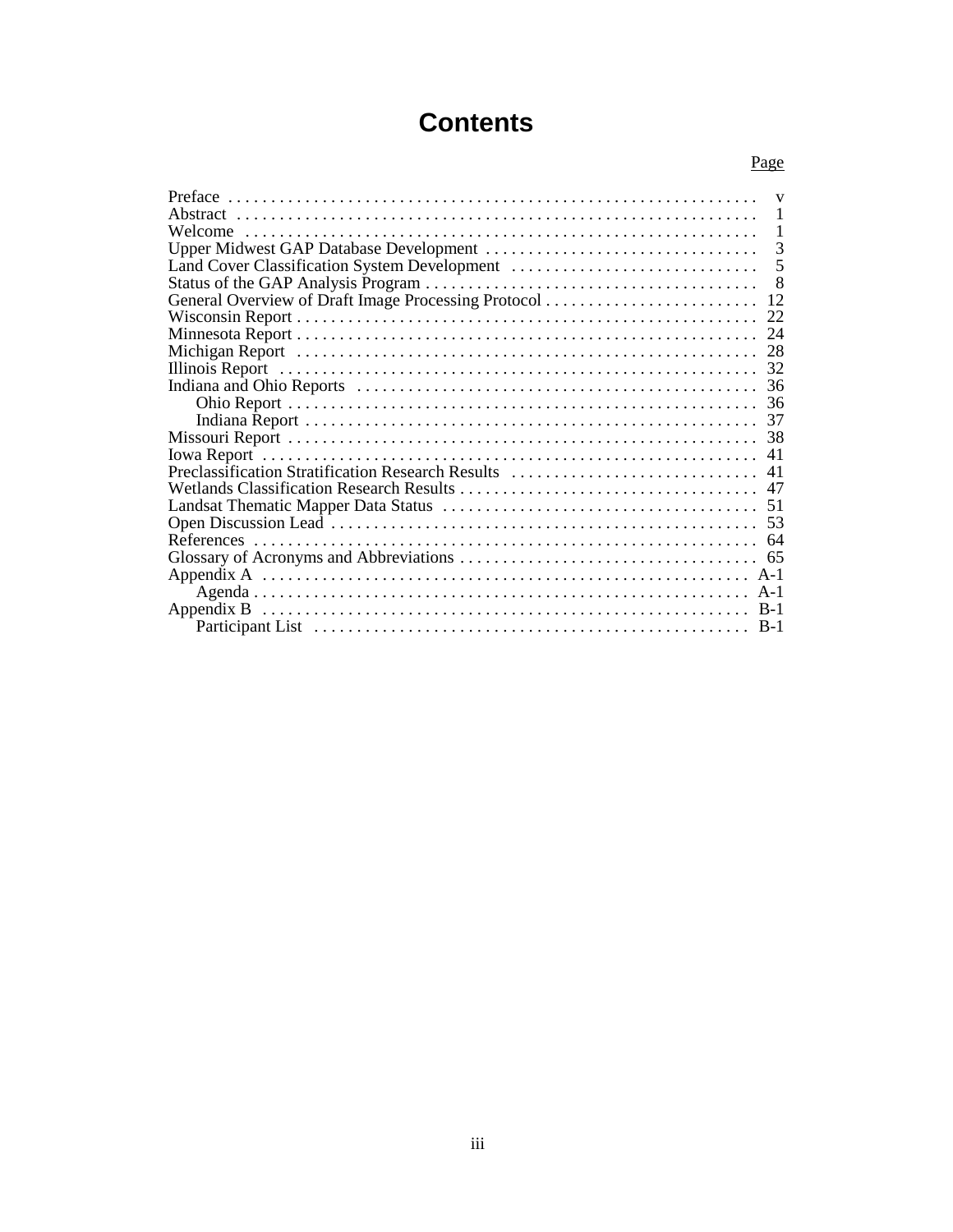## **Preface**

The Gap Analysis Program (GAP) is a National Biological Service project being implemented nationwide with the help of more than 400 cooperators, including the private sector, nonprofit organizations, and government agencies. The purpose of GAP is to identify "gaps" in the network of conservation lands with respect to land cover or habitat types as well as individual vertebrate species and to build partnerships around the development and application of this information (Scott et al. 1993).

The National Biological Service Environmental Management Technical Center facilitates the Upper Midwest GAP, which is currently under way in the States of Illinois, Michigan, Minnesota, and Wisconsin. The project is in various stages of planning or startup in the States of Iowa, Indiana and Ohio.

Gap analysis is conducted by combining the distribution of current vegetation with the predicted distributions of vertebrates as indicators of biodiversity. Maps of speciesrich areas, individual species of concern, and overall vegetation types are generated. Using geographic information systems, gaps in biodiversity conservation are identified by overlaying these biodiversity maps with stewardship maps. The resultant information can be analyzed to show where efforts can be most efficiently focused to achieve broadbased conservation of biodiversity. The gap analysis component of the Upper Midwest GAP will be undertaken by the EMTC in close cooperation with its State partners.

These Proceedings document the Upper Midwest GAP Meeting and Workshop hosted by the Environmental Management Technical Center January 18-19, 1995 (see Appendix A for the meeting agenda and Appendix B for a list of participants). During this meeting, status reports were presented by the States of Illinois, Indiana, Iowa, Michigan, Minnesota, Missouri, Ohio, and Wisconsin. Meeting attendees also participated in group discussions about the protocol being designed for processing Landsat Thematic Mapper imagery for land cover classification and the status and distribution of satellite imagery.

Additional copies of this report may be obtained from the National Technical Information Service, 5285 Port Royal Road, Springfield, Virginia 22161 (1-800/553- 6847 or 703/487-4650).

This report may be cited:

National Biological Service. 1996. Proceedings, Upper Midwest Gap Analysis Meeting, January 18-19, 1995. National Biological Service, Environmental Management Technical Center, Onalaska, Wisconsin, April 1996. EMTC 96-G001. 66 pp. + Appendixes A-B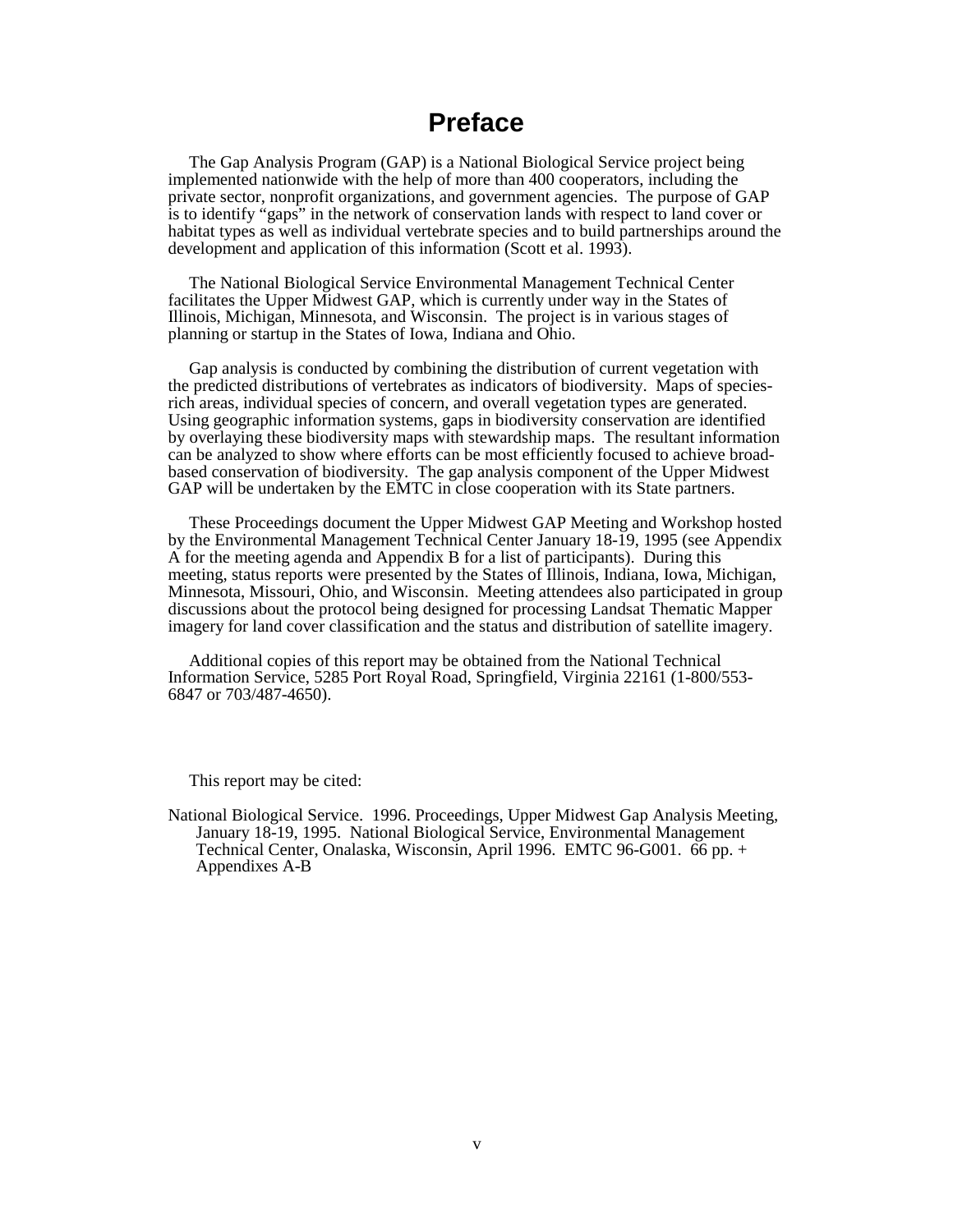## **Proceedings Upper Midwest Gap Analysis Meeting and Workshop**

### **January 18-19, 1995 Madison, Wisconsin**

#### **Hosted by the National Biological Service, Environmental Management Technical Center**

#### **Abstract**

The Environmental Management Technical Center hosted the Upper Midwest Gap Analysis Program meeting as a follow-up to implementation of the Program, which is being coordinated by the Environmental Management Technical Center. Status reports were presented by the actively participating States of Michigan, Minnesota, and Wisconsin. Representatives from the States of Illinois, Indiana, Iowa, Missouri, and Ohio provided reports and participated in regional coordination discussions. Attendees also participated in group discussions about the protocol being designed for processing Landsat Thematic Mapper imagery for land cover classification and the status and distribution of satellite imagery.

### **Welcome**

#### Frank D'Erchia National Biological Service Environmental Management Technical Center

I would like to welcome you to the Upper Midwest Gap Analysis Program [UMGAP] Workshop and to Madison, Wisconsin. It's good to see you all again; I look forward to a very productive meeting. This meeting may be a little bit overdue, but a lot of progress has been made since we last met, and it will all be presented here over the next couple of days.

When you registered, you received a packet which contains the agenda, some information about the National Biological Service [NBS], and other related information. There are a couple of handouts about the National Biological Inventory Infrastructure or NBII, which is a program the NBS is facilitating to make information and data available over the Internet. The National Gap Analysis Program (GAP) also has a Home Page. We'll be implementing much of this on a regional basis, but a lot of data will be available over the Internet.

The last time we met for a technical session was at the Environmental Management Technical Center [EMTC], and we planned to conduct several pilot efforts to classify satellite imagery when we left there. Dr. Tom Lillesand, Director of the Environmental Remote Sensing Center at the University of Wisconsin here in Madison, coordinated the development of a protocol for data processing in conjunction with the Geo Services Section of the Wisconsin Department of Natural Resources. Many of you have received draft copies of that protocol for review. That will be presented in detail here today by Tom, and we will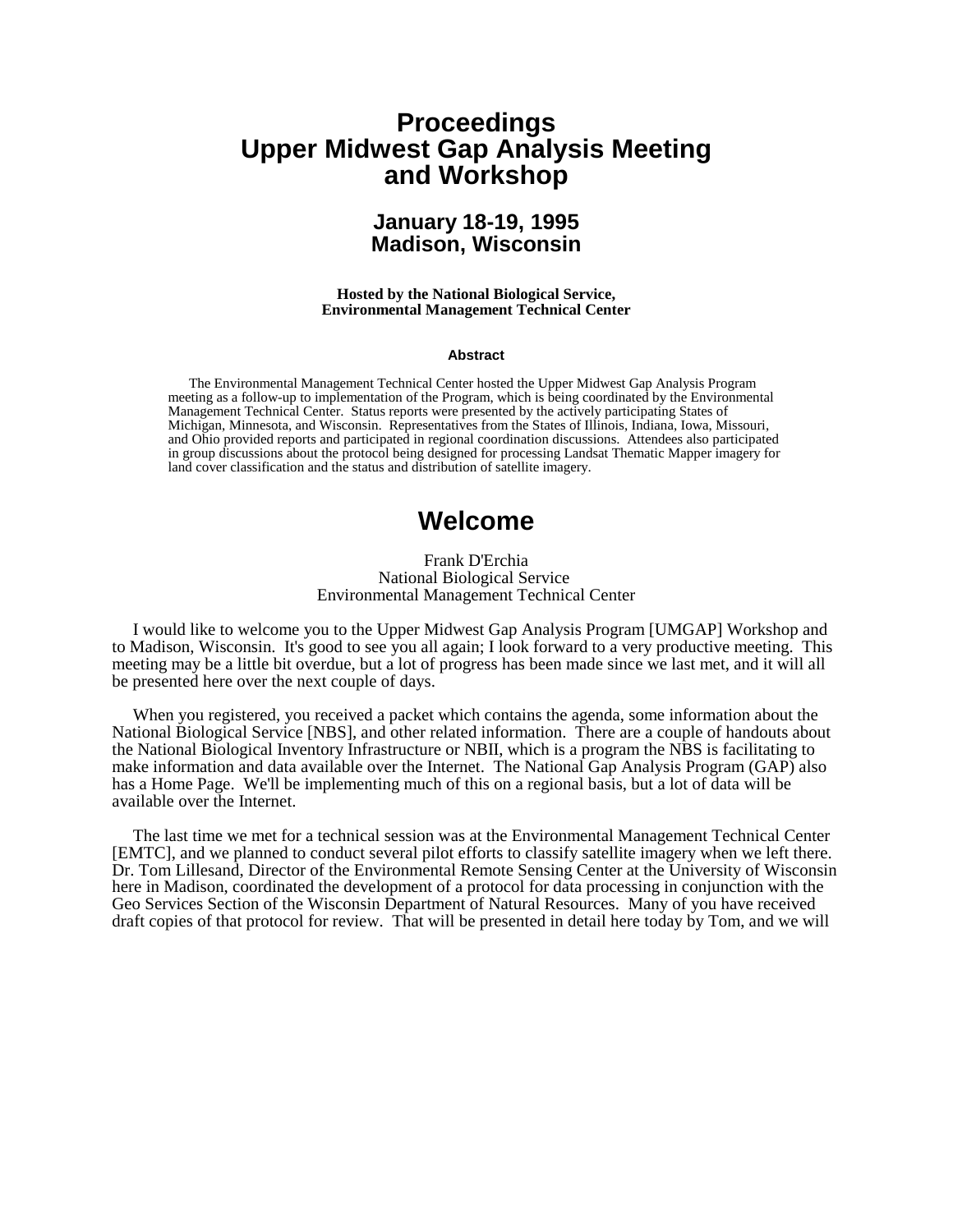have a sign-up sheet out at the desk for anyone who would like to get on the GAP mailing list for this region. We would like to get your Internet address, if you have one, and then a check-off if you want to receive a copy of the protocol. We will be taking recommendations here and modifying the protocol, and once that's finalized we'll put it out as an internal publication. We also hope to get it on the Internet at some point.

Since we met, we received the first dual-date imagery scenes for Wisconsin, which were the two scenes used to develop this protocol. Dan Fitzpatrick will be talking about the status of the Thematic Mapper [TM] imagery. We've had a rough beginning with that, but we will be seeing TM data coming in more quickly now.

I'd like to briefly discuss the purpose of this meeting. The focus here is to present this protocol for processing satellite imagery, to discuss and review the procedures, and to assess the ability of the three states to meet these protocols or some modification of them. Obviously, we want to develop a comprehensive land cover database that covers the three states. In addition, we have representatives here from the states of Illinois, Indiana, Iowa, Missouri, and Ohio, and they will each give us a status and update report. Representatives of those states have expressed interest in coordinating with us on a land cover mapping effort, so we can develop something that would be consistent across the whole Upper Midwest. This is the time to do that, as most of those states are just beginning in this effort and we are in the process of just beginning to process data. I hope we can develop a strategy to coordinate, because we will have a very usable database in the long run.

The discussion today will also focus on the classification system and the status of the National and State Gap Analysis Programs. We have the classifications system that was proposed in the protocol. Don Faber-Langendoen from The Nature Conservancy has reviewed that system and will be presenting some information to us related to that. The Nature Conservancy has been contracted by GAP to develop a comprehensive classification system that can be used nationwide, and we're looking to be able to crosswalk into that system.

Mike Jennings is here from the National Gap Analysis Program. Mike works with Mike Scott at the University of Idaho, where the National Program is managed, and he will provide us with a status of the National Program and answer any questions you may have. State representatives for the individual states of Michigan, Minnesota, and Wisconsin will present the status of those states' efforts.

The other item we may address, which is not on the agenda, is the funding for this effort. The most successful effort to date to develop a land cover database in this area has been the WISCLAND [Wisconsin Initiative for Statewide Cooperation on Landscape Analysis and Data] effort in Wisconsin. The WISCLAND effort has been very successful in gaining partnerships and is moving along very well. The Gap Analysis Program plays an active role as a partner in this effort, and because of the successful coordination with other agencies, WISCLAND has attracted many partners and contributors. We've also gotten some generous funding in the first year from the U.S. Environmental Protection Agency [EPA], through the Great Lakes National Program Office [GLNPO], to kick off this effort. After some delays in our first year in NBS, we received our funding toward the end of the fiscal year, and now we have cooperative agreements in place with the three states. This year we are in a little better shape, because the funding is secured and we are basically trying to determine how to distribute it. As we all know, the GAP funding itself is not enough, as the WISCLAND effort can attest. So, we will basically be talking to the partners and those interested in cooperating with us, either here during the meeting or in the next few weeks, few months, and into the future, because the success of this program will depend upon the partnerships we develop.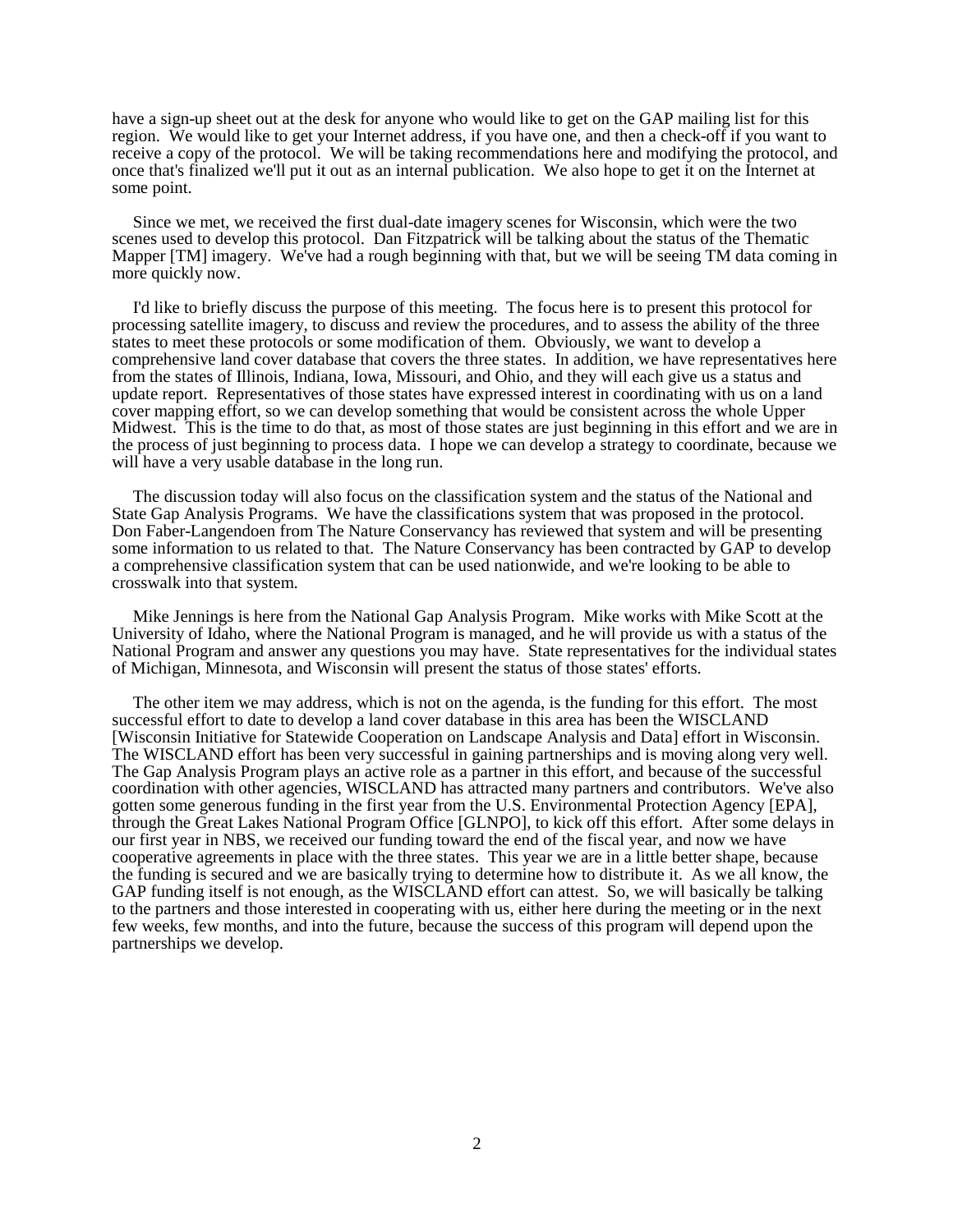We have close to 60 people coming to this meeting; I had originally thought we would have about 30, so we doubled, and I think we are going to have a very productive meeting!

At this time, I would like to introduce the first speaker on the Upper Midwest GAP database development, Daniel Fitzpatrick. Daniel was hired by the EMTC as a biodiversity coordinator, to oversee the Gap Analysis Program effort.

## **Upper Midwest GAP Database Development**

Daniel Fitzpatrick National Biological Service Environmental Management Technical Center

Though I'm here to talk about the development of the GAP database, I've been at the EMTC for only 2½ months now, and quite a few of you in the audience have been part of the GAP development from the original meetings which started, I believe, almost 2 years ago. So, actually, a lot of you know more about this than I do.

The Gap Analysis Program in the Upper Midwest is a subset of a regional biodiversity assessment that is the outcome of a series of meetings involving land use planners, resource managers, and ecologists. A couple of working groups were formed, the Upper Midwest Biodiversity Assessment Group and the Upper Great Lakes Biodiversity Committee. Out of the work of those groups, a seven-step design was developed, which some refer to as GAP II or GAP Plus, for the assessment, management, and monitoring of biodiversity. The official national GAP effort is essentially the first three steps of that seven-step design.

In the first three steps of GAP II is the assessment of ecological unit characteristics, including the development of an ecological unit map that all three states agree upon, so that unit boundaries which cross state boundaries will not become a problem. This effort was commissioned by the Upper Great Lakes Biodiversity Committee and for the most part is finished. I would challenge the participants in that effort to see it through to the development of a digital Geographic Information System [GIS] format with a resolution comparable to the resolution we'll get from the satellite images. This ecosystem map is already being used, as you will see discussed later, in the protocol for the satellite image processing. You will see some interesting overlays with that. Another layer that was identified as a necessary component of GAP II was that of pre-European settlement vegetation. Those coverages, I believe, are already developed, based in part on some innovative work being done by the Forest Service using Public Land Survey data and GIS techniques. Again, this is for GAP II and not specifically a part of the official national GAP effort.

Most of the next 2 days will be dedicated to reviewing and discussing the status of the current vegetation or land cover map development. I won't get into the details of that classification effort now. Dr. Tom Lillesand will discuss that more thoroughly later today. However, I would like to address those end users who have concerns regarding the suitability of satellite-image-derived classification to meet their needs. We are pursuing a classification following an image-processing protocol that should give us a uniform vegetation map across three states with a classification system that will be followed by all three states, and which is repeatable and highly defensible. When it gets down to determining whether or not vegetation classes are specific enough to meet end user needs, please keep in mind that we are not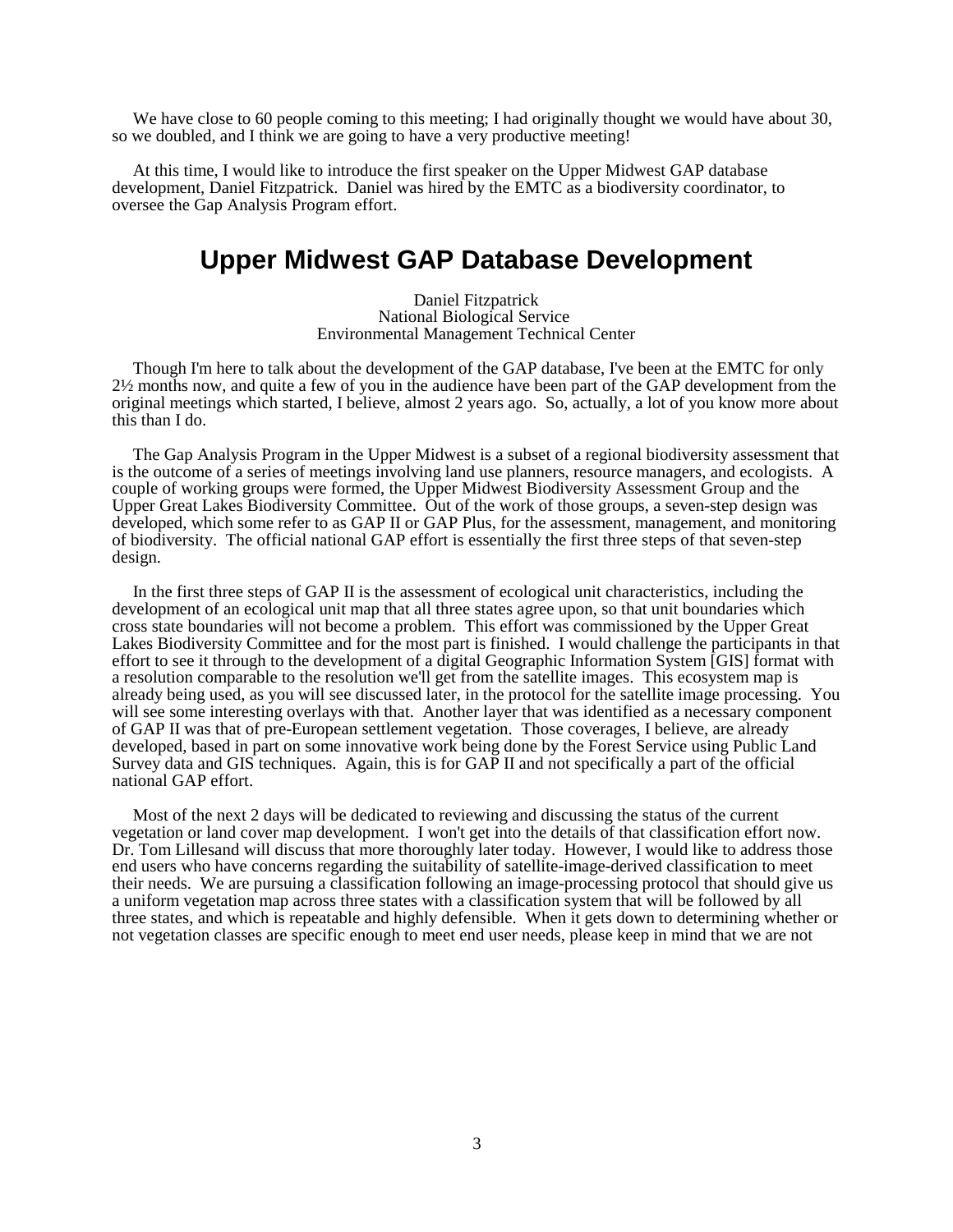doing anything in image processing that precludes extracting particular classes and applying additional techniques or ancillary data, such as Forest Inventory and Analysis (FIA) plot data from the Forest Service, to extract stand structure or other additional attributes that end users might require. It is a hierarchical, iterative process, and we are now doing just the first step in building a base map. Nobody should be expecting to use our current vegetation map to do on-the-ground site management. That never was the intention. We also need to keep in mind that we don't have the luxury of being able to develop the best or the finest resolution current vegetation map of the Upper Midwest before we can take any kind of action to implement ecosystem management. We are building the database incrementally so that we can begin to use it as quickly as possible, and that's part of the process.

Another layer in the GAP II database is that of species-range maps. This is also an official component of the national GAP effort. There is no single best approach to developing species-range maps, and I am neither a wildlife nor vegetation ecologist. My background is in GIS and forestry. I am therefore going to be relying upon the cooperating states and their ecologists to direct me in the development of specieshabitat models and the development of a species-range mapping protocol appropriate for the Upper Midwest.

The last component of the official national GAP effort is that of a public-ownership- and management-status map layer. This layer is a compilation of existing maps by all the individual public land managers into one comprehensive map of all public ownerships. We are hopeful that ownership boundaries for tribal lands and for industrial forest land will also be included, but management status categories for those lands is of course proprietary, so will not be likely included. The development of this layer will be incremental. After sending out the first draft for review, I'm sure we can expect reports of omissions and commissions.

These are the basic components of database development: current vegetation, vertebrate species distribution, and public ownership. At this time we are only beginning the vegetation classification effort, so there isn't a lot more to say about the other components. The question does come up, however, and Frank has alluded to some of this; what will we do with the database when it is done? How will people have access to it? The answer is that it will become public domain, and to the extent possible, we intend to put the current vegetation coverage at the full resolution of 30-m pixels on the Internet for anyone to download. This will be in addition to generating vector maps to meet national GAP standards. Precisely how we disseminate the data is yet to be determined. The Internet is a rapidly evolving entity. Anyone actively using it knows that there wasn't really much data to access 2 years ago. What data formats and dissemination protocols will look like 2 years from now is anyone's guess.

I will be authoring an Internet World Wide Web Home Page for the Upper Midwest GAP, and I think we will also be offering to sponsor a Home Page for the Upper Great Lakes Biodiversity Committee and the Upper Midwest Biodiversity Assessment Group. I also intend to develop an electronic newsletter, and so that people can work through some of these issues as they evolve, we'll try to facilitate communications by hosting an Upper Midwest electronic bulletin board or discussion list. I hope that maybe some of the adjoining states can get together with the three states that are already involved in this program and determine where they have common boundaries and common interests to see if Upper Midwest GAP can include a wider audience.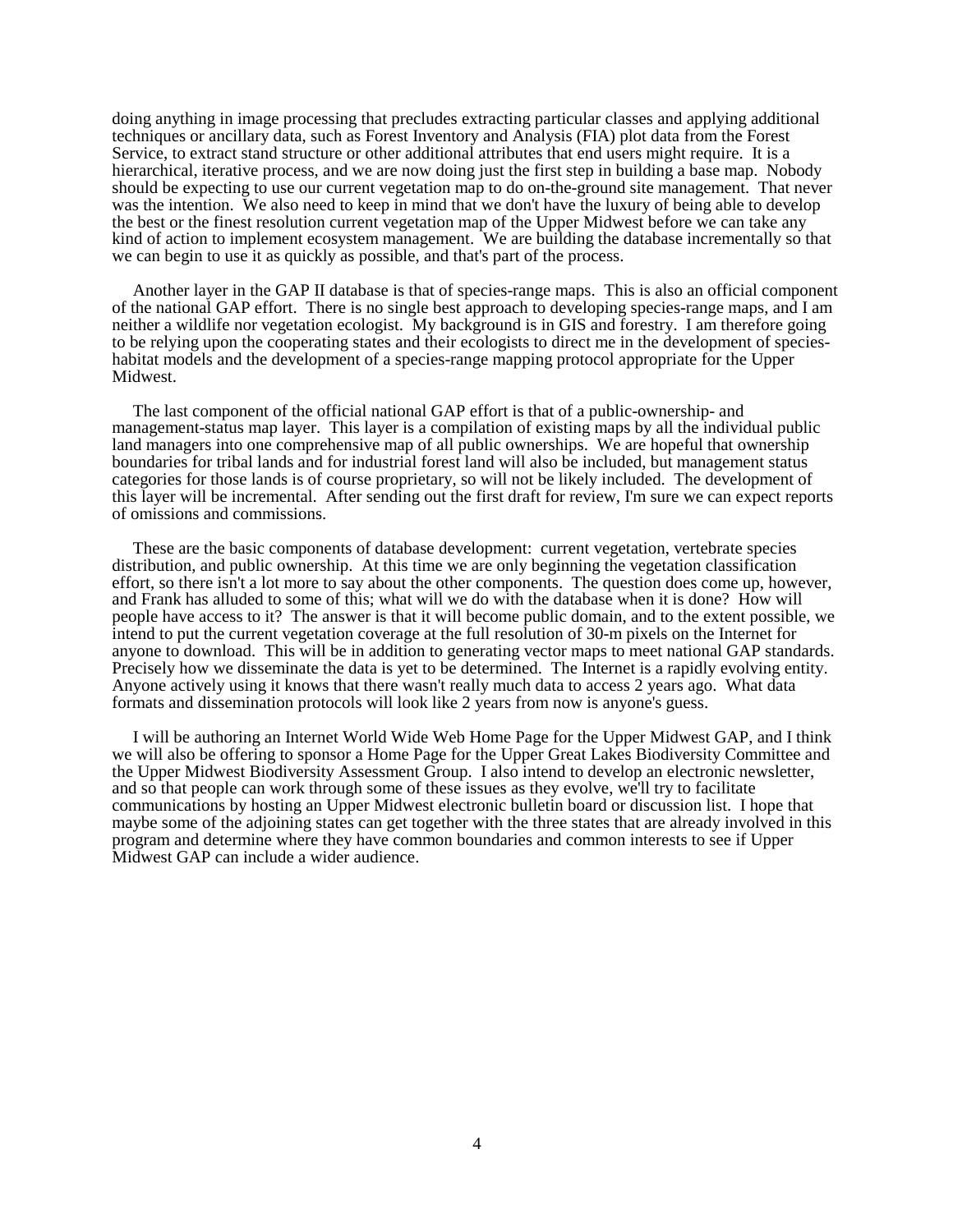## **Land Cover Classification System Development**

Don Faber-Langendoen The Nature Conservancy

Thank you for inviting me here. I would like to update you on the work of the vegetation classification. One point is to clarify how it can be crosswalked to the protocols being developed for GAP, the other is to indicate that it is part of the larger, ongoing regional biodiversity assessment.

What I'd like to do is break the talk into two parts. One part is to introduce the full scope of the classification system, particularly as it applies to the Upper Midwest. The second part will look at how the classification system fits more directly into some of the protocols being developed.

The vegetation classification, in general, has four important features. One, it emphasizes biota, particularly vegetation, with a conservation focus. Second, it is hierarchical, based on existing vegetation. Third, it is intended for worldwide application. That is part of the reason for its complexity, much of which isn't needed at local levels. And fourth, it is a component of The Nature Conservancy and Heritage database. I would now like to expand on each of these features.

The first feature is that it emphasizes biota, particularly vegetation, with a conservation focus and within that it has two major objectives. One objective is that the classification, in part, is an attempt to understand vegetation patterns of ecological systems. In a sense, that is its scientific objective; to describe the pattern of the vegetation. The second objective is to provide a systematic framework for establishing conservation priorities. By having this framework, we can prioritize the kind of patterns in the world that need protecting. Whether we are talking about white pine-hemlock stands and their pattern of succession, or oak stands succeeding to maple, the system is designed to capture the kind of variation that exists today.

The second feature is that this system is hierarchical, based upon existing vegetation. The Nature Conservancy has at the very top level of its classification three major systems. The one which I will be addressing today is the terrestrial system, including uplands and wetlands. The second system is the aquatic, within which are the marine and fresh water subgroups, with the marine subgroup being currently more developed than the freshwater subgroup. The third system is the subterranean.

Within the terrestrial system, we've developed six sub-levels. The *class*, *subclass*, *group*, and *formation* are all physiognomic-type levels. Physiognomy simply refers to the structure of the vegetation, its outward appearance. For example, at the *class* level, forest is defined as trees greater than 5 m tall and having a canopy cover of 60%-100%. The *subclass* level breaks out the phenology of the leaves into evergreen, deciduous, and mixed. The *group* level further breaks down leaf types, the temperate and subpolar needle-leaved evergreens being one example. Within the *group* level, climatic names are often used as they are reflected in leaf types; temperate or subpolar as related to the needleleaved character, for example. The lowest of the physiognomic levels, the *formation* level, is used to describe a combination of environmental factors that influence structure. We also refine some of that structure. For example, the *needle-leaved evergreen forest with conicle crowns formation* is distinct from a forest with rounded crowns. All these distinctions are in part designed to assist with mapping the vegetation.

Below the four upper physiognomic levels, *class*, *subclass*, *group*, and *formation*, we have two floristic levels which further refine the units. First is the *alliance* level, based on canopy cover species,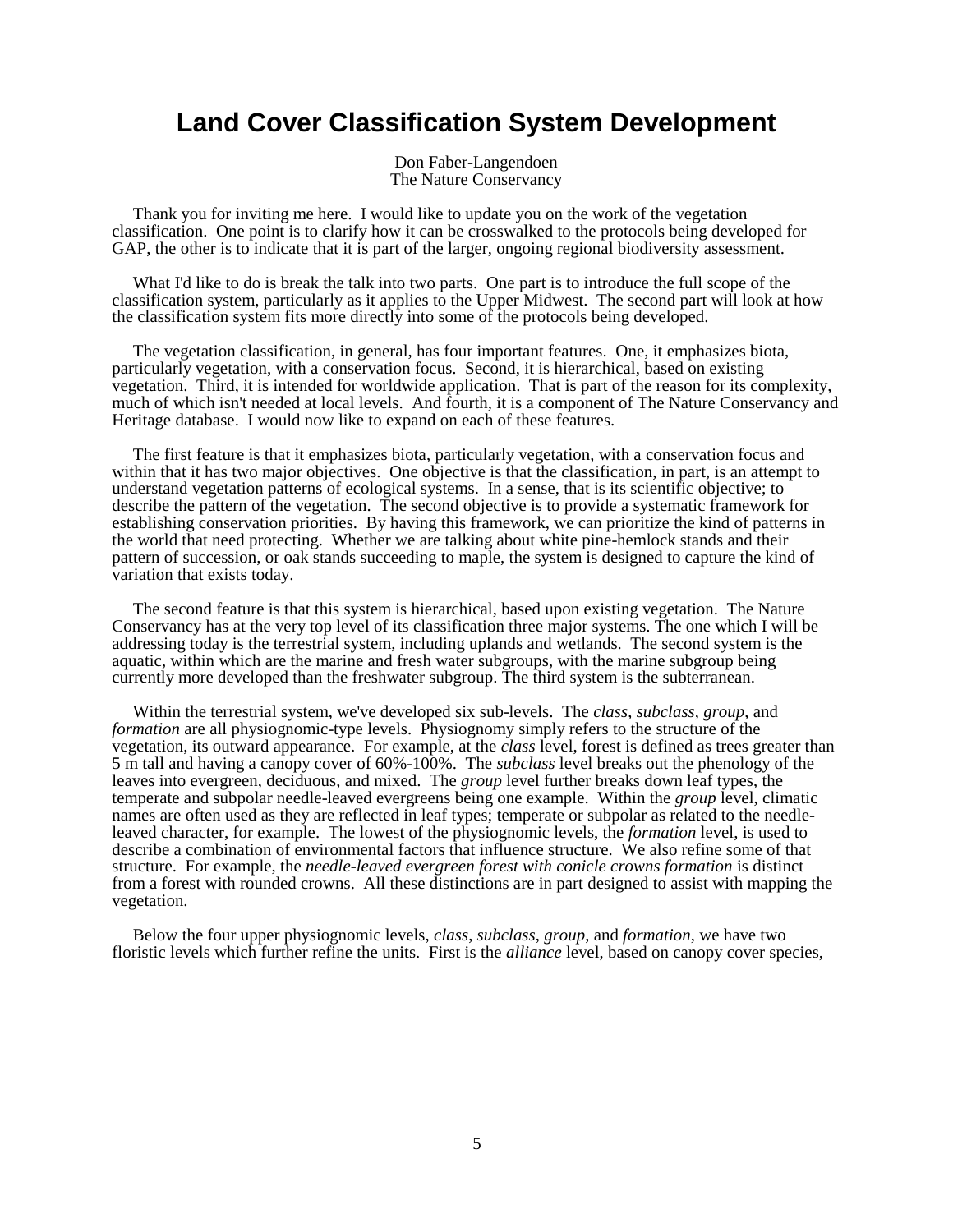where the uppermost strata of vegetation is emphasized. The *black spruce alliance* is an example. At the *association or community* level, we have reached the lowest level in the classification hierarchy. At this level, we define the units by describing the entire assemblage or grouping of plant species that co-occur in a loosely organized way. For example, the *black spruce-feathermoss association* describes the canopy and also the understory species. While it is certainly possible to classify vegetation to levels of greater detail for conservation purposes, we feel that this is the level that we would like to get down to, and it is also a very widely used level.

To clarify how structure is captured in the classification, let's compare forest and woodlands. Woodlands are defined as trees over 5 m tall, having a canopy closure of something like 25% to 60%. That is, the crowns are not touching, but they're not widely scattered either. If we compare evergreen forest and evergreen woodland, we'd come down to the needle-leaved types at the *group* level, and at the *formation* level, we have needle-leaved evergreen forest with rounded crowns as an example. We can also look at the *alliance* level, jack pine forest with a very dense structure, closed canopy compared to jack pine woodlands, with a more open canopy. Jack pine is used in both, but the structure of jack pine woodlands is different from that of jack pine forest, so the two jack pine *alliances* are distinct. At the next lower level then, below the *alliance* level, the *jack pine-blueberry-feathermoss association* is a different grouping of species than the *jack pine-red pine* with the *bur oak-* or *pine-oak-understory association*.

The second feature of the classification system is that it is hierarchical based on existing vegetation, and the emphasis on existing vegetation is important to remember. We're classifying what's out there now based on the combination of floristics and physiognomy, so successional stages that are floristically distinct are recognized as distinct categories. We interpret successional patterns, taking into account pre-European settlement and future stand development, but it's what's out there today that we classify. Because the classification system is based on existing vegetation, crosswalking to land use/cover mapping projects requires very minimal effort. I should point out, too, that building knowledge of existing vegetation also contributes to ecological land classifications and visa versa. Ecological land classifications are a good way to interpret the existing vegetation, so a lot of interaction can occur between ecological land classification and TNC [The Nature Conservancy] vegetation classification.

A third feature of TNC classification system is that it is intended for worldwide application. The hierarchical structure of the system is modified from the UNESCO [United Nations Educational, Scientific, and Cultural Organization], which developed a document called the International Classification and Mapping of Vegetation. The TNC has tapped into that document and modified it. The UNESCO system was developed for mapping at a scale of 1:1 million; countrywide surveys were the intent. We have modified the UNESCO System so it is applicable at a scale of 1:24 thousand, which is the scale that TNC Heritage Programs most often use for conservation planning. This means that the TNC system is also a benefit to our partners elsewhere in the world. We have programs in Latin America where there are tropical rain forest systems, and we also have partners where there are tropical dry forest systems. All types of ecosystems are incorporated into the UNESCO system, so we have the ability to address the world's vegetation. Again, on the local level we don't need that complexity, but that's where the TNC frame work is established.

Finally, the fourth feature of the system is that it is a component of the TNC Heritage conservation databases. So the system, whatever its worldwide perspective, is tied down to very specific databases here in the Midwest. Through inventory and sampling, classifications are developed, community types are recognized, and these are built into various descriptions. How do you recognize these things in the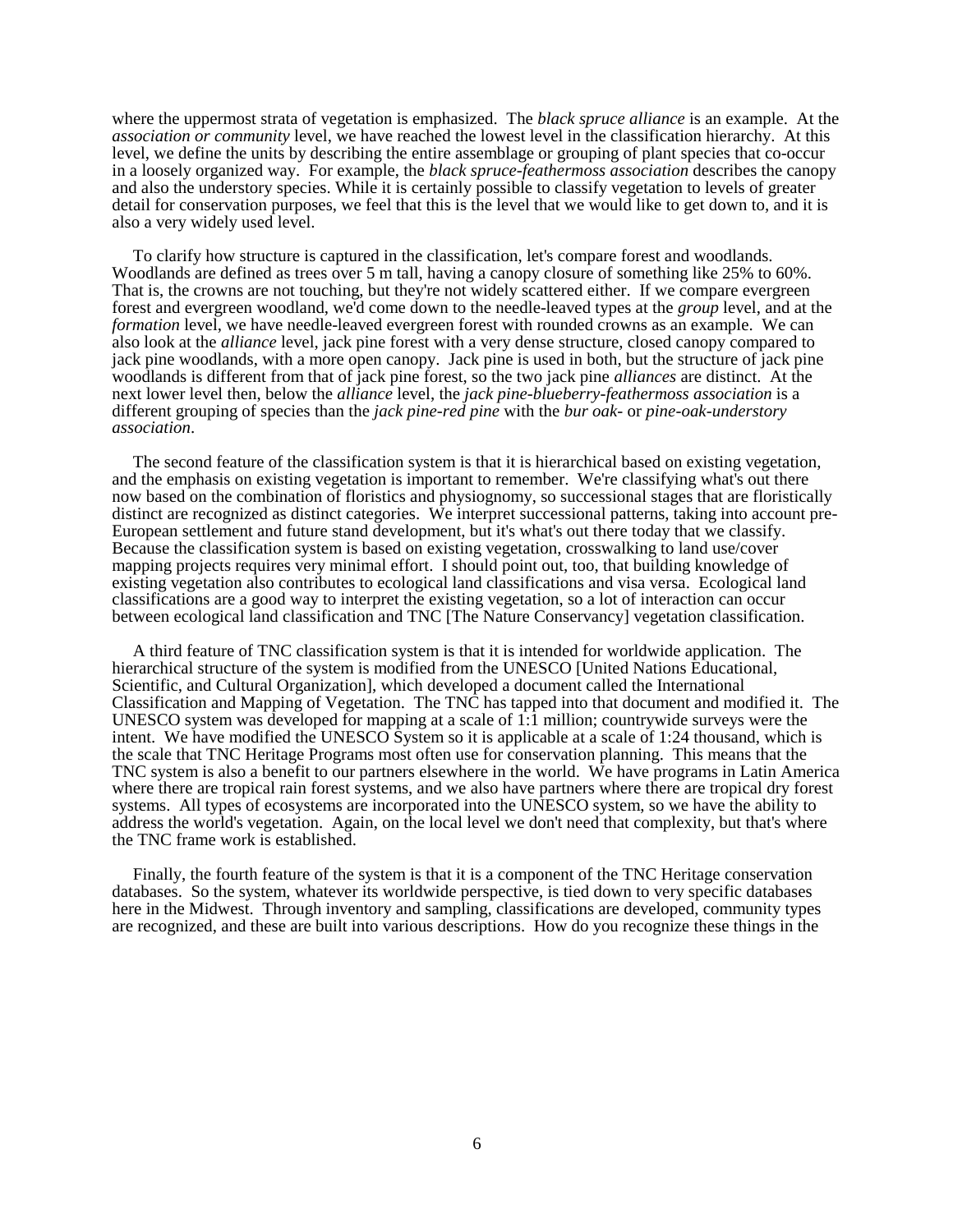field? What's the condition of the stand that's required to meet the definition of the type? What are the minimum size requirements? How do you map these things? These are all components that we hope to flesh out through the GAP effort. We hope to do that to the *alliance* level for the Midwest types that you've seen. Right now they are often just names on paper, but we would like to be able to describe those so that the specification for recognizing them can be spelled out. We also then develop global ranking schemes so that we know how rare the types are across the states and around the world. That also leads us to the inventory part, where we do the element-occurrence tracking in the field. We develop what we call element-occurrence records, so that the location of these elements in the landscape is tracked by the TNC Heritage databases.

With respect to the use of the TNC Heritage classification for GAP mapping protocols, one of the things we would like to accomplish is to resolve where the differences in vegetation categories between WISCLAND and TNC Heritage classification exist. Also, as you have now seen, there is more detail in the TNC Heritage classification than can be realistically interpreted from TM Imagery. We can resolve which TNC Heritage classification units can and which cannot be detected in Landsat TM imagery, and in doing that we will begin to know what we can learn about existing vegetation through GAP efforts. It is also important to add that our interpretation of rare vegetation types depends very much on map scale. If elements are in an area too small to be detected at a given map scale, then by definition we cannot determine their rarity. In fact, rare elements are often the hardest things to detect at coarser map scales, so they are often missed.

Let me present where we are with the definition of vegetation types in the three-state area. At the top level of the classification hierarchy are usually nine *classes* of vegetation. No [upland] sparse or shrubland *classes* are currently known from the Upper Midwest, however, so only eight *classes* are being used in the three-state area. At the other end of the classification hierarchy, the *association* level, are 85 forest *associations* and 20 woodland *associations*, for a total of 222 *associations*. Of those, 28 are thought to be rare in the three-state area, including a number of upland prairie *associations* and wetland *associations*. Those 28 *associations*, by the way, have been described in a report funded by the U.S. Fish and Wildlife Service (Bauer et al. 1994).

Looking at this in terms of the hierarchy itself, I've shown the number of units recognized at each of the levels in the TNC classification. Again at the upper level, are eight *classes* in the Midwest, and I have just broken down how many kinds of units occur at each of the levels. It should be noted that very little added information is at the *subclass* and *group* level. This is a reflection of the application of a worldwide hierarchical system to the Midwest condition, so some of these levels aren't needed very much for the work you are doing here. Note that in the three-state area, the biggest increase in the number of units is at the *alliance* level. If you can get the GAP classification down to the *alliance* level, you will be covering a lot of the kinds of vegetation in the Midwest. The *alliance* level has been suggested as the level that the GAP protocols can achieve.

In general, the greater the detail of your classification, the less protection those classification units will appear to enjoy. For example, if you are looking at protection or conservation of evergreen forest across the Upper Midwest, all the National Forests and many of the park units will protect that kind of vegetation. If however, you are asking about jack pine versus white pine evergreen forests, then the apparent conservation status changes. If you ask whether there is jack pine-feathermoss forest versus jack pine-blueberry forest, the degree of conservation tends to further decline. So, clearly the degree of mapping detail affects the interpretation of the conservation status of the map units or vegetation types.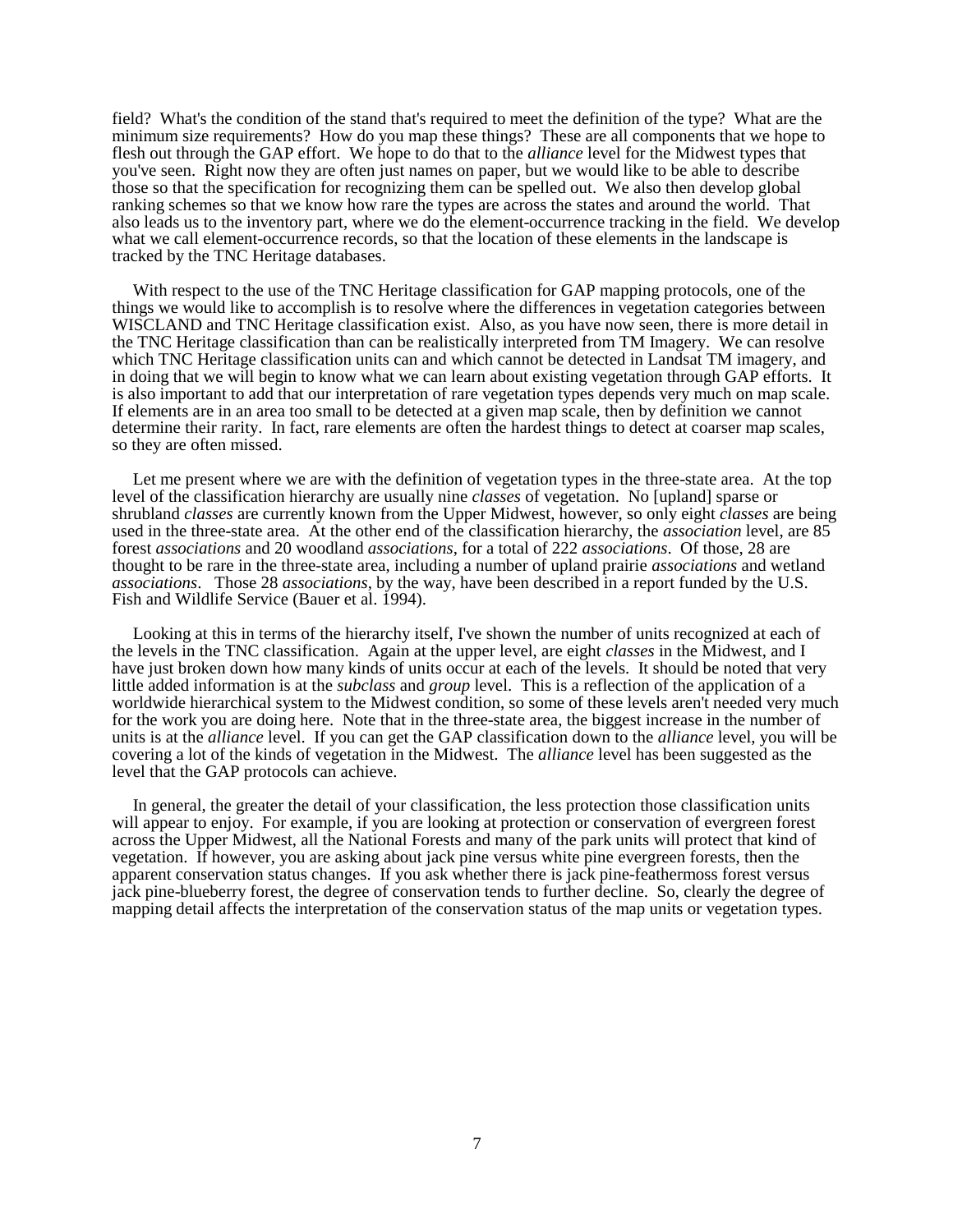There are two ways to improve the interaction between TNC classification and the UMGAP protocol. One is resolving how to define the top level, that is the class level, because the TNC hierarchy flows out of those top level definitions, that is forests, woodlands, shrublands, etc. If those upper levels are different, it certainly will complicate the interpretation of all the units down below. So that's one area to look for some resolution. Second, a way to improve resolution is to do what the UMGAP protocol is proposing; that is, to stratify the classification by TM scenes and by ecoregion (subsection). If you can sort out which vegetation types are in each ecoregion, you will greatly reduce the potential for mismatching the vegetation to the polygons.

As an example of that, if you look at the western Minnesota grassland region, particularly the northwestern part of it, and ask what kind of woody vegetation is there, you find one of the types that is present is the oak savanna. There are two dominant oaks, bur oak and northern pin oak. The only other major tree species in the uplands is aspen, so two major tree types are identified or found there. Quite a bit of open vegetation is found in that part of the country because it is prairie, so the forests are not very closed. So this kind of vegetation fits into what we call sparse woodland, some call it savannas or barrens, but it is scattered. Look then at how the vegetation classification would be applied within this ecoregion. If you look at the forest *class*, there are no evergreen or mixed forests, only the deciduous forest. In terms of *subclasses* is a cold deciduous forest and low-leaf submontane, broad-leaf cold deciduous forest. At the *alliance* level is a potential for only three kinds of forest *alliances*. Some maple-basswood are in that region, there is aspen forest, and there is bur oak forest. So by knowing that you are in this ecoregion (subsection), the number of vegetation units to be concerned about in terms of interpreting their TM signals are relatively few. But these three forest *alliances* are quite different from sparse woodland *alliances*. We only recognize two sparse woody *alliances*, an *aspen tall-grass sparse woodland alliance* and a *bur oak tall-grass sparse woodland alliance*. At both the forest and the sparse woodland levels, species in the aspen and the bur oak *alliances* are shared. If the sparse aspen woodland and aspen forest *alliances* are collapsed, you will lose the distinction between those kind of aspen types. The same way for the bur oak. If you collapse the *class* levels of sparse woodland and forest, the kinds of vegetation types are lost. Now if that's all that's possible (with the UMGAP protocols), then this is simply a reality to be noted.

**Frank D'Erchia:** Thank you. I think you made the point that the effort here is to get to the *alliance* level the best we can with satellite imagery. Beyond that, these add-on activities are where we need more detail, we get aerial photography, or we go on the ground or whatever it takes to break out those levels. We are trying to separate the idea of getting to that level for three states immediately with the data imagery funding available, from follow-up projects. The database is going to be dynamic, it's going to continue to grow and be enhanced.

## **Status of the GAP Analysis Program**

Mike Jennings National Biological Service

It's really great to be here and see the cooperators and people coming together from the three states. I think it represents something important and unique to those GAP projects that are running on a multistate basis. There are a few others; the Mid-Atlantic states are operating as one GAP project. The six New England states started out as one project and have now gotten to the point where they have a very general land cover map. Now they have broken up into three individual efforts—Maine, Vermont, and New Hampshire as two separate entities and Connecticut, Massachusetts, and Rhode Island as another.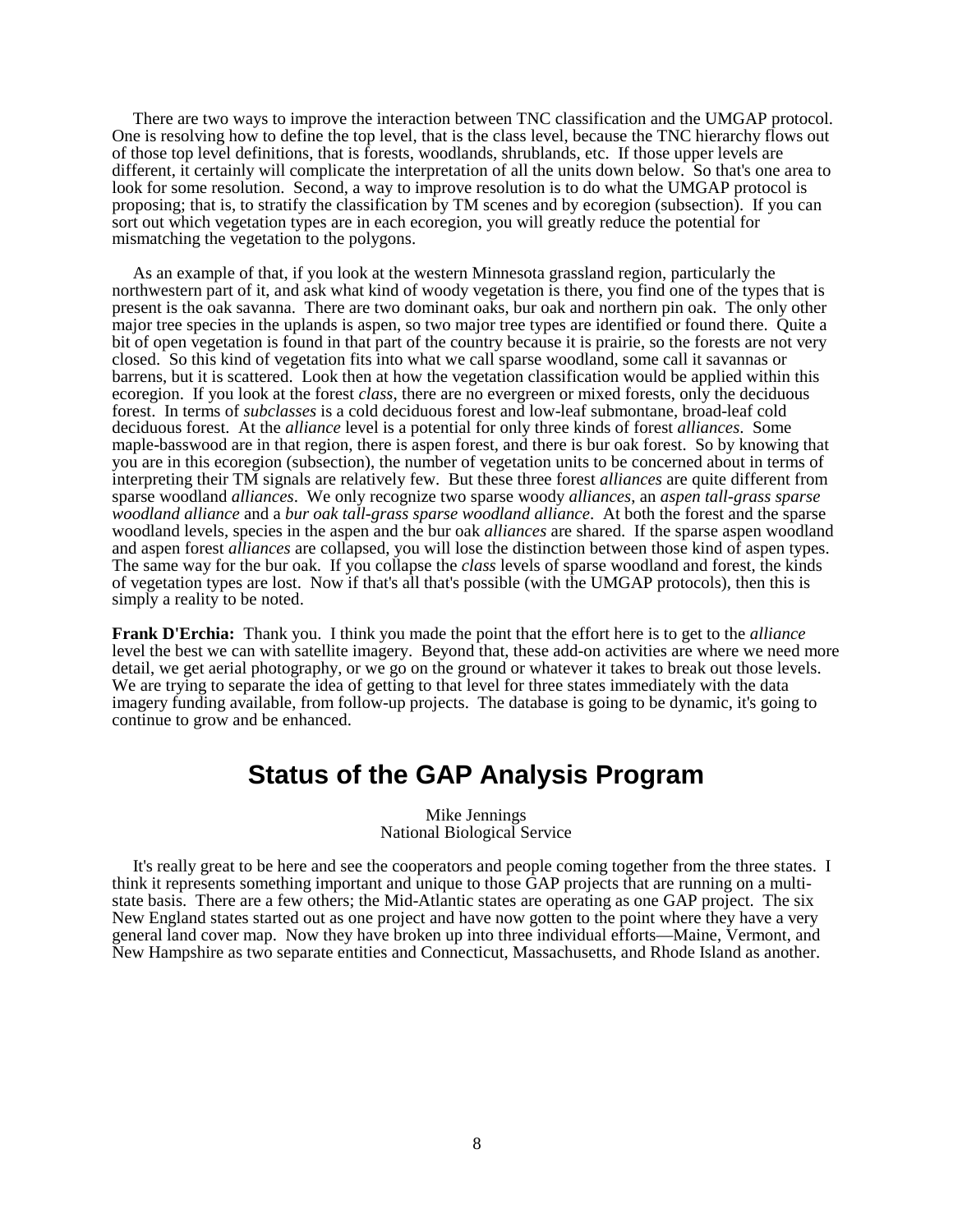These multi-state cooperators are all taking the same generalized land cover map and are now going down to the alliance level of mapping with that.

These larger multi-state regional efforts represent a real phenomenon happening in the United States. A natural process is going on that coincidentally mirrors the political process we find ourselves in today at the national level; the reversion of greater power to the states, a lessening of Federal regulation, Federal oversight, Federal involvement in state-level government, and state level affairs. Those are two fairly coincidental things, and from the point of view of the natural resource profession, this has been coming for a long time. It's related to the development of the science of landscape ecology and the understanding that we needed to deal in larger, more biologically meaningful units. Obviously, the coupling of geography and ecology with the use of remote sensing for the purposes of large area management is related to the need driving it—dwindling natural resources and a variety of environmental crises which have been bringing people together. I see this kind of thing happening generally around the United States, even in areas where there are single state GAP projects, which describes most of the GAP efforts. States are also regionalizing on their own in the Southwest, the Southeast, and in the Northwest. So, you've gotten a jump on a lot of those efforts by approaching GAP as a regional program from the beginning. A regional program has some real up-front costs in terms of organization and getting people on board, and it is more awkward and difficult. It seems to me you are now on a threshold, though, to really cut loose.

This year's effort was a lot more intensive than last year's, but in a lot of ways more simple too. I also wanted to mention that I provided a pretty hefty background document to the first meeting of the NAFTA [North American Free Trade Agreement] Environmental Commission. When NAFTA met in their headquarters in Montreali, they were extremely interested in large-area mapping and the kinds of coordinated efforts that GAP is doing. I mention that here because of the obvious relationship between the Upper Midwest and Canada. I think that the dialogues are going to be ongoing.

I was really pleased with Don Faber-Langendoen's presentation on vegetation classification, and I am very interested in following the dialog on that. Compared to other places in the country, that subject can be explosive and divisive. I didn't get that feeling here at all. It generally seems as if people are on the same track in working out the two major issues that are raised. I'm delighted about that. That is also a very exciting development. That there has never been broadly accepted and consistent vegetation classification system for the United States is amazing. The response I get from that fact, over and over again is, "You mean that it hasn't been done? I thought that all those scientists went out there and did that a long time ago." We are now moving toward that. We funded a project a couple of years ago in New England through the TNC northeastern office, to develop a regionalized classification to ensure that the labels were consistent at the alliance levels and the attributes for those labels were consistent. This classification is having an enormous impact on natural resource management in the 13 Northeastern States, and I expect that we'll see a similar thing happen in the Upper Midwest as that system is used more and more.

At last year's meeting of the Ecological Society of America in Knoxville, Tennessee, we established an ad hoc group to discuss the idea of establishing a permanent committee within the Ecological Society of America to essentially be the gatekeeper for this taxonomy and to provide an arena where people can duke it out at the national level. The analogy here is to the American Ornithologist Union that essentially acts as gatekeeper for the taxonomy for birds. Every now and then, they revise that taxonomy and decide whose proposed changes to accept, and what not. Even though people disagree, they come away from that arena with a basic sense of agreement, and the amplitude of those disagreements will dampen, I'm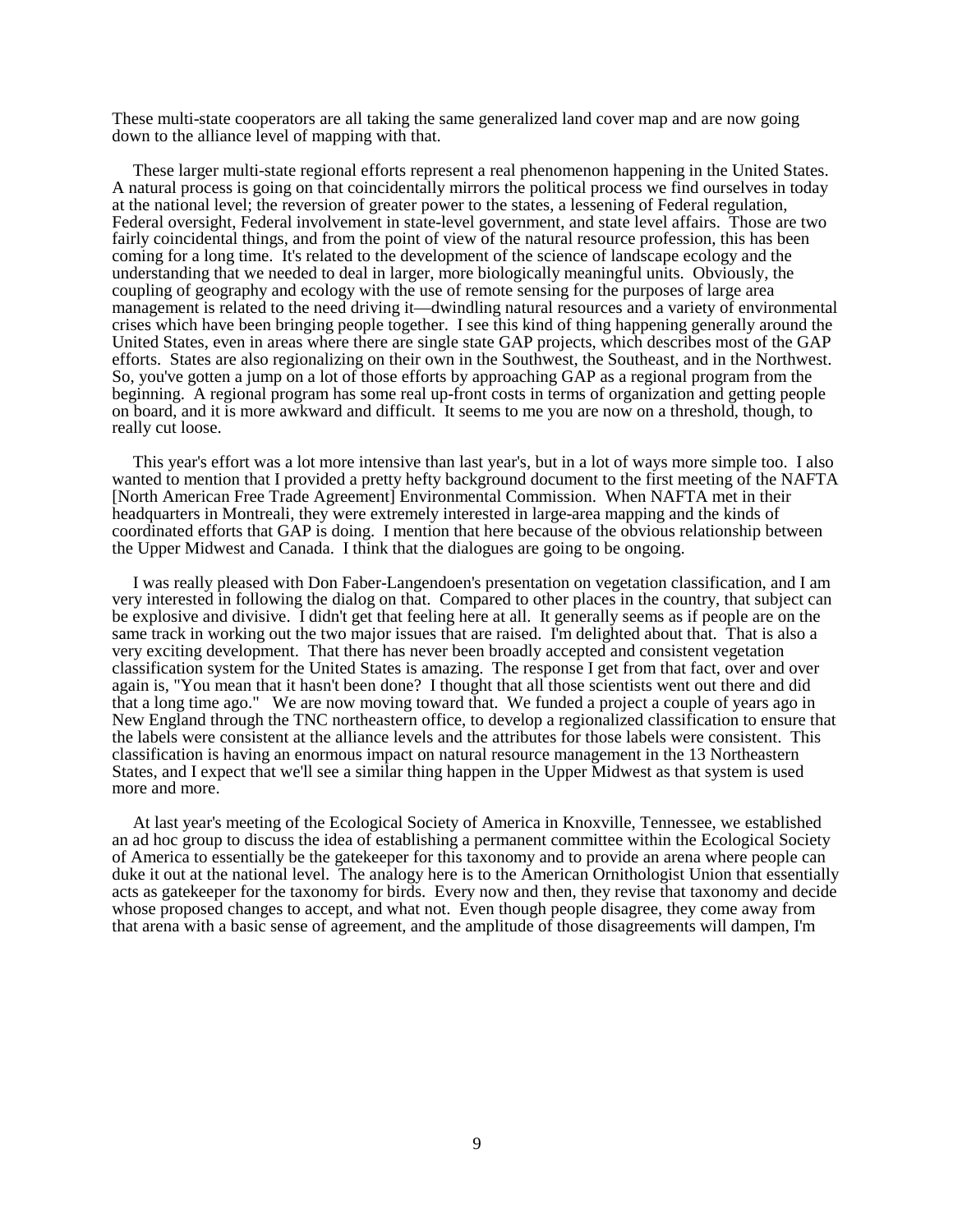sure, over time. It's an extremely exciting development, and it's very important. It's important enough so that this summer at the next meeting of the International Association for Vegetation Science, a portion of the meeting will be devoted to exactly this issue. It is being addressed because this issue has been raised by TNC and by GAP. That's turning out to be an important partnership and has very broad ramifications, so it's really an honor to be part of that.

I also want to briefly touch on another topic. On the national level, we recently received a review document that was commissioned by the forest and paper industry to review GAP analysis as a scientific concept. This is something that certainly had our attention when they let this contract almost 2 years ago. At that time, people speculated that the industry was hiring their experts to come out with their ideas for the eventual core challenges or legislative issues that might come out of discussions based on GAP information. The upshot of that commission is that the report was very supportive of the scientific concept. The reviewers laid out a number of issues that  $\overline{I}$  thought were very constructive, important research issues for the future—the validity of the concept of species richness as an applied conservation measure, for example. That will be an entirely legitimate and very important research issue for years to come. We are hoping that in generating the maps under GAP for much larger areas and having them be consistent across at least the lower 48 states, we can begin to address those issues and work on them over time. We read this report with a great sigh of relief as it did endorse the direction that we are going, the basic scientific concepts, and it helped focus a future research agenda for us.

I also want to touch on GAP implementation; the issue of what we do with GAP data once we are done, and where we go from there. One of the other nongovernmental organizations that we have worked closely with, and that has been a staunch GAP supporter from the beginning, is the Defenders of Wildlife. The Defenders has just produced a fairly visionary document about where we could go with GAP once these datasets are constructed—educational outreach and related products, public involvement in decision making at the local level—a real wide variety of things, and it's fairly well done. So we still have quite a process to go through. GAP is not driven from the top, so it's going to depend strongly on cooperators. How the data are used is going to largely depend upon states and state agencies, who along with Federal agencies working at the state or regional level, are our number one clients. Many exciting things are going to come about, and again, the single greatest issue is producing data that is comparable across state boundaries. One of the things that I hear again and again is that as the Federal role in regulation is reduced over time, the importance of good, consistent information that is comparable across state boundaries increases. So states and state agencies can make the best decisions for their states, while having a regional context within which to make those decisions. I strongly believe that land managers here in the Upper Midwest are going to end up querying databases about the distribution of a certain element that they are responsible for managing. Managers are going to end up querying databases in many other states and be able to do so pretty effortlessly in the long run. All that will also relate to the development of the National Biological Information Infrastructure, of which GAP data is a part.

Though most of you probably are already aware, I want to briefly mention the GAP Home Page on the World Wide Web. It's going to be the center point from which people will be able to access state data. The Home Page has a map of the United States so you can click on a state and if there are data for that state, the map will route you to that node. There is also a bulletin board discussion, job announcements, standards, and a lot of other information including the complete text of the GAP monograph. Also, we are just about to put out our newsletter in which we will review what the different GAP projects are doing and present a variety of articles.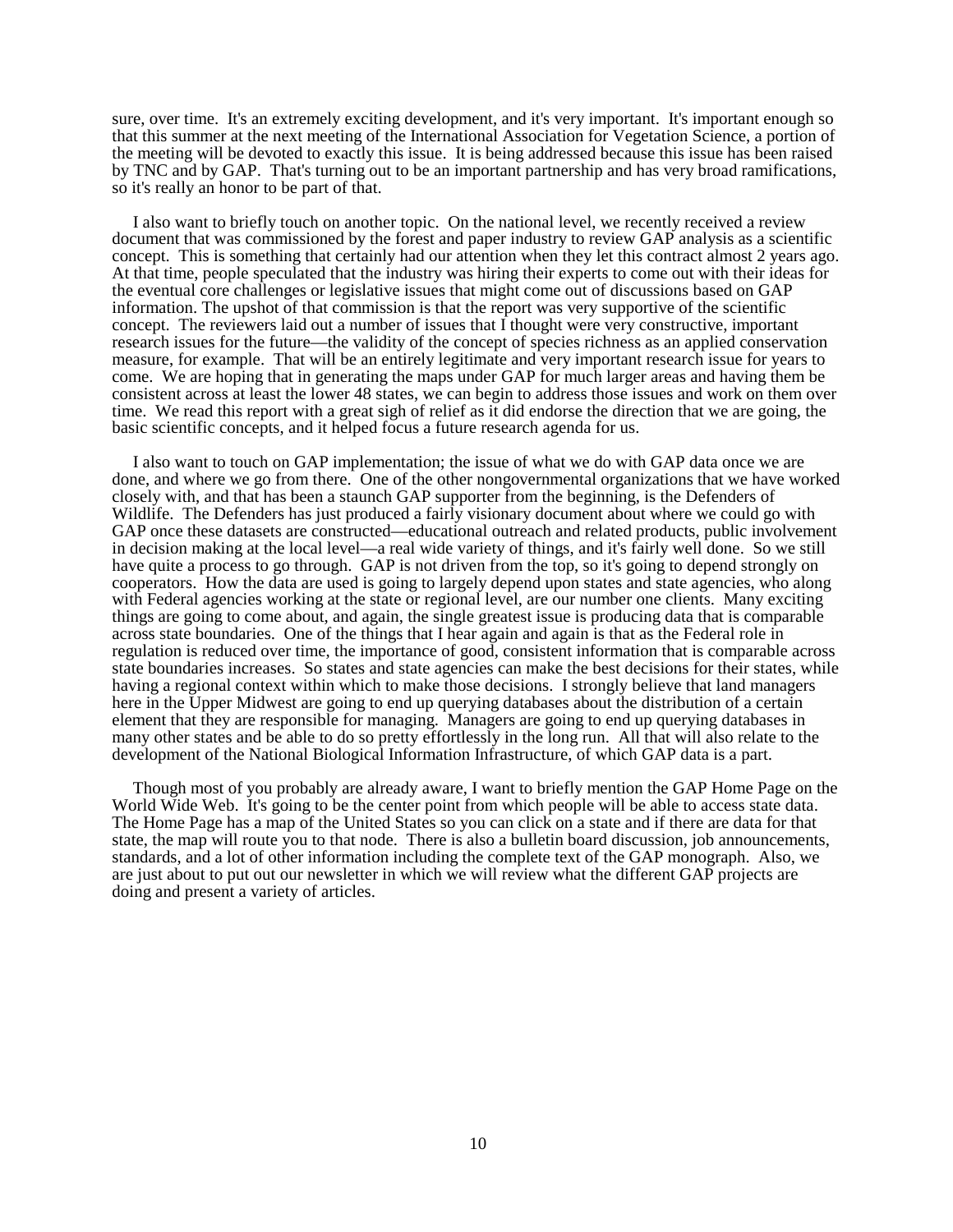I want to mention also that we are getting under way with some pilot projects for an aquatic component of GAP analysis. We have pulled together a small brain trust of people to help think the idea through and to determine the approach we need to take for developing information at the national level. We are now at the same point as we were when we started terrestrial GAP. We do not yet have a commonly recognized aquatic classification system, though a variety of good systems exist. We hope that we can continue to work productively with TNC in addressing the issue of an aquatic community classification system, and I suspect we will end up with a kind of two-track structure that will use physical structure down to a certain level, and then break it out into biological components that seem to make sense. We still have a long way to go on that.

Finally, I want to mention a couple of things about the development of the Multi Resolution Land Characteristics [MRLC] Consortium. I can't really begin that discussion without recognizing Don Fields from the National Oceanic and Atmospheric Administration [NOAA]. Don is with the Coastal Change Analysis Program [CCAP] and is one of the original MRLC people that helped moved that group forward to make it all happen, and he helped us decide on imagery dates. To reiterate briefly, MRLC consists not only of GAP, but also the CCAP, the EPA EMAP [Environmental Monitoring and Assessment Program], the U.S. Geological Survey [USGS] NAWQA [National Water Quality Assessment] program, the EROS [Earth Resources Observation System] Data Center, and the North American Landscape Characteristics [NALC] Program. We hope to move forward a little bit with the MRLC effort by next addressing the development of a library of ground-control points for the United States that will be useful for a wide variety of purposes.

The state of the art for large-area mapping really is not conclusive as far as accuracy assessment is concerned. One of the ways that we can help that issue is by providing access to a large library of ground-control points. With that, a variety of different kinds of accuracy assessment calculations for whole maps, parts of maps, or classes of maps can be performed. If a user is not satisfied with the performance measure that we may attach to a map or any part of a map, they will be able to go back and redo it, or at least understand how many additional field points they may need to collect to achieve the data quality they need to do their analyses. So, that is the next sort of issue we hope to address through the MRLC.

So with that, I would like to open the floor to any questions.

### **What sort of cooperation or linkages have there been with the EMAP Landscape Characterization Group?**

*The EMAP landscape characterization group was part of the MRLC Consortium. They matched our funding for the purchase of the satellite imagery for the lower 48 states, which is now being marketed by the Earth Observation Satellite [EOSAT] as the best of the United States. There is extremely close coordination with EMAP landscape characterization, and they have bought into the TNC-UNESCO vegetation classification system. As a matter of fact, that classification system is being reviewed by the EPA directorate right now for the potential of being recognized as a kind of EPA standard. That is basically due to the relationship between GAP and EMAP's landscape characterization effort. The other relationship is, of course, funding. EMAP landscape characterization provided funding for GAP last year, and as a matter of fact, for the Upper Midwest Project, it really put GAP back on the tracks. Funding from the Great Lakes National Program Office really made a big difference to the Upper Midwest GAP budget last year. I am working with EMAP on developing some cooperative funding again for 1995. That hasn't quite happened yet, but it's imminent, so I would say that the relationship between our two programs couldn't possibly be closer.*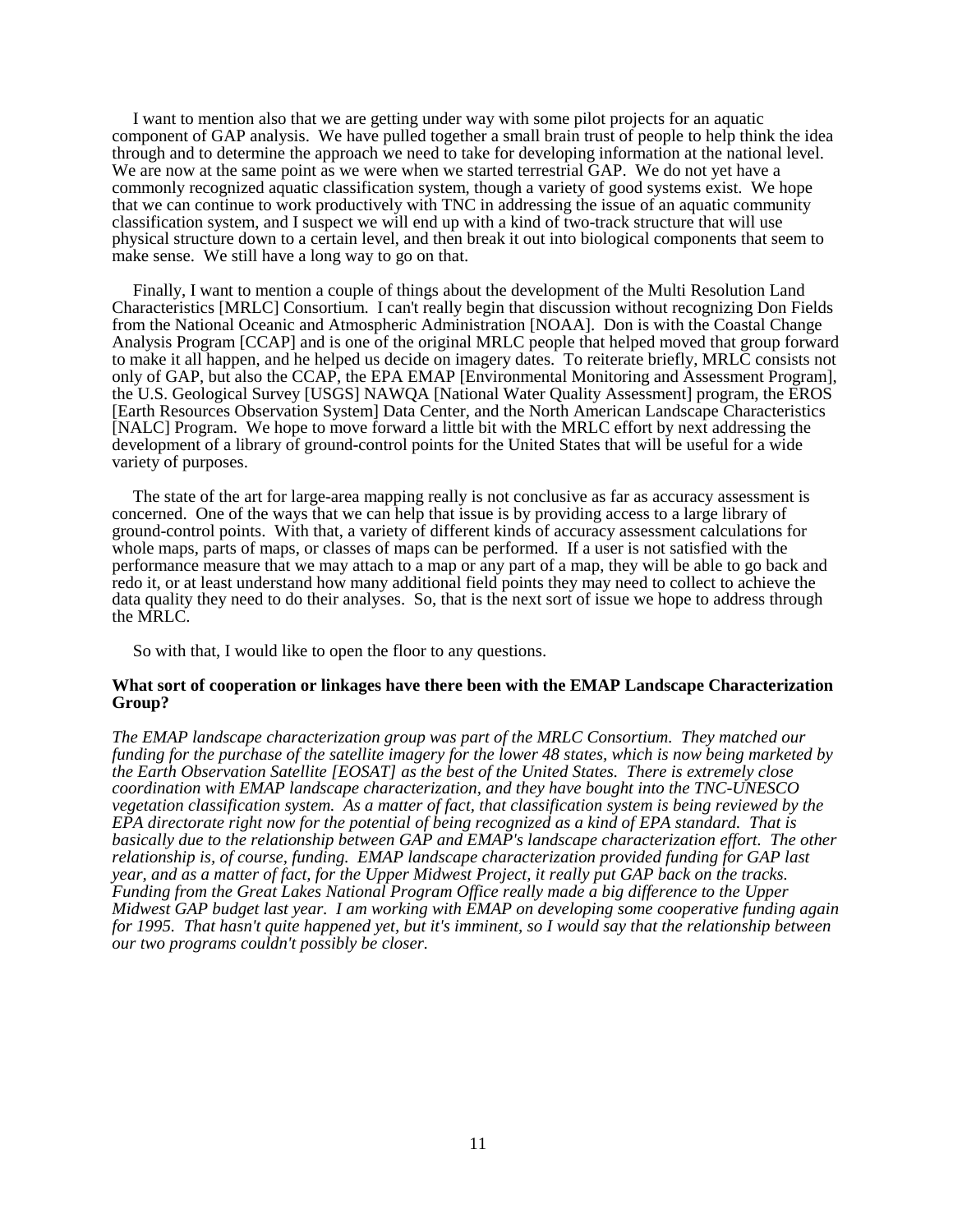**You mentioned deemphasizing the Federal role in some of these conservation efforts to get beyond GAP as a entity itself, or are you heading towards voluntary private land participation in GAP or maybe a habitat conservation assessment approach?**

*Well, I guess there are two tracks there. One is simply providing good information to the plethora of programs that are operated by nongovernment organizations, by State agencies, and by Federal agencies. One track is simply to provide the datasets and to involve those groups in their use and in the feedback and the betterment of those datasets. Two, I mentioned the development of an implementation plan with an outreach component, and that is yet to be developed. One example is in Washington state, where there are hundreds of elementary and secondary schools involved in the GAP project in one way or another. Class trips go out and actually do groundtruthing. The data need to be quality checked, but it is a useful kind of community involvement. The state of Tennessee has a very large effort underway in the development of natural resource information for county level planning and strong support from the counties to use GAP data to help them put their counties into context regarding the distributions of the different elements of biodiversity. So, those are some examples. My earlier reference to the Federal role was really just a generic reference to a lessening of Federal regulation and the kinds of things we can expect to evolve under the existing political climate.*

### **Do you have the address for the GAP Home Page Uniform Resource Locator on the World Wide Web?**

*Yes, it's http://www.nr.usu.edu/gap/gaphome.html.*

## **General Overview of Draft Image Processing Protocol**

Tom Lillesand University of Wisconsin-Madison

The current version of the protocol document is 1.3. The intent is to have documentation in writing on how to approach the classification process. Our long-term hope is that we will end up with a systematic product, based on having a written protocol to follow to approach the development of that product. My dear wife said, "Well, you have this meeting that you are getting prepared for, what is it all about?" I showed her this document. She said, "This is a lot like reading instructions for a microwave." You know, you have 40 or 50 pages, the first 9 of which list hazards: Don't do this, don't unplug this, don't stand in front of it. What you really want to do is put the food in there, push a button, and get it out warm. I think all of us would like to take the TM data, put it in a computer, push a button, and get it out classified in a way that we would like. So, there is a lot to the analogy, but the intent here is to be able to say, "Gee, I've got to do this systematically in such a way that there is some hope for correspondence among the states, some hope for replication downstream." Believe it or not, we are all really tied into the concept of doing this very well once, when really, the database is going to be a dynamic one. We want to make sure that we have a repeatable process to look at the meaningful changes over time.

Our philosophy has been to try to develop a classification system and procedure that would be applicable over the very large areas in the three-state region. If we were to look systematically at remote sensing literature, we would probably find that a tremendous amount was published in the early days, where we only looked at the center portion of a digitized air photo, or at a small portion of a quarter of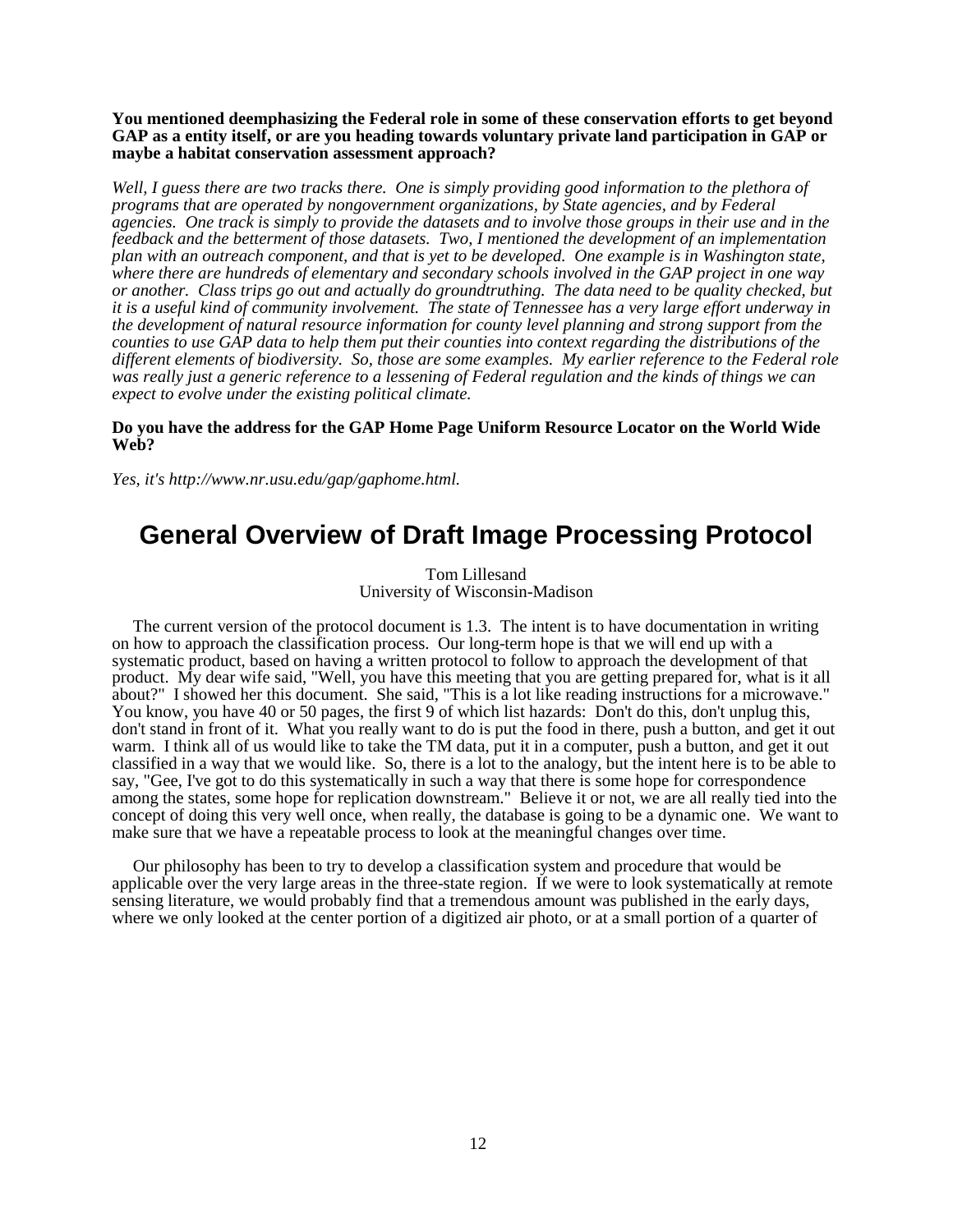the Landsat scene at one time and made all these conclusions about how great it was. Scaling up really does give us a lot of fits with the image processing involved. We suddenly get lack of continuity of the atmospheric conditions. We get involved with the natural gradients along the terrain. So, we are trying to develop a procedure that can be utilized in that context. Much of this working document extends from the WISCLAND initiative referenced earlier. The WISCLAND basically started just slightly ahead of the GAP initiative in the state of Wisconsin. The WISCLAND stands for the Wisconsin Initiative for Statewide Cooperation on Landcover Analysis and Data. So WISCLAND is indeed a multi-agency activity involving State, Federal, and in the case of Wisconsin Power and Light, the private sector, with the concept of developing a systematic database. We would all share in its construction and cost and, therefore, have a better composite product than if individual entities were to approach this task individually. The WISCLAND is chaired by our State Cartographer's Office, and Bob Gurda, who was here earlier, chairs the steering committee. In addition to these signatories, the EPA and our Wisconsin Department of Transportation have contributed substantially to this. In terms of the Wisconsin input to this, the protocol has involved a number of people in addition to myself. One of the things I would like to make clear is that we want to recognize the involvement of all the principles in this activity, many of whom are not in Wisconsin. Indeed, many have already been substantially involved by virtue of their previous and continuing input in the format of the classification system and the protocol.

What we really want as an objective is to systematically map a very large area. How large? Looking at a Landsat Multispectral Scanner [MSS] mosaic of the United States and the facts and figures, you can see that it's a pretty good chunk of territory, equivalent essentially to the area of France. It is 41% forested, in terms of the cover type. So, it is a very complex image processing situation when we are trying to reliably map vegetation over that area. Looking at Wisconsin to give you an idea of the contrast within just our state, in the context of the existing database we see the level one LULC [Land Use and Land Cover Digital Data] classification of the forested area, the lake-laden northern portion of the state, and the agricultural-urban area in the south. The WISCLAND set out developing an approach where we would take our current database, which lacks the currency we would like and lacks the spatial resolution in terms of the minimum mapping unit that we would like, and be able to produce a higher-quality product. At the same time, GAP is coming on board and, as a consequence, WISCLAND is envisioned as the Wisconsin complement of the tri-state Upper Midwest Gap Analysis Program effort.

One of the guiding philosophies of the protocol is the fundamental interrelationship between the data resident in a GIS and using the GIS to help extract information from the TM data and, in turn, depositing that information into the GIS. We will see this continual interplay at different levels of detail as we discuss the protocol downstream. We were trying to approach this to yield a procedure that would be accurate, detailed, would exploit the primary information of GIS, be explicit (that is repeatable), extendable across the region (and perhaps in great part elsewhere), efficient, adaptable to new technology and developments, evolutionary, and anticipate land cover changes. So, that is all the motherhood and apple pie that we were trying to meet.

The latter point is an important one—the anticipation of land cover change detection activities. To demonstrate the kinds of changes we are realizing, consider the Madison area in 1986 and 1994. That is an 8-year difference. There doesn't appear to be a whole lot of change there. It's the same mapping codes and the same image. If we visually concentrate on just the southwestern portion of that scene, we would begin to see that some new highways and some new subdivisions are under construction. If, on the other hand, we actually ratio those two data after proper registration, we can see that in the western portion of the Madison area we have tremendous change, with 1994 basically being bare soil or built-up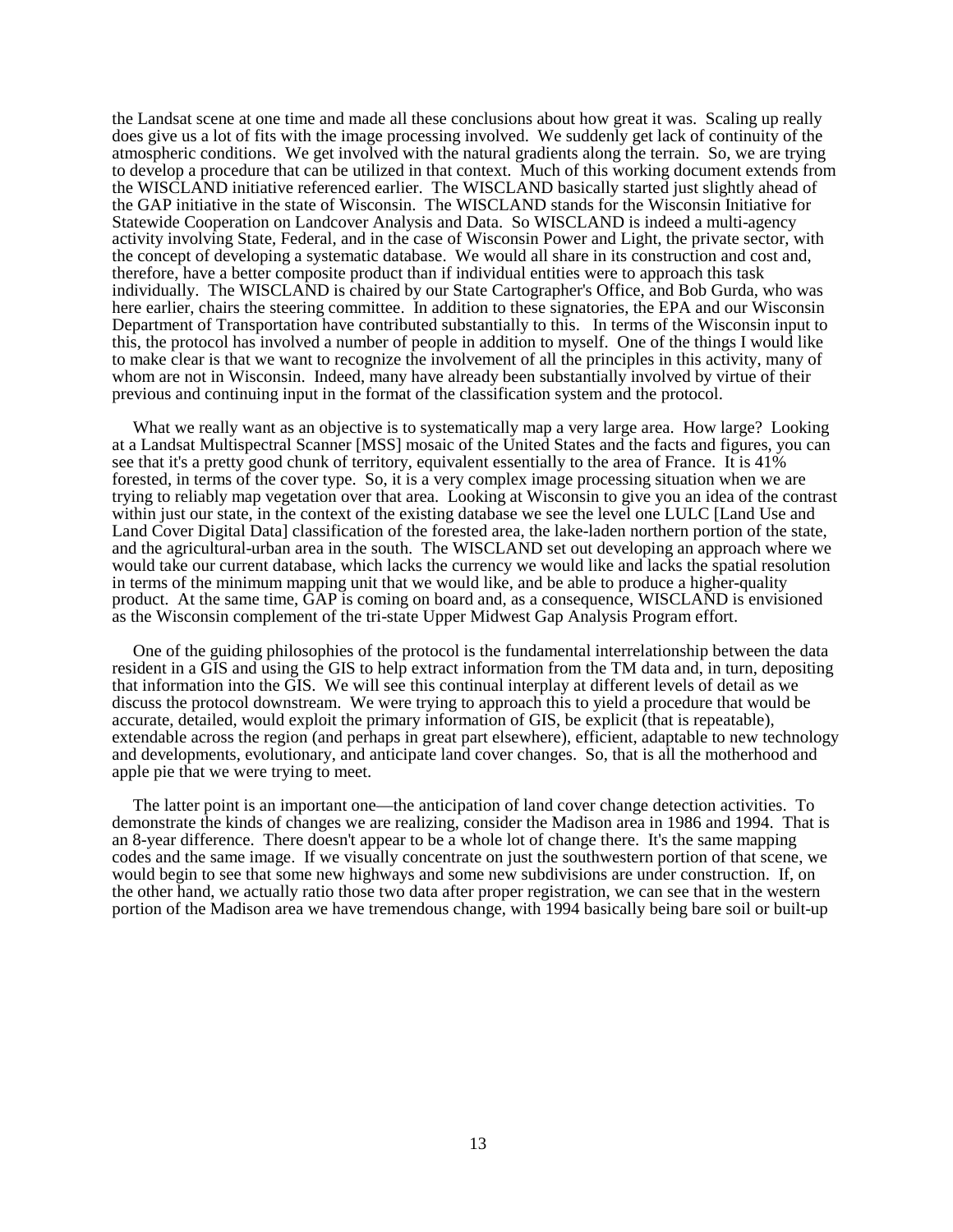land, as opposed to being vegetated in 1986. You can see, just in the city where we are currently residing, the tremendous amount of land cover change that has transpired. If we look at that change on the kind of scales used in the GAP analysis, we will be very surprised, particularly in areas such as this, at really how dramatically the land cover is changing. Estimates are at a minimum of 100 acres a day in the state every day of the year, so it is not a subtle change. In 5 years, we want to be able to repeat this analysis and look at those changes. This procedure shows one date in green and one in red. So if things don't change, it is yellow, but things that are most recently cleared are red and those things that were there before are different colors of dark green. So, here we can see a tremendous number of red areas, which represent the change between those two dates. That is the kind of thing that we want to do. We want to make sure that it is real change we are measuring, not offset of a pixel by two pixel units, because it's going to be a perceived change rather than a real one. We also want to have reasonably high quality data in our database, because if we repeat this experiment downstream, we likely only want to classify those areas that are now red, rather than reclassifying the entire area. So, there is a host of strategies we should be thinking about in terms of treatments in the change detection.

I think it is important to talk about the basic framework or the basic components for the protocol. The first is the thorny issue of establishing a classification system—a classification system that really is responsive to the needs of the Upper Midwest Gap Analysis Program, appropriate for the midwestern cover types, and reflective of what is doable using the given TM data source and available image processing techniques. We also wanted something that would be extendable because the TM data is only one small piece of the very large picture associated with continual acquisition of GAP and GAP-related data. So, we want to make sure that we can anticipate complementarity and crosswalks and so forth. Bob Goldmann will say more about the details of the classification system and the crosswalk as we go along. I think it is important to state here that we have two levels, a base level which we can reliably meet at 75% classification accuracy and interpret with well-timed TM data, and an extended level, which given the best of all worlds, we can produce with well-timed data. So, this scheme recognizes two levels of classification accuracy. It was based on the systematic analysis of 31 previous large-area land cover classifications in the Upper Midwest. So, there was a systematic study that Bob will talk about later.

The Protocol: Use of two-date imagery was available to look at phenology as a discriminator of cover type. We are looking at pre-classification segmentation of the image in order to improve classification accuracy. One cut is urban versus rural. Why? Bare streets and bare soil have very similar spectra. It's a silly thing to be confused by that. Simply lasso the urban area and classify it independently, and you have a better classification accuracy. The second cut is uplands versus wetlands. Cattails and corn look identical in the spectra. Eliminate that problem by delineating all the wetlands and classifying them as an independent group. Then bring the urban classification and the wetland classification in with the nonurban upland classification. Put them all together, and that is the final classification. So, we have stratification by upland versus wetland, urban versus rural, and in the nonurban upland areas, an additional stratification is by ecoregion (where we recognize the composite, physiographic variability, the soils, and the vegetation that is out there). We'll take it one more step and use Dennis Albert's map of the ecoregions of the three-state area in conjunction with other similar maps to then look at an image. Stratify the original image data, based on our visual interpretation aided by the aforementioned ecosystem maps. So, that is the general basis on which we do the stratification. In terms of the methodology used in different locations and different parts of the protocol, we use supervised, unsupervised, and a technique which is a hybrid, referred to as guided clustering, basically derived from the Minnesota experience in classification of forest vegetation types in northeastern Minnesota by Bauer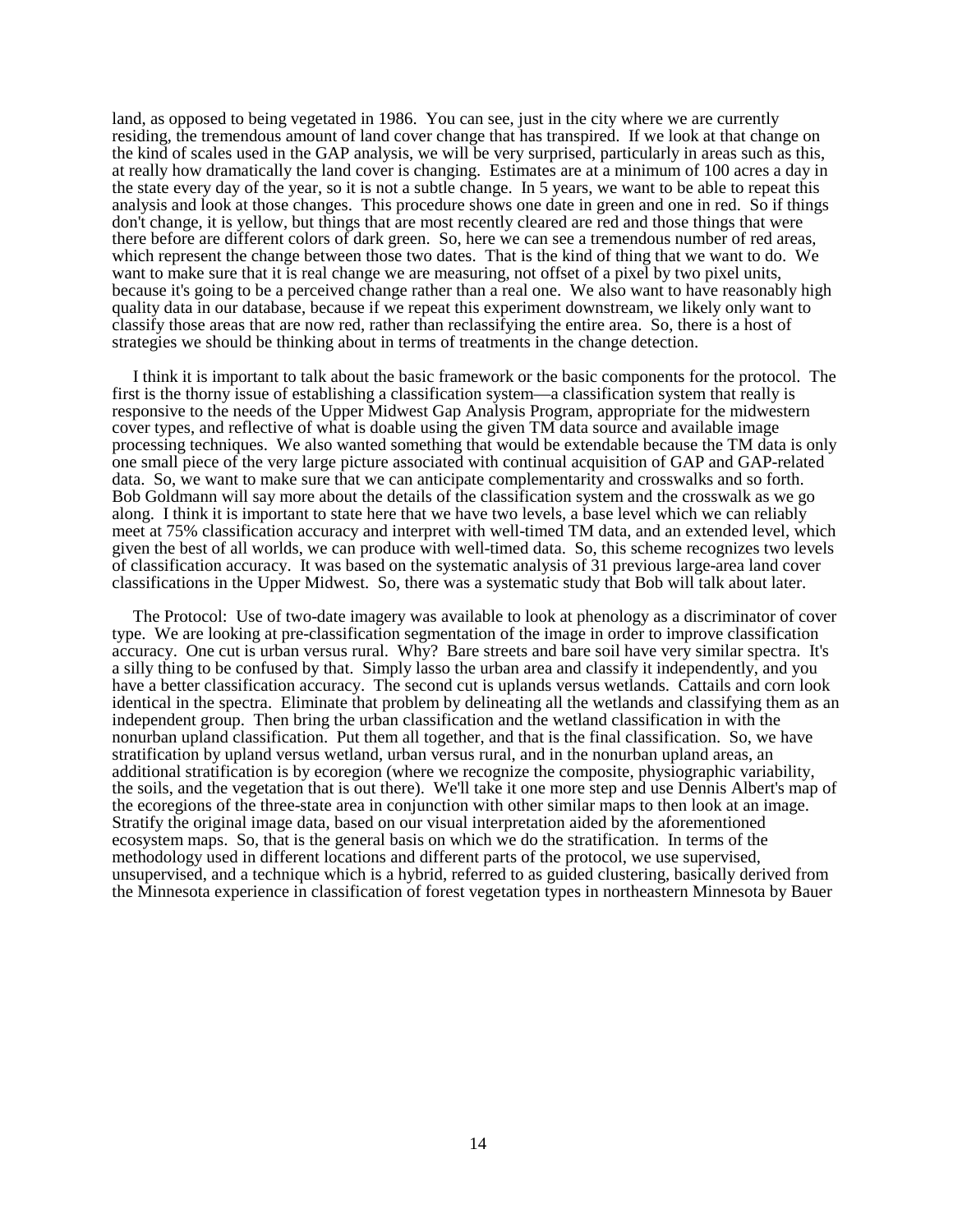et al. (1994). I am pleased to say we have some experts in guided clustering who have been actively involved in the Minnesota program in the audience.

Another approach we are suggesting is obtaining the training data in a more systematic way than is normally used to obtain accuracy assessment data. We set out to design a system that was geographically representative, that is to say systematic. It was, however, stratified in some sense geographically. It also had some element of randomness, with all the things that a statistician would look for, tempered by the reality of having to either field-verify these sites or to draw them out of the database. We are referring to that as the "stratified systematic non-aligned sample design" for obtaining polygons that we will use for both training and accuracy assessments. This design will improve upon the logistics of actually obtaining meaningful statistics.

We are also looking at continual development of multiple methods of measuring and communicating classification accuracy. Error matrices, users' or producers' errors, K-hats, and Z-scores are all important, but so are sample units and sample size. So might be the second most probable class we are calling jack pine. What's the probability that it's Red Pine? Maybe it is just a very close call. On the other hand, it may be that those two classes were quite dramatically separated in terms of their probability. We go through the classification, and we compute the probability density value for every pixel, but we don't do anything with it. We are suggesting it should be stored so that we have an inherent measure of the probability of it belonging to the class. We also figure out what the next most probable class is and perhaps the next one beyond that, so we have the marginal probabilities. In this way, when somebody cranks us through a GIS ecosystem model downstream, they will have a feeling for the relative probability of cover types in that model, one to the other. Wouldn't it be nice to be putting out our classification images with those relative probabilities as parallels? We can view the database in three dimensions—the most probable things stand out, or the reverse is true. Then we have a cartographic portrayal of that. With its elegance, there is no reason why we couldn't put it in some intensity-huesaturation transformation, and show jack pine as green, but if it is really well classified, we show it as dark green in the image file. I'm suggesting there is a range of ways to look at it, and a lot of research to be done just in the development of alternative measures and in communicating the accuracy. One of the things we have suggested is that the polygons used for accuracy assessment have their vertices stored, so that with any cartographic product somebody picks up, they will know where the training and test polygons were derived. This gets back to what Mike Jennings was talking about, this concept of a national database. Preservation and spatial location of the data used for training and accuracy assessment is something envisioned in the polygon. Also envisioned is anticipation of land cover change and collection of radiometric normalization data as we are going through the current images rather than doing it 5 years downstream.

Let me illustrate some of these points. We mentioned the two-date analysis in a general sense. We are looking for image data that shows one date in the growing season and then, in the case of forest vegetation, the fall senescence or, alternatively, in the agricultural area, we might choose one date in the spring, looking at crop calendar differences. So, we have two dates and if we are restricting ourselves to the reflected bands, we've got six bands in each date. That gives us 12 sub-images. That is a lot of data. One of the first things we did in the pilot project, since we were last together, was to look systematically at a number of combinations of those bands, stacking them all together in a raw sense, doing independent classifications, choosing the best of each, computing principal components, putting all of them in one band, and taking separate dates and putting them together. There are a lot of permutations on how one can use two dates to do the classification. The one that seemed to perform the best, given the study areas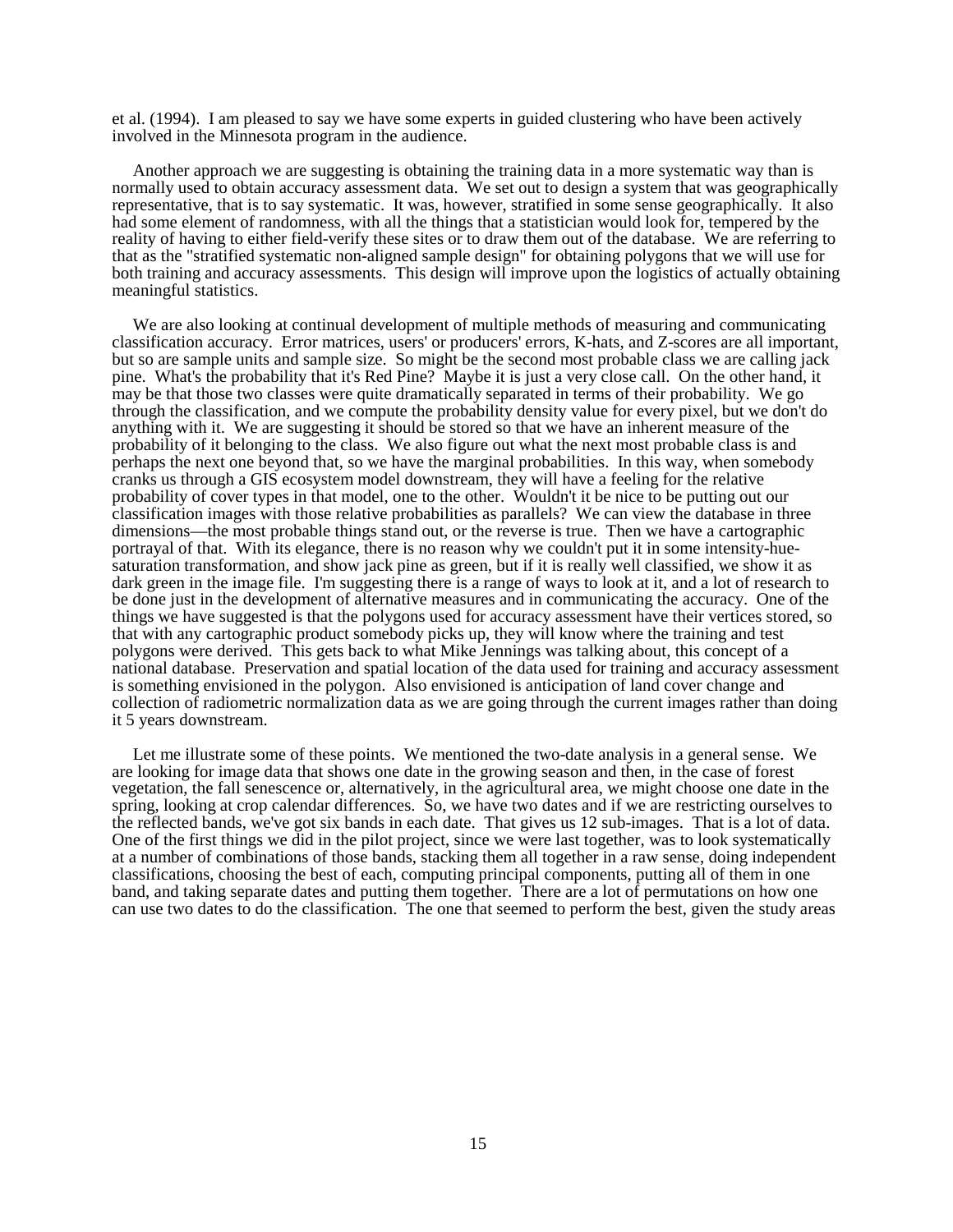we used, was independent computation of the first three principal components of each of the two dates and then putting those two together in one file to do the classification. Again, Bob or Heather has the details of how that was assessed, and I encourage you to ask questions or to talk to them. The first scene that we are working with here in Wisconsin is in the northwestern portion of the state. In this case, these are the two dates, October 1 and May 13. I think what is more important than showing the details of the principal components is to convey the concept that we have so much data volume that we have chosen principal components as a means to reduce the dimensionality of the data.

The stratification: Again, we stratify the data into spectrally consistent ecoregions. We are referring to them now as not ecoregions necessarily, but as modified ecoregions or photomorphic ecoregions where the analyst has decided that they have consistent spectral characteristics. Other forms of masking are the uplands versus wetland and urban versus rural. If we look at that stratification then, we are saying the classification of Wisconsin will be done in chunks. A stratum is a chunk, a photomorphic-modified ecoregion. All of the state will be classified using separate strata. Then, all the strata will be stitched together to give us the continuous classification. We envision that the same thing will be done in all three of the states. Within this stratum, however, we are now going through a secondary stratification delineating urban areas versus rural, then classifying those independently and delineating wetlands versus uplands and classifying the wetlands independently.

Now we are referring to the procedure for the nonurban uplands as guided clustering. We're typically using unsupervised classification for the urban and wetland areas. Tomorrow, Jana Stewart will be presenting the results of her research to document how we got to our current place with stratification. Along with the Department of Natural Resources [DNR], she looked at a number of different ways of performing the stratification; that is, Albert's ecoregions, Omernik's ecoregions, surficial deposits, etc. Obviously, depending upon whose map you use, you get a different view of the environment. Her study area uses three different maps relative to how we might stratify it, so there is a range of choices. Earlier, Dennis Albert's ecoregions were shown, and his map is the one that we are suggesting as the point of departure now for doing this initial stratification which is based on climate, physiology, soils, and vegetation. Using Albert's ecoregion maps and other information, we stratify the scene into spectrally consistent classification units. It is remarkable how consistent these are. Indeed, the Albert map really does a fairly decent job. It is, however, very clear that the Albert map has to be modified slightly to represent the true spectral variability the analyst is seeing in the scene. So we are modifying the boundaries to actually divide the scene into spectrally consistent units for classification.

By now, you are probably trying to keep track of what is an ecoregion, a modified ecoregion, a spectrally consistent classification unit, a stratum, and a photomorphic unit. I have introduced a lot of different terminology. To clarify that, let me just go back through it again. We use the units based on Albert's ecoregions, modify their boundaries to reflect the imagery, and classify each of the modified regions as a stratum. For each TM image, we have a number of spectrally consistent classifications. So you might find that we refer synonymously to these regions as modified ecoregions, spectrally consistent classification units, classification strata, photomorphic strata, and spectral physiographic regions. This means that when we take a TM scene, we will likely have different phenology, different atmosphere, different ecology, and different physiology, all of which are integrated into the delineation of the boundaries within which we are going to classify a chunk of the real estate as a unit. So there is indeed a great deal of feedback between Albert's original map, the image, and the analyst interpretation of the image that goes into the classification, all with the aim of getting good, within-unit classification accuracy, because there is between-unit spectral confusion. Let's remember why we are doing this. Janet will amplify on that fact tomorrow, but we are trying to get into areas that have the spectral confusion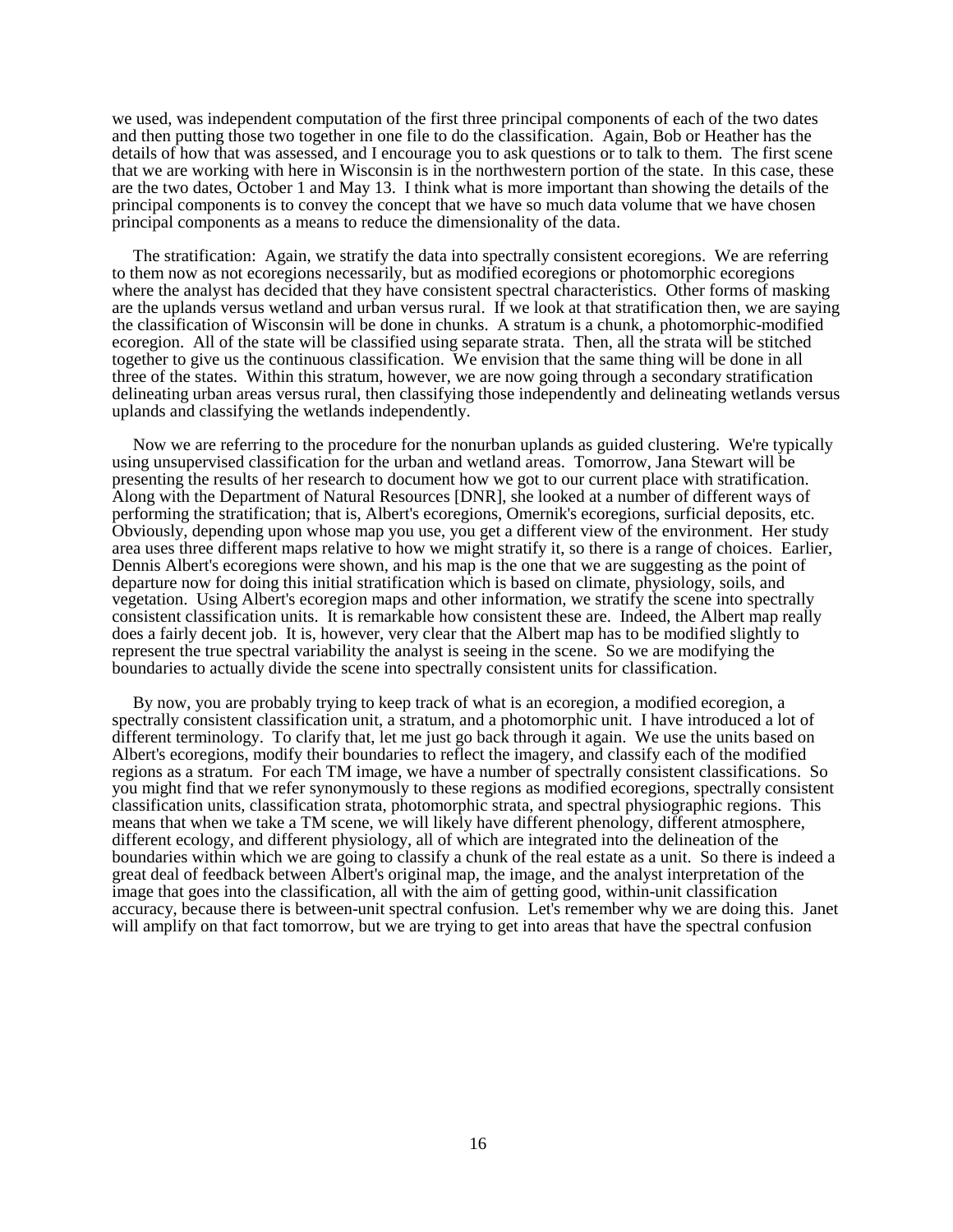minimized among types. We do so by exploiting prior information about how the cover types are distributed across the area to be classified.

Stratification takes time, but the payoff is classification accuracy. Through experience, we've realized that if you want just general classes, stratification isn't worth it. The more generalized the classes you're seeking, the less important it is to do the stratification. If our whole objective in life is to separate land from water, we aren't going to be doing all of this, are we? So, think about that conceptually, how that cascades up. The farther we want to push in terms of classification detail, the more important this might be. On the other hand, we might over-stratify things to the point where we've got inadequate sampling sizes and so forth. So, there is a trade off in terms of actually affecting this in a protocol, but Janet will say more about that tomorrow.

Urban areas are separated from rural using TIGER [Topographically Integrated Geographic Encoding and Referencing]-line files, in addition to National Aerial Photography Program [NAPP] photography. Individual classification of the urban area is divided into two classes, high-intensity and low-intensity urban. In addition, there would be a third class within an urban area that might represent such a thing as vegetation that neither fits the high-intensity or low-intensity. That third class is not classified with the urban but is returned to the parent image and classified with the nonurban upland types.

Wetlands versus uplands: We at our facility have had a lot of experience trying to classify wetlands using satellite data and have had a lot of disappointment. Wetlands are spectrally complex, spatially complex, they are prolific, and they are important; but cattails look like corn. So the suggested procedure is to overlay the TM data with the National Wetlands Inventory, in our case, the Wisconsin Wetlands Inventory. Shown here is a TM image over which the polygons, coming from the Wisconsin Wetlands Inventory, are used as a mask to separate uplands from wetlands. The mask is applied and the wetland types are separated or classified independently, using unsupervised classification. To emphasize the importance of stratification, we take a portion of the second strata in our first image. On the left is the uplands database, on the right is wetlands. In that particular area, you can see a substantial proportion of both. The tendency is to throw a TM scene at the problem and say, "Give us the best classification you can." The important point is to do that stratification first and then independently classify those land cover types by groups.

I mentioned the statistically based sampling. Let's hit a little bit again on the philosophy that has led to the sampling procedure proposed in the protocol. One aspect is simultaneous collection of data for both training and accuracy assessment. The actual statistical prude would say, "Don't do that. Don't have the same crew even be involved. I don't even want them to meet one another before the classification and before they assess accuracy because then you have to eliminate all bias and everything else." The problem with this approach is the need to send two crews to the same chunk of territory, potentially. Another problem we found is that in supplying the land cover classification sheet to two people from the same facility going out in the field, each is going to interpret the classification system differently. So, with complete independence of training from accuracy, a potential problem is a difference in how personnel will interpret the classification system. The interpretation has nothing to do with the performance of the digital classifier, so that is a very important point in the concept of doing training and accuracy assessment simultaneously. The other thing is that we're midstream, but we are already dealing with data that were collected in 1992. We're 3 years out already. If you separate these functions, over the time of the collection real changes can happen on the ground. Then you've got that thorny issue: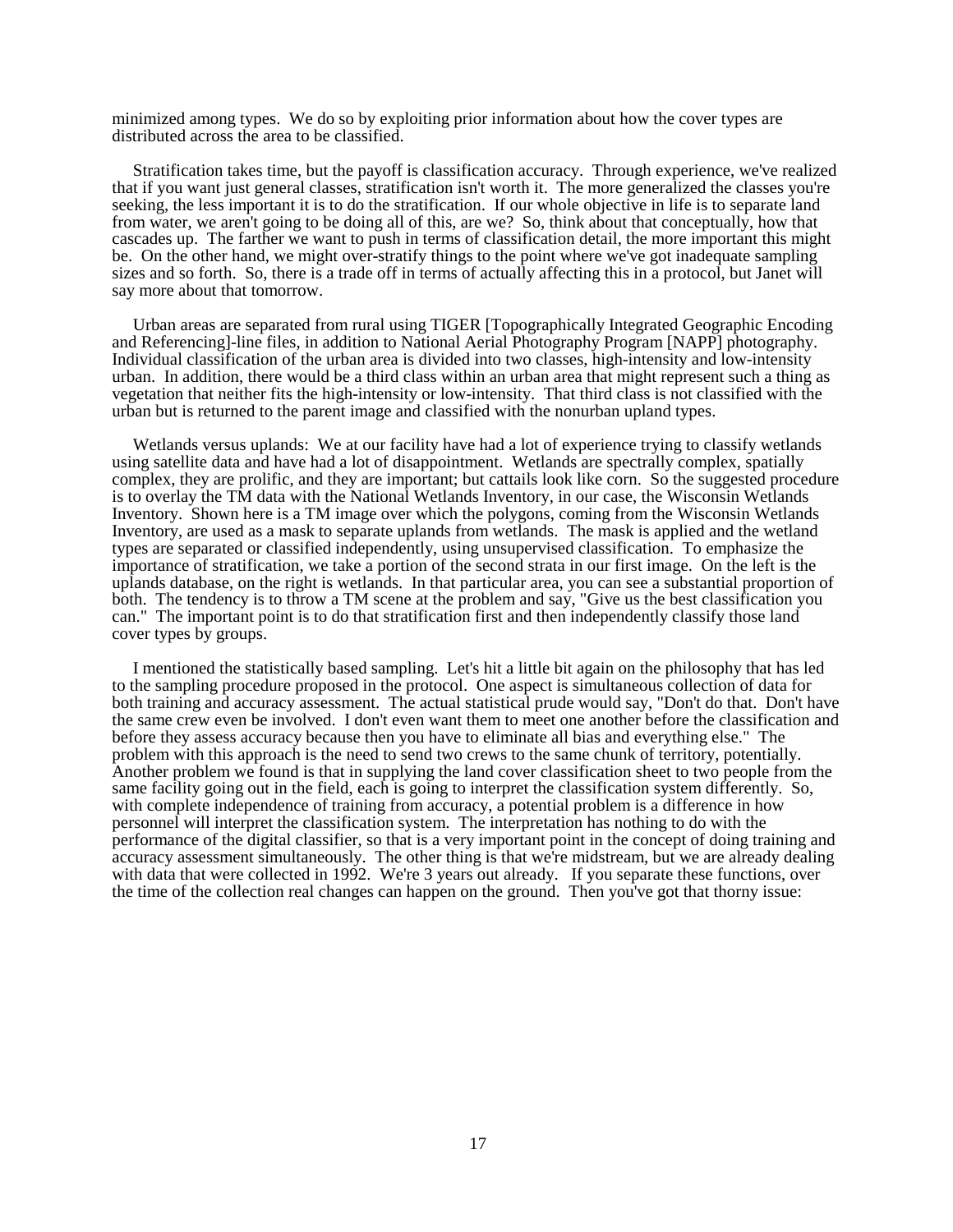"Gee, we were out there training and it was not a class x, now it is. . ." and so forth. So, by combining the functions, you do tend to minimize the differences that are due to time as well.

In addition to that, just consider the logistics of deploying field resources to collect data. Here in Wisconsin, we do have the benefit of WISCLAND to arrange for local cooperators to assist the State and Federal agencies in verification of the polygons we use for training and testing. I mentioned the statistical characteristics of the design that were sought—representation of the geography, but yet an element of randomness. To the extent possible, we wanted to avoid periodicity in the landscape, and we wanted to balance statistical purity with the application. We came up with what I would refer to as a nested design. That nested design is not just something in the abstract; it is tied to the 7.5-min quad series under the provision that a lot of our GIS data are organized in that way. Also, the NAPP photos are taken on a quad basis. It takes 10 NAPP photos to cover a quad, and they are systematically acquired at the bottom of the quad, in the middle, on the top, and filling in, in between. The actual photos are quarter-quarter-quad [QQQ]-centered. We also looked at a design so if somebody said, "We would like to use the same technique, but we're only interested in our county. We're interested in much higher resolution data, and we don't have 1:40,000 NAPP photography, but we have 1:5,840 black-and-whiteinfrared," it can still be used. In other words, the sample design is a geographically nested hierarchy over a range of scales.

What is in the protocol and being applied at this juncture is taking the state and, at the first level, breaking it up into 7.5-min quads, of which there are 1,154. Every quad will have one sample allocated to it. So, in terms of the systematic nature of the design, we are making sure that every quad in the state is sampled. Within the quad, however, we divide the quad up into 16 QQQs. We sample one of the 16 QQQs at random. In this case, this yellow area is the one to be sampled. Every QQQ has a quarter-quadcentered NAPP photo. Within that photograph, the data analyst delineates polygons using certain criteria. Those polygons should be homogeneous, be greater than 5 acres in extent, represent the spectral variability in the scene; and if other things are equal, they should be proximate to roads if they don't look substantially different from other counterparts in the scene, so they can be readily field-identified. If, while analyzing the TM image, it becomes clear to the analyst that a lot of the spectral variability in the surrounding area is not present in the sampled QQQ, polygons that capture those other classes are also delineated at that time. These polygons then become the fundamental units that we use for subsequent training and accuracy assessment. We are over-collecting the number we need for training so we reserve a portion for the polygons of accuracy assessment.

How do we determine which QQQ we're going to use at random? This shows the procedure. In red is the delineation of an individual 7.5-min quad. So, this red boundary here is a 7.5-min quad. We have six quads by four. Within those, we have the QQQs shown as the black boxes. Treating the upper-left-most quadrangle, we need a northing and an easting. That is, which quarter-quad are we going to take north and south and which one east and west. We roll a four-sided dice, so we get a one through a four at random. In this case, we roll a one. That means the northing for this entire column will be the first row. Then, we roll again, and we get a two. That means the easting will be two. What that does is ensure a randomness in the northing and easting and because of the replication of the four units per quad sheet, it also guarantees that our samples will be all spaced a certain amount. So, it is systematic, non-aligned sampling. So, that is how we determine which photos will be sampled.

What does that mean for getting the job done in an average-sized county? Our definition of an average-sized county is 248 x 248 pixels, which is close to the average county size in Wisconsin. There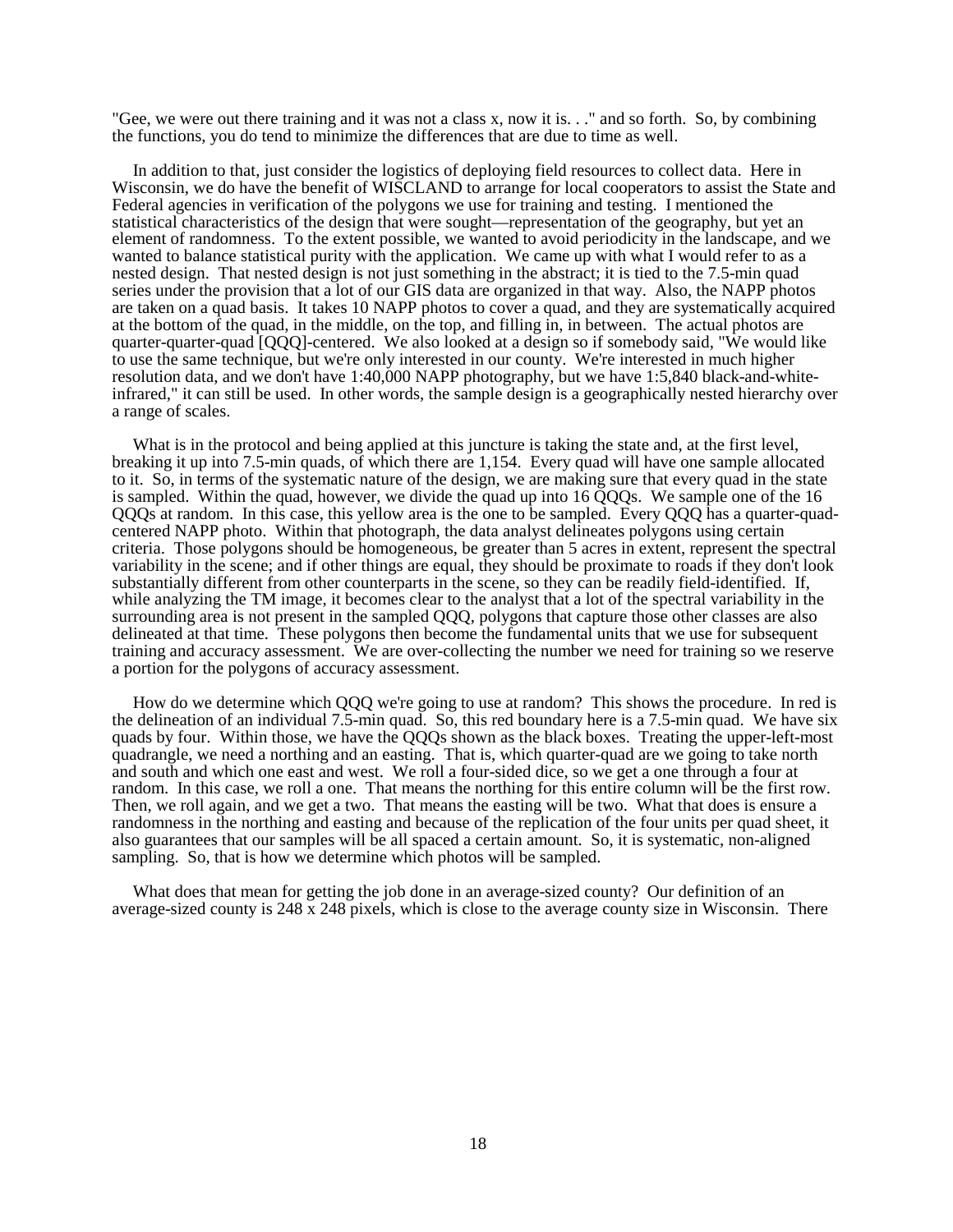are four rows by six columns of 7.5-min quads. It is an area that is about 37 miles east-west by 34 northsouth. If we sample 1/16 of that, it would be a 6.25% sample. We delineated polygons within that sample. We're sampling far fewer than 6.2% of the points in the image. We have 24 QQQs that would be sampled in that county. We are estimating roughly 30 polygons per image, that's 720 per nominal county. We are nominally saying we are going to divide the polygons in halves between training and accuracy, but that division will not be done at random. We want to make sure that we have adequate representation of the spectral variability in the scene, as expressed in those polygons used for training. Seventy two counties times 720 polygons; that is roughly 52,000 polygons. In certain portions of the state, that will be the case. All polygons will be field-verified by DNR staff or other State and Federal agency cooperators. This protocol also gets into the concept of the role of existing information in terms of the forestry inventory data—the other land cover data in Michigan, for example—so that the actual onthe-ground field visitation may not be utilized in all situations. We hope that the sampling methodology and the philosophy of the collection of the data will be consistent, though the data sources may vary among the three states.

This protocol is for the forested area, the nonagricultural area.

In the agricultural area, we must determine the situation in 1992 relative to crop times. If we indeed are after corn versus alfalfa versus other crops, we would sample anywhere between one and six Public Land Survey sections per QQQ. Those sections then would be chosen again to represent spectral variability and to have a number of fields in different agricultural types. If we get six or seven fields per section, we would have 156 in this particular area. We then put in a request to the Agricultural Stabilization and Conservation Service [ASCS] to identify the crops that were on those fields. ASCS then provides the information about crop times. Now, it would be really nice if they were able to point to a field and say, "Well, here's the whole field history for the last 4 years." The ASCS information is organized by owner, that is to say by tracts. So an intermediate step is required. The owner has to be identified for the field in that section, because an inquiry to ASCS has to be on the basis of the ownership, and the same owner could have multiple holdings. We want to make sure that we identify the holding in that particular section so it is properly done. It is not trivial to go back and recover this information. I guess, Don, you had to face this issue in the Lake Michigan ozone study. How many sections did you use? Did you stratify it by county?

**Don Luman**: "Twelve whole sections per county. That was all the states were willing to do, because of multiple ownership within the sections."

**Tom Lillesand:** So that is the agricultural sampling strategy.

I mentioned the hybrid guided clustering approach derived from the Minnesota experience. Again, guided clustering will be used in the classification of the rural uplands. We use unsupervised classification principally for the wetlands and urban areas, although, we might follow the urban areas with some form of supervised classification. The point is that in the rural uplands landscape, we would use guided clustering, which is a hybrid technique. It avoids some of the disadvantages of using either unsupervised or supervised independently. It works as indicated here. Let's assume that we are working with class jack pine. The analyst has delineated on the photos several polygons known to be jack pine. They've been field-delineated as jack pine, or we've gotten it from our database as jack pine. In this case, let's say we have these multiple polygons and we extract the pixels from the image for those areas that we know to be jack pine, nothing else. We then cluster the pixels into different spectral classes. So, we might have a range of clusters—let's say we have 10 of them, but all of those clusters are known to be jack pine. What we do then is evaluate those clusters. Some of the polygons, low and behold we didn't know it; right in the middle is a whole patch of marijuana. It looks different from jack pine. It will come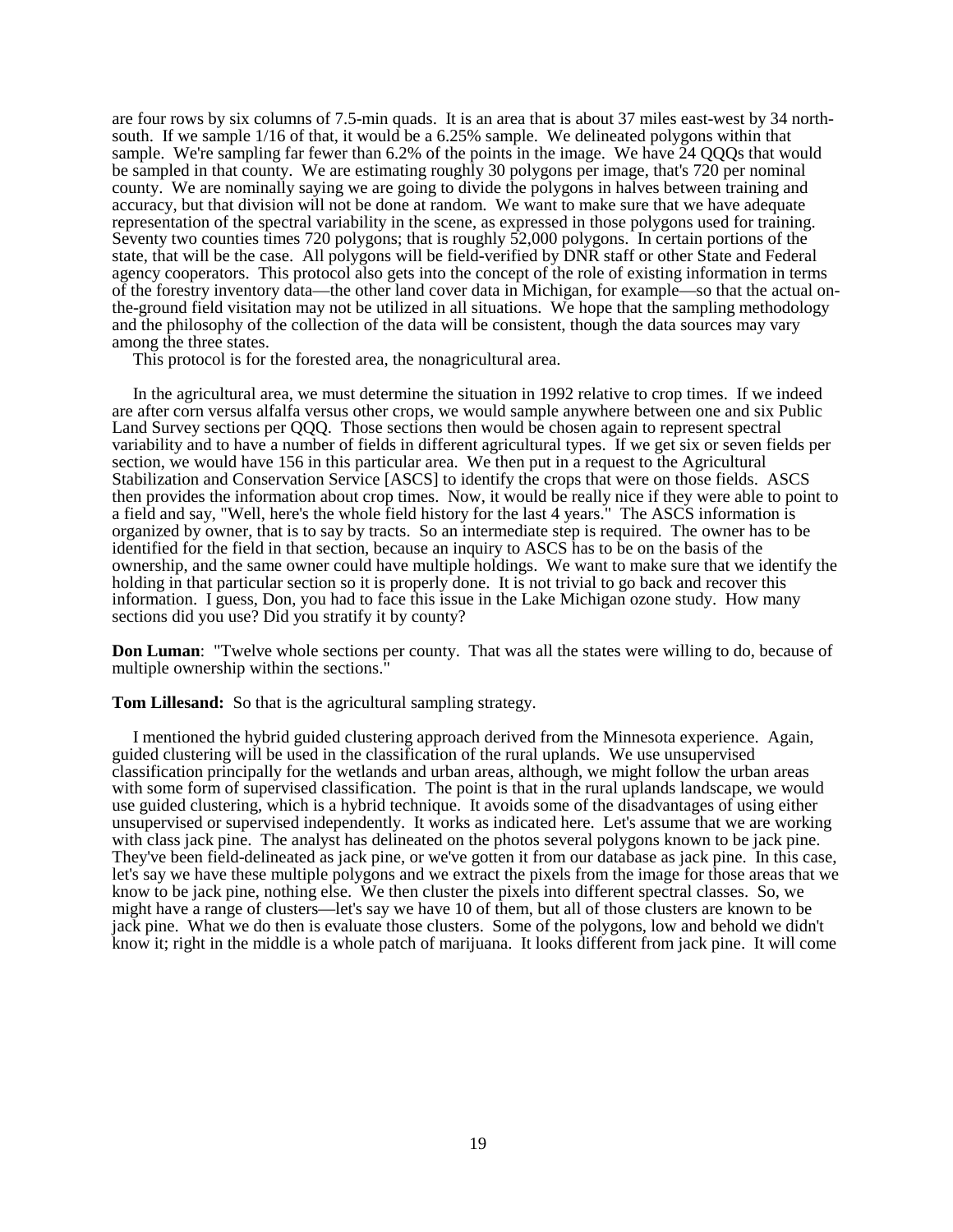out likely as a strange cluster because it has a different spectral characteristic than what we were attempting to evaluate. So part of our analysis might be that we throw that cluster out because it is really spurious spectral information. The other beauty is that the unsupervised approach looks at the inherent spectral variability in the category known to be jack pine and gives that to us automatically. Rather than an analyst having to find all of the symptoms of jack pine throughout the image, we say, "We know this is jack pine, tell us where the spectral classes are." So the unsupervised part of this approach will break up the original data into clusters and then evaluate and modify the signatures for class jack pine. This can be done in a number of different ways: pre-classification of a small portion of the scene, looking at histograms in one, two, or three-dimensions max, or looking at statistical measures such as Transformed Divergence or Jeffries-Matusita [JM] distance.

This process has been repeated for every one of the vegetation categories that we want to classify. We now go to Red Pine. We now go to whatever and repeat the program. We then get a set of individual signatures for all of the classes. We then do a holistic assessment of all of those signatures, refine them as a composite group, then apply supervised classification in the form of maximum-likelihood, using those cluster centers as the basis for statistics to classify the scene. Again, the advantage here is that we don't spend a lot of time labeling clusters. We make sure that the system will give the spectral variability that's inherent in the scene to the extent possible.

I mentioned we hope to envision multiple-accuracy assessment measures such as the error matrices, marginal probability, and density values from the maximum-likelihood algorithm, where it's applied. We want to look at these different ways of portraying accuracy. I really think a great deal of work must be done in parallel with a classification best describing, portraying, and measuring the classification accuracy. There are some really thorny issues. One of the things that I want to be able to do, and hope we can do, is to take that protocol and ask analyst 1 to classify stratum 1, then ask analyst 2 to classify stratum 1 using the same protocol and data. I would like to have a measure of between-analyst variability in terms of quality control.

Tomorrow, Dave Nagel will talk about the wetlands classification. We're using our inventory data as the basis for stratifying in that classification and for assessing accuracy. When we go to the ground and measure the accuracy resident in the Wisconsin's Wetland Inventory database, the correspondence is only 80%. So, what we treat as the gospel has some error in it—sometimes simply because we misclassified something. But on the other hand, there could be a change because of succession. Now, we want to look at this 10 years out and we want to compare, in a model, Time 1 with Time 2. We take the probability of being correct at Time 1, the probability of being correct at Time 2, times the probability of being correct with what we measured, or used as a standard correctness and pretty soon we'll say, "There's a lot of stuff out there. We don't know how accurate it is." We must avoid that. We have to recognize the differential accuracy among types in the classification system. We constantly have to be suspicious of the quality of what we are using as "groundtruth" and measure the accuracy of the accuracy measure, if that makes any sense. We have a great deal of work to do.

One of the things that we were also suggesting in the protocol was to try the sampling unit as a polygon, but we get to the center of the polygon and that gives us a point. At that point, look at the majority land cover type in a 3 x 3 array, and that's what the classifier has called that point. That is then the identity of the polygon. The minimum sample size that we hope people would use for expressing accuracy is 50. Now, where did that come from? That came from a fair amount of discussion with people who have been involved in CCAP, Russ Congalton and others who are saying that experience indicates 50 is the absolute minimum, and for very large areas you should certainly use more. This may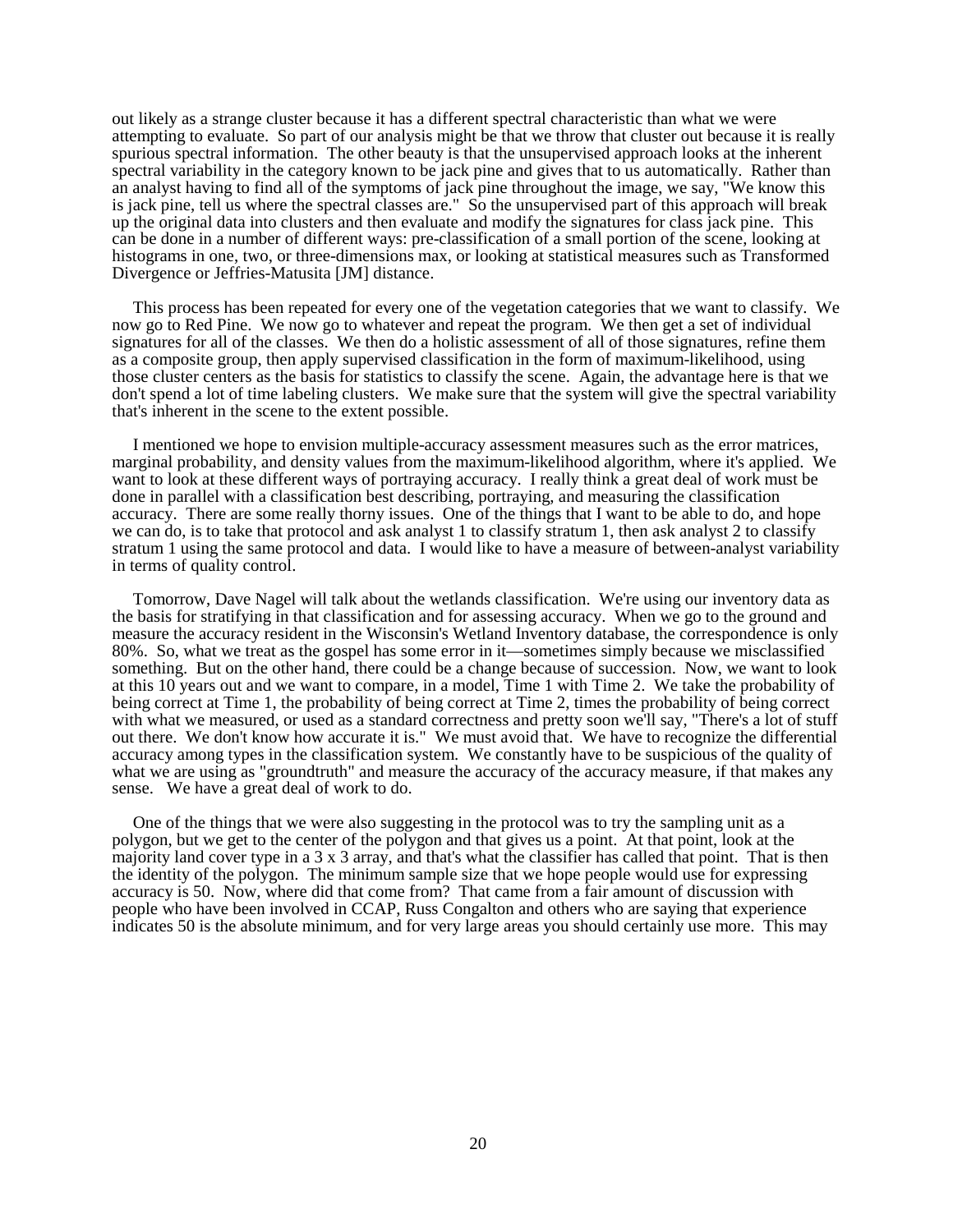mean that in order to have any sort of statistically valid expression of accuracy, we may have to aggregate strata or generalize classification systems. We don't want to have people using these techniques and saying, "Well, this is shown to be this accurate," when we only have 13 points to measure the accuracy because it just is not the same as having an adequate number of sample sizes. The point here is that the classification will be really accurate at the most general level. So, we have to be able to design our accuracy assessment data collection at the base level, the most detailed level. The polygon level will be verified in the field or some other way. If we had that database, we could then meaningfully use it to aggregate those data in a way that corresponds well statistically with what we are trying to assess, and that may be the accuracy in a county, in a stratum, in the state, or in the three-state area. All these levels of assessement have different implications in terms of the sample design. But if we assess correctly at the base level, we should be able to be flexible in data management downstream. Also, while people are bringing up all of the scenes all of the time, we might as well be looking for points that are, or are soon to be, spectrally invariant, such as large areas of deep, nonturbulent lakes or large paved surfaces that we assume aren't going to change. So, we collect those data now so that 5 to 10 years downstream when we want to repeat this program, we know already where the Time 1 sites were for radiometric normalization. At a minimum, we will then automatically capture Time 2 sites and do some sort of a regression between the two or some other more sophisticated analysis to be able to radiometrically normalize Time 1 with Time 2. Then, hopefully, we can do a subtraction or ratio or something to show only areas of change. We will then reclassify only areas of change to determine what went from one class to another one. So, it is important we think about this now, and these ideas are envisioned in our protocol.

We have come a long way from the microwave analogy, throw it in there, and push the button. Start with finding where the clouds are, delineate the cloud cover, then remove it from both images. Delineate urban areas using heads-up digitizing, using NAPP photography, and using the TIGER DLGs [Digital Line Graphs]. Compute the principal components for each scene separately, put them together and do an unsupervised principal-components clustering, and find high-intensity urban and low-intensity urban. The third class goes back to the parent image. We then delineate our spectrally consistent classification units, our photomorphic units, and our ecosystem regions as modified by the analyst. Within those, we delineate the wetlands using, in our case, the Wisconsin Wetland Inventory digital data. We compute independent principal components for the wetlands and use unsupervised classification to delineate the wetlands types. For those nonurban uplands within the spectrally consistent classification unit, we employ guided clustering. Then in those areas that have clouds, we extract the principal components for the cloud-free date. If one of the two dates is cloud-free, we apply it only to that date and use those statistics to classify those areas. Then combine the urban, wetland, upland, and cloud-covered classified datasets. Where we have clouds on both dates, we scurry for some other form of information to fill in those holes. That is not a simple process that we are seeing here, folks. It is formalized and, hopefully, defensible. Time will tell whether it is repeatable or not. We will certainly have some measures of that. But if any of you have the misperception that highly accurate and detailed image processing is pushing a button and buying the latest version of somebody's software to spit the map out at the other end, that is not the case. What we're trying to do is to say, "Here are the rules. Here are the protocols that we hope to employ to get us down to this 14th step, so that now we finally have something that is appearing for all intents and purposes to be rather systematic across at least the three-state area."

### **The 5 acres minimum mapping unit comes in here. Are you assessing accuracy on the pixel base?**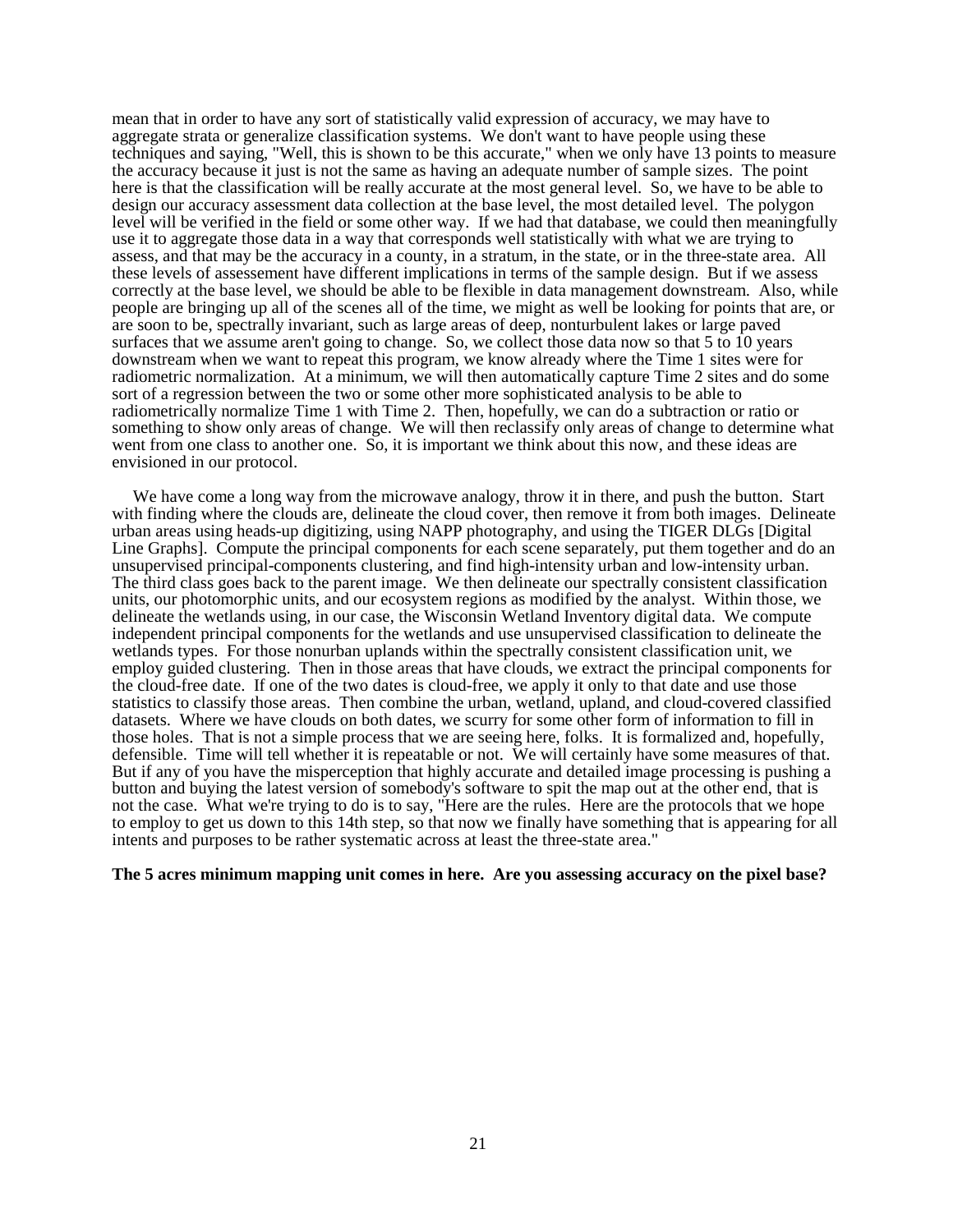*Good question. Yes, and it's really kind of confusing, isn't it? When we assess accuracy, we will be starting with a database that is at the full TM resolution, that is to say the 30-m resolution. Envision a polygon that is out here and we know from the field that the polygon is indeed the jack pine. Now, it happens to be one of those things that we're going to say, "Now what did the classification call it?" We go in that polygon in the center, it gives us a pixel. At that one pixel it may be, for some reason, marijuana. Now, we don't want to say the classification called it marijuana. It may call that one pixel that, but eight that surround it are all jack pine. So, our sampling unit will be a single pixel, whose identity will be the majority of the pixels in a 3 x 3 array around.*

### **Wisconsin Report**

Bob Goldmann Wisconsin Department of Natural Resources

My talk will parallel Dr. Lillesand's in that we are following the protocol that has been developed, so we will be reporting our progress with that particular protocol. We have done a number of things to date. The majority of them have been preliminary research dealing with the pilot projects, helping to test methodology, and defining the methodology that went into producing the draft protocol. We are in the process of moving into full-scale production in conjunction with this.

The hot topic which we did first was to develop the classification scheme. As part of this, we looked at 31 different classifications done in the Upper Midwest area. We noted the categories and attributes associated with each. We looked at putting those together in the minimum and extended classification. We also developed a crosswalk to the modified UNESCO classification, developed definitions and recording schemes, and we're looking at developing the color scheme as well. The classification assigned digital numbers to each class. In conjunction with that is a minimum classification with its corresponding crosswalk to the modified UNESCO as we interpreted it with the classification scheme.

Getting into the data, WISCLAND is dealing primarily with NAPP photos that we're acquiring for use during groundtruthing, as well as the TM imagery which is being used for the classification. We anticipate full delivery of NAPP photos by the end of this month. As for the TM imagery, to date, we have received one scene with dual dates. Today, we've also just received the adjacent scene for path/row 25/28.

We have developed and started on the groundtruthing activity for WISCLAND. For the most part, we've structured the groundtruth to have the observations occur along roads. We've identified the number of sample points and have chosen the methodology which Dr. Lillesand went over this morning. I would like to get into some of the specifics of the groundtruth form that the field personnel fill out as they are identifying the polygons to be used for training and accuracy assessment. We have also developed a series of definitions for the corresponding classification. A point to note here is that the classifications were delineated so that they would provide assistance to the groundtruth field personnel. They are primarily used as a guide for the field interpreter to help fill in the corresponding information on the groundtruth sheet. They are not intended to be a definition list as you would see in the UNESCO System.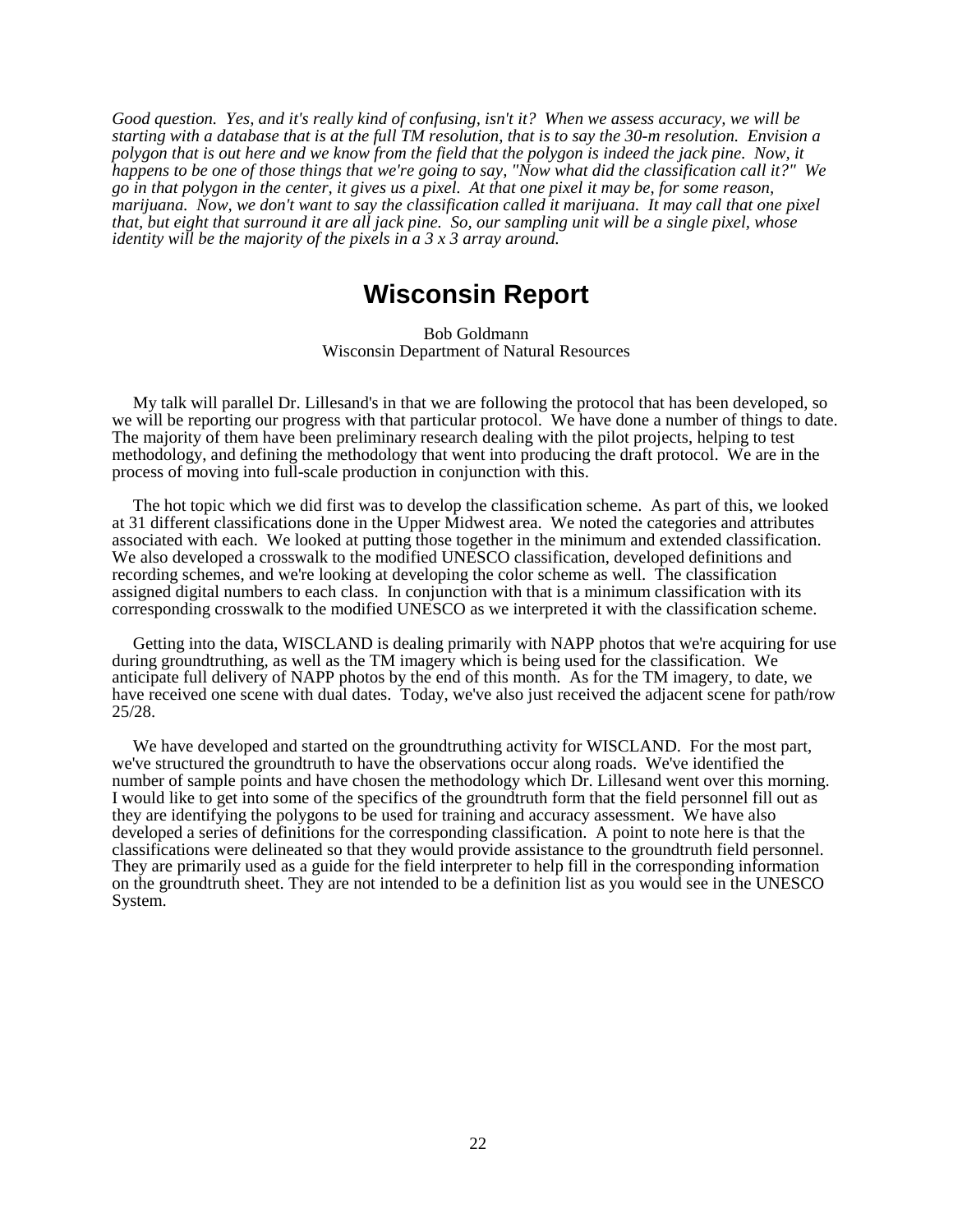What have we completed so far with groundtruthing? All of the groundtruthing to date has been done by the team members. No volunteer help has yet been enlisted because we did this just this fall, and we had only a month left of growing season. A tally sheet shows that so far we have identified 1,600 polygons off of 71 photos. Bear in mind that is 50,000 polygons off of a total of approximately 2,000 photos. We have a little way to go yet. You can also see by category the tallies and the number of polygons that we've hit so far. As part of this, we have separated out the agricultural areas. That groundtruthing is just getting under way now this winter. We will be contacting each county ASCS office to obtain a copy of their ASCS crop reports and a copy of their photomap.

As Dr. Lillesand said this morning, ASCS indexes crop reports by tract. To groundtruth an agricultural field, we have to identify the tract number for the fields that we're interested in, go to the corresponding crop report for that year, find the tract number, and then identify the fields and the cover type they contain. As you can imagine, this will be a pretty labor-intensive process. We have not started this effort yet, but will commence as soon as we get past this series of meetings.

Also as part of our project, we have an ongoing infrastructure development to provide us with the equipment and hardware we need. We looked at the TM preprocessing and determined the best way to collect large volumes of information in addressing the classification. We have also developed a series of ARC Macro Languages to streamline the data-entry process. The progress to date is a series of ARC/INFO (ESRI, Redlands, CA) ARC Macro Languages that allow us to first collect metadata on the files being created, and second to gather more detail about the metadata for the file itself. We have also developed an interface that lets us enter the corresponding training and accuracy polygons into the database. You will see examples of all of these in the demos tomorrow. As part of this entering process, we also have a series of metadata or data fields for each individual polygon. So each individual polygon will have a series of individual entities that can be used for future purposes outside of the training classification for this particular project.

As part of our project doing the wetland stratification, we're using Wisconsin's Wetland Inventory, which is analogous to the National Wetland Inventory, but specific to Wisconsin. We are funding the conversion of that data into a digital format, and are in the process of bringing that over into a raster format so that we can use that as a masking agent for the WISCLAND classification. We are anticipating full completion of the state by the end of calendar year 1995. Dave Nagel will give you more detail about the wetlands classification tomorrow, but we have assessed the geometric accuracy of overlaying those digital overlays on the imagery and have determined that it is indeed usable.

One note is the software with the revision changes of ERDAS Imagine (ERDAS, Atlanta, GA). Moving from 7.5 to Imagine has caused delays and necessitated a number of work-arounds within the project. As part of our update, Dan Fitzpatrick has asked us to discuss where we sit with the public ownership-management status layer. We are currently developing the ownership layer from 1:100 K USGS [U.S. Geological Survey] digital line graph files that will be augmented with our own DNR information.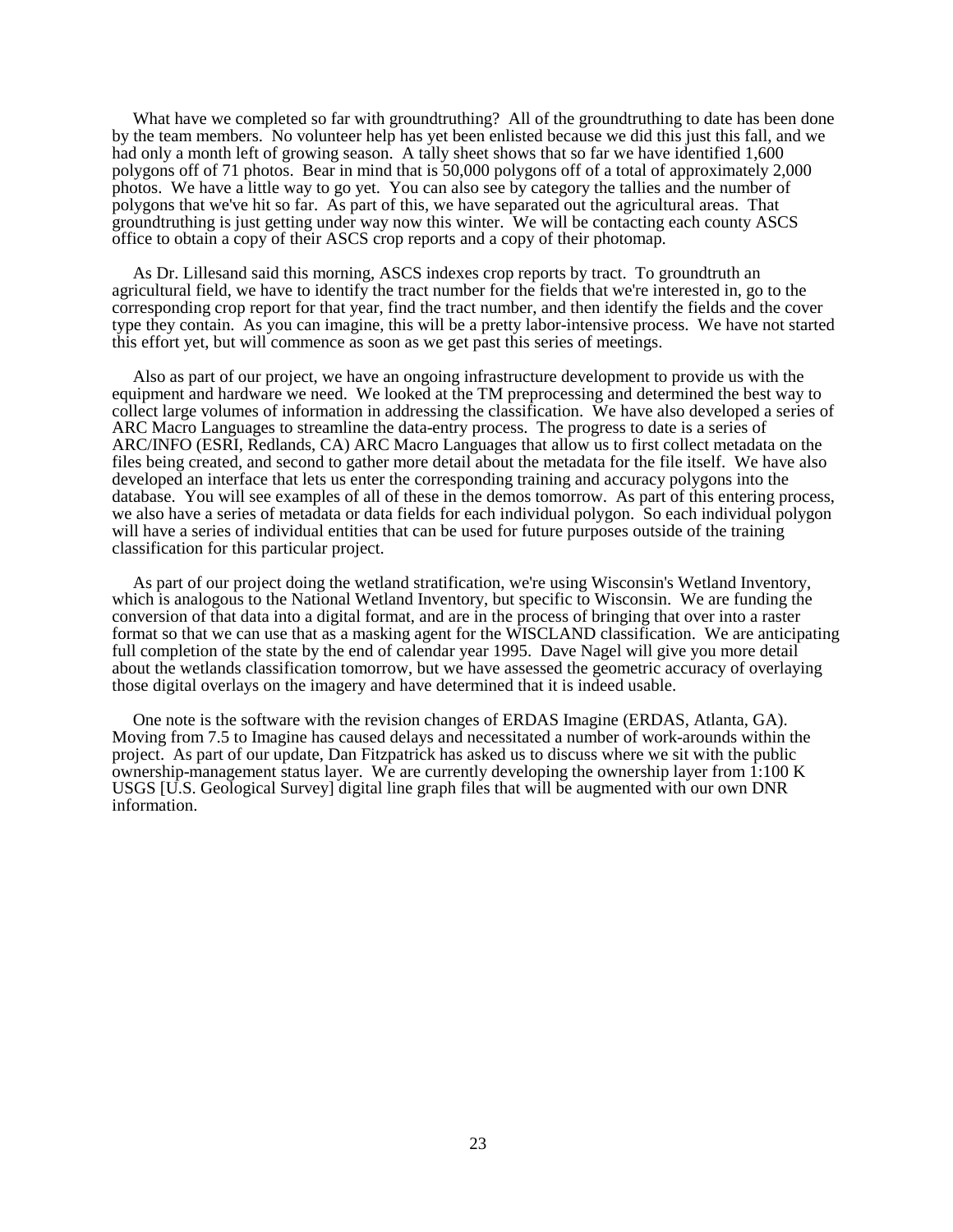### **Minnesota Report**

Ken Boss Minnesota Department of Natural Resources

So far, one of the challenges we have been facing in our GAP analysis work in all three states is data delivery. In Minnesota, we do not have a dual-day image pair to work with yet, so we haven't been able to execute any image processing to date. I'm going to be telling you about some of the preparations we have been making for the eventual execution of some vegetation mapping in Minnesota. I'll start out with a description of some of the ancillary data sources that we are gathering and will be working with. I'll talk briefly about a related project currently being executed at the Natural Resource Research Institute at the University of Minnesota in Duluth. I will have a few words to say about some adjustments to the WISCLAND image processing protocol that we might find necessary to implement in Minnesota. Then, I will conclude with a brief introduction of the area where we intend to conduct our pilot study.

One of the most important data sources we will be working with is the National Wetlands Inventory (NWI) which exists in Minnesota in a digital form for the entire state tiled to 7.5-min quads. For those of you not familiar with this program, the polygons and the dataset were developed from 1:50,000 NAPP photography and then transferred to base maps. The photography used for this project in Minnesota was gathered over 1974 to 1984 time frame. It is a bit out of date, but it is the best thing we have to work with. It is fully edge-matched across the state, although it is not map- joined, so we will have some processing overhead to deal with in terms of putting these tiles together in the units we will be classifying. We have full access to all the NWI attributes through the digital dataset, which will possibly allow us to pursue a guided clustering approach to wetlands classification in Minnesota, as opposed to the unsupervised classification approach being conducted in Wisconsin.

Probably the single most important source of groundtruth data that we have for forested areas in Minnesota is what we call our cooperative stand assessment [CSA]. This dataset was developed from a state DNR program and involves stand-mapping of all state-owned forest lands. The polygons in this dataset were originally delineated from 1:15,840 aerial photography, using the Public Land Survey section corners as ground control. Ninety-five percent of these data are currently available in digital ARC/INFO coverage and the remaining 5% will be available by the end of the calendar year. The oldest data in that database are 1976 vintage. The majority of the data were gathered in the mid-1980s and a good portion are even more current than that. All of the attributes in this dataset are ground-collected. They include such things as over- and under-story species, size and density, age class, height, volume by species, and a wealth of other data. Most of our forests are in the northeast part of the state. There are some significant oak forests down in the southeast as well. Dedicated state ownership of forest lands actually amounts to quite a bit of forest. Approximately 4.5 million acres are state-owned out of a total of 16 million forested acres across the state of Minnesota. We have data in the CSA dataset for all of that forest. So we've got ground-collected data on over 25% of Minnesota's forests available through the CSA dataset, which will undoubtedly prove to be an invaluable resource for GAP work in Minnesota.

A nice complement to the CSA data is found in what we call the County Biological Survey [CBS] dataset. This dataset is put together by the folks in the Natural Heritage Program at the DNR's Wildlife Division. This is a digital polygon coverage of natural community types in Minnesota often referred to as "remaining natural vegetation." In forested areas, this corresponds in many respects to CSA data. In fact, one of the things that the Natural Heritage people do before they go out to conduct their survey in an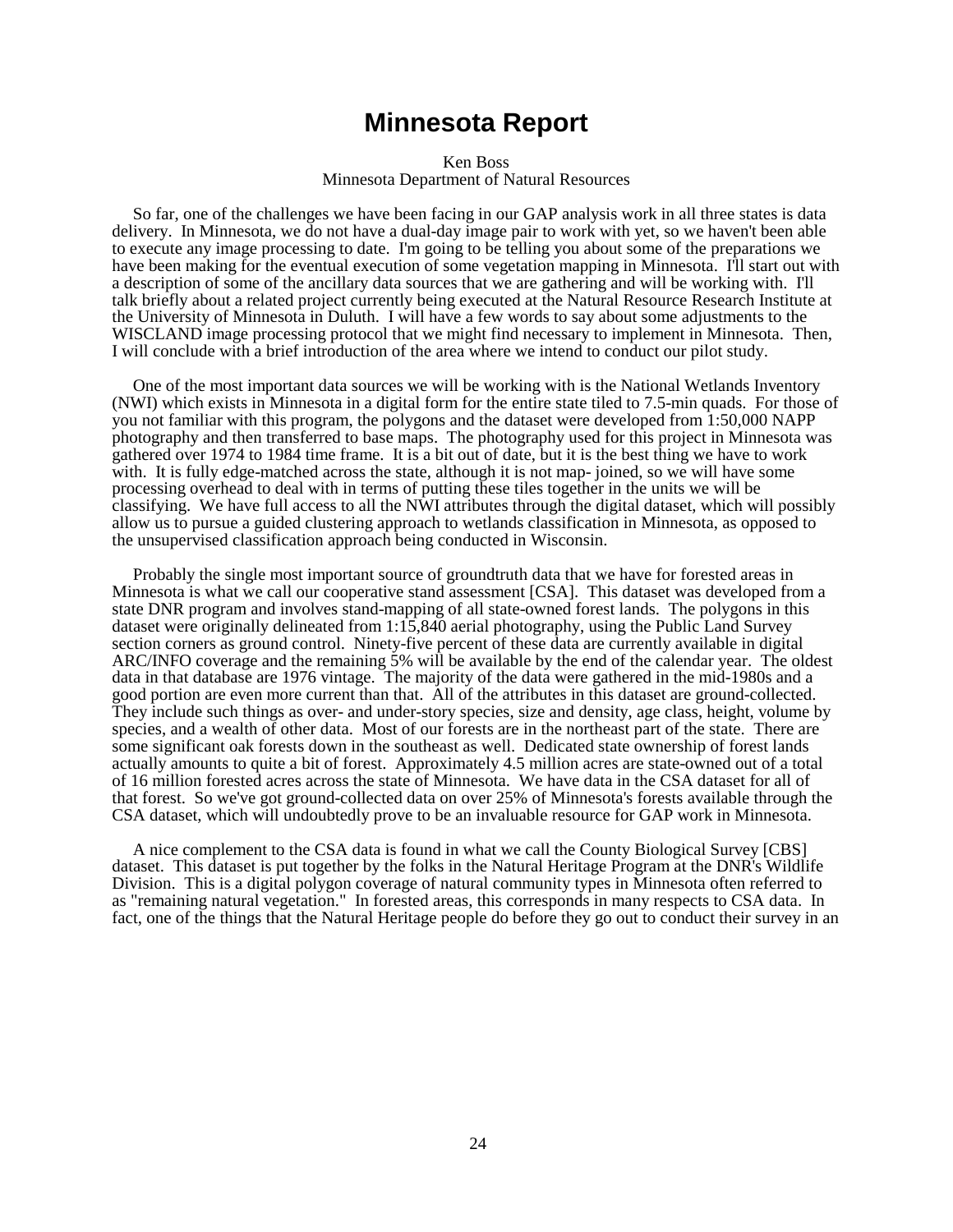area is to crosswalk existing CSA data to their natural community types through a computer-based decision tree they have developed. The real strength of the CBS dataset, as far as GAP is concerned, is in non-forested areas where we don't have CSA data to fall back on. So, that will be our primary source of information for non-forested, non-agricultural cover-types. The polygons in this dataset were originally delineated on air photos and then transferred to 1:24,000 scale-base maps. All the attributes were first photointerpreted and subsequently ground-checked. The survey is completed or in progress for 30 of 87 Minnesota counties. If you would compare the completed CBS survey to the CSA coverage, they do actually form a nice complement in terms of spatial extent. We have covered most of the state with these two datasets, exclusive of agriculture areas. The CBS, like CSA, is not a wall-to-wall dataset. Actually, the attributes are collected only in areas considered to be natural vegetation communities. For example, Rice County in south-central Minnesota is primarily agricultural, so the CBS polygons are only the natural vegetation communities.

Another data source that we have at our disposal is the FIA data that comes out of the U.S. Department of Agriculture [USDA] Forest Service. This nationwide inventory is conducted in Minnesota at triple the intensity of a standard FIA and the state DNR works in close cooperation with the Feds to conduct this survey. It is executed approximately once every 12 to 15 years. The original plots are essentially selected from a dot-grid matrix overlaid on aerial photography. In Minnesota, that resulted in about 44,000 plots. Those plots are then photointerpreted, 12,000 of them were identified as forested areas, and those 12,000 plots are subsequently ground-checked in the inventory. I believe these plots were most recently visited during 1986 to 1990 time frame. Each plot is a 10-point cluster plot that covers approximately 1 acre. Fifty-nine different attributes are collected at each plot including forest types, stand age and size class, basal area per acre, and a number of subplot records for individual trees and shrubs. We have Universal Transverse Mercator [UTM] coordinates for these plots that are accurate to within 50 m or approximately two pixels on a TM scene. Obviously, 1-acre plots are of inadequate size for training purposes in image processing, but we do feel that they could make a good independent data source for testing the accuracy assessment. Furthermore, in Minnesota we have the Ecological Classification System, which is actually just an extension of Denny Albert's work in Minnesota. This exists as digital ARC/INFO coverages at the province, section, and subsection levels in Minnesota and will form the basis of preprocessing stratification for the scenes. Since they are developed on the regional basis, their use will also facilitate edge-matching at state borders. The next step of ecosystem delineation in this hierarchy is the land type association, which is currently under way in Minnesota and is expected to be completed in digital form by the end of this calendar year. Although we don't plan to further stratify the scenes according to those land type associations, we will use them as a guide for the placement of training polygons so that we are certain to capture the variability in spectral response across cover types throughout a subsection.

We will be making use of several additional datasets. Probably most important for agricultural classification are the ASCS data that reside at the county level. These data will form the basis of both our training and accuracy assessment datasets in the image processing procedures, much along the same lines as Wisconsin's procedures. Because they do reside at the county level and are archived according to land ownership, a fair amount of time and effort will be required to actually gather these data and get them into a usable form. We haven't begun work on that yet. Some of the other datasets available to us are a couple of land use and land cover mapping efforts. These are both in digital form, the

Geographic Information Retrieval and Analysis System dataset from the 1970s and another Minnesota coverage that was executed in the mid-1980s and is about half complete right now. We will probably use these as kind of a general reference to guide our work and also to help identify urban areas that need to be lassoed for the urban-rural stratification.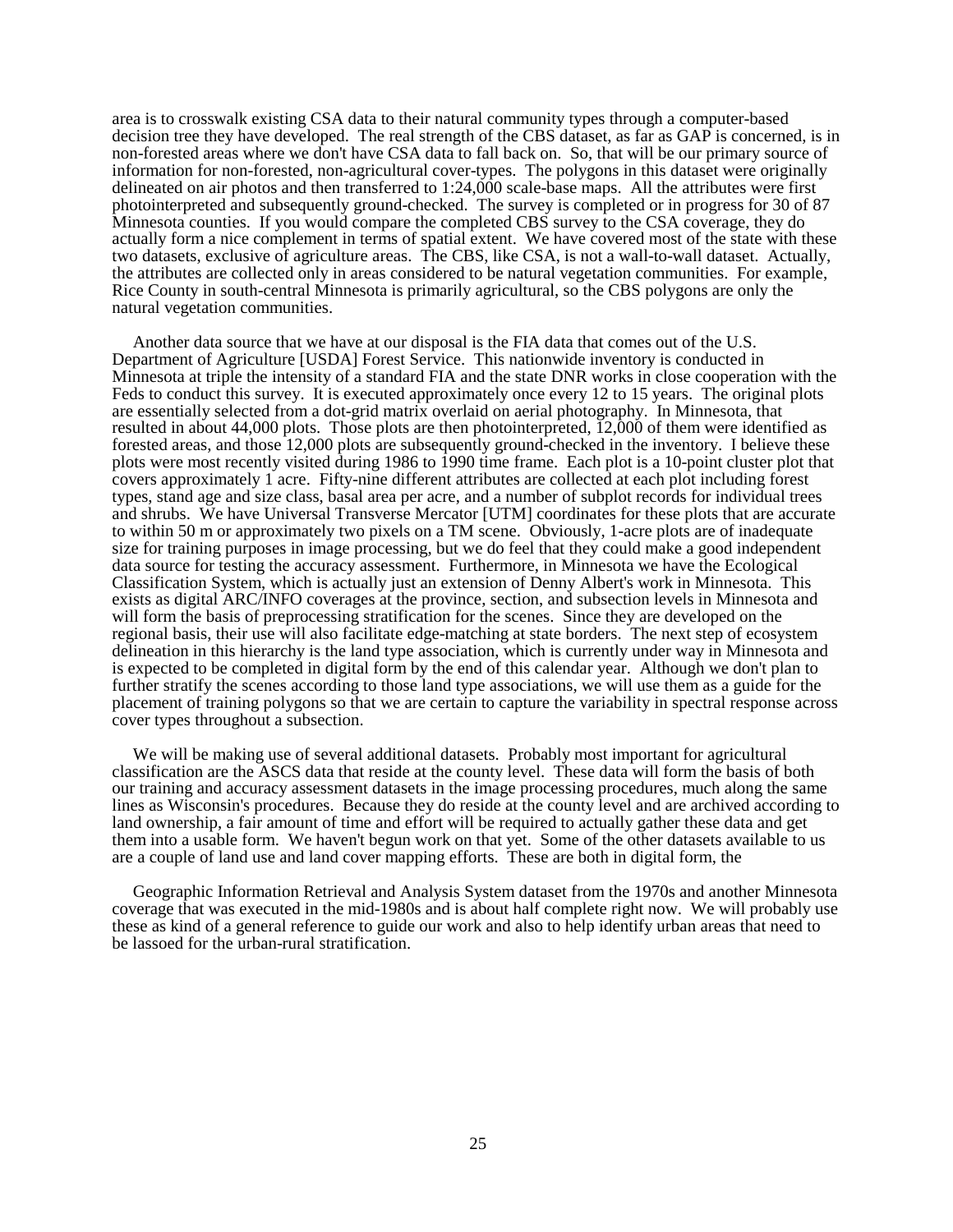Last, being the Resource Assessment Unit for the state DNR Forestry Division, we are the main archive site for DNR aerial photography, so we have got aerial photography coming out of our ears. We have NAPP photographs acquired in 1991 and 1992 as spring, leaf-off color-infrared photography for the entire state. We have National High Altitude Photography from the 1981 to 1984 time period at a slightly smaller scale. We have a number of our own DNR forestry projects, which are flown with a 9 x 9 format camera at a 1:15,840 scale. These were traditionally flown as black-and-white- infrared summer photo projects. In the last several years, we have converted to fall color-infrared as a means of highlighting distinctions between various cover types through the differential senescence. We also have a good source of supplementary photography that covers about a million acres per year. This is all small format, 35-mm photography both color and color-infrared flown on an as-requested basis. We currently have in-house large format photography that covers the entire forested portion of this state from about the year 1983 through the present. We have found fall color-infrared (as opposed to the black-and-whitesummer-infrared) extremely useful in distinguishing forest-cover types. Northern hardwood stands are readily distinguished from aspen cover types in photography like this. Tamaracks that are coloring can be easily distinguished from surrounding black spruce cover types. Bill Befort, our Remote Sensing Coordinator, could tell you about the trials and tribulations of trying to acquire photography like this because of the extremely short window of opportunity for acquiring photos, and having to depend on the weather to cooperate.

I would like to talk a little bit about a study conducted at the Natural Resource Research Institute (NRRI), University of Minnesota, Duluth, using multi-date Landsat imagery to show differential senescence in forest-cover types. Many of you here are probably familiar with this project. I will just briefly touch on their approach. Over the last few years, NRRI has been doing large-area forest cover classifications using Landsat imagery of multiple dates in a hierarchical classification approach. The study I am discussing was published by Mladenoff and Wolter in the September 1995 issue of *Photogrammetric Engineering and Remote Sensing* (Wolter et al. 1995). The study was commissioned by the USDA Forest Service and was conducted in the area of the Chequamegon National Forest in northwestern Wisconsin. The classification results are being used in a model to predict the presence or absence of various songbird species and, in this respect, is similar in its aims to GAP. In essence, this approach employs one thematic map or scene from early summer 1987 as a baseline and four meticulously chosen MSS scenes of various dates to capture certain phenological events. As in flying the aerial photo missions, it can be very difficult to find that window of opportunity to grab those phenological events, especially considering the 16-day Landsat repeat cycle, so it was necessary in this study to go as much as 6 years on either side of the baseline TM date in order to get suitable imagery to capture these phenological events. The hierarchical classification approach that the Forest Service used allowed them to classify 22 forest cover types, with a reported accuracy of approximately 80%. Basically, they used the June 1987 image to threshold the image between forested and non-forested cover-types and then again to further threshold the forested area to hardwood, conifer, and mixed stands. Then on October 8, 1980, they used the MSS image to classify oaks from the hardwood portion of the image. This was a time of year when oaks were still holding their leaves, while the other hardwoods had already dropped theirs. They then ran a maximum-likelihood classification on the oak portion of the image to further delineate between northern red oak and northern pin oak. Next, they compared a September 13, 1985, image to their baseline 1987 TM image to classify black ash through an imagedifferencing procedure. Black ash in September has already dropped its leaves, whereas the other hardwoods are still holding theirs, allowing the Forest Service to distinguish that cover type. Next they used an early May 1992 image to capture aspen leaf flush at a time when the other hardwood species were still dormant. Finally, a winter scene from February 1988 distinguished tamarack from other surrounding conifers, that being a time of year when tamarack has dropped it needles. Some state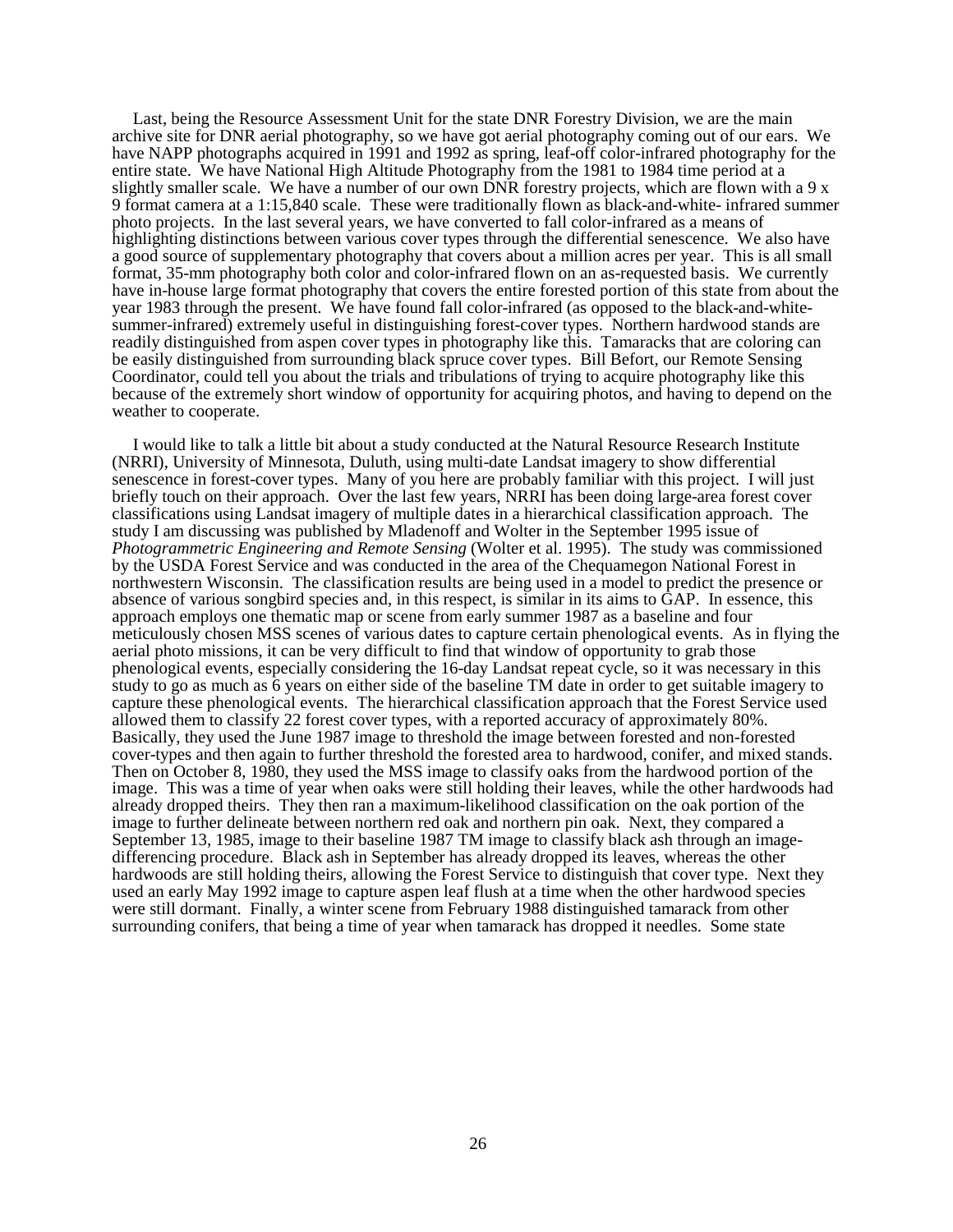ecologists have been using the results of this work in Minnesota as a guide for where to concentrate their efforts in the County Biological Survey and have found it to be quite useful data.

I would like to move on to the next part of my presentation, which relates to a few adjustments that we would like to see made to the WISCLAND image-processing protocol for use in Minnesota. First of all, if feasible, we would like to consider the possibility of incorporating work previously conducted in the state. The first of these adjustments would possibly incorporate the project I just described. Another possibility is considering the recently completed University of Minnesota Remote Sensing Lab classification of the seven-county Twin Cities area. Incorporation of such work into GAP would necessarily depend on at least two things; first and foremost, the compatibility of the classes used in the projects, and second, an accuracy assessment that would facilitate comparison of those earlier classification efforts done using the WISCLAND approach. This would ensure that the classifications are executed to a level acceptable for GAP. Such an assessment might well be executed in that original study area in the Chequamegon.

Another area of adjustment which I have been alluding to in the description of the reference datasets we will be using is the idea of using existing in-house datasets for reference and image training. Minnesota lacks the resources both financially and in terms of cooperators to conduct the sort of stratified systematic nonaligned sampling scheme that Wisconsin has constructed. Fortunately, the state already has a wealth of reasonably current ground-collected data that we can fall back on. A majority of it is already in a digital form. So, we would propose selecting training sites from existing field data collections based on criteria which would include such things as the currency of data, the size of polygons, the homogeneity within polygons, etc. At least in training data selection we are really after a representative sample of ground-collected data and not necessarily a random sample. Accuracy assessment sites might be a little trickier because they do need to be randomly sampled in order to generate valid statistics, but it may be possible to develop some algorithms that would select polygons from our existing datasets in a random fashion. The FIA dataset could form an independent set for accuracy assessment of forested areas.

Finally, are a few issues regarding target classes. These adjustments are based largely on input from the ecologists in the DNR Natural Heritage Program. First and foremost, we have not identified a constituency for a detailed 1992 agricultural information dataset in Minnesota and are not sure that it would be a wise expenditure of our time and dollars to try to classify all the various crops in the fields. Unless somebody comes forward and suggests that they could really make good use of such a dataset, we would propose to classify agricultural areas at a more general level. Some of the forest types that have been identified as classes for WISCLAND do not commonly occur in Minnesota. Other forest types not identified for WISCLAND are important in Minnesota. Finally, we would hope to extend wetland classes with the aid of the digital national wetlands data that we have in-house through a guided clustering procedure.

To close, I would like to talk a little bit about the area we intend to pilot. We overlaid the polygons representing the Landsat scene borders on the ECS [Ecological Classification System] ecoregion subsection coverage, and we propose to pilot the Chippewa Plains subsection. We have a couple of good reasons for piloting this area. One is that the County Biological Survey has recently completed their survey in that area, so we would have access to their data in conducting our pilot in that area. Second, if you look at how this subsection falls in relation to the province, you see that it is largely internal to the province in which it lays; so we wouldn't have to deal with the thorny issues of the transition zone across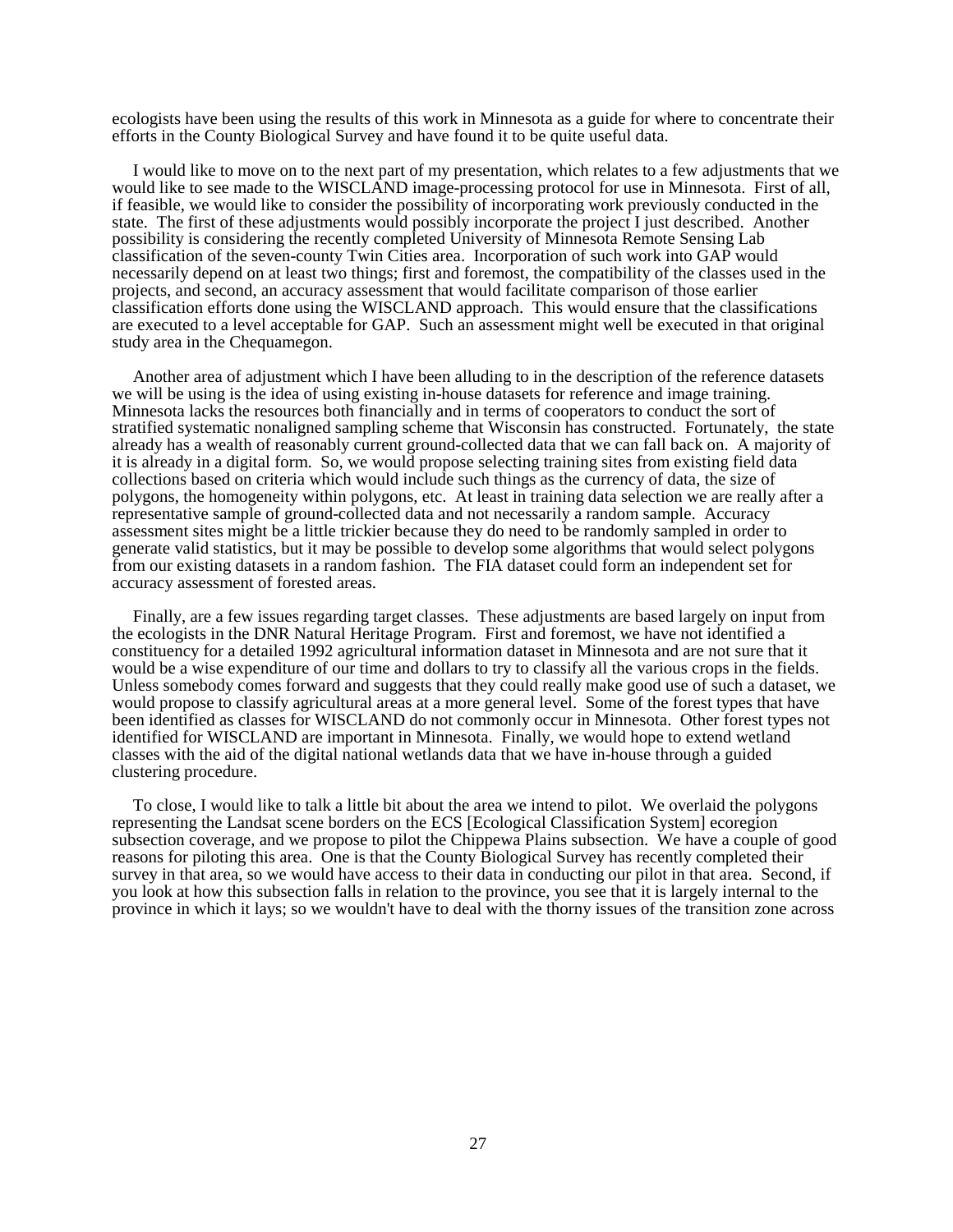provinces in the pilot, saving those issues for a time when our image processing protocols and procedures are better established. That is basically all I have right now. If there are any questions, I would be happy to entertain them.

### **I heard of one process which Minnesota is looking at to eliminate clouds from their scene and that they are using the thermal band.**

*Yes. In other projects that we have conducted at our unit, we have always made use of the thermal band to mask cloud and cloud-shadowed areas. We don't generally use them in our classifications, but they have proven to be very useful for masking out clouds. Whether or not it would be worth the effort to try to get the MRLC [Multi Resolution Land Characteristics] Consortium to go back and ferret out band 6 from all of the images that they are supposed to be shipping to us, I can't answer.*

## **Michigan Report**

Mike Donovan Michigan Department of Natural Resources

and

### Pete Joria Environmental Management Technical Center

**Pete Joria:** As Frank mentioned, the Michigan GAP project is pretty much in its infancy. I have been on board since mid-November and actually just met my co-worker Mike Donovan today. We do have some information for you today. We tried a rather preliminary approach because of the different data available for Michigan. I'll address the specific attempt and then Mike can give you a broader overview of GAP in Michigan later.

The original proposal for GAP in Michigan was quite different from those procedures being implemented in Minnesota and Wisconsin. Layers depicting land use in Michigan already exist within a statewide database called MIRIS, which stands for the Michigan Resource Information System. However, the information in the layer is dated; it dates back to photography acquired in 1978. One initial proposal was to update MIRIS with a manual interpretation of Landsat TM data as a back drop. Manual of course means visual, so one drawback is that only three bands of the TM data can be used simultaneously.

Some background on MIRIS; it was created under the Michigan Resource Inventory Act of 1979. The purpose of the Act was to create a statewide computerized database of information pertinent to land utilization, management, and resource protection activities. Data in the MIRIS system were compiled by numerous local, State, and Federal government agencies, not just a single agency. The accuracy of the information is relative to the standards and specifications developed by each particular group, as well as the scale at which the data were compiled. Therefore, the quality of the information may vary geographically. MIRIS data are available as paper maps or digital copy. Digital files are created in an Intergraph Microstation vector format, but the Michigan DNR provided vector files in an ARC/INFO format for this study. The minimum mapping unit is  $2\frac{1}{2}$  acres, half the size of the proposed minimum mapping unit for GAP training and assessment polygons. MIRIS land cover categories are identified by a code of one to five digits. The most general categories are shown here, except for forested areas. Most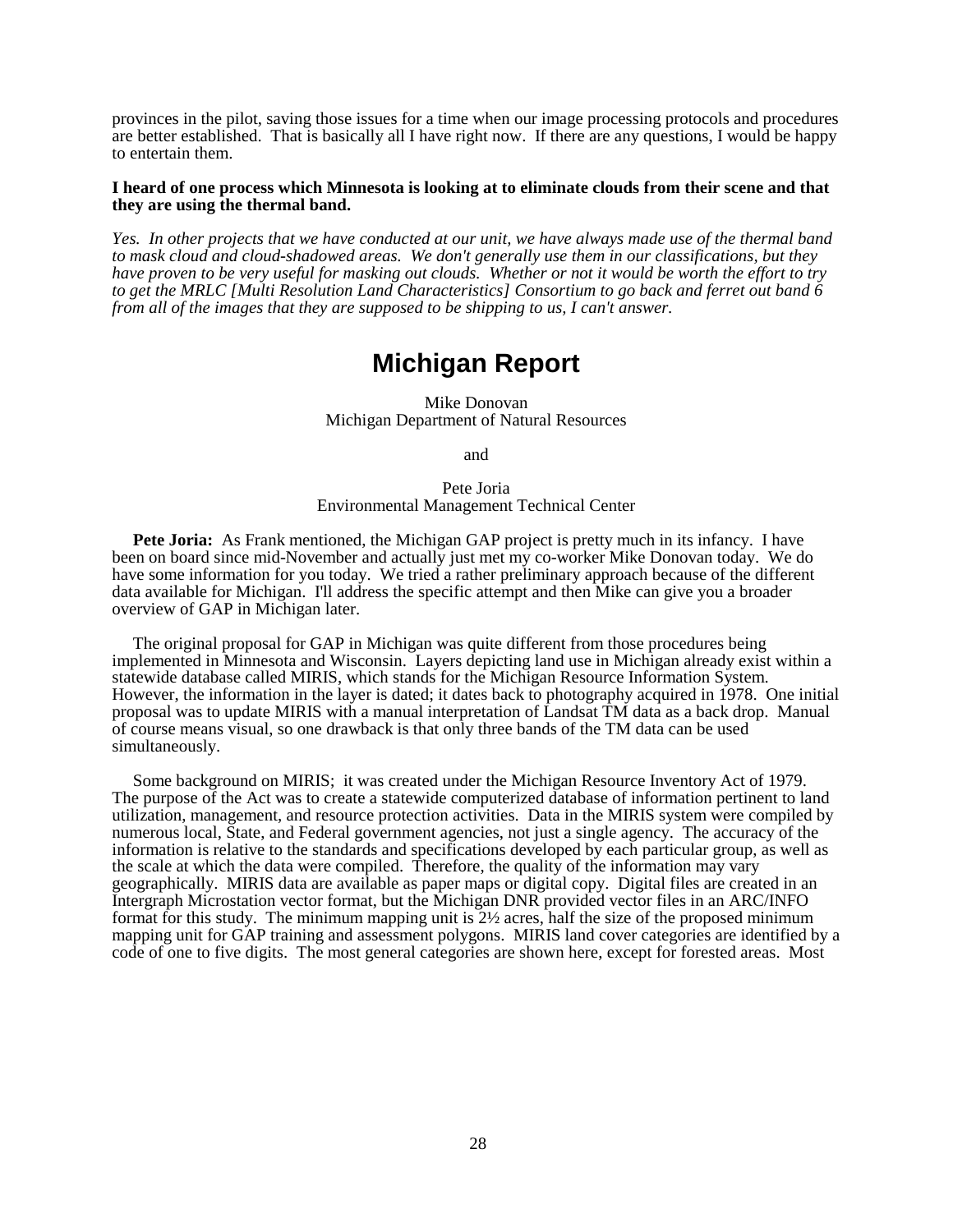urban and forest polygons are identified to a three-digit level similar to Anderson level 3. For example, single-family residential for urban, or, in forested areas, northern hardwood. The fourth digit labels polygons to the predominant species. The fifth identifies size class and density. In the study area I was looking at, I never saw a polygon labeled with more than four digits, or beyond the species level.

The study area was Midland County, which is in the east-central portion of Michigan's Lower Peninsula. It includes a mix of forest, agriculture, and urban land uses within an area of about 1,300 km<sup>2</sup>. The TM scene date represents very early spring. Forest leaf-out had just begun. The grasslands and some crops were already highly reflective in the near-IR [infrared]. Slide five shows the study area as a three-band TM image, although here it appears more as a single band image, within the boundaries of Dennis Albert's ecoregions. Midland County falls entirely within the Saginaw Bay Lake Plain. Subsection 313 is characterized by mesic to wet-mesic forests, swamp forest, wet and wet-mesic prairie, and emergent marshes. Lake effects from both Lake Michigan and Saginaw Bay may have delayed spring leaf flush here. Saginaw Bay is just to the northeast of the county. The closer look at the TM image of the study area is in bands 4, 3, and 2. The Au Sable State Forest appears as the dark green area in the central and north-central portions of the county. The predominant forest cover type is lowland hardwood, which includes ash, elm, silver maple, and cottonwood. Originally, when I saw this image, I thought that the generally dark appearance was because it is a lowland forest type, with high absorption by water. But taking a closer look, it is evident that the dark appearance is also because of the early spring date and pre-leaf-out conditions. The bright red areas along the Pine River, which flows from the southwest corner of the image to the city of Midland on the eastern edge, are identified as crop land, although areas near Midland with similar appearance are identified as outdoor recreation. In the urban category, that includes city parks. The MIRIS coding scheme often identifies land use, not land cover. It is sometimes difficult to translate to a scheme based on interpretation or classification of TM data. While some areas identified as agriculture appear to have growing crops by this date, most are still bare soil and appear as the white areas, mainly along the southern edge of the scene.

This slide shows the MIRIS land cover layer for Midland County in the form of an ARC/INFO coverage. The level of detail of the MIRIS data is obvious, with over 7,500 polygons identified in Midland County. Some artificial boundaries are also obvious in the image, in particular, boundaries between USGS 7.5-min quads. Many of these boundaries remained when the MIRIS data for individual quads were joined together in ARC/INFO. Typically, the boundaries are not because of different interpretations of adjacent polygons, but are an artifact of the joining process with some overlap and sliver polygons occurring between quads. Occasionally, however, the boundary reflects more specific labeling by an interpreter, for example, in an area of lowland hardwoods where the predominant aspen is identified, next to a polygon with a more general lowland hardwoods category.

Three major difficulties were encountered with the pilot project. First, as I have noted, May 10 is simply too early in the spring for an update based on manual interpretation of a single date scene. The scene might be more appropriate in a multi-date digital classification with a second scene depicting peak growing season conditions. Second, it is also obvious that TM imagery by itself is not sufficient to visually identify new land cover types, though drastic conversions, such as vegetation to urban types, may be detected. The 1:40,000-scale NAPP photos may be the only statewide photos available. Third, and most important from my perspective, is the amount of time required to visually update individual polygons. In Midland alone, 7,500 polygons occur. Midland County represents a little more than 1% of the area of the Lower Peninsula, so a conservative estimate of the number of polygons within the MIRIS data system occurring in the Lower Peninsula would be about a half million.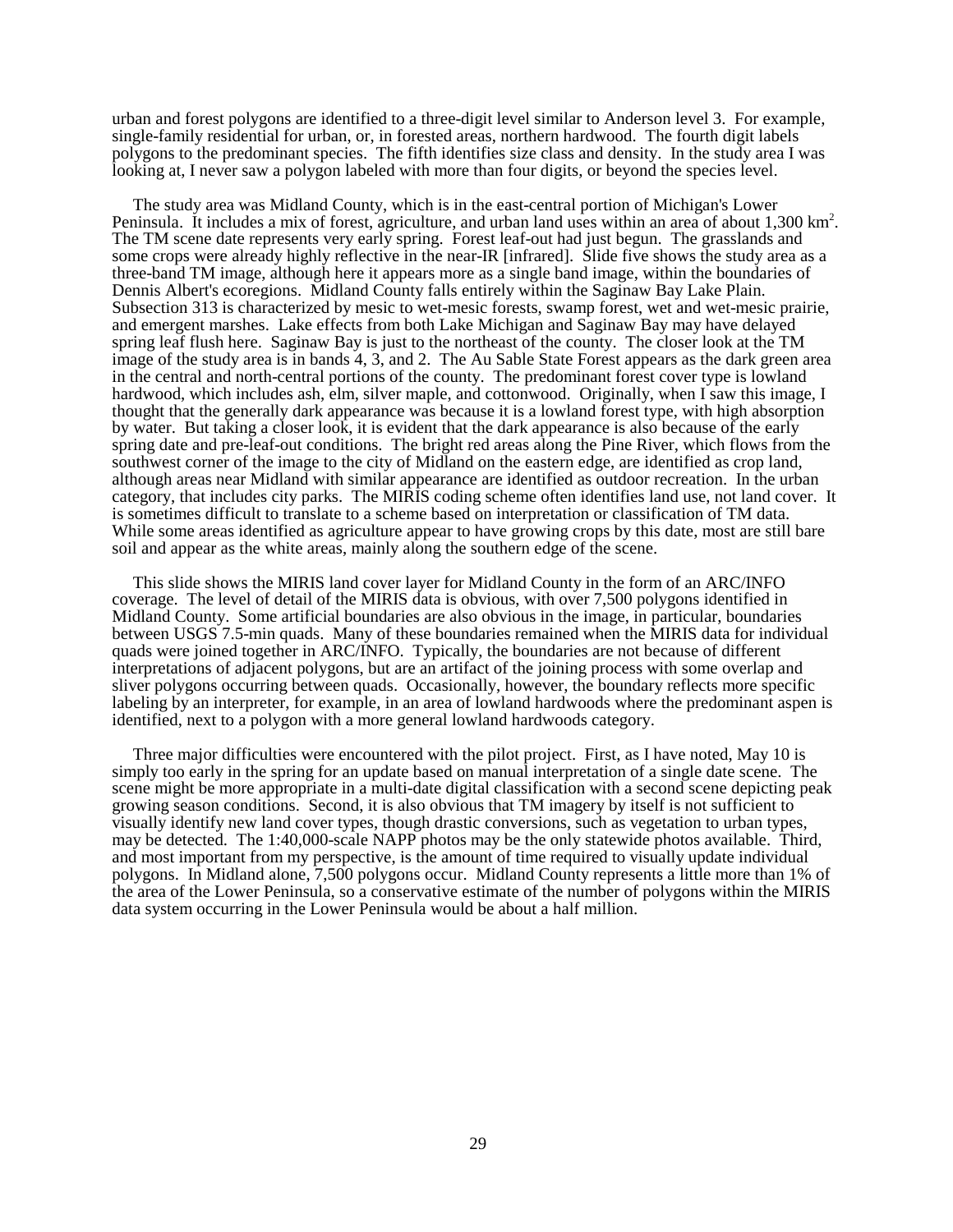Current status of the Michigan project is, first of all, we need a second scene depicting peak growing conditions. A temporal window in the Lower Peninsula is particularly short because of the gypsy moth defoliation problem there. I have been talking with Frank Sapio of the Michigan DNR and acquiring data depicting the extent of defoliation since 1990, and some years it has approached 700,000 acres. We also would like to refine the GAP-MIRIS crosswalk to make sure we can incorporate MIRIS information into whatever approach we do end up with for Michigan. Our main interest in the GAP meeting today and tomorrow is to meet with our fellow workers and try to adapt the GAP protocol to Michigan and still retain the Michigan MIRIS information as part of the protocol. It has a lot of possibilities, particularly in the guided clustering done in the upland areas. A lot of information there can be put to use. That is all I have right now, I would be happy to entertain questions.

### **Is the MIRIS database for the land cover of the entire state including the peninsula?**

*Yes, I believe that is correct. We just have Midland County in an ARC/INFO format, though. It would have to be converted for our uses.*

### **Isn't there a fairly recent land cover classification for the Upper Peninsula?**

*Yes, for the Upper Peninsula there is.*

### **Any other questions?**

### *Then, I would like to present Mike Donovan from the Michigan DNR.*

**Mike Donovan:** Pete did a good job of covering the activity that the EMTC is involved in. Participating in that activity was one of the things listed on our agreement with GAP for the year. We have three other things on that agreement, and I will cover those. The first one is to extend the land cover classification effort in Michigan's Upper Peninsula [UP]. We have just completed a UP-wide land cover inventory using 1991 TM imagery. We did this project for the specific purpose of identifying lowland conifer types associated with white tail deer wintering areas. We did this processing with a really specific goal in mind and ended up with 30 categories of land cover. About half of those are in lowland conifer types, so we spent a lot of effort in identifying lowland conifers. We spent less effort in identifying the other upland types. We have categories similar to the WISCLAND category for those upland types but more on the order of Anderson level 3 for the non-conifer types. In the conifers, we go down to the species level and make an attempt at canopy closure with two broad categories, greater than 70% and less than 70%. I couldn't fit it on the plane, but we have produced a 52- by 36-inch seven-image mosaic of the UP. Part of our agreement with GAP is to take that effort and try to expand it. We will go into non-conifer types and go for greater detail, trying to match the GAP protocol. This meeting will be a good kickoff for that because we now have a protocol document we can work with. There is a lot of overlap between that protocol and our work in the UP, and there are areas of divergence too. So, we need to negotiate the differences and decide how much we can do with the budget allocated for GAP.

The other thing we had identified as a first-year effort was to develop a public ownership layer. In that effort we have, as part of MIRIS, a state land ownership layer that will be complete this year. Right now they are wrapping up the UP for all our state ownerships. We also have National Forest lands, National Park Service lands, and all those other public ownerships. From initial assessments and discussions with people at numerous meetings, I've concluded that most of that effort will actually be one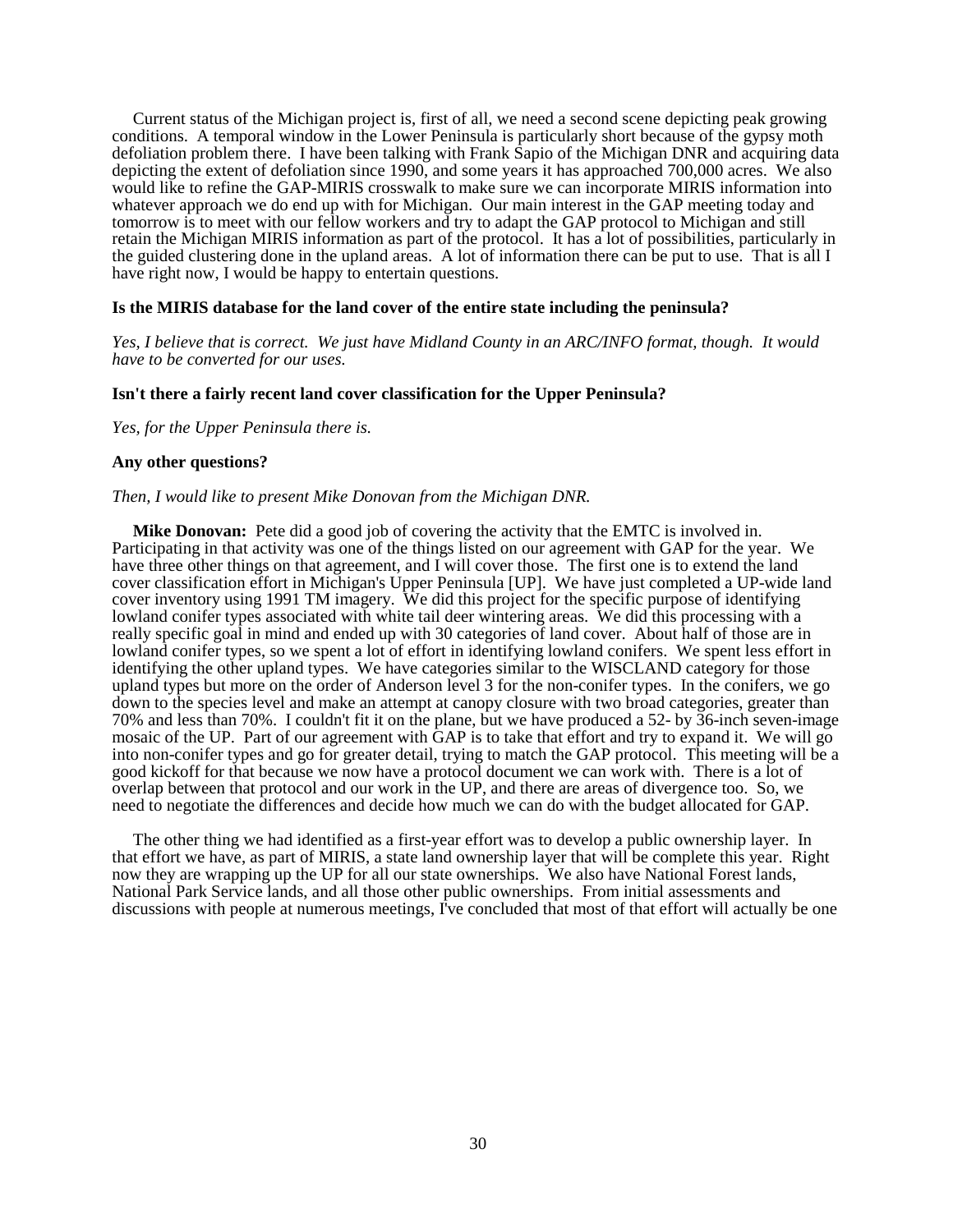of data conversion, since much of that information is already in digital format. We just need to convert it and get it into the same coordinate systems and the same software package. So, that is going to be one of those large data conversion efforts. We also have The Nature Conservancy and other conservancy group lands, and some of that is already mapped within our Heritage program.

The third effort part of our agreement with GAP was an analysis of the state survey intensity for threatened and endangered species. We thought it was important that we know how good our Heritage database is, so we wanted to go back and look at all the surveys conducted and figure out where it says we have gaps in our survey. We are still working on how we are going to approach that effort, what makes sense in terms of looking at those surveys, and how to portray that information. So, we are early on in that phase.

So, those are the three things that we had agreed to with this year's budget and our progress on them. There is another very significant effort that will be wrapped up in June and that is that our Heritage folks are mapping presettlement vegetation for the state through interpretation of the original Land Office Survey notes. That effort is about 60% to 70% done now. Quite a few counties are completely done and available as part of our MIRIS program, others are not. So, that is basically where we stand on that. Any questions?

### **Was there much intersection with that eastern UP effort between Forest Service, DNR, and private land holders?**

*Actually, there is now. That dataset is available and our Forest Management Division people are involved in that effort. Another significant note is that the field office of The Nature Conservancy threw in a little extra money for the eastern UP and the Northern Lake Huron Bioreserve Project, so in the eastern UP we do have greater detail of the classification system, especially in the wetland types.*

### **Could you refresh me again, was the UP classification unsupervised or supervised, single date or multidate?**

*It is a classification based on a single date of imagery, and it combines unsupervised and supervised approaches. I won't call it guided clustering, but it was similar. Maybe a better term is hyperunsupervised. In other words, the contractor did an initial classification, masked out those areas we were not interested in, the upland types went back into lowland conifers, and then he just basically did an unsupervised classification. So, it is unsupervised, but he went into a tremendous amount of detail in masking out other types as he went along. When he felt he hit the specified accuracy or within contract specs, he masked out that vegetation class and went on to the next class. There is a document that details that whole process. One of the other things is that the window of opportunity in Michigan is very narrow for good imagery and in that project, the scenes for the western UP were of poor quality, and we would really like to acquire some better imagery. TM scenes for the west end of the UP had a high haze layer in the atmosphere. Good cloud-free, late growing season imagery for the entire UP just doesn't exist.*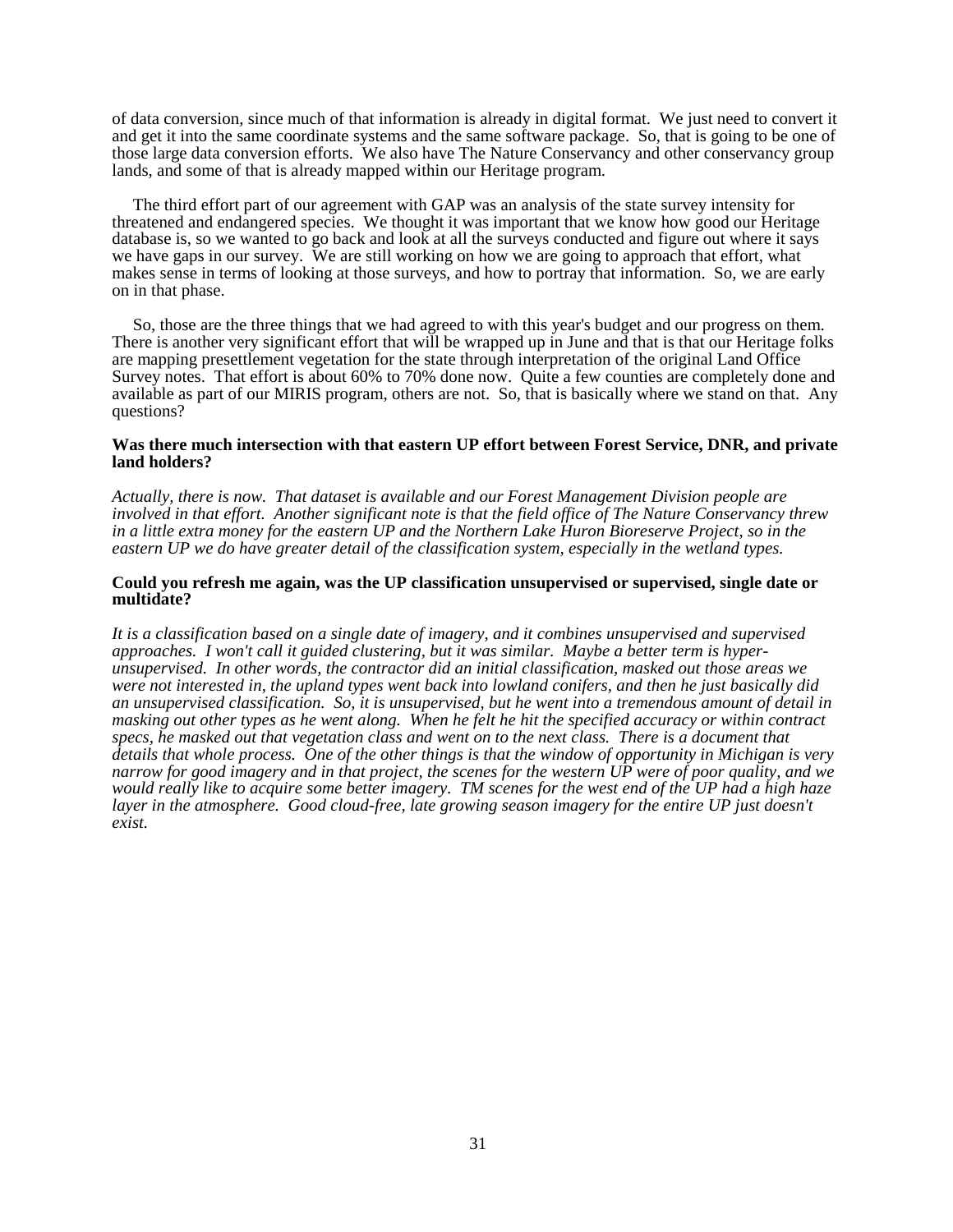### **Illinois Report**

Don Luman Illinois Natural History Survey

After hearing about the three-state consortium here with Minnesota, Michigan, and Wisconsin, this is going to be a bit different in that Illinois' landscape is quite different. Eighty-four percent of our 56,000+ square miles is agricultural. Tom Lillesand mentioned in his overview of his protocol that the three states had approximately 41% forest. We have only about 9.5%, so we are predominantly an agricultural state. With the exception of Iowa, we have the largest amount of this type of landscape within the Upper Midwest, which is probably going to change the discussion quite a bit in terms of how we are approaching GAP in Illinois.

Before I start with that, I would like to give a few introductory comments as to who we are. My name is Don Luman and I am with the Illinois Natural History Survey, which is one of several divisions within the newly renamed Department of Natural Resources. We merged with a few other state agencies to, as the Governor said, reduce the footprint of government in Illinois. So, we are now the Department of Natural Resources. The Illinois Natural History Survey is one of the oldest and largest surveys in North America. Our chief, Dr. Loran Nevling, was a member of the formation committee for the National Biological Service and serves on many subsequent committees. The Illinois Natural History Survey cosigned a Memorandum of Understanding with the National GAP Analysis Program in January 1994. Just this past fall, we submitted a formal proposal for funding, and based on what Mike told us this morning, we are one of those that is anticipating funding for our first year.

In Illinois, we find ourselves in quite a different situation. Referring to Wisconsin, Tom Lillesand mentioned this morning that they were seeing about 100 acres per day of changing landscape. It is interesting because the National Resource Inventory just produced by the USDA has estimated that Illinois has been losing approximately one township of agricultural land per year in the last 10 years. This seems to be sustained and if all aspects are correct, it looks like it is increasing. We are experiencing something on the same scale as Wisconsin in that we have our most important landscape, in some regards economically, losing ground literally each year. Yet, the state does not know where this land is that we are losing. We can surmise it is mostly around urbanized areas but we actually cannot point to where it is. For these reasons and others, the state decided to join the MRLC Consortium last year. We have done that and hopefully we will be involved in a formal GAP analysis this year. Informally, we have been working for more than a year, about 16 to 18 months, preparing for this eventuality of having a funded project.

I would like to break the discussion up into three parts to give you a status of where we are and to tell you about some of the things we are involved in. Number one, which was probably the most important and actually one of the more difficult periods, was to acquire or to complete the TM data acquisition for Illinois. I know this has been an issue that has been mentioned by the three states heard previously. It was very gratifying to have both the NBS office in Idaho and EROS [Earth Resources Observation System] Data Center [EDC] cooperate to our contributions. Some were a little more serious than others in that we felt we knew the best dates for our landscape. Through a lot of compromise and sharing of information, the MRLC database for Illinois has been completed. Not only completed but we have, except for one scene, a full multi-temporal statewide database in-house. We have approximately 24 scenes already present. Does that mean we got ahead of everybody else? No, we just decided to get some objectives met by the end of this past year. We requested that MRLC forward the system-corrected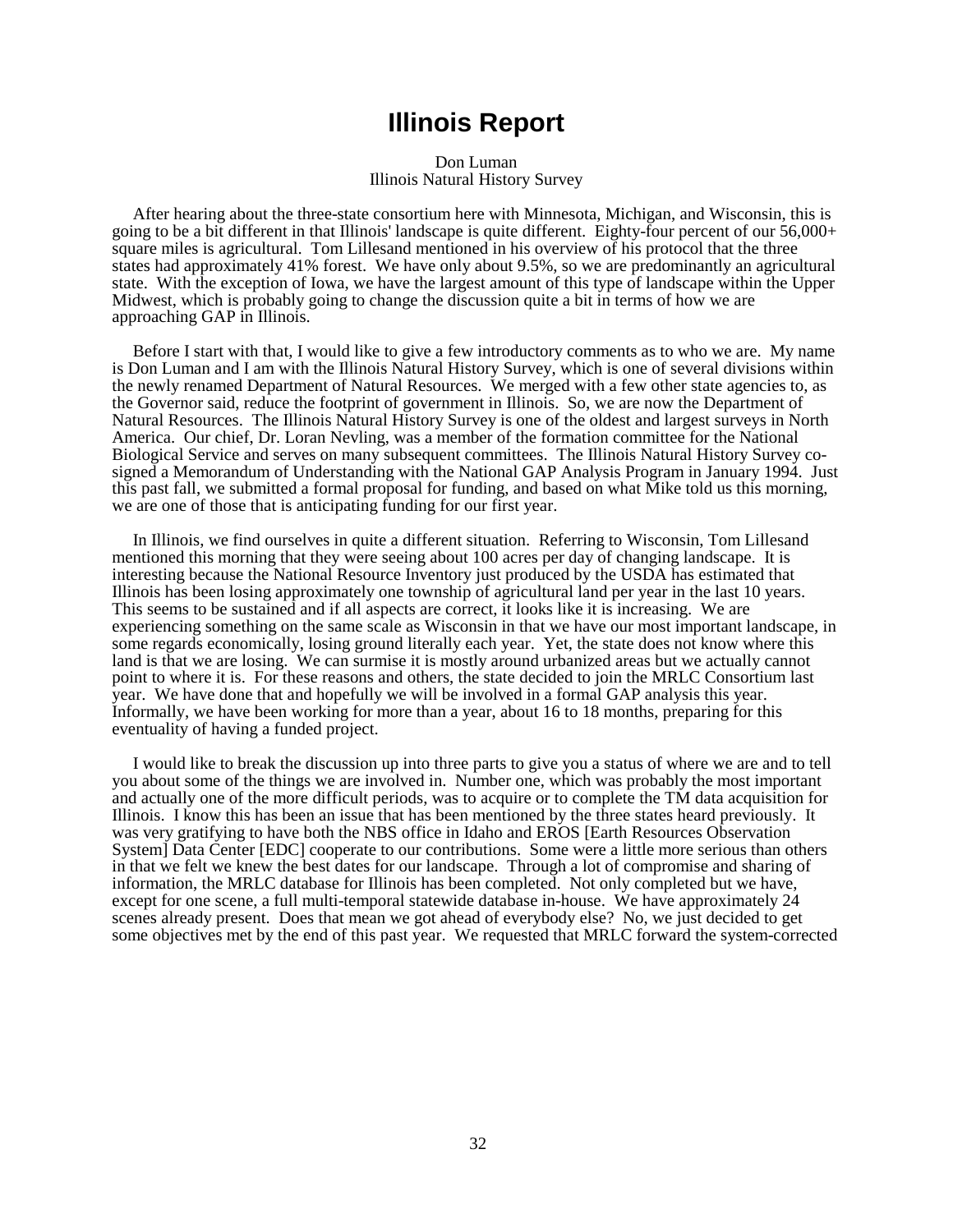TM data to us, and we mutually agreed that we would not require them to do the geometric registration for us. We took that task on ourselves rather than waiting several months because EDC was just getting their staff up to speed. By doing it this way, we actually received almost the entire database in one shot in mid-April of last year. It was system- corrected, therefore, the full geometric correction had not been done to the data. It was interesting that about 2 to 2½ years prior to this, the state of Illinois had acquired a statewide purchase of TM data from the EOSAT. Those data were all precision processed, map oriented. So, what we had been doing is co-registering the new MRLC scenes to the statewide purchase. The fit was remarkably excellent and most of it refits well within a pixel or two. I should mention that we had one noticeable hole in the multi-temporal dataset and just last month the USDA Forest Service from Minneapolis responded to a desperate request on our part and purchased the remaining scenes for us. Finally, the multitemporal coverage was completed.

Second, during this time of acquiring the data, we developed an internal classification system. It is not the GAP classification system, but it is a system which is based on our landscape and tailored for our specific kinds of landscapes within Illinois. It is about a 16-class classification system that emphasizes predominant landscapes present within Illinois. For example, in terms of agriculture, we are doing what other states do in enlisting the ASCS crop compliance information from our state. It is useful that the Federal office for the state is just a few blocks from our agency. We have a statewide sample. From a sample of 102 counties, we were allowed a sample of 37 counties. Within those 37 counties, we collected the 35-mm compliance data along with what we refer to in our state as the cut sheets and the 35-mm photography 12 quarter sections per count for 37 counties. One thing I learned from experience and I think was valuable was that we had to do this prior to the Landsat data arriving. We did not know exactly which years we would be getting, so we asked the state Federal office to supply us with the 12 quarter sections for 4 crop years. The big problem is that the organization of the data within the county office ranges from fair to very poor in our state. I am told by our Natural Resource Conservation Service (NRCS, formerly SCS) office that because of the predominant amount of agricultural land in our state compared to some surrounding states, we actually do not have enough staff in the county offices to handle the burden of work generated by these new sign-up programs. As a result, we tested one county in northwestern Illinois, where we knew the district conservationist very well, and asked him to take 12 sections of data and develop it for multiple years, 1 year, etc. In terms of agricultural discrimination, we are actually at the crop-type level. We could actually separate at the various types of crops, but we have been advised by the NRCS office that it really is not terribly useful within the state. We are quite easily separating row crop areas from pasture land areas and small grains quite consistently.

We have found that in our state in the last 10 years the color of the state of Illinois has changed. Ten years ago, back in the early 1980s, the farm bill was still new. Minimum tillage was still not something that was big in our state. Clean tilled crops were the big thing, and in the spring the state looked rather dark, almost black. Now, when you look at Illinois in the spring with the MRLC data, it is bright cyan over almost the whole state. This is because of a level of crop residue in the row crop areas. The majority of the state of Illinois now practices no- or minimum- tillage techniques. What we have been doing and refining, through a year-long study with a graduate student, is to see if Landsat TM data could be used to measure discreet levels of crop residue in row crop areas. The answer to that is yes, and you can do it consistently for a small area. You cannot do it consistently for an entire state. Therefore, rather than the three levels that the NRCS wishes to see, we simply divided row crop into two types, row crops that are retaining a high level of crop residue, that is above 67%, and row crops that are exhibiting or retaining low levels of residue or no residue. We find that models the physical landscape, because the areas of highly or susceptible erosion lands are now practicing high residue. Areas that are depositional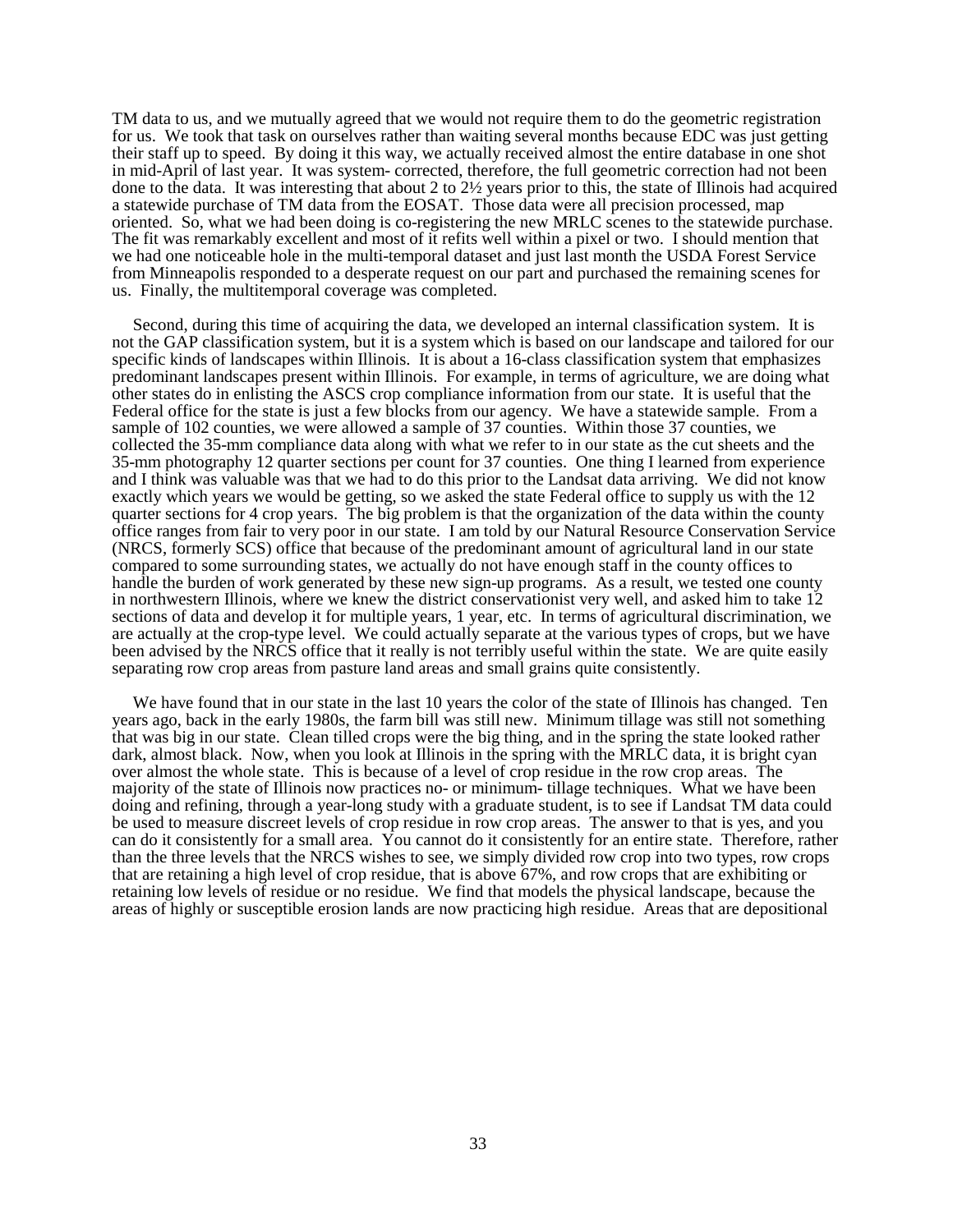in nature do not have to practice residue management, therefore, they show up as a land form on the landscape. It is kind of an interesting and potentially valuable tool. Our row crops are being separated by a level of crop residue. Why are we doing that? Because we have the USDA/NRCS as a cooperating agency with GAP, so we need to share by having some things that they would like.

The classification scheme that we have is about 16 classes. It seems that we are doing pretty well with that. We are just finishing with our third scene area and moving on to the next area. We did validate one thing the three states have found out already; we tried to experiment using a single date to see if we could get by with it. The answer was absolutely not. The GAP initiative has to be multitemporal. That has clearly been proven. So, we have embarked on a full multi-temporal classification. We are actually in a production mode right now processing a scene, two dates about every 6 weeks or so. Now, that doesn't mean it is finished but it is pretty much finished at the time. We are also separating urban and rural areas. We have found that in our state we have an interesting mix. We have a predominance of agricultural land, but we also have one of the largest metro areas in the United States—Chicago. You cannot process those two landscapes together; they have to be separated. We have found within the TIGER data is an interesting buried feature that is not used a great deal. Within blocked areas, within urbanized regions, and within what are called places and urbanized areas, the Census Bureau, for the first time since post-1990, designated each census block as either urban or rural. There is actually a flag they throw. If you create a mask with those characteristics, rather than just using the incorporated boundary or what people call the municipal boundary, you pick up some important extra blocks that are actually urbanizing. There is a down side too, because you may also exclude some areas, but we found it to be a balance. If you want to try to get a little more of the urbanized area to do the urban-rural masking, this is something we found to be really quite useful.

Another difference in our state is that we are not processing the large cities, the metro areas above 50,000, with the small towns and villages. The larger cities are processed separately. We found we can do a full classification of urban areas for the larger cities, but the small towns and villages do not seem to have the same structure. Therefore, if we treat these separately we find (much like what Tom was talking about where he is doing his principal component analysis and taking two categories of urban) we are actually doing that for the small towns and villages. We then simply imbed those in the rural classification, and it comes out really well. We are quite happy with the urban classification.

In terms of ancillary data, it is not terribly different from what you have already heard today. As I have mentioned, we are relying heavily upon Soil Conservation Service [SCS] data to help guide us on our agricultural classification. We are not using those data in a supervised approach. We are doing it a little differently in that all of the fields delineated here on the cut sheets are actually not digitized, but points are selected looking at the raw imagery heads up. Points are sampled within each of those known fields and stored in an ARC point file. At the end of the clustering and classification, we bring half of those points back in, overlay them all in the final classification, and use those to tell us what focal spectral classes are in certain crop types. This works very well. We find that we can identify about 150 spectral classes through this approach. They then can be labeled as specific crop types, and that works out quite well. So, we are actually using it in the post-classification labeling. Earlier last year, if we had one date already for the MRLC, we were then constrained to use the same year for selection for the second date, which really restricts the choices for the TM data. When using this method, we had the SCS data and could actually follow a specific field from spring to fall and could see the change in its senescence over the crop period for one crop year. The SCS has told us that in classifying agricultural lands we should not go more than one entire crop year. We may not be able to go spring to fall in 1 year,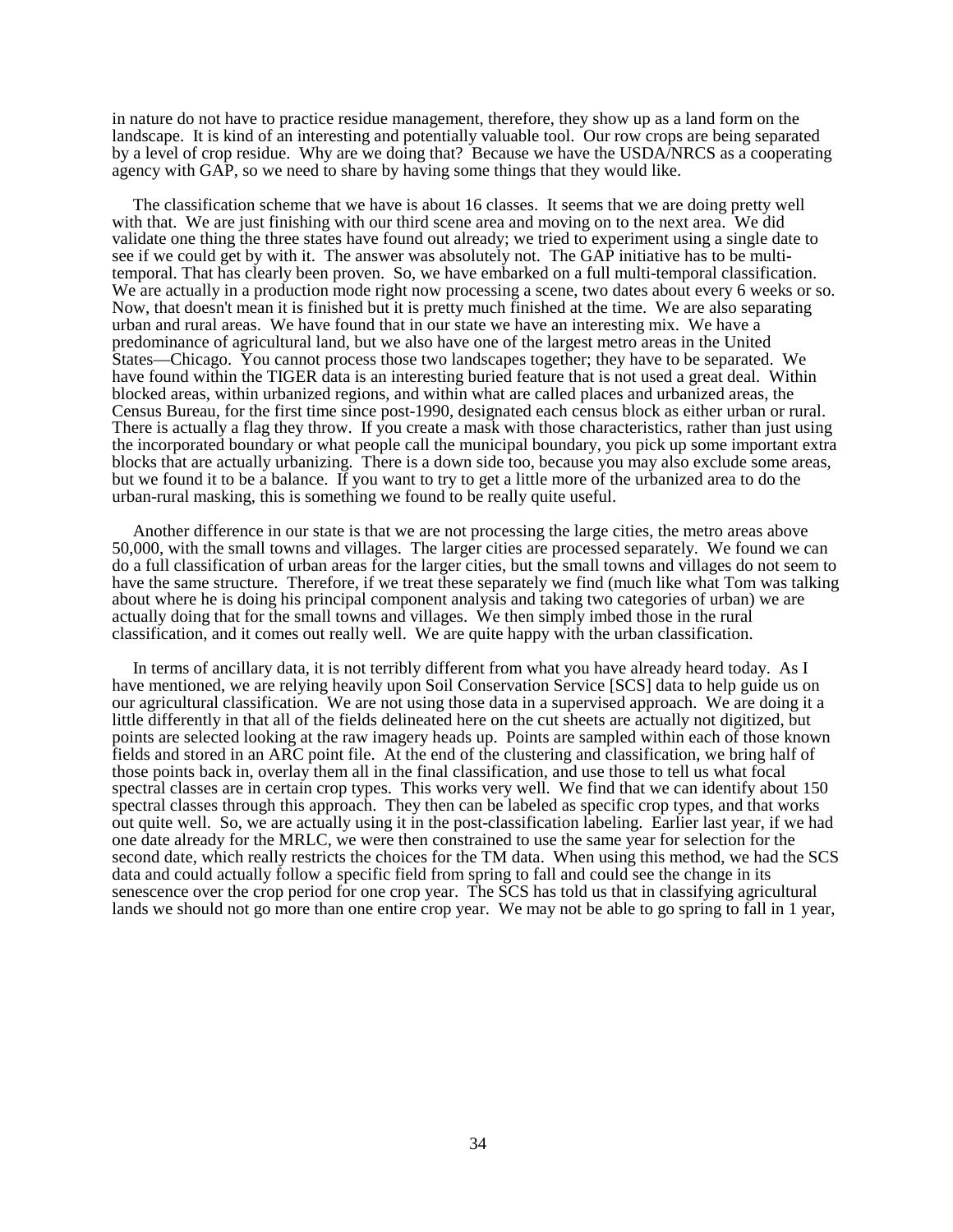so going fall 1 year to spring the next year is not recommended, but it is tolerable. We have found this works out pretty well. So, if you have the same scene, if you're going for multi-temporal data, you have spring to fall, and you happen to be on the same property, the SCS data can really monitor that phenological change in the fields. We have about a 20% sample of the color-infrared NAPP, much like our surrounding states. No agency within our state has ever purchased the entire statewide database of color-infrared imagery. It still resides out at Salt Lake City and EDC. We did purchase a 20% physical sample. We have 100% coverage for the black-and-white map at the University of Illinois Map and Geography Library, and that is excellent, but it is inferior to the color-infrared for doing landscape examination. We have run an experiment this past year using Digital Ortho Quads [DOQ] for one county to literally check the classification heads up for a Landsat classification. In other words, we have the DOQ on the screen. These are 1-m resolution imagery from the quarter quads, and when we point to a building on the NAPP, it will point to where it is in the classification scale. That is really slick, but we currently only have five counties within the state that are converted to the DOQs.

Finally, I will allude back to Tom's talk. He was talking about how this Gap Analysis Program should be adaptive to new technology and evolutionary. Well, we took him at his word. We happen to have a very wonderful situation at the Illinois Natural History Survey. We were located on the campus of the University of Illinois in Champaigne, which is also the home of the National Center for GIS applications and another agency closely allied to it, the Beclan Institute for Advanced Sciences. Over the past year, the Department of Electrical Computing and Engineering and the Natural History Survey have co-shared an experiment to try a new technique that is in the remote sensing literature back into the 1970s but is not applied to regional classifications. The term that is often used for this is vector-field segmentation. It is image classification using pixel classifiers that typically do not use contextual information. So this spatial domain, which is in the image and visible to the human eye, is geometrically homogeneous areas that are largely ignored by remote sensing algorithms. Yet, the research has shown that inclusion of spatial structure can improve discrimination. One of the approaches that has been used in the 1970s, as I said, is referred to as vector-field segmentation, and this approach uses what are referred to as massively parallel deterministic relaxation algorithms. In essence, it approaches the partitions of a multi-temporal, multi-scaler image dataset into regions that correspond to homogeneous objects on the landscape. Through a process that we refer to as photographic generalization, the original image data is actually preprocessed. The result is that the common problems usually found with land cover maps at the end of the process, such as noise, salt, and pepper, etc., are no longer present in these images and in the classified maps that result from them. So, as a result of a cooperative study in which we did a fair amount of experimentation, we are now using a massively parallel algorithm at the Beclan Institute for Advanced Sciences at NCSA for preprocessing the MRLC data in a production approach. Before we even start clustering, this is done. Again, the result is smoother classifications and much less noise than seen before. When you look at the image and flash up spectral class one, the whole field lifts up in one chunk rather than a portion of a field popping up. So, the problem is in the evolutionary part of this. There is nothing in the literature that will verify the use of this for large regional inventories. I was talking to Tom over lunch about it, and what we have decided to do at the Natural History Survey is to put a sample image on Mosaic with a clustered image that has not been segmented, then a clustered image that has been subjected to segmentation. Now, this algorithm is free for the asking, it just requires one little thing; you have to have a super computer to run it. Professor Bresler, who has pioneered this at the University of Illinois for multi-temporal datasets, has indicated that if there were national interest in the algorithm, much like clustering now at EROS where they are using a standardized algorithm through spectrum software, it would be possible to place the algorithm on one of the NCSA super computers.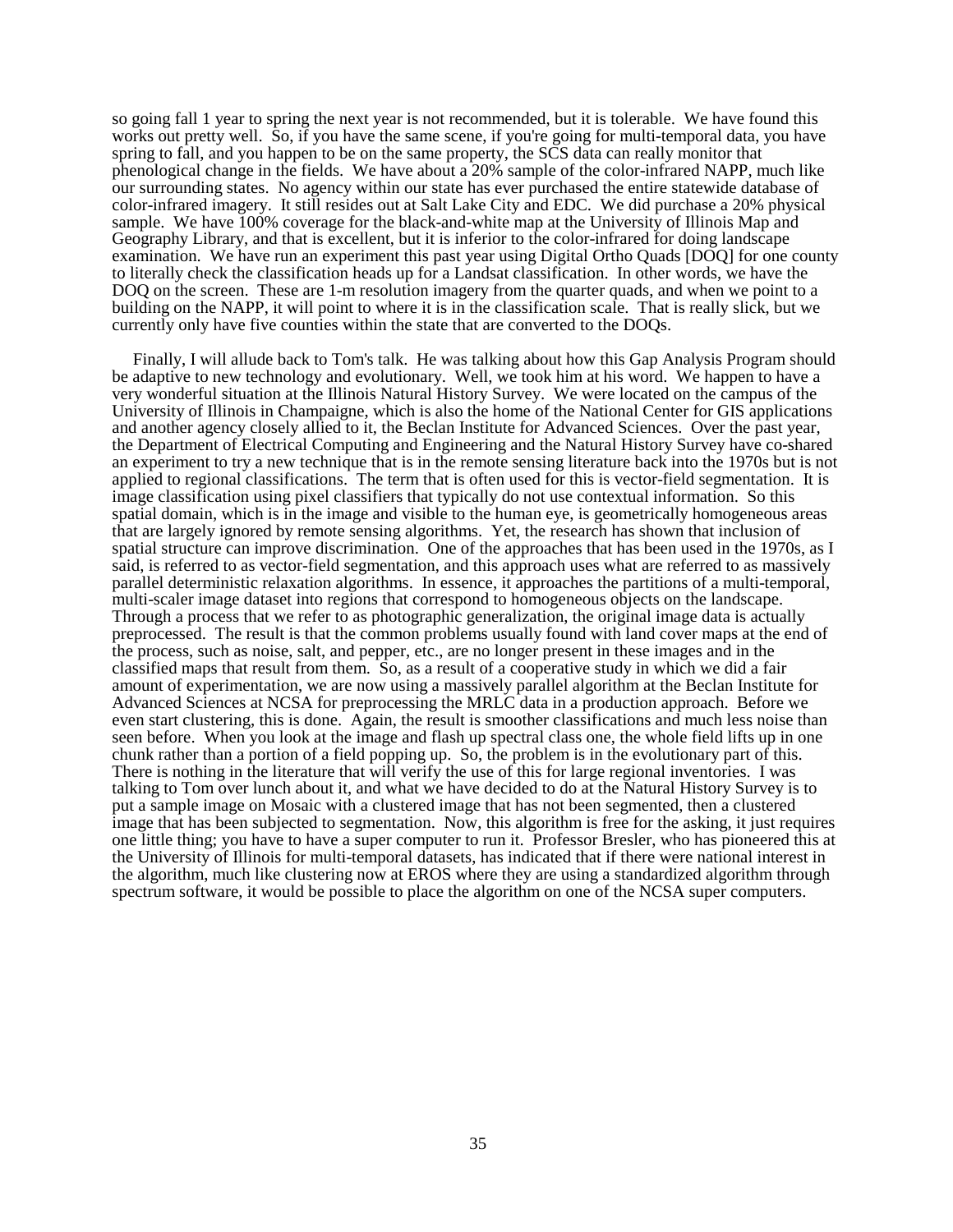The program could then be accessed over the Internet. I am not sure what you would do at the other end with this program, but our experimentation has shown that this type of approach should be investigated. It shows some real promise especially in multi-temporal processing.

With that, I will close by saying we are kind of on a production schedule. In order to ensure that funding is continuous for the staff at the Natural History Survey, we will have a statewide preliminary land cover classification finished by mid-year. We fully intend that we will have to refine it again, but primarily through the segmentation technique we are able to move through scenes quite a bit faster than we have before. It takes about 15 hours on a massively parallel computer to do one whole scene. If you translate that to your basic 386 PC, it could be months, years, whatever. We fully intend to have a 16 class statewide classification finished by mid-year.

Through the help of two colleagues of mine that are here, Mark Joselyn and Tom Kompare, the DNR last year produced a compact disk of many of its photometric databases for the state of Illinois. I think there will be a volume 2 coming out soon. Mark knows more about this. He knows how it was produced and the cost. He has volunteered that if people want to send him an E-mail, give him a note, or something along those lines, he will send you one of these. If you are from an institution, there is no charge. If you are a private agency, it costs \$100. That is the way it is being handled in this state. This is specific to an ARC/INFO workstation but Mark has found that it does work pretty well on the PC version also. So you can just stick it in your CD-ROM drive and start drawing immediately, which is really quite an enormous advance in our state.

### **Indiana and Ohio Reports**

Forest Clark U.S. Fish and Wildlife Service Bloomington, Indiana Field Office

I want to thank Frank for inviting us here. We have several people from the universities working on the project in Indiana. I have been to two or three meetings on the Upper Midwest Gap Analysis Program now, and I always go back with volumes of notes of things to do when I get back. I want to thank Mike Jennings for his vision of the manifest destiny of GAP, which gives me the courage to actually go back, look through those notes, and try to figure out what to do with them. I am just going to take a few minutes to talk about Indiana and Ohio.

### *Ohio Report*

In Ohio, there really is not a GAP project going on right now, but Jonathan Bart from the NBS Cooperative Unit at Ohio State University has asked me to say a couple of things. They are very interested in GAP in Ohio, and John is doing some work that parallels to the GAP project. His research interests are using GIS technology to predict distributions of endangered species. He has proposals right now to do some of that work, particularly with aquatic organisms. While there is not a lot going on in Ohio, John is keeping abreast of what is going on with GAP. He is very interested, and, when the opportunity arises, he will be ready to move forward. So, I guess I will leave Ohio there and let John speak for himself at the next meeting.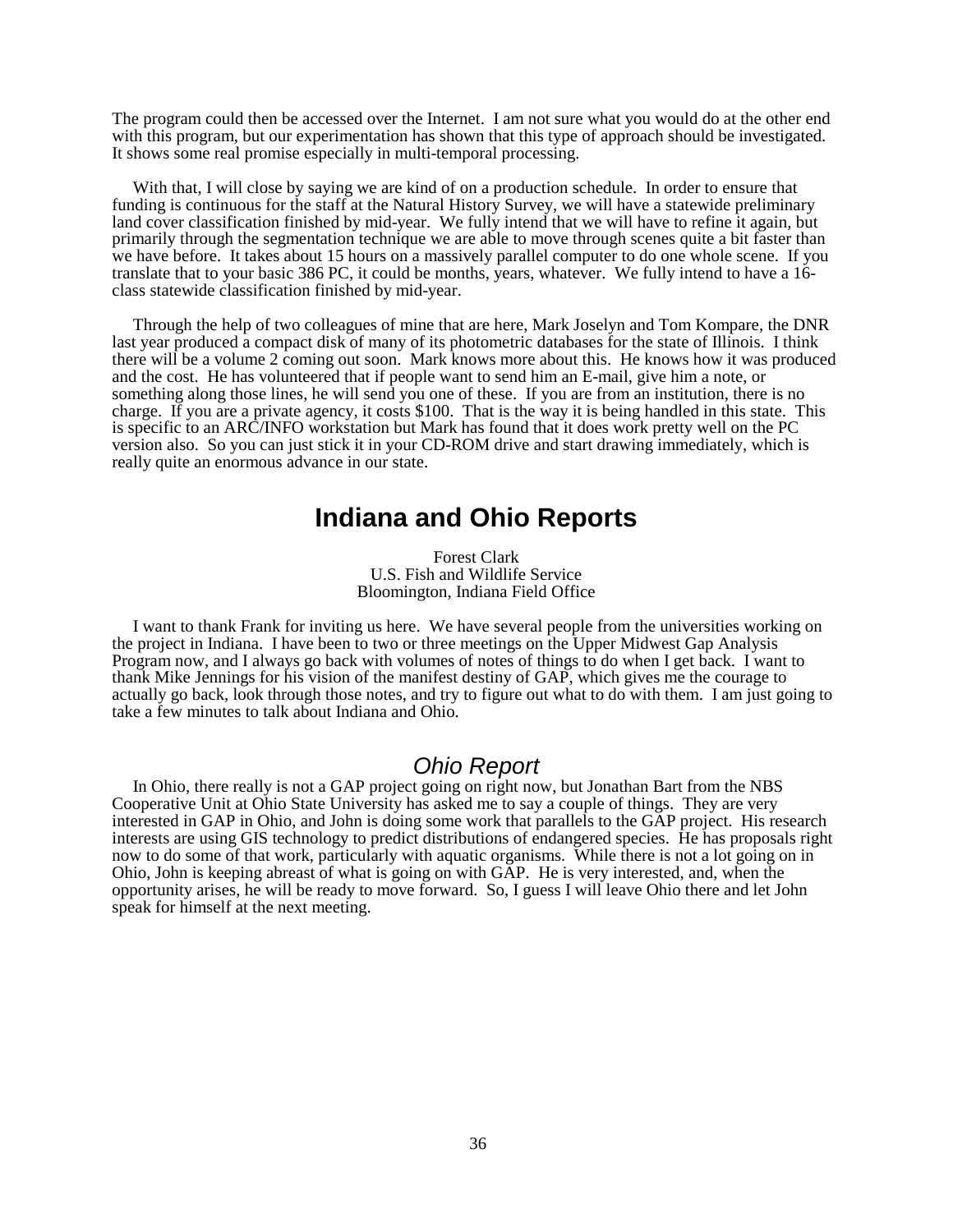### *Indiana Report*

We got started with the Indiana project about a year and a half ago with GAP analysis doing a pilot project on a site down in the southeast portion of the state. The site was called Jefferson Proving Ground, which is a military base that was undergoing base closure procedures. We selected this as a site for our pilot project for a couple of reasons. One, we wanted to try out the GAP methodology in Indiana to see if we could make it work. We wanted to see if we were going to be able to do GAP analysis. Second, we wanted to produce some products for the Department of the Army that might facilitate the base closure procedures. I think we met the goals of the pilot project pretty well. We did produce the basic GAP data layers at Jeffersen Proving Ground, or actually the study area which was a little bigger than Jefferson Proving Ground. We produced a vegetation map with about 12 classes using one May date imagery. We produced a managed-area coverage, which was not real interesting because we determined that the entire base was a managed area, although it was a very interesting area to work in over all. Using GAP in conjunction with a lot of more traditional biological surveys, we found that it produced a very biologically rich area. We had threatened and endangered species data and produced some wildlife vertebrate models. We tried the GAP methodology there, as well as National Wetlands Inventory. We also produced some products for the Department of the Army out of that pilot project. As a result, this site may become the next National Wildlife Refuge in Indiana. Although that has not been established as such, it looks pretty promising.

Currently, we are going back and revisiting the pilot project and moving on to the statewide project for which we received funding in November. This is just a little explanation of how things are laid out in the GAP project in Indiana. We do not have a cooperative research unit, so we administer the project out of the Ecological Services Office of the Fish and Wildlife Service, then the two universities are where all the work is done. We have several cooperative agreements in place and a few others that are currently being negotiated.

Because funding is limited to national-scale kinds of products, in the Indiana project we are going to produce the national GAP analysis data, but we are going to try to work at finer resolution on small parts of the state. The way we decided to approach this is by working on small subprojects, metaprojects, within GAP analysis, for which we have been starting to get some cooperators and a small amount of funding. Four projects are currently under way. The Indiana Department of Natural Resources is sponsoring the updating of the vegetation map. This is probably going to be at about the 11- or 12-class level that we worked on for the pilot project. The Nature Conservancy. We are really excited about working with The Nature Conservancy on some of their bioreserve projects. One project is currently getting under way, and a couple more are under discussion. We are currently working on the listing of the Northern Copper-Bellied Water Snake out at the Ecological Services office, and we're using GAP products to facilitate that effort.

One of the main focuses of the project and the reason we got into the GAP project in the Indiana Field Office in the first place was to try to use GAP as some kind of basis to facilitate our habitat protection, in particular habitat restoration efforts. Indiana is a lot like Illinois in that there are a few natural areas, but it is mostly agriculture. One of the things that we are particularly interested in is looking at the restoration of some of that area in the most logical, effective, and efficient way possible.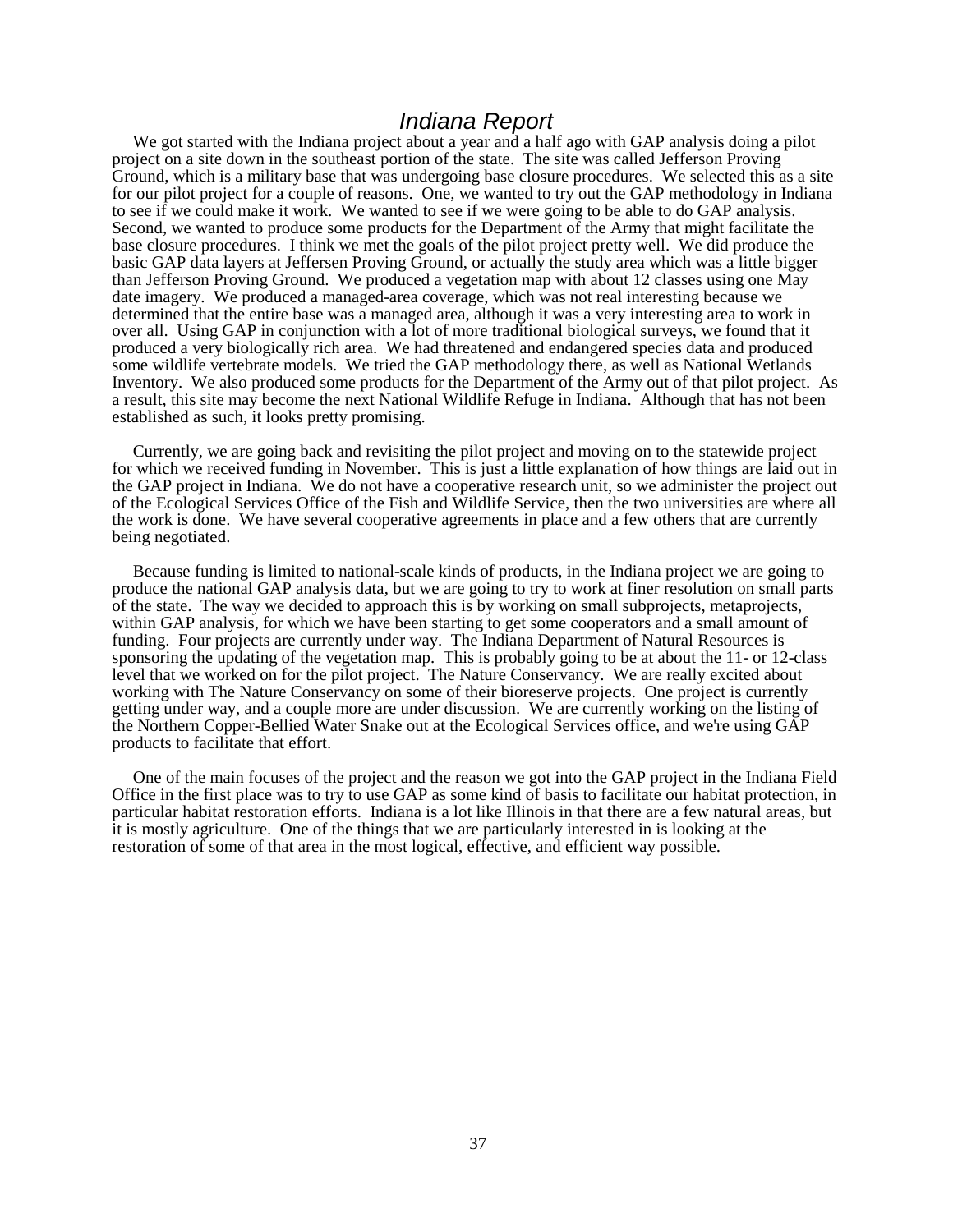### **Missouri Report**

#### Tim Nigh Natural History Division Missouri Department of Conservation

I work for the Missouri Department of Conservation as an Ecologist in the Planning Division. I am going to tell you a little bit about where the Gap Analysis Program has gone in Missouri. It has really undergone an evolution and become what we call MORAP, which stands for Missouri Resource Assessment Partnership. MORAP is an interagency effort to produce information, largely digital information, and technical support for natural resource planning and management in the state. When GAP came on the scene in Missouri about 2 years ago, many initiatives related to biodiversity conservation were already going on and many ideas about biodiversity assessment were already being formulated. Many of these initiatives were spurred on by a Missouri Biodiversity Council, which is very similar to the Upper Great Lakes Biodiversity Council. It is a council of 14 agencies and organizations, mostly State and Federal natural resource agencies, as well as organizations such as The Nature Conservancy and the Farm Bureau. The mission of the council was to coordinate the conservation of biodiversity and to implement the objectives in the Missouri Biodiversity Report.

So, the council had groups working on biodiversity conservation initiatives when the Gap Analysis Program came. The following are some of the working groups: (1) The Regional Goals Working Group. This group was looking at ways to get agencies to cooperatively develop and implement ecoregional plans for specific ecoregions across Missouri. After about a year of work, the group decided that we should use Coordinated Resource Management [CRM], a process that our agency was working on to develop these ecoregional plans and their implementation. According to Resource Management, it is an interagency effort. We have 12 agencies that have signed a Memorandum of Understanding to participate in the development of these ecoregional plans. We have divided the state into  $10$  planning regions based on 4 service subsections, ecological subsections. The goals were to develop a plan for each of those subsections which will address the conservation of biodiversity, address recreational use of natural resources, address education and interpretation of those natural resources, and finally, will integrate natural resource commodity production. We have actually started two of those plans and have really good interagency support in doing that. As we approach those plans, we are finding that they are going to require a lot of information. (2) The GIS Working Group, which investigated how we can use GIS and related technologies to develop information and support the CRM effort. The GIS group came up with a pilot project proposal that largely focused on one of the subsections in the Ozarks. They had some recommendations about the types of data layer that we wanted to develop and how to use them. (3) The Ecological Classification Working Group, which met for over a year. They recommended we apply the Forest Service national hierarchical framework to the ecological classification in Missouri. They also wrote a project proposal. We all went to this council and gave our individual working review report and the council said we had a lot interrelated interests and to come back with a cohesive plan that integrated them. So the working groups designed MORAP.

I will now explain the history of where MORAP came from and how GAP has evolved into MORAP. The Gap Analysis Program agreed to incorporate its activities into the MORAP project. At first, MORAP was a project but now we are calling it a partnership. It is proposed to develop and provide information and technical support for natural resource planning and management in Missouri, largely to support the CRI effort and its implementation. Right now, MORAP is in a proposal stage with articles of participation developed that everybody is willing to sign, etc.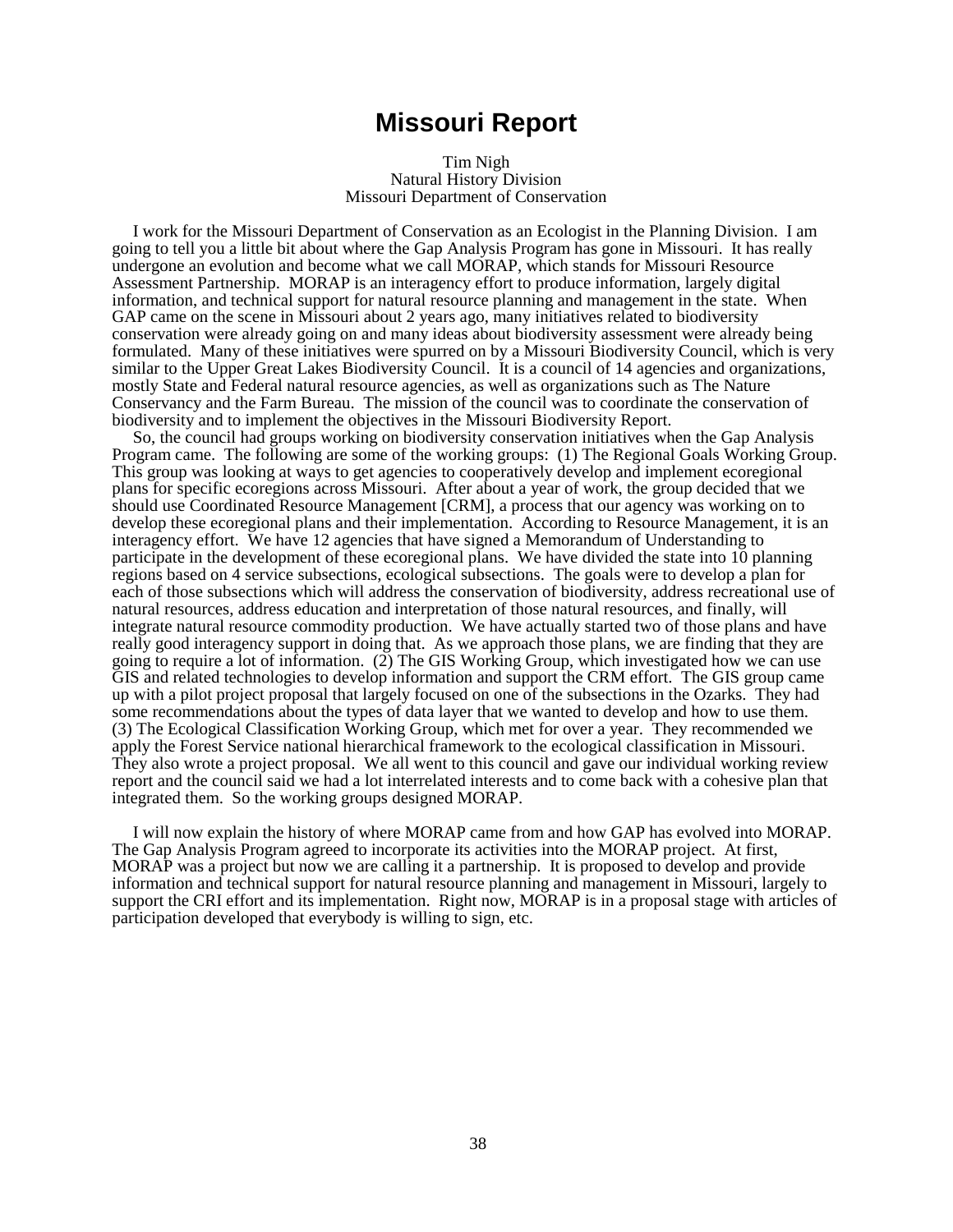First, MORAP will establish a technical facility to coordinate the development and application of digital information layers and also to provide technical support to agencies that are going to use these layers. We will actually build and develop a facility that will be staffed by a coordinator and three specialists: a GIS ARC/INFO specialist, a remote sensing specialist, and a systems analyst. We are looking to develop a facility dedicated to the production of these resource layers and their application. We then identified about 15 major projects, which are packets of information that we want to develop in a digital format. The top six are what we consider the major projects that are going to take a lot of effort, time, and money. Current land cover is one of the major informational areas we are going to need for resource assessment and planning, but we also want to get statewide soil mapping digitized. We want to develop a statewide ecological classification system down to the ecological land type and phase-layer level and have it digitized and available. We want to have an aquatic resources inventory of some sort. We want all statewide contours from the 7.5-min USGS quadrangle digitized. We want historical vegetation for the whole state. Then, there is other supporting information such as (1) animal/plant distribution data that will be part of standard GAP analysis,  $(2)$  public land ownership,  $(3)$  recreation and interpretation information, such as the location of trails, camp sites, and other outdoor recreational facilities, (4) special features like heritage sites, and (5) the potential environmental impacts of mines, gravel operations, etc. Resource commodities take a lot of the information from the FIA-type information and mining information, etc. At least for the county or zip code level, we have an idea of what kind of commodities are being produced at different spatial resolutions. Finally, (6) human dimensions, what are people's attitudes about resources across the state? What do they want to do, what do they care about? We have a whole staff dedicated to polling people about natural resources. We have a lot of that information, we just need to make it spatially available.

We have all these different information layers we want to develop. We treat each as an individual project, and each will have an interagency project team dedicated to it. The 14 agencies are free to identify which of the projects they have the most expertise in, or the most interest in using the information for. They will sit on that team and develop a project plan which will identify what we will have done, by when, by whom, and how it will be paid for.

The job of the technical facility is to facilitate the completion of those project plans, and to make sure that certain standards are met so that all of this information can come together at the facility. This information can then be used for CRM and its implementations and to produce national GAP products. The Gap Analysis Program agreed to take its money and efforts and incorporate them into the MORAP project, if we agreed to provide the national GAP products after 3 years. We want to go to a higher resolution because we believe it is needed for actual statewide resource planning and management. We want to incorporate a lot more information than GAP analysis does in our assessment and planning process.

MORAP is slated for 6 years; in reality it will probably take 8 to 10 years. In the first 3 years, we will develop statewide low-resolution products to support CRM. The CRM is rolling now and they need a lot of these things now. When I say low resolution, I mean things like statewide land type associations. We have already got subsections, we are going to break those into land type associations. We are using land type associations as land units on which we develop our objectives within each ecoregion. Another example of low-level resolution is level 3 landcover classification in the first 3 years for the whole state. We are also going to take a pilot region, one subsection in the Ozarks, and develop high-resolution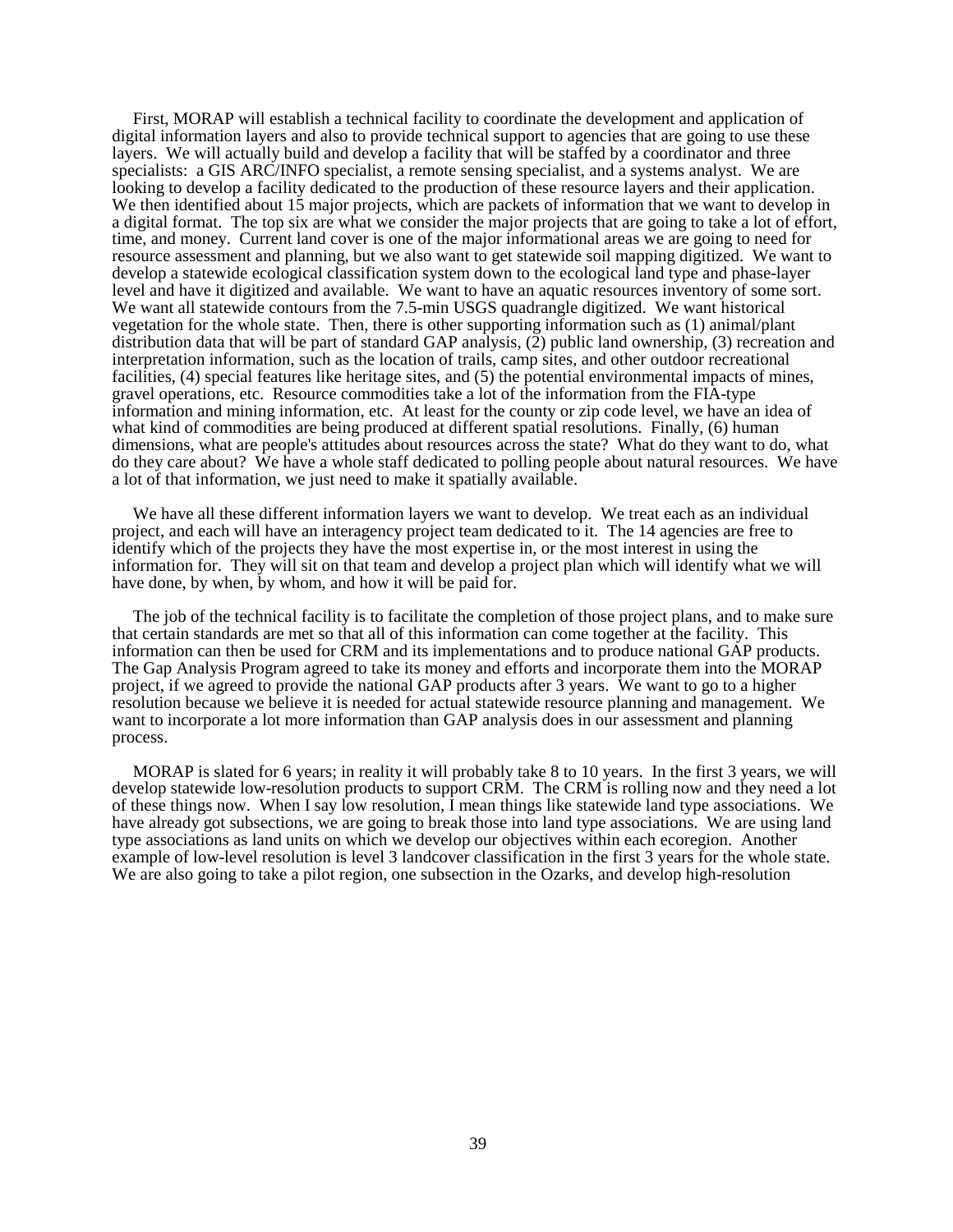products: higher resolution land cover classification, higher resolution ECS [Ecological Classification System] down to the ELT [Ecological Land Type] level for that pilot region, and soil series mapping instead of soil association mapping. In 6 years, we will do the high-resolution data for the whole state.

The beauty of the whole thing is we are going to ensure that the data layers will be compatible by bringing it all together in one facility. Another neat thing about this is we have an interagency planning process to do the biodiversity assessment and to actually develop plans to address some of the challenges we have in each part of the state. It is an example of GAP analysis kind of rolling into a state level resource assessment and planning process.

As for the cost, we will be more absolute about it as each project plan is developed. We went through a process to estimate a cost for each project. To build and staff the facility, we estimated 10 to 12 million dollars over a period of 6 years. That includes a million and a half to actually staff the facility and buy the equipment. Another 10 million is needed to support all of the projects themselves.

There are some important differences between the MORAP approach and GAP analysis as far as the assessment. Number one, it is based on the ecological framework. We are moving from ecoregion to ecoregion, subdividing those into smaller ecological units, and then basing all of our assessments on those ecological units, much as land cover mapping is being done. Within each, we are asking ourselves, what do we have? We are using information like the historical vegetation map. We are asking, what has happened to it? What do we have left? What are the major resource challenges in each of these ecoregions? We then use all this information to answer those questions. Finally, we will ask, where are the best opportunities to achieve certain regional objectives? How well have we covered those? Where do we put more effort? That is the GAP part of it.

In addition, it incorporates socioeconomic factors. Most will agree that we are not really going to conserve biodiversity unless we incorporate human utilization of the resources. So, we are trying to incorporate recreational use, commodity production, and resource education and interpretation into the whole conservation equation. Finally, we have this planning process to use the information to develop plans to make sure it hits the ground.

Where are we today? We had a MORAP Executive Steering Committee, that met yesterday before I came up here. These are the high level, assistant director types who are deciding if their agency will sign the Articles of Participation. They met yesterday and reviewed the Articles of Participation. Everyone was very positive about it and ready to sign; they were just bringing the Articles back to make sure everything is all right. Next, we will start forming project teams.

I am the coordinator of an ECS Project Team that will develop specific project plans, outline all of the who, what, where, when, and how much parts of each project. There is also an Aquatic Resources Project Team, a Historical Vegetation Project Team, and a Current Vegetative Land Use Cover Project Team. There is a Technical Committee that has outlined the amount of equipment we are going to need at the facility and has come up with some data standards, etc. There is a Search Committee that is developing the job descriptions for the people who will be at the facility. This committee will be in charge of the advertising and hiring for those people. The National Biological Service in Columbia, Missouri, which is now going to be the Midwest Science Center, is constructing a new building to handle this kind of information. NBS said they would dedicate a large portion of their new building to the MORAP project; therefore, we have a place for it to go. The University of Missouri-Columbia has agreed to establish this as a university center so all of the money and staffing can be funneled through the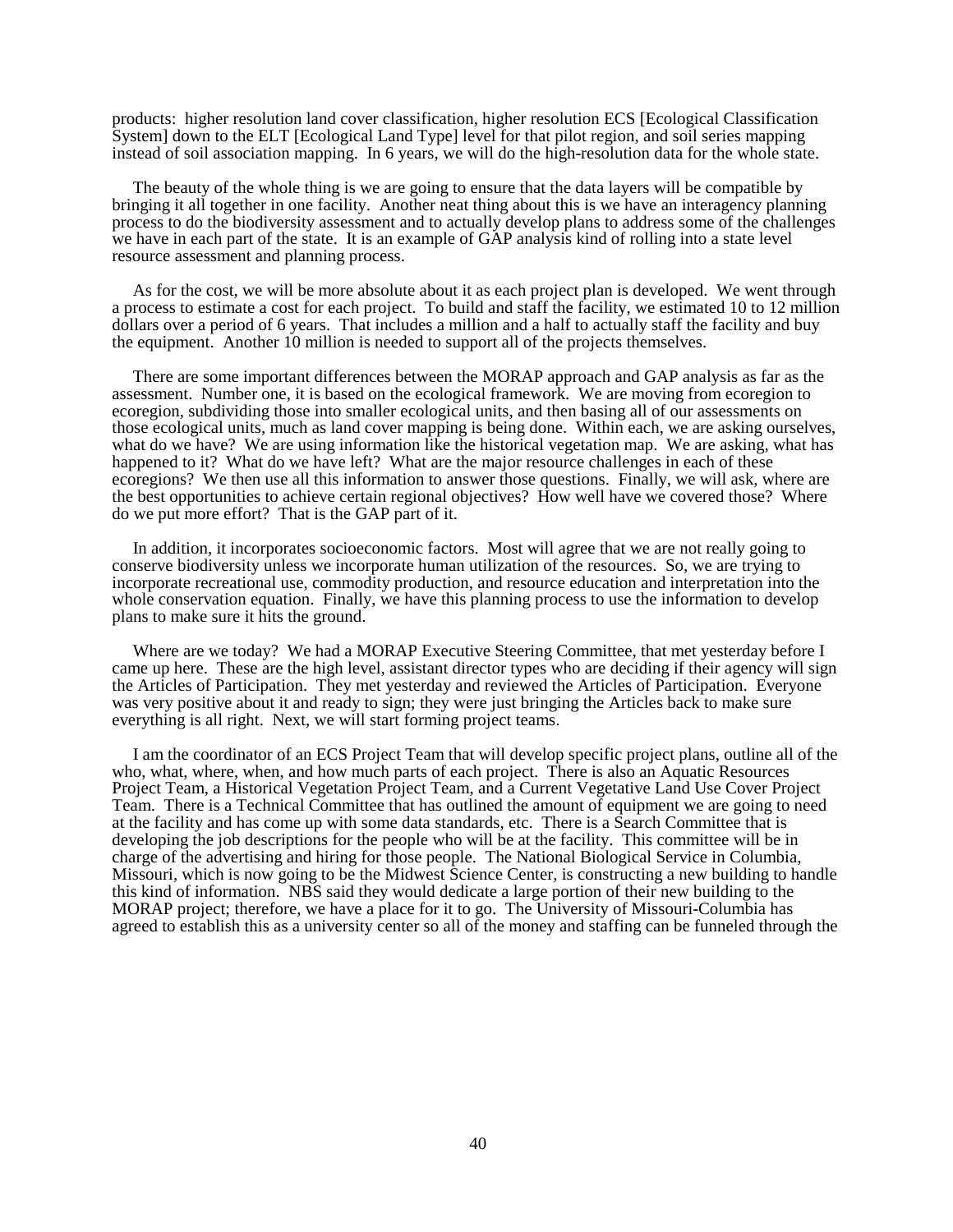university. So, that is where we are with MORAP. It is really rolling and it is the ultimate evolution of where GAP analysis would go in each state. We will see if it actually works. It is kind of a complex beast.

## **Iowa Report**

#### James Giglierano Iowa Department of Natural Resources

The Iowa DNR attempted to do a land cover inventory of the state a number of years ago, and we repurchased a full set of multi-temporal TM imagery for the state. So, we are trying to reinvigorate our land cover program and we thought cooperating with the GAP program would be a good thing.

There is a lot going on in Iowa besides GAP, and SCS is also very much interested in producing some kind of inventory. We are trying to figure out how to make it work with all of the different agencies, and I am interested in hearing what other states are doing. The other thing that I am worrying about is the land cover classification. We had done quite a bit of work before we got knocked out. We were having a lot of trouble with dividing our classes and splitting them up into more detailed classes; our accuracy started going way down. So, I am trying to pick up some new tricks here. As far as I can tell, the GAP program in Iowa is just getting started so this is really good for us. We do have a NAPP site with a lot of the same data that Illinois has.

## **Preclassification Stratification Research Results**

Jana Stewart U.S. Geological Survey

I am going to be talking about stratification of Landsat Thematic Mapper imagery based on regional landscape patterns to improve land cover classification accuracy of large study areas. This was work I did to complete my Master's Degree at the University of Wisconsin under Tom Lillesand, as well as part of my coop program with the USGS National Water Quality Assessment Program [NAWQA].

The research was essentially supported in terms of satellite imagery by the University of Wisconsin and in terms of the ancillary GIS data layers by the USGS NAWQA program. The purpose of the work was to deal with the spectral variability that may occur within the landscape during image classification by stratifying large areas into spectrally consistent subareas. Within the context of this work, I had three objectives. First, to produce the best land cover map I could using a combination of techniques, such as stratification, hybrid guided clustering, and ancillary GIS data layers for classes that are easily confused. Second, to evaluate the utility of two different stratification systems and base this comparison on K-hat values and Z scores. Third, to compare stratified and non-stratified classifications.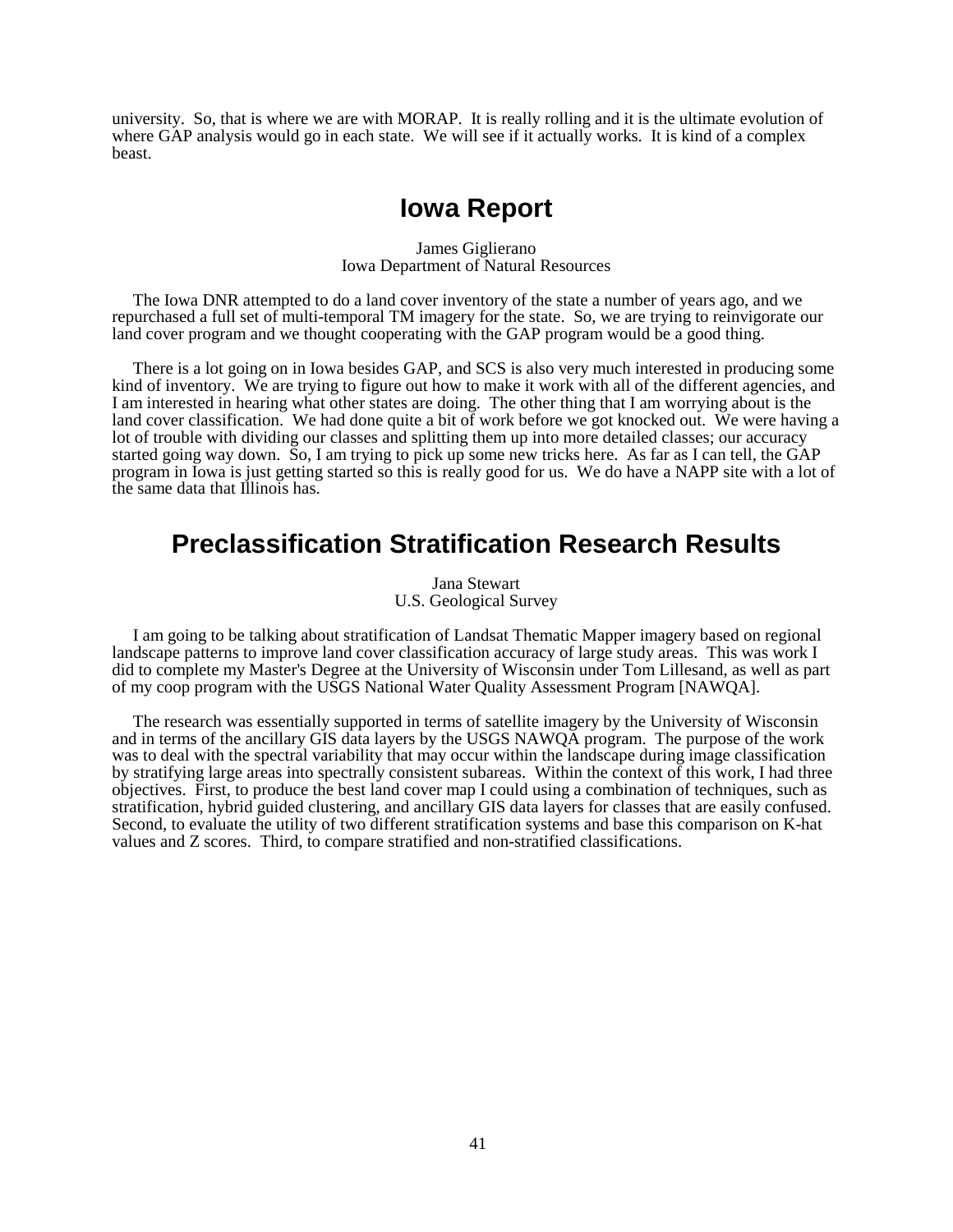The study area I selected was the Fox-Wolf River Basin in Wisconsin. This is part of the Western Lake Michigan Drainage Basin, which is currently under investigation by the NAWQA program. The Fox-Wolf River Basin is one of three river basins within our study unit and covers about 5,000 square miles.

I acquired a single day Landsat Thematic Mapper scene for June 24, 1990. One reason this area was selected was because of NAWQA's need for land cover in this area. Second, there was the single date imagery available, derived from the WISCLAND map project which was a precursor to WISCLAND. It was funded by SCS and was looking at the potential of statewide land cover mapping back in 1991. Current land cover is needed by the NAWQA program as we investigate the status and trends of surface and ground water quality within this study unit and within 60 study units around the entire country. We are looking at natural and anthropogenic effects that may be affecting the surface and ground water quality. While GAP may be asking, "Where should we focus our conservation efforts?" NAWQA is asking, "Where should we concentrate our water quality efforts?" For example, most of the northern area is forested and the southern area is mostly agricultural. Within the bottom third is the Fox-Wolf River Basin, so it is predominately agricultural with the northern part being forested. We are looking at some of the contributions of agriculture, for example, nutrients, pesticides, surface, and ground water in agricultural areas. In the forested areas, we are interested in effects of mining and clear-cut logging. In the urban, we are interested in more industrial things, such as polychlorinated biphenyls and dioxin that are in the water and sediments and are going into Lake Michigan. We are not just interested in the bad. We are finding fairly clean water in some of these areas. We are also sampling pristine areas and doing a lot of habitat work to find out what is good about them. If people have good management practices, we want to find out what their practices are.

The first step in this work was to calculate the first three principal components of the six reflective bands, then to overlay the TIGER line files and with heads-up digitizing, mask out the urban areas. So, my work was essentially done on the nonurban component. The stratification and classification occurred only on the nonurban portion of the image. The study area covers about 5,000 square miles and is characterized by geomorphology of a recent glacial origin. It is important for any large area or regional land cover classification to understand such things as geomorphology that may effect the landscape patterns. By gaining an understanding of this, you can really get an understanding of the spectral patterns that you might be seeing in the imagery.

I will give you a little bit of history. The glaciers came in from the northeast. The bluer area around Lake Winnebago was basically covered by the glacier. Then, as you move into the transition zone where you start seeing a little bit more green and red, this is pretty much where the glacier stops. So, we have got an area of terminal-end moraine that runs up through there. To the very far west, we have outwash plain. In the Glacial Lake deposit to the east is really prime agricultural land. It is clay surficial deposit and has very intensive corn, alfalfa, and dairy farming. As you move into the moraine, we see a lot more forested areas and land not quite as productive for agriculture, but still some dairy farming. As we move a little further to the west, we move into the outwash plain which is part of the Central Sands section of Wisconsin. It is pretty much sandy surficial deposits. A variety of things are going on here: we have some cash cropping under center pivot irrigation, we have some Christmas tree plantations, and we have some non-productive land, just grass lands. It is really important to have an understanding of what is going on out there before you decide what kind of stratification to use.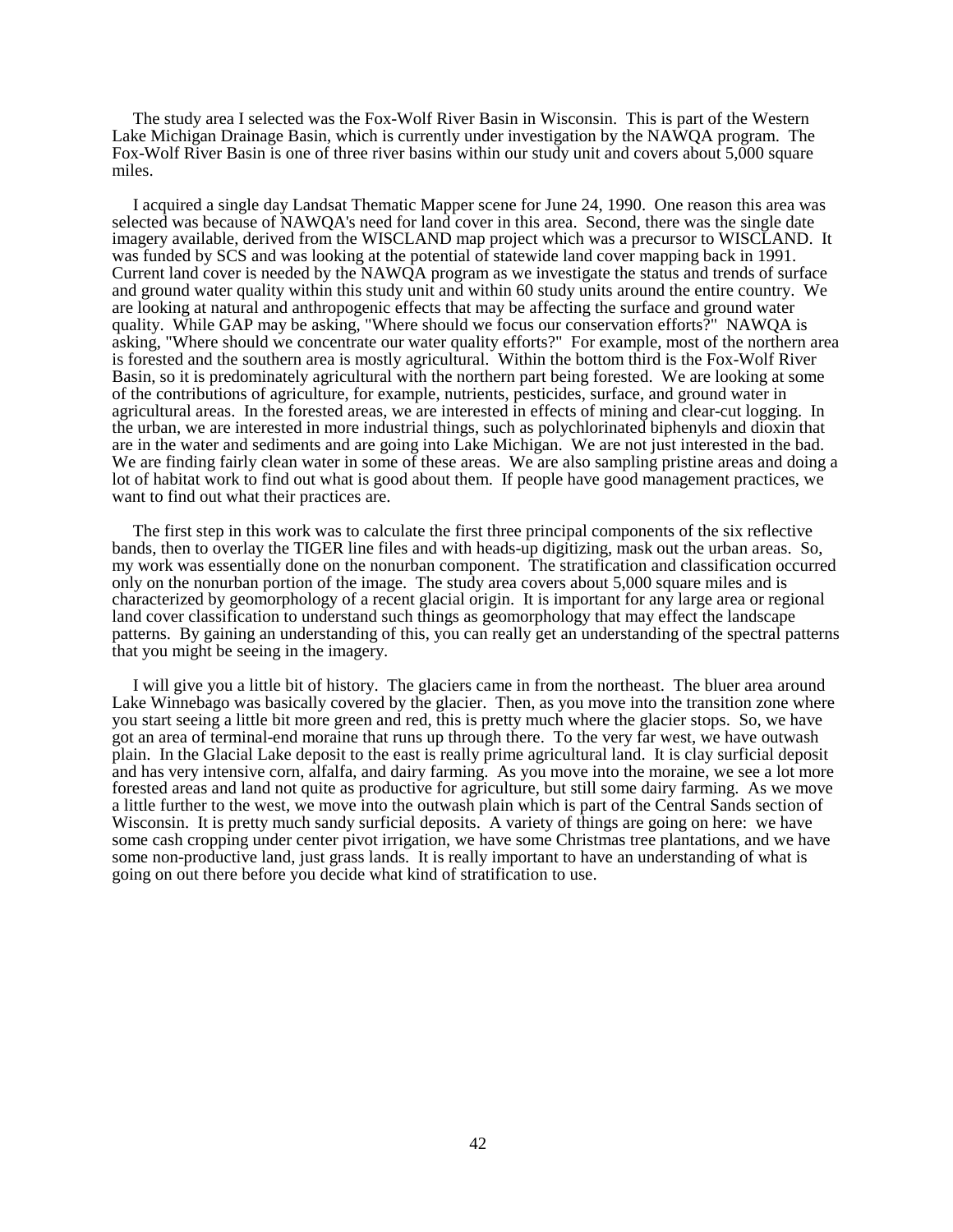I started looking at a number of different stratification schemes. A few that I looked at were physiographic provinces, at the top left. The top right is generalized surficial deposit from Wisconsin Geological and Natural History Survey. To the bottom left is Omernik's ecoregions, a national ecoregion map. To the bottom right is Dennis Albert's regional ecoregion map. I overlaid these with the imagery and, based on my knowledge of the area and the spectral variation that was occurring, I selected two of these. I selected the regional ecoregion map and the surficial deposit map for Wisconsin. I must mention too, I did overlay the STATSGO data, and it looked very good. However, my study area was smaller than the area STATSGO recommends using their data on. They recommend using it on study areas that are greater than 6,000 square miles because of the nature of the sampling they went through. They ran transects across counties to identify soil types and did interpolation from that. Therefore, they do not recommend using it on very small study areas.

The regional ecoregion map I mentioned was produced by Dennis Albert of the Michigan Natural Features Inventory. It was under a request of the Upper Great Lakes Biodiversity Committee and funded by the U.S. Forest Service, the North Central Experiment Station. It takes an hierarchical approach and is based on maps of soils, physiography, climate, and uses vegetation as a check. It subdivides the Fox-Wolf River Basin into six different units. There are the two units on the far left, the Upper Wisconsin-Michigan Moraines and the Central Wisconsin Sand Plain. They are pretty much sandy surficial deposits. The division between those two, however, ends up being what we call the tension zone in Wisconsin. The tension zone is the northern limit of certain species and the southern limit of other species. Some of the species occur in both units but it is the limitation for some species between that, so it is a climatic zone essentially. The other three units on this sort of transect would be mostly clay. The middle unit is more of loam surficial deposits. The Northern Lake Michigan till plain in the middle tends to be more glacial moraine.

The generalized surficial deposits map I used for stratification came from the Wisconsin Geological and Natural History Survey. It was interpreted from maps of the geologic atlas. It was created for the state of Wisconsin to look at which soils were more susceptible to ground water contamination. It was almost a little too detailed to do a very good job of stratification, so these were generalized (interpreted photomorphically).

The sampling pattern I used for my groundtruth and reference data was a modification of the pattern that Tom talked about for WISCLAND. I overlaid the 7.5-min quads over my study area and divided it into QQQs. Within each 7.5-min quad, I randomly selected one QQQ for training data and one for reference data. Within each of those areas for the agricultural areas, I selected three to four public land survey sections, where I requested data from the ASCS offices. For the forest types, I did the groundtruthing pretty much on my own along with some help from the WISCLAND map project. I didn't have three person years to do all that the WISCLAND does, so I actually do not have the detail of data for the forested areas that will be occurring in WISCLAND, although I have similar type of data that they will be obtaining from ASCS. I used a minimum sample size of 50 for each of the cover types I was interested in. I requested more data than I needed for a number of reasons. Each county varies in the amount of information they provide, and not everyone reports all of their crop information. Therefore, in one public land survey selection, ASCS may not have all the crop reports for all the land. In some cases, errors may be associated with labeling information, so it was nice to have some extra information to play with.

I used hybrid guided clustering, and I heard about this through Marv Bauer, who is from the University of Minnesota. I know many people in the audience are more expert in hybrid guided clustering than I am, but essentially I went through step-by-step for an individual strata and delineated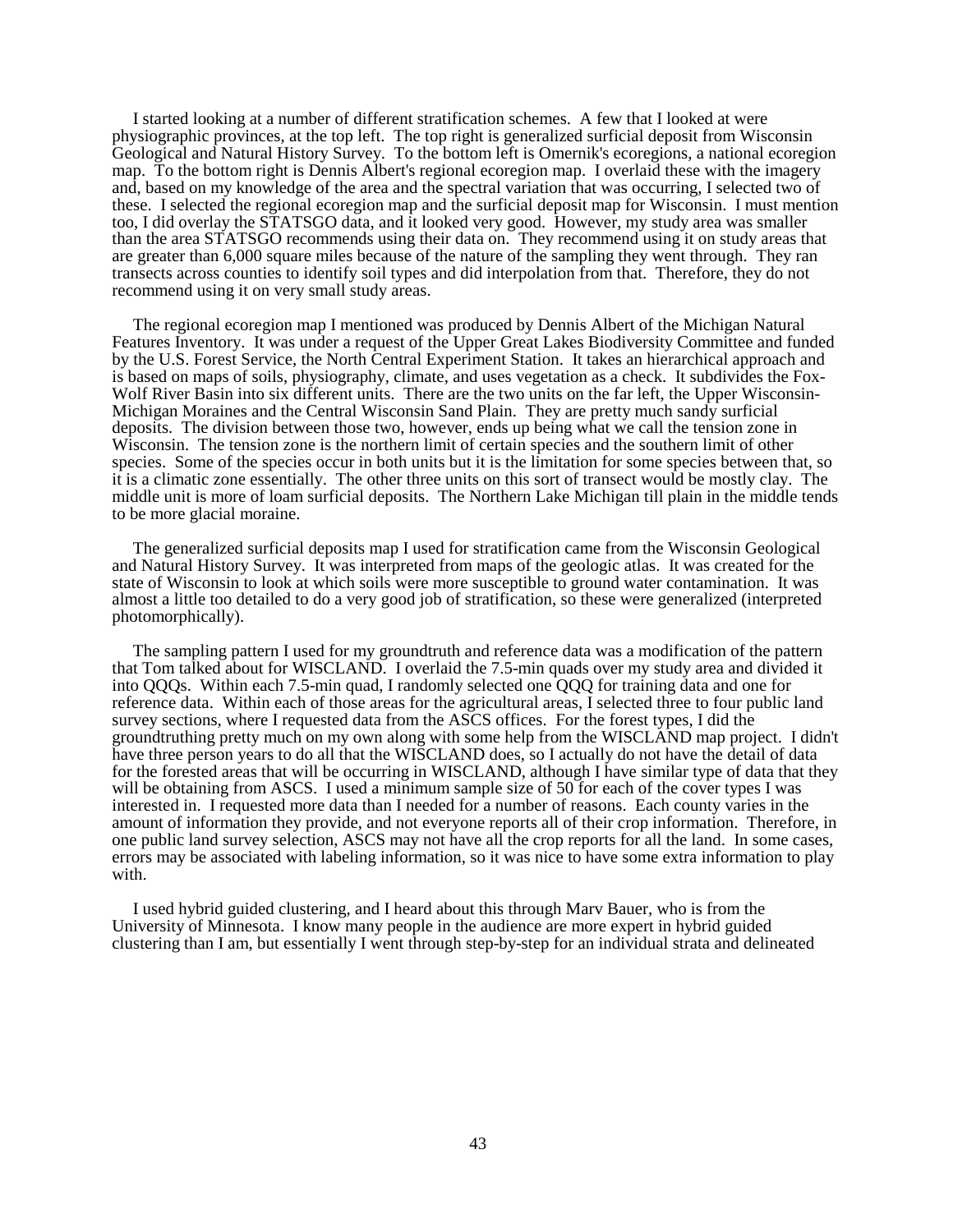training-set polygons for one class within each. Then I clipped those polygons out, calculated statistics, ran an unsupervised clustering ISODATA [Iterative Self-Organizing Data Analysis Technique](Tou and Gonzalez 1974), and varied the cluster number until I obtained a transformed-divergence value which was greater than 1,500. This was sort of a preliminary screening. I repeated those steps for all of the classes. I had a corn image that I clustered, an alfalfa image that I clustered, and so on. After I had done this for each of the classes, I appended all the classes and evaluated all the signatures for all the classes together in one file. Then I set a transformed-diversions value of greater than 1,700. Of course, I ended up with inclusions of other classes within the clusters, so these had to be evaluated. I needed to throw out some of them. I used the ERDAS Quick Alarm which is essentially a quick parallel-piped classifier to help me do some of this evaluation and sort through some of these clusters. Once that was completed, I went through a maximum-likelihood classification. I then collapsed these classes back into the target classes. For example, I had five different corn classes that collapsed back into one corn class. They are separate spectral classes but they are one cover class. Finally, I smoothed with a 3 by 3 majority filter to remove the salt and pepper in the classification, so the accuracy assessment was done then on the smoothed image.

The accuracy assessment was pixel-based with the minimum sample size of 50. It was then evaluated based on error matrices and the kappa coefficient and comparisons for a statistical significance based on Z scores. This is one of the first three principal components of the ecoregion Upper Wisconsin Michigan Moraine. This area was more sand surficial deposits, and it is in the northern part of the study area, north of the tension zone. It tends to be more forested with a mixture of agriculture. I had classifications of row crops, forage crops, hardwood forest, mixed forest, coniferous forest, grasslands, and water. Again, I was limited to the number of classes I could have in the forested areas because of the groundtruth I had. That is why it is so important to get out there and be able to get a lot of groundtruth for the forested areas. The Wisconsin Wetland Inventory [WWI] was not completed for this area, so I was not able to do a wetlands or upland classification. Thus, a lot of the wetland areas will end up either in the grassland or the forested areas. In the large green chunk that you see there, the square boundary is not an anomaly, it is the Menominee Indian Reservation. This reservation is about the size of an average county. It is really a very beautiful, pristine forested area. It tends to be a fairly mixed forest. They have won national awards for their logging practices in the Menominee Reservation. They haven't created any type of monotypic forest at all, most of it being a very natural forest. To the north, you see a forested area which is part of the Nicollet National Forest. You can see that this has a bit more mixture of the grasslands and agriculture throughout that area.

The first objective I mentioned was looking at the utility of using hybrid guided clustering, ancillary GIS data layers, and stratification. In the 10 strata that I classified—three surficial deposit strata, six ecoregion strata, and one non-stratified classification—my overall K-hat ranged from 0.77 to 0.93. The lower scores were in the sandy surficial deposit area. The most confusion was between grasslands and forage crops. For example, a lot of old fields are in the sandy areas. There are a lot of old alfalfa fields that are out of production and somewhat going to grasslands, so we had confusion between classes like that. The higher end tended to be areas that were smaller strata. One problem I found in having too small an area of strata was that you do not have enough of all the classes to have a sample size of 50 for each. In those cases, one of these classes may have been missing, which can result in a little higher score. I would say on the average, there were no real significant differences between the strata.

The non-stratified ended up in the middle because the training sets I used for the non-stratified were a composite of the training set used for individual strata. It averaged out the low and the high. This didn't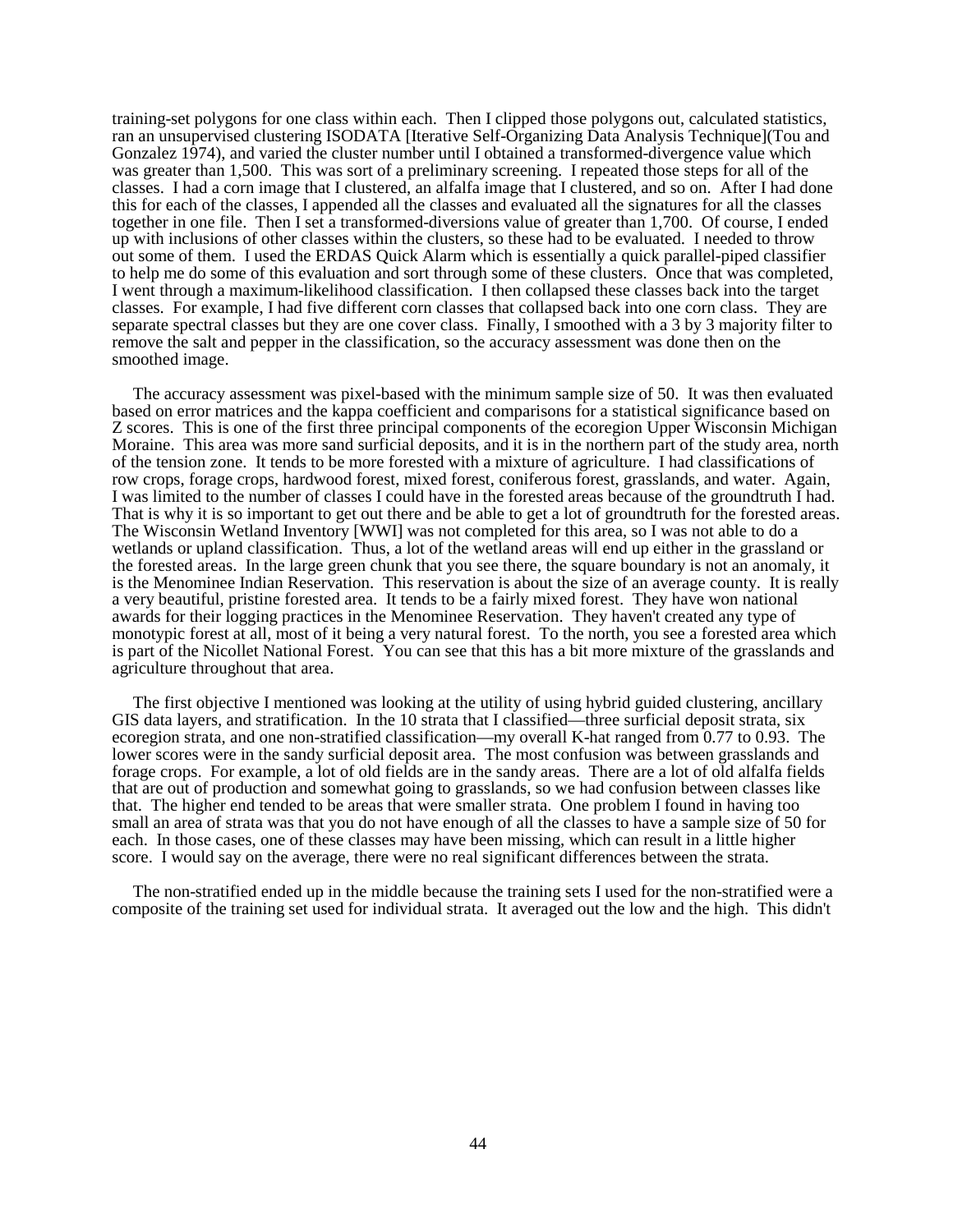really test whether or not stratification worked. I essentially was using the best training set possible. One way to test whether or not stratification would work would be to actually blindly go in here, take the whole non-stratified classification, and come up with training sets without taking into consideration the different strata. I didn't test it that way, but I will show you another way I did look at it. I did composites of the ecoregion surficial deposits and the non-stratified classification with roads. The little grid that you cannot see very well is the roads overlaid on the imagery. The urban areas are the magenta areas that I burned into this. I didn't actually classify the urban areas, I just burned them in as one class because my interest was just in stratification for nonurban and the surficial deposits composite. The accuracy assessment was done on the individual smoothed strata but when the composite was made, I went back to the unsmoothed data, stitched them together, and smoothed the composite at the end. My conclusions for this objective were that hybrid guided clustering was very fast and efficient. I thought it was less subjective and it got at a lot of variable classes such as alfalfa in the agricultural areas. It varies quite a bit through the season because it is either mature, cut, or has recently been cut. With that kind of thing, it is very difficult to come up with training sets supervised, and it is very complex to do it strictly unsupervised. So, by specifying these training areas with polygons like you would in a supervised classification, you can break out all the spectral differences with the clustering. The ancillary GIS data layers were very useful for stratification, as well as for masking out easily confused areas.

My second objective was to compare the two different stratification schemes, but I really did not have adequate groundtruth to actually make a good comparison between the surficial deposits and the ecoregion stratification. I also wanted to see how well stratification worked versus non-stratification. To test this, I classified an individual stratum with a different stratum training data. Then, I took the reference data from that original stratum to do the accuracy assessment on that. I compared it to the original classification for that stratum. I did 39 classifications total, and I looked at all 30 ecoregion combinations. I tested each ecoregion with each of the other ecoregions' training data and ran the accuracy assessment with the original stratum reference data. I did this with all the surficial deposits combinations. I didn't actually do all of the combinations of non-stratified with ecoregions or nonstratified with surficial deposits, but I did do a few. The results of this were that in the 30 ecoregion comparisons, 20 had significant differences. Nineteen were significantly worse classifications than the results of the original training data. One classification was actually better than the original, but this turned out to be one of the areas that was over-stratified and had a limited number of classes. Ten out of 30 actually had no significant difference. In the surficial deposits comparison, there were four significant differences out of six, and those four were actually significantly worse than the original. Two had no significant differences. In the two non-stratified ecoregion comparisons, both were significantly worse than the original. Finally, no significant difference was found in the non-stratified surficial deposits comparison.

In conclusion, I feel comfortable saying that stratification can be used to improve land cover classification of large areas. Keep a few caveats in mind. First, the more generalized the land cover classes, the less important stratification is. The more detail you want, the more important stratification is going to be. There may be some boundary differences because of scale differences in the mapping, and for this reason modifying those boundaries may be important, as is suggested in the WISCLAND protocol. I know people have said if the people making the maps actually had the satellite imagery in front of them when they created the maps, perhaps they would have drawn those boundaries slightly differently in the first place. Finally, it is possible to underrepresent classes by overstratifying. For example, I had areas where I had broken it into such a small strata that I wasn't able to classify all of the classes I had in other strata. When I went to make the composite, I ended up with somewhat of a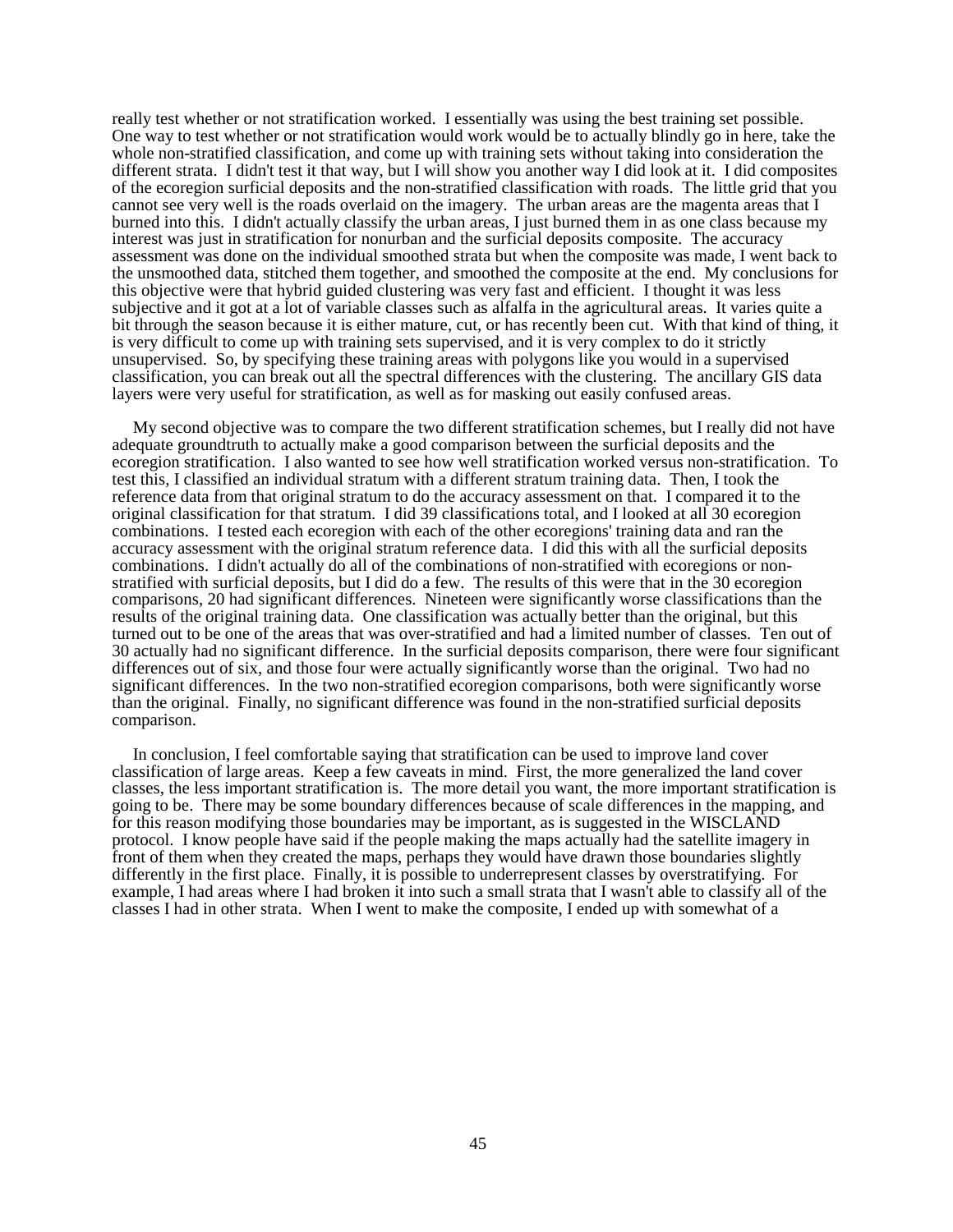discontinuous classification because I did not have all the classes represented in one of the strata but had all of them represented in the adjacent strata.

I would make a number of recommendations. Of course, I only had a single date to work with, which was June 24, 1990, but as far as a single date, it was certainly not an ideal single date. I would have selected something later in the season if possible. Even better than that is to have the option to use the multi-temporal imagery for both agriculture and forested areas. Second, is to investigate principal components analysis, which WISCLAND has done. For the multitemporal imagery, they use the first three principal components of each of the two images, combined to a six-band image. I would suggest additional training and reference data, because for my work I needed more forest cover types and more detail in that particular area. The ASCS data were very useful, and the nice thing about it is if you are using imagery that is not the current year, you can actually get that information for those fields. Boundary modification based on photomorphic units is an important thing to look at because of the scale differences in mapping. You do not want to overstratify boundary adjustment to higher order, so in Dennis Albert's ecoregion map, which is hierarchical, it may not be necessary to go to the lowest level of ecoregions in order to do this classification. You may be able to go to the middle level. Dave will be talking about stratification into upland and wetland. I had problems with confusion between grasslands and other crop types. If I would have had a wetland stratification, I would have been able to separate these out a lot better.

Finally, another way to test this would be to do a classification of the entire study area without any prior knowledge of the stratification scheme and select training areas not based on the stratification scheme but on a different method.

#### **You said that stratification may not be as necessary to use in the more generalized classification. Where is your break-off as to general?**

*Well, if you wanted to just say agriculture and forest, I would say it is not that important. As you start breaking down the forest or agricultural types, it was still useful for looking at row crops versus forage crops and looking at different types of forest mixtures. Even at that level, stratification was good. I had done that previously on an agricultural area and found that I could easily distinguish a lot of different row crop types. More often, the problem is that they occur at such a low frequency compared to some of the other cover types that it is difficult to get a sample size that is large enough. For some reason, you end up creating a row crop category just because the sample size isn't large enough, but I would say even for this area, the row crops from the sandy areas to the clay areas, it was very useful to have stratification at that level. The forest cover types wouldn't be as critical at this general level but as you try to break it down any further it is going to be important.*

#### **How do you handle what you have done to stratify. . .What do you do about the blending between classifications? How do you bring those, how do you resolve those boundaries?**

*If all of the classes aren't represented?* 

#### **Well, I should say, do you have boundaries along the strata?**

*Right, that is why I did the smoothing. I stitched together the strata before they were smoothed rather than after. I then smoothed with 3 by 3 majority filter over the entire area.*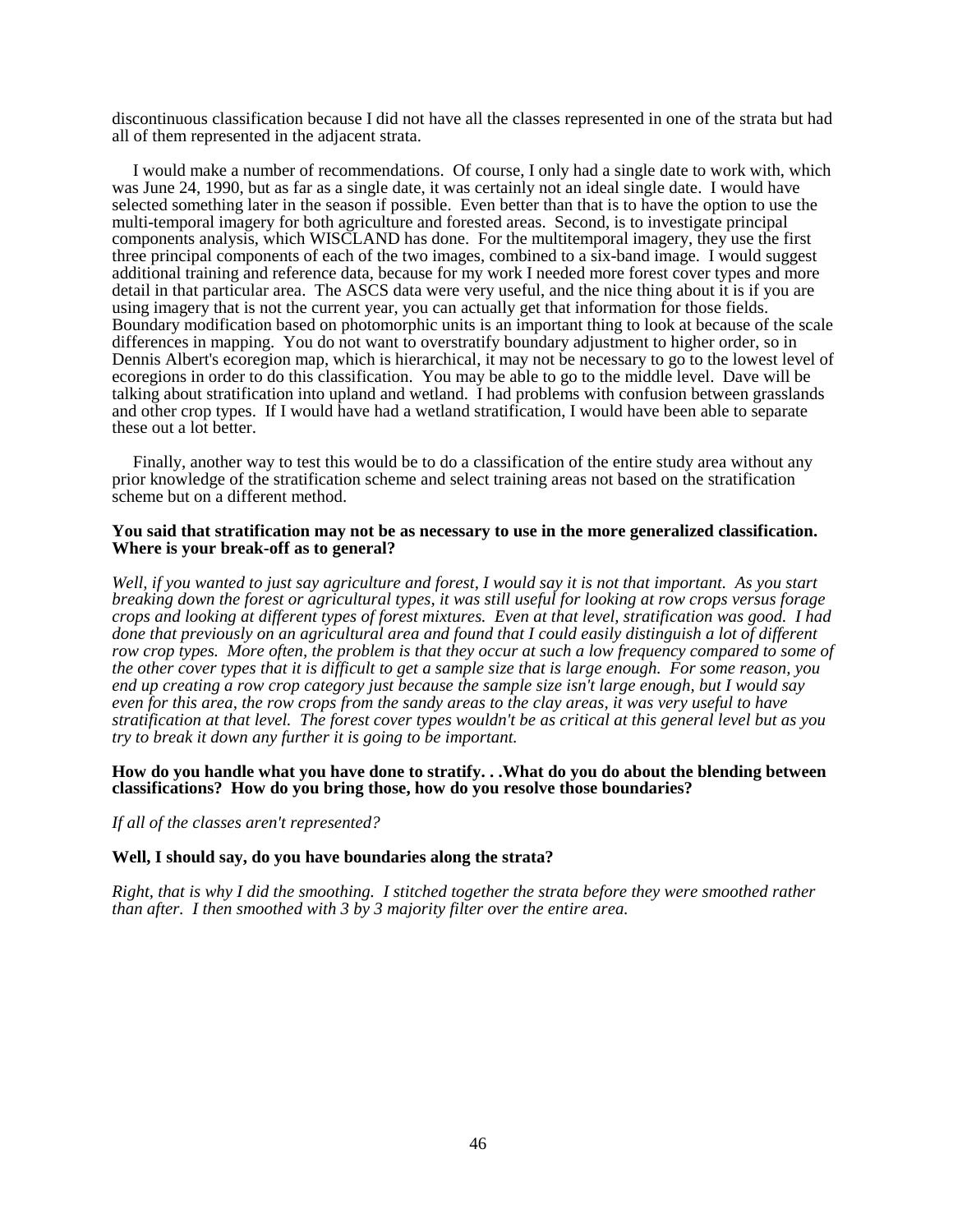#### **And that took care of all of it?**

*Yes, it actually worked pretty well.*

### **Wetlands Classification Research Results**

Dave Nagel

Wisconsin Department of Natural Resources and the University of Wisconsin-Madison

I will be talking about my research work this morning. The title is Preclassification Image Masking to Improve Wetland Classification Accuracy. This is done in support of the WISCLAND project. This project was partially funded by a grant through the Forestry Department at University of Wisconsin-Madison.

The purpose of my research is to test the proposed methodology for the classification of wetlands for the WISCLAND project. The methodology is if we use the WWI boundaries, which are very similar to the National Wetland Inventory [NWI], to cut the wetlands out of the TM imagery and classify wetlands separately from the uplands, we can then put the two back together and have a full classification. Hopefully, this process will help improve the wetlands classification.

To give a little background on the WWI, it was first completed in 1984 and was created using 1:20,000 scale aerial photography, which was black-and-white-infrared. They delineated all wetlands 2 acres and larger. The maps are reproduced at 1:24,000 scale, and each map covers one township. There are wetland delineations on the map and categories of wetlands are defined. Those categories are somewhat similar to the NWI. The reason for doing this stratification is that often land cover types in the wetlands look similar to those in the uplands. For example, you find deciduous trees in wetlands and you will also find those in the uplands. It is very hard to make that distinction. As Dr. Lillesand mentioned earlier, other categories often get confused, such as corn and cattails and the sedge meadows and grassy wetlands with the meadows on uplands. These are just some accuracy results of some studies that have been conducted at the Environmental Remote Sensing Center.

My general hypothesis is that wetlands categorical accuracy can be improved when wetlands and uplands are separated before classification, as opposed to classifying them together in the same image. One objective of my study is to assess the categorical accuracy of the WWI. Another is to determine what classification accuracy we can obtain within the wetland boundaries using the TM. I also wanted to estimate the minimum-size wetland that could be accurately classified. Can these 2-acre wetlands really be classified as accurately as the larger areas? I also wanted to look at whether or not TM could be used to detect succession in the wetlands over time.

When studying vegetation in Wisconsin, it is important to know that there are two floristic provinces here, the northern hardwoods in the north and prairie-forest in the south. Basically, you find different vegetation species in the north than you will in the south. There is an area of transition in the center called the tension zone. I chose two study areas, one in the north in Marathon and Portage Counties, and one in the south in Dodge and Jefferson Counties.

The Marathon-Portage study area is 144 square miles. The landscape is primarily recessional moraines and pitted outwash. It is composed of four townships. The wetlands are primarily deciduous forest, but there are also numerous stands of coniferous forest, tamarack, and black spruce. There are a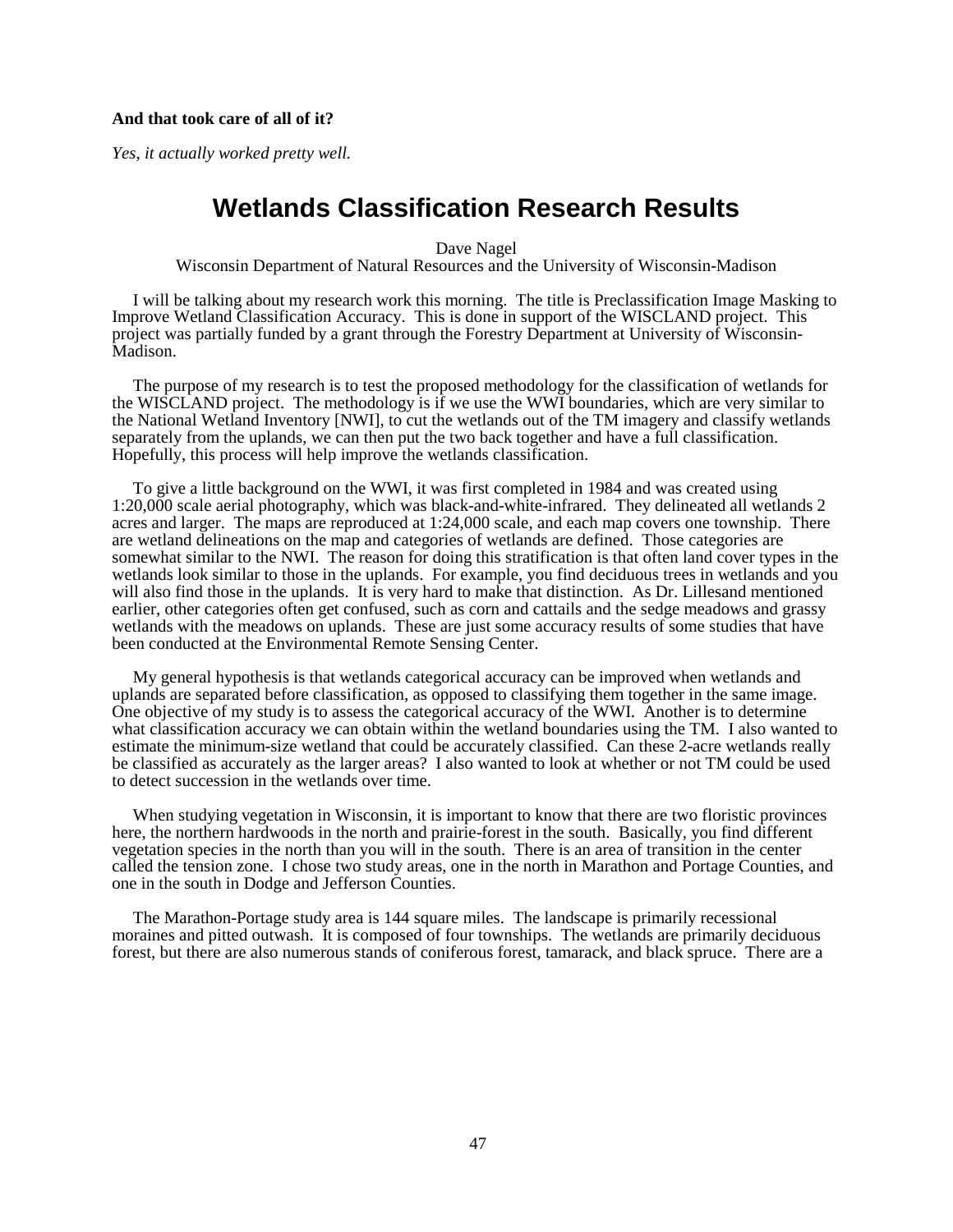number of shrub communities here that have important species, such as small woody evergreen broadleaf shrubs, bog, rosemary, and leatherleaf. There are also some coniferous shrubs, tamarack, and black spruce. There are few emergent wetland areas in this region, mostly sedge meadows.

This is the TM imagery for the Dodge-Jefferson study area. It is the same size, 144 square miles. Primarily, ground moraine are here from the glaciers. Wetlands are in the river basins—mostly emergent wetlands and grassy wetlands. There are also a lot of cattails and sedges. There are some shrubs too, red osier dogwood, willows, and some deciduous forest, black willow, and cottonwoods. A few isolated stands of tamarack are also in this study area.

The data that I used for the Dodge-Jefferson study area were TM imagery acquired in August 1991, and for the Marathon-Portage area I used a June 1990 image. I also used aerial NAPP photography for the accuracy assessment. In addition, I had the WWI for both study areas. The general methodology was first to obtain the TM imagery, the NAPP, and the WWI, then to rectify the TM imagery. The WWI for the study area that I was working in was not digitized when I started, so I had to digitize it. When digitizing, the wetland vectors did not fit well on the TM imagery because the WWI was drafted on nonrectified aerial photography. Therefore, I had to transform the vectors to fit. Then, using that vector file, the wetlands were pulled out of the TM imagery so that the TM image was with wetlands only. I classified the TM imagery and did an accuracy assessment on that. I then tested the hypothesis, did a classification of the wetlands and uplands together in the same TM scene, and did an accuracy assessment of that. Finally, I compared the accuracy for the two classifications.

The first step was digitizing the WWI maps. The root mean square was about 50 to 70 m when I was doing the digitizer set-up, which is greater than a pixel. When I overlaid the WWI boundaries on the TM imagery, the fit was not great, although it was pretty good. When I did the transformation choosing ground control points, things seemed to fit much better, within one pixel. We were then ready to pull the TM wetlands out of the TM image. This is a procedure the DNR is using now. They are scanning the WWI maps and then a transformation takes place in order to make them fit the map projection we are interested in. So, for people using the NWI, I am not sure if your data will be rectified to fit the TM imagery, but it was an important step in this case.

Now, we had two files that were supposedly wetlands only. I wanted to make sure these were indeed wetlands only and uplands were not included because of some misregistration problems. So, in each study area, I took 100 random sample points in the wetlands and decided whether each point was indeed a wetland or an upland. This distinction was based on the pattern and tone of the pixel that was selected and the pixels around it. For the Marathon-Portage study area, it seemed that 94% of the pixels we thought were all wetlands actually were. Uplands inclusion was 6%. For the Dodge-Jefferson study area, we found that 95% of the pixels were actually wetlands.

I will split off a bit and talk about the Marathon-Portage study area and the classifications there. I collected groundtruth primarily for labeling the clusters that came from the unsupervised classification I did for this area. I collected 96 points; these were points that were along roads that I had found in the WWI. I looked at each of those 96 points on the ground and decided what type of vegetation was there. Then I came back and compared what I had found in the field with the categories that were on the WWI maps. I found an overall correspondence of about 78%, so in this case the WWI categorically was about 78% correct. For this study area, the classification was unsupervised and iterative. I started out with 30 unsupervised classes. If a number of classes did not seem to represent known categories; they were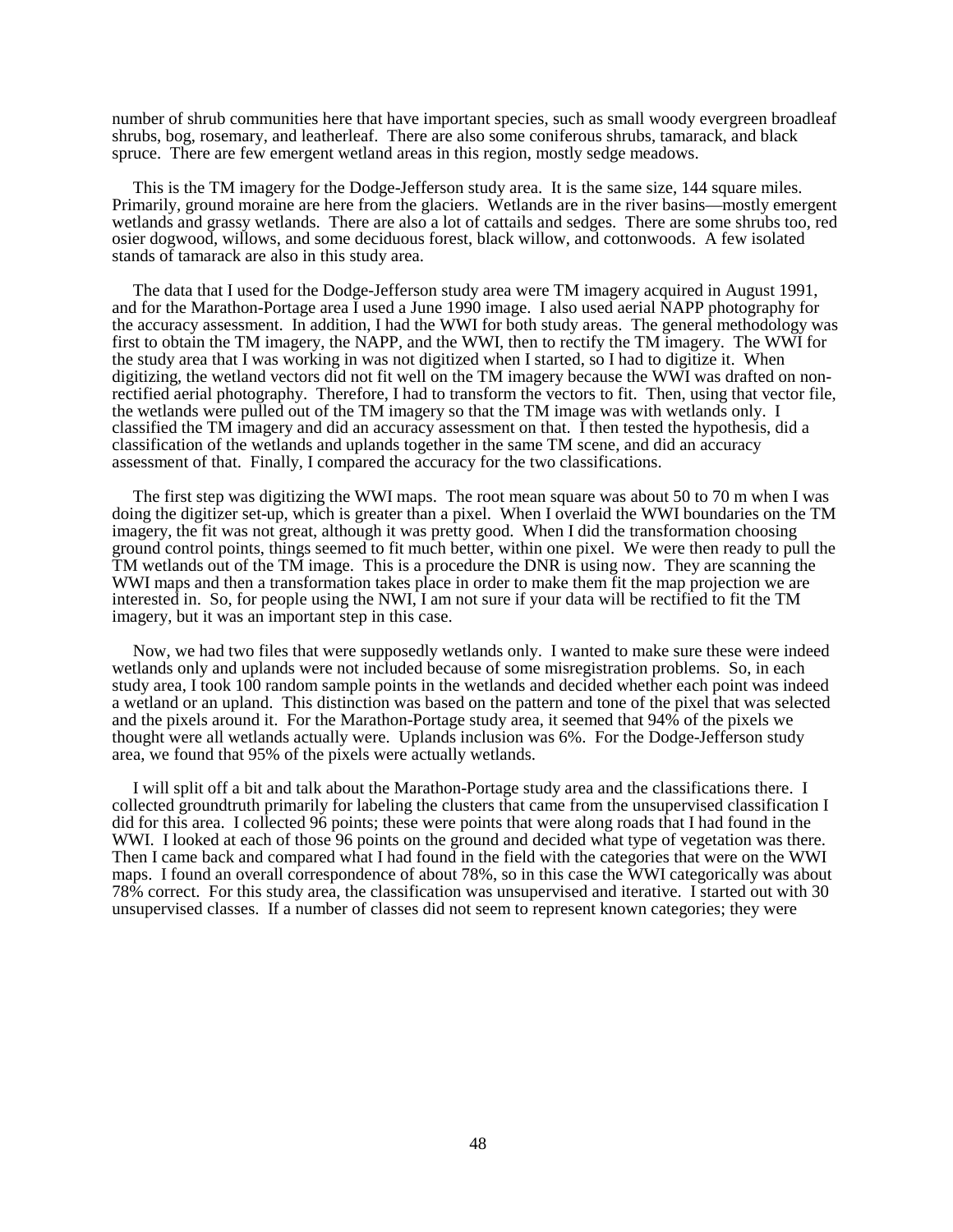brought back out and extracted. A classification was run on those again until we had a decent product. I ran a 3 by 3 majority filter over the classification when that was done. There are seven categories: emergent wet meadow, bog vegetation (which is basically that low woody shrub), needle-leaf shrub, deciduous shrub, coniferous forest, deciduous forest, and open water.

The next step was to do an accuracy assessment on the classification. I selected 250 random cells in the classified image. I then located those same areas in the NAPP photography and used photointerpretation to determine what the vegetation was at that point. In some cases, it was really hard to determine using the NAPP. In that case, I went to the 1:20,000 WWI photography. If I still couldn't determine what it was, I just looked at the WWI map to make that decision.

Overall, I found the accuracy for those seven categories to be about 77%, which was not as good as we would like. Notice the three shrub categories: bog vegetation, coniferous shrub, and deciduous shrub. Those three are not in the minimum WISCLAND classification. Those are just some extended categories I thought I might be able to define. When I lumped those three categories to reflect the minimum WISCLAND classification for wetlands, I came up with an overall accuracy of 82%, which is a little bit closer to our goal. The next step then was to do the classification when the uplands and wetlands were together in the same file. I classified the same seven wetland categories and added an additional generic class called upland. This was again unsupervised. To test the accuracy of this classification, I did two things. One, I wanted to test the ability of TM to do the upland/wetland separation. So, as a reference file, I used the WWI and compared that with the TM classification where all the wetlands were coded as one class wetland and the uplands as upland. In doing this comparison, I saw a 77% agreement between those two files. That is what we can expect in distinction of upland from wetland using TM.

The categorical accuracy in the wetland areas, when the wetland and uplands were classified together, was 52%. This is lower because a lot of things that were actually wetland got classified as upland.

When I combined those shrub categories again, that accuracy improved a bit to 57%.

For the Dodge-Jefferson study area, again the first thing I did was go to the field and collect groundtruth. I collected 64 sample points in this case. I compared what I saw on the ground with the WWI again and found an accuracy of 79% for the WWI categorically. I again did the classification and, in this case, I used the guided clustering to try to improve the accuracy a bit. This is the classification for that study area. I only classified five categories, which is the minimum WISCLAND classification: emergent wet meadow, deciduous shrub (there are only deciduous shrubs here but in the WISCLAND it would be called the lowland shrub), deciduous forest, coniferous forest, and open water. I did the accuracy assessment slightly differently. In the first case, I took the points randomly from the classified file, and a lot of times it was difficult to interpret what that point was on the NAPP. In this case, I went to the NAPP first and said, "I know that this is a deciduous forest, and I know that this a shrub area. I will use this for reference data." That is a little bit biased, but it improved the accuracy of my reference data. The overall accuracy for this classification was 90%. That was an improvement from the first, probably because of a combination of reasons: the guided clustering, changing the accuracy assessment procedure, and less complex wetlands in this area. I have finished the upland and wetland classification for this study area. The upland/wetland separation was 63%, and the categorical accuracy was about 55%.

One of the other things I wanted to do was see the minimum-size wetland that could be accurately classified. I looked at wetlands of different sizes: one group, 2 acres; another group, 5 acres. I took 50 sample points from each and looked at their accuracy using the WWI as reference data. The smaller polygons, 2 acres, had an accuracy of about 50%, and the larger ones about 70%. I did the same thing for the Dodge-Jefferson study area and got accuracies of 64% and 72%. This is important for the users of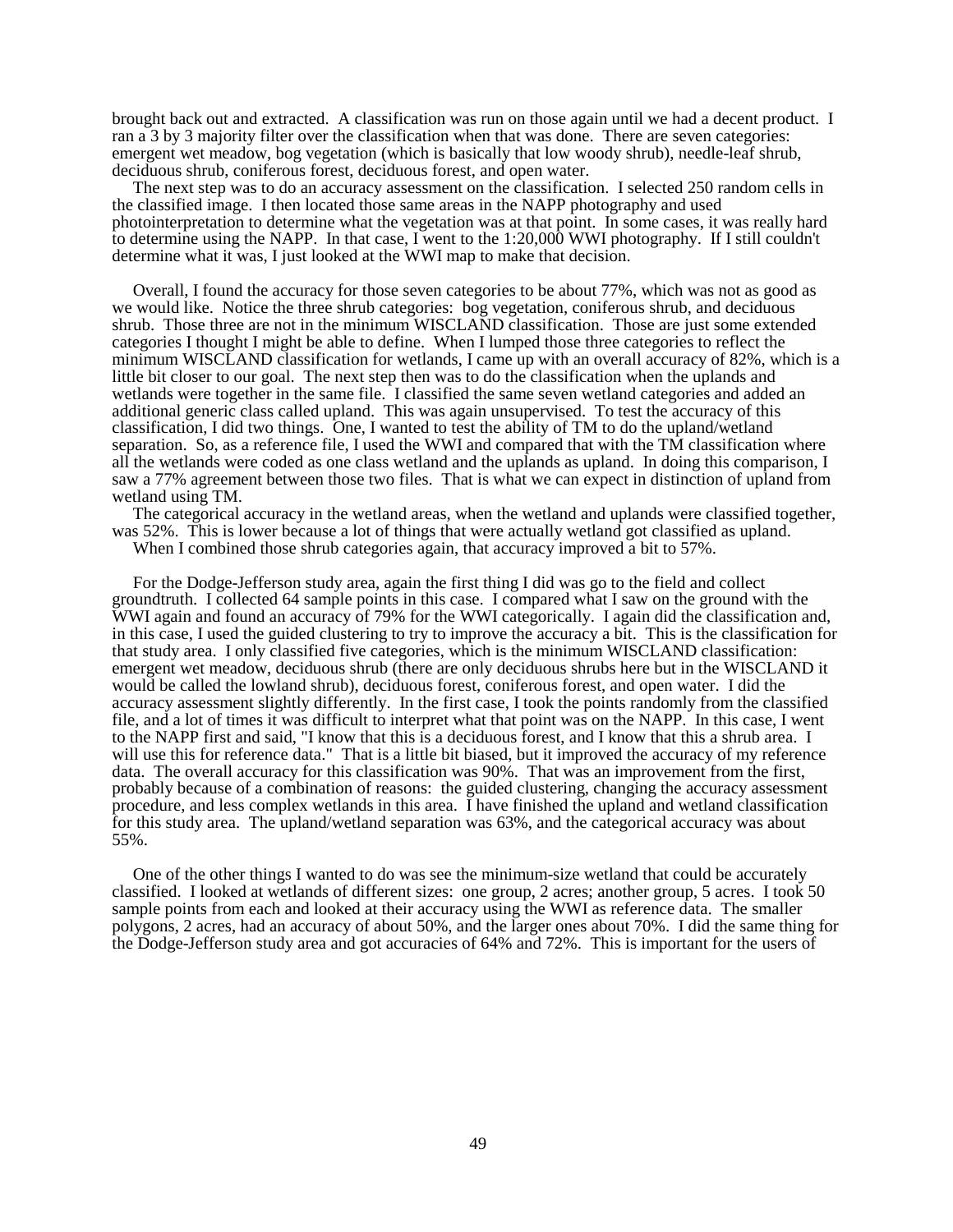the data to remember that even if the accuracy of the wetlands in the WISCLAND classification is 80% or better, maybe those small wetlands do not have quite as good an accuracy.

My findings to date are the geometric accuracy of the digitized wetlands was adequate to allow us to use this procedure. The categorical accuracy of the WWI was determined to be 78%-79% in this case. Since then, we have gone into the field with the WISCLAND project, and I found it to be about 80%.

#### **Was that at the full level of the WWI classification or the collapsed version?**

*Yes, that was at the full level. So, you can't really compare the classification of WISCLAND accuracy with the WWI accuracy, but it is important to know if you are going to use the WWI for accuracy assessment or guided clustering.*

Wetlands less than 5 acres were less likely to be classified accurately than the larger ones. The preclassification image masking did improve the accuracy of wetland classification quite significantly. I also found that guided clustering was effective for classifying the wetland if there is adequate groundtruth available. For this study, I did have enough groundtruth for some of the areas that we will be doing in WISCLAND. I know that Minnesota is considering using guided clustering in their wetlands. I guess I am a little bit reluctant to do that for our study, but maybe that is something we will discuss this afternoon. I mentioned earlier that one objective was to try to detect succession in the wetlands using TM and quickly found that I wasn't going to be able to do enough field work to do that. Wetlands do not succeed like the uplands from grass, to shrub, to trees through time. Sometimes, they go from trees to shrubs depending on changes in hydrography, so it was a little bit more than I could chew. Are there any questions?

#### **In your analysis, did you try to determine how many wetlands were left in the upland category after you masked?**

*No, I didn't. It would have been an interesting thing to do. From our point of view now, we are considering the WWI as gospel to make that distinction between upland and wetland.*

#### **Why bother with a TM classification if you are treating it as gospel?**

*It would be good to have a consistent minimum mapping unit across the state. Also, if we have TM and we plug into WWI, we go from 30-m pixels to fairly large polygons in a lot of cases. Sometimes, in the TM imagery, a lot of the subtleties between categories within wetlands can be picked out, whereas the photointerpreter does not have the time to make all of these little distinctions. Sometimes, those things can come out in the TM. The categories in the WWI do not always lend themselves to the straight classification scheme that we have with WISCLAND. There are a lot of mixed categories. Often they do not go to the most specific category, and they generalize up. So, there are a number of reasons.*

 *Another point is that the majority of the state is based on 1979 photography, and there has been a lot of succession. We are not trying to replace the WWI, we are trying to supplement it. It is a major DNR program and those data are used for regulatory purposes, so there is some sensitivity. You may not be trying to replicate it for a good reason. In thin budget times, we need to make sure our program capabilities aren't in vain. The WWI program is potentially on the cutting line, which could be a real problem. You simply cannot get around the detail with TM data that you can with aerial photography. A*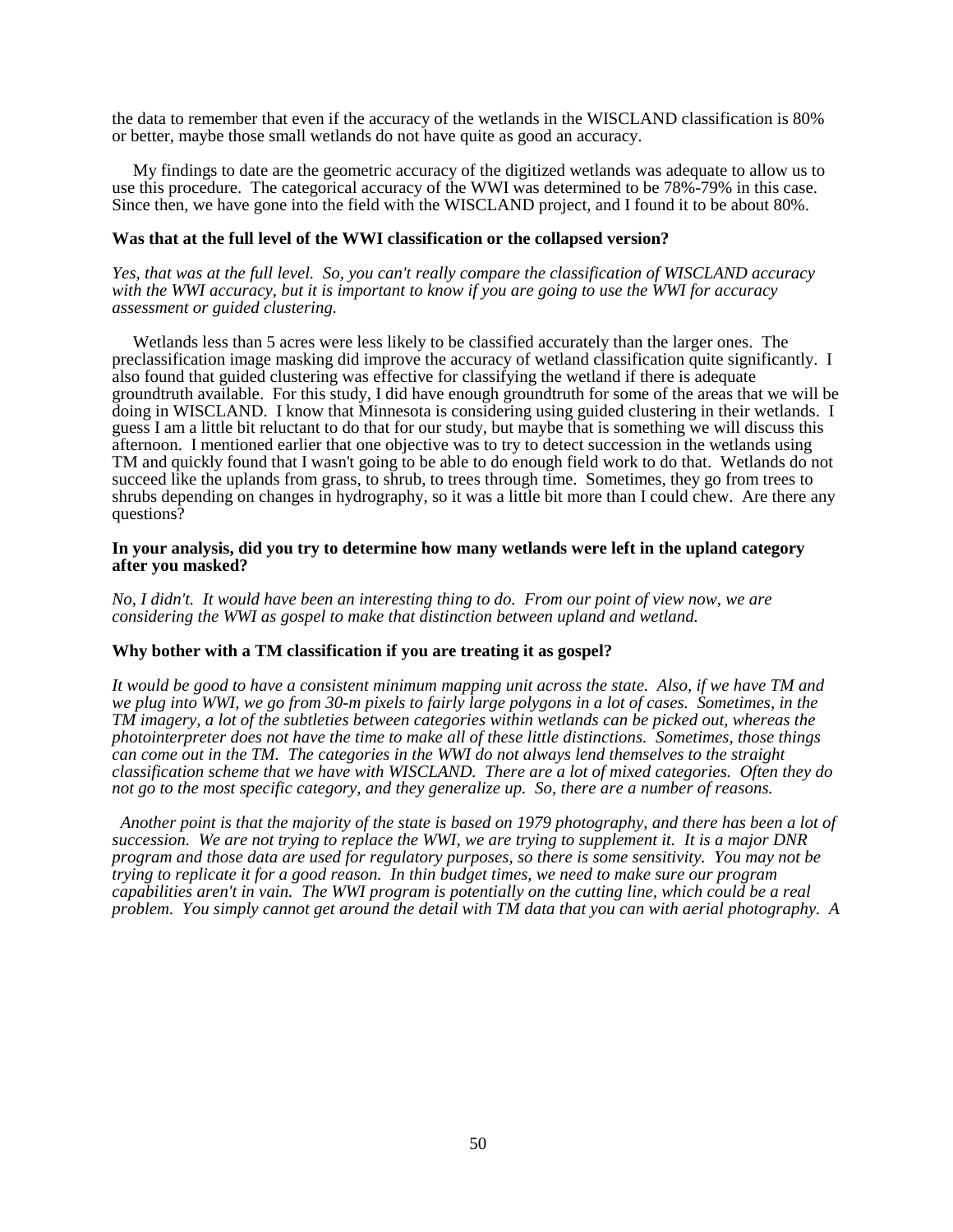*lot is involved and we have been able to get the visuals from the WWI completely updated by the end of this calendar year in digital format so that the next time someone does a study like Dave Nagel did, they will not have to digitize the hard copy. That data existed in digital form but had not been updated, so he was not allowed to make a copy of it. When it is regulatory data, these kind of considerations come to the foreground.*

### **Landsat Thematic Mapper Data Status**

Daniel Fitzpatrick Environmental Management Technical Center and Mike Jennings National Biological Service

**Daniel Fitzpatrick:** I'd like to start by addressing those of you who have heard about what we have gone through to get this imagery. Though there have been a number of glitches in the image preprocessing at the EROS Data Center [EDC], I am more confident than ever that we have finally worked through all of them, and from now on we are going to get scenes delivered that are registered in the correct datum, with the correct corner coordinates, and the dual dates co-registered.

We are in the queue with most of our requests. That means that EDC is preprocessing a large number of scenes all at once, going through it in a step-by-step fashion. Several scenes go through the first process and then are passed on to the next step. It takes a long time going through the queue to complete a scene, since they are not just working on one single scene at a time.

I have given you the most recent list of preprocessed scenes that has been E-mailed to me from EDC. There are two scenes in path 20 and one scene in path 21 that are estimated to be shipped to us today. Those must be Michigan. There are two scenes in path 22 and two scenes in path 23 scheduled to be shipped. All of these are single date scenes. The scene for path 27, row 28, which is the priority scene that Minnesota has requested, was scheduled to be sent 2 days ago. So far, estimated shipping dates have been accurate.

I am still not entirely familiar with the whole MRLC process; how scenes are selected and what the process is, and I get a lot of questions. There are logical reasons for why things were done the way they were, even though at first it may sound illogical. Since we have Mike Jennings here, why don't we call on him to answer any questions about why the processing is done a certain way.

#### **Mike Jennings:**

The other thing to keep in mind is that there have been no institutional barriers or any other kind of agendas in dealing with this. What I am really saying is, we are all on the same team. What we are facing are technological and data availability problems. That it came off at all, to me, still remains absolutely a miracle. We have been able to take this data and at least begin to put a standard clustered dataset into the public domain.

One of the things that I did that was pretty interesting was to go back and flip through the *Journal of the American Society of Photogrammetry and Remote Sensing* and look at some of the history. Tom Lillesand, I read not only your article, but also your testimony before Congress in 1982. The commercialization of the Landsat data was the most disastrous thing that has happened not only to the remote sensing community, but at this point in our history where there is a real confluence between the geography and ecology, it set both fields back 15 years. No question about it. The effort by the MRLC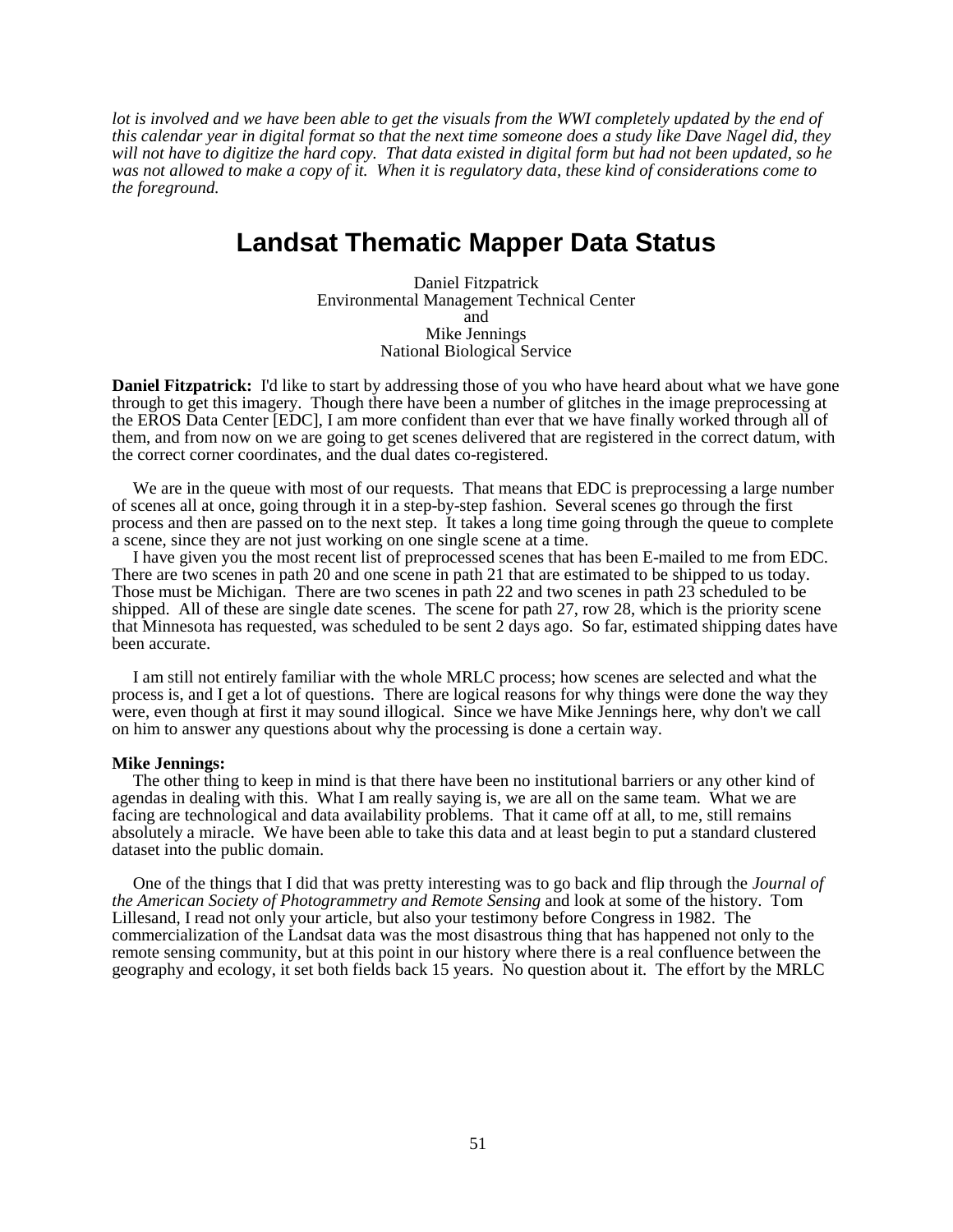Consortium was the first serious effort to overcome that. This effort resulted in people now trying to deliver products more quickly and being more responsive.

To get back to the TM scene processing, we sifted through thousands of scenes. I spent hours on the phone negotiating scenes, checking scenes for system errors and cloud cover. Three spots in the country are the real rascals when it comes to clouds: northern Maine, northern Michigan, and central West Virginia. Northern Michigan was a black hole for a long time, and we finally made some tough decisions regarding what scene to choose there. We sidestepped phenomenal bureaucracy to do this also. The decision to do this was at my level. We didn't ask anybody, we committed a million dollars, and we just did it. We just held our breath and did it, and it worked out. We managed to overcome a lot of things in doing this. Now, EDC is taking a very similar attitude to what we did in terms of really not asking, but just simply taking on the job. Now, they are dealing with 531 scenes; that is, archiving, preprocessing, and trying to do so as economically as possible using some new technologies. You really have to appreciate that there have been a few people who have lost some weight over this thing, because they have been working double time. EDC is presently working three workstation positions in two shifts to try to get this out. They are feeling extremely responsible and are feeling a lot of pressure. When I hear a lot of complaining about the scene processing, I am empathetic, but at the same time, there is a giant other side to the whole equation.

#### We need to recognize that since the commercialization of Landsat, EDC has been out of the digital**image-processing business. They have been working with archives, but they really haven't gotten the resources to keep up with the state of the art. The MRLC effort has allowed them to get back into the game, but we have to be a little patient.**

#### *Precisely. Don Lauer, Director of the EROS Data Center, redirected a million dollars of his own budget to bring some of their equipment up to speed and to invest in the MRLC. That was completely unexpected. That was not in buying imagery, that was in gearing up for preprocessing.*

GAP projects are developing across the country and are currently active in 37 states. About five states are organized and ready to go, but still lack funding. All of a sudden, around 20 states went crazy with requests for the data once they got the word that there was going to be imagery available at no cost to them. They had graduate students and staff, exactly in the position that you are in, waiting to get imagery. None of this is unique to Upper Midwest GAP. In fact, a lot of priority has been given to this project because it covers a multi-state area, which is really important. Only two other scene areas in the country have received dual-date scene coverage. Just two scene areas, not two projects. There was priority given to get the dual-date scenes out to Upper Midwest GAP, at least for some scene areas, so some work could begin.

In the ferocious negotiations between MRLC and EOSAT, we walked away from the table three different times, to let it sit for a week or so before resuming negotiations. One of the deals was that we would receive a reduced price on the imagery if we provided EOSAT with the full collection, which they could then market. It is called "The Best of the United States," a full set for the lower 48 states. This is the first time that has ever been done. By marketing that set for 1.4 million dollars, EOSAT is recovering some of the cost they lost giving us a good price. What that meant was that we were contractually obligated to get, in first downloads, one single scene for each of the 430 scenes that cover the lower 48 states. Our dual-date scenes didn't come in until later, so this was another problem. This has been an extremely complex process, with a whole series of things that needed to line up. There have been some serious problems, such as using the wrong datum, but it has been amazing to me that it has actually worked as well as it has, for as inexpensive as it has been.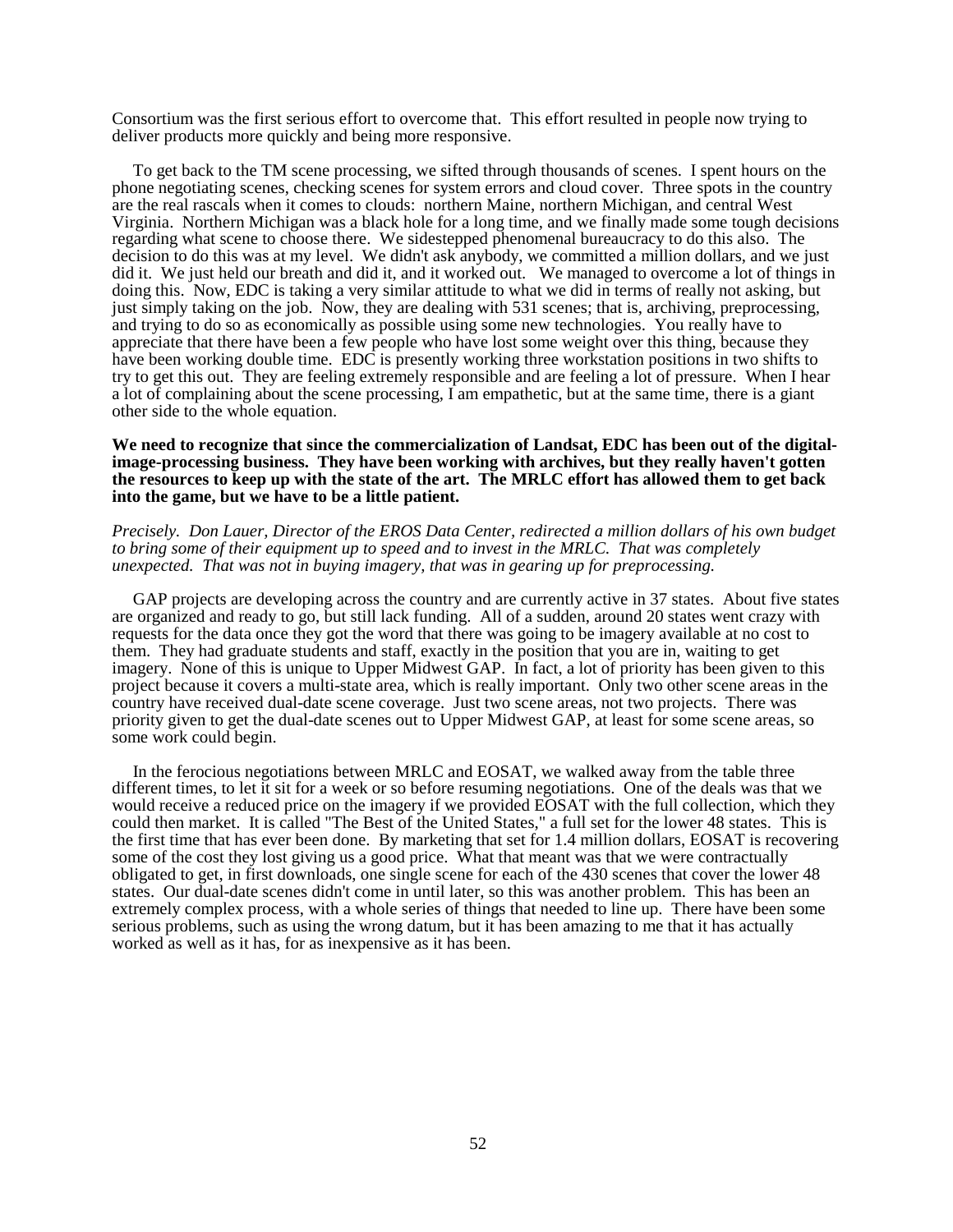Now that a lot of the glitches have been overcome, we are going to see an output of a tremendous amount of data.

One of the other important things coming out of this is offering a spectrally clustered dataset that is public domain. Two hundred and forty spectral clusters per scene, available as a public domain product is a pretty big deal. Again, those are all consistently preprocessed, and we accomplished quite a bit by doing that. The other thing to remember is that the scene acquisition and processing has to fit in with the real burning needs of all the other MRLC projects.

### **Open Discussion Lead**

Dr. Tom Lillesand University of Wisconsin-Madison

When Frank and I originally put this part of the program together, we were anticipating the need and having the hope that we could talk about any of the technical details that some members of the audience would not necessarily want to participate in. This is our opportunity to provide input, seek closure, or address issues if you want. Let me indicate some of the things that I thought we might want to put on the agenda for this session and then ask for any other topics people have.

We clearly want to talk about the extent to which we have closure on the classification system. We may still have some suggestions, certainly, but I would like to talk about the classification system. It is certainly of interest to explore, at some level, the consideration about the cloud cover screening, how important it is.

I know the Minnesota folks have had experience both with the cloud screening and with the guided clustering. I hope we will hear something about it, at least the status of their work and the process of trying to implement guided clustering in an efficient manner. We have the fundamental issue of groundreference data. As has been pointed out among the states, many forms of ancillary data have the potential for utility as training and/or accuracy assessment of datasets. What we want to do is begin a dialog about what constitutes acceptable criteria in the context of the three-state effort for the use of those data.

Last on my list is the consideration of the multi-temporal MSS approach suggested by the Minnesota folks; and in the same domain, what are our criteria for accepting variations on the theme. So, we can take a look at that. Those are the things that I have on my list, but are there others that people want to talk about?

**Heather:** What are we going to do when it comes to a scene that has an ecoregion that falls equally across the borders in, for example, Minnesota and Wisconsin. What are some strategies for this situation?

**Tom:** That is a good point. Don Luman expressed a similar concern. He wanted to make sure that there was some degree of compatibility at the Wisconsin-Illinois border as well.

**Frank:** My perspective and Ken's is to go as far as to classify into the next state. Then try to look at the compatibility with this overlap rather than stopping at the border, because the procedures that are followed are similar. Not so much in that the line matches at the border, but that some of the procedures match. That is something you do, just keep going full scene width and some agreed-upon distance into each bordering state.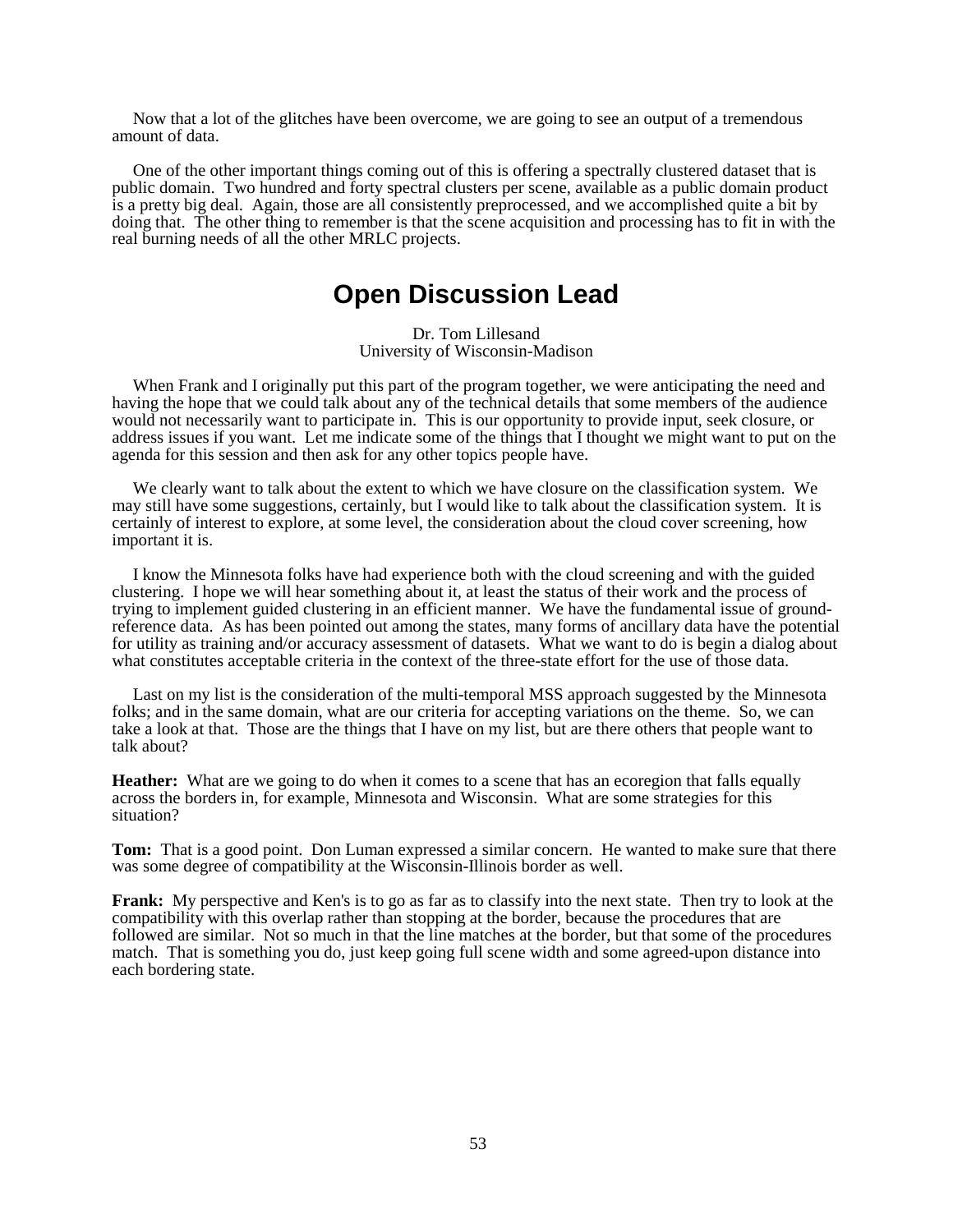#### **Do you know the distance that has been used previously?**

*No, I don't have any particular number.*

#### **When I talked to Mike about this issue, he said he finished the polygon that crosses the border into the next full polygon.**

*Except there is a river between us and Minnesota.*

**Frank:** In that case, it is obviously not a thing to worry about. It is the same situation with Michigan if you look at it that way. The southern border and the borders between the UP are those areas that matter. Where they exist, we should try to do a couple polygons into it.

#### **To the extent that we have the imagery, even though we don't have groundtruth, it might be worth doing the whole SCCU [Spectrally Consistent Classification Unit] in the next state.**

*I don't think there is any value or need to go more than one ecoregion into the next state. Continue an ecoregion into the next state or to the edge of the frame, whatever comes first. In Minnesota, that is just a little piece.*

**Heather Reese:** I am thinking of one example in particular we were looking at today. It was one SCCU that falls about 40 miles into Wisconsin and 40 miles into Minnesota. We are using a certain number of groundtruth polygons for Wisconsin's part of the SCCU. I don't know if they have the same date of imagery in Minnesota for that same area. The scene we are working with now cuts off the SCCU.

*Well, we'd just go to the scene boundary in that case, rather than doing the whole thing. They would then go to their scene boundary, and we would have an overlap.*

**Heather:** Then, I guess we would have to verify who is going to do which.

**Frank:** You're both going to do each and then look at the overlap.

**Tom:** You wouldn't both do the entire SCCU, just the portions on your images. The image overlap area would be done by both groups.

*Then you can compare the classification also.*

#### **Are you trying to get an applicable training date?**

**Tom:** I suppose that could be, so we could actually process it as a unit. I guess maybe what this suggests is we should look carefully at the dates that we get, and that the coverage is a function of the modified ecoregions or the SCCUs.

*If you want to look at classifying states adjacent to each other, I don't think there is any problem with getting the scenes.*

**Tom:** I guess what I am hearing is that we would go as far as the border of an SCCU or the scene boundary, which ever occurs most proximate to the state boundary.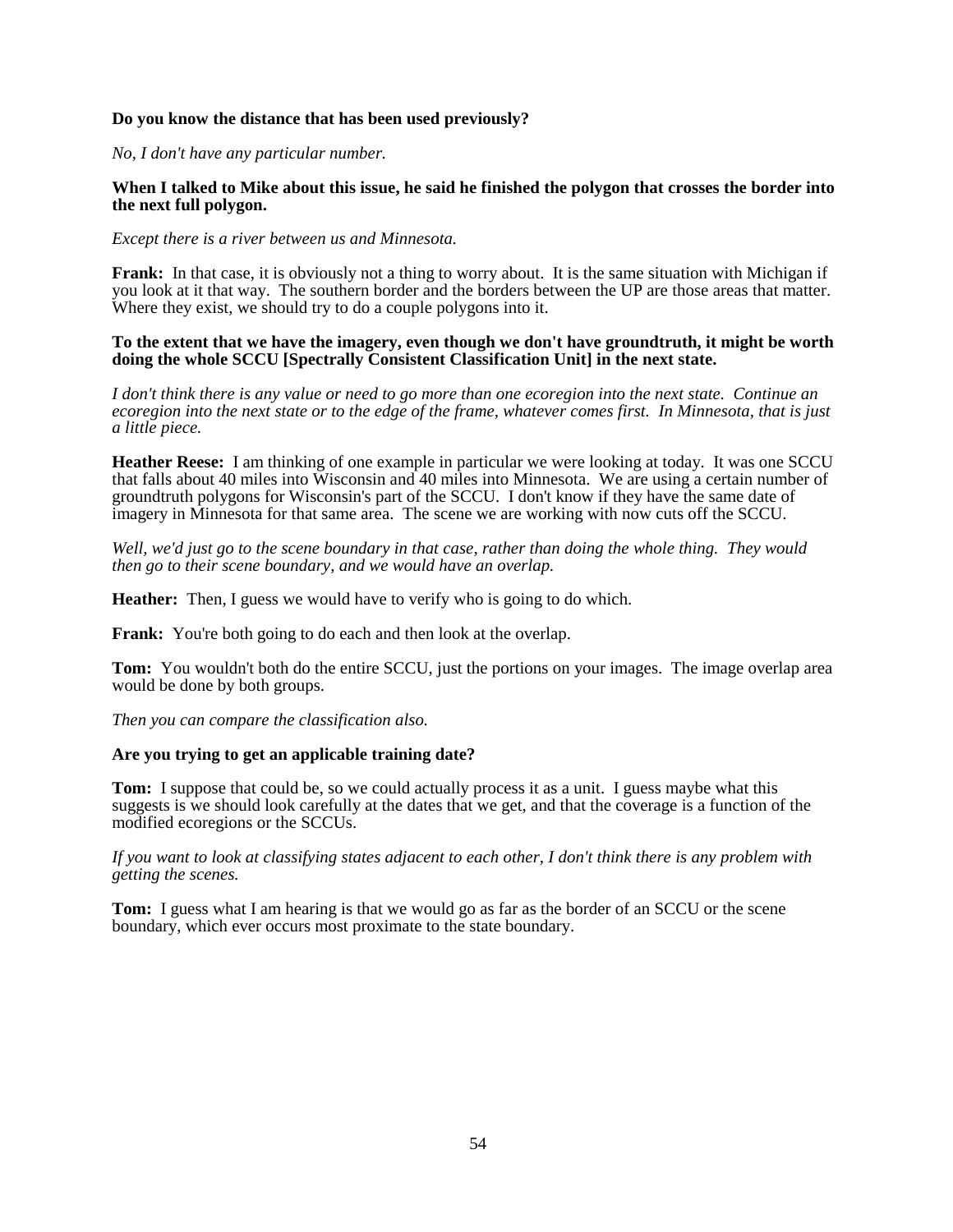*The classification would be based on our side of the border. You would just run it through the rest. There are the upland, the wetland, and the urban components that get more troublesome. You can certainly just pump it through all as uplands and see what the classified status is.*

#### **It seems, in some cases, we could be classifying an awful lot of real estate that we really do not have a need to classify. I guess I haven't seen the SCCUs and how they fall into Minnesota.**

*I don't think any of them cross the river.*

**Heather:** No, they stop at the border when you're looking at the river, the river tends to be the boundary, at least in this first scene that we are looking at.

*It is all the way down to the Iowa border.*

**Tom:** Dan, is this something maybe you could facilitate by looking at the coverage?

**Dan:** I don't think most of them cross the St. Croix or the Mississippi Rivers.

*There are two counties that border Wisconsin that do not have a river.*

**Dan:** Right, that is the only part we are really talking about, I think.

**Heather:** Right, and that is the part we were looking at today.

**Frank:** The benefits to this go beyond cost because we're both doing this little bit of verification back and forth across the states as to how well we match. We can cut off a lot of the study. We know we did the same thing, so it is all the same, but this gives us a little bit of verification. It is a worthwhile effort if we're going to be doing regional classification.

#### *As long as we don't have to handle a whole other scene.*

**Tom:** It would be real important if Dan were to synthesize this and propose a plan so everybody knows what the objective is, and we could modify as necessary.

**Bill Befort:** As far as I am concerned, the EMTC can lay down the law. We will follow any guidelines you guys care to put out on that. If it turns out to be a whole lot more work, then I will have a concern because we have got a lot of work in front of us. In terms of having the classification based on our side and our groundtruth and then simply when we run it through, including the whole image, that is really not that much more work. It is primarily computer time. It is a little bit more stratum boundary to adjust, I guess.

**Heather:** My concern is that if there are other cover types within a patch where we are not groundtruthing, then what are we missing?

*It won't be as good, and theirs will not be as good on the Wisconsin side, but we will have an overlap you can use to feather them together for comparison.*

**Frank:** That's all part of the effort, not to get down to the details of being concerned with missing cover types from one side. That would be picked up on the other side.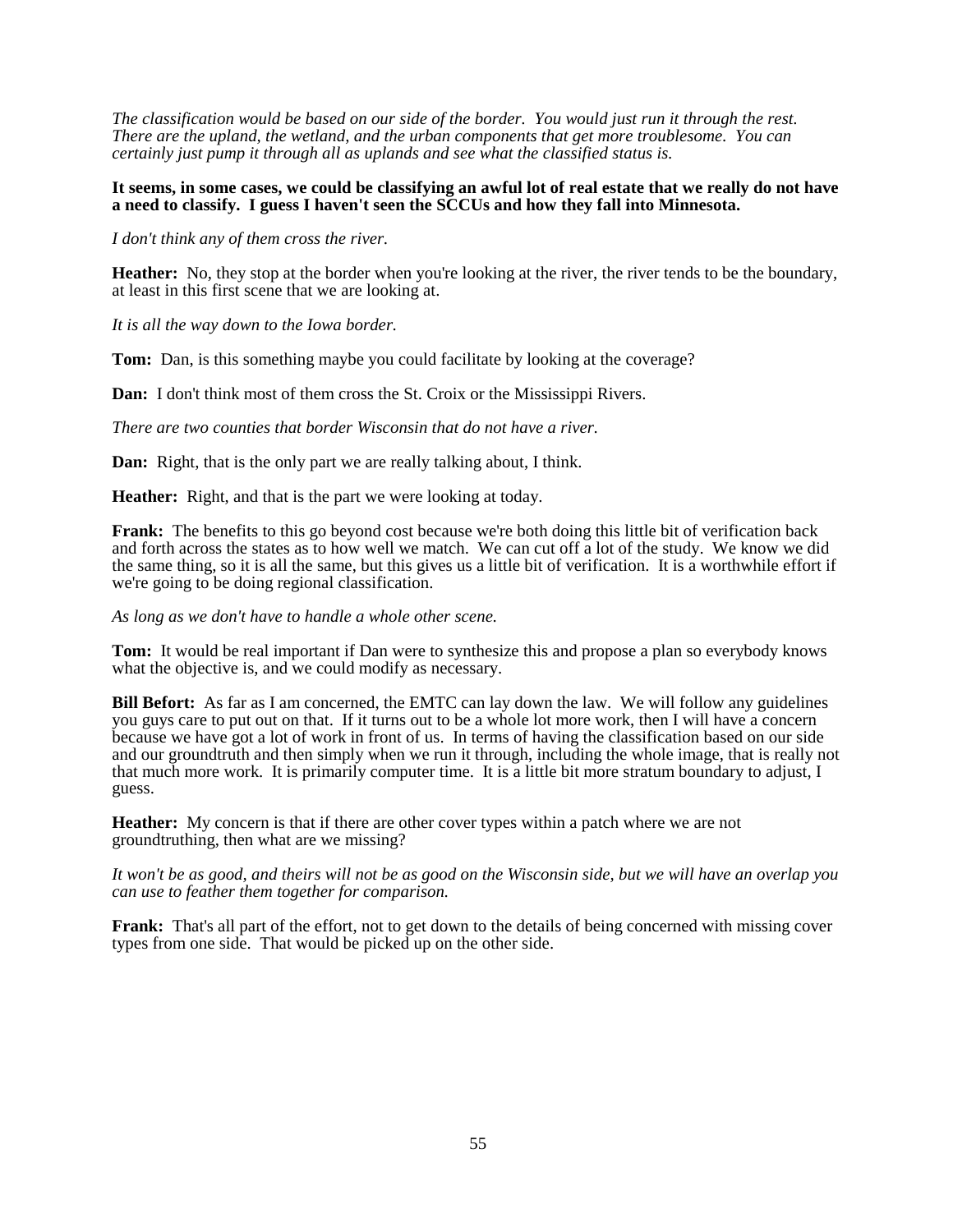**Tom:** So, I guess, the way we would propose to handle that is Dan will look at the image coverage in conjunction with Denny Albert's map, and then get back to the respective states with a plan for who is to do what. We would hope to have overlap, but a portion of it being done by both.

I will give you my take on where I think we are with the classification system, and then I will open it up for reaction from people in the forum. When we originally started this dialog about how to proceed in a general sense, the atmosphere for right or wrong was kind of a "them versus us" situation: "The ecologists know what they want, and the technologists have no appreciation. They are trying to run the show, where they are forcing the outrageous system in the other direction." My sense of things is that we have come a tremendously long way from that kind of situation, which is the result of the continued educational experience from both sides of that street. Having said that, I think when we look at the TNC classification system and its fundamental orientation towards both structure and floristics, we might say that GAP goes in at the alliance level. One might think then, by extension, things could be aggregated up in either system. Regrettably, that is not the case. If you enter at the alliance level, you could get back through different kinds of structures going up in the TNC classification system. Whereas, the WISCLAND classification system is designed to be aggregated up and to improve the accuracy along the way. By design, it is compatible with what we expect out of the technology and the detailed extended classes tend to meet some of the need for additional information classes.

One of the other things that strikes a number of people is that if we classify using modified ecoregions as the basis for stratification after completing the classification, we could make a secondary effort saying, "Ok, now that we have jack pine here, we know there is a high probability it has this structure, given that we have limited the scope of this classification within this region." We would infer a particular kind of structure from that by virtue of having it within that region. We might envision downstream doing some more detailed analysis of particular associations that might be trained upon, looked at, or integrated with other forms of ancillary information. I don't think we have, by any stretch of the imagination, a magic fix between what we have in the WISCLAND proposed classification and TNC classification. We are getting to the point where we are getting some degree of accommodation in how to at least relate to one another. Do others see it that way? Are there flaming exceptions or reinforcements?

I should point out that Bill Befort was kind enough to send me a number of considerations that Minnesota has relative to the WISCLAND protocol, part of which was included in Ken's talk yesterday. They are proposing certain deletions because of their irrelevance in the Minnesota case, as well as certain additions that Wisconsin did not integrate into the WISCLAND protocol. In that situation, we would try, at least for our own purposes, to compile a master list showing all of the categories. We would then star those that are used only in one state or the other and envision handling the Michigan situation the same. It would be nice to have all of the possibilities on one composite list, but then show specifically where they are not utilized in a particular state.

**Paul Tessar:** While we are doing a little classification system maintenance, we probably also want to take a good look at the CCAP classification to see if we can become more compatible with it. We can either adjust what we are doing or look at definitions, maybe there are some categories that match. The CCAP is viewing the classification from a very large remote sensing key of orientation, so there are probably things in their classification that occur in the Upper Midwest and perhaps we should find that out.

**Heather:** NAWQA is planning off of a CCAP classification.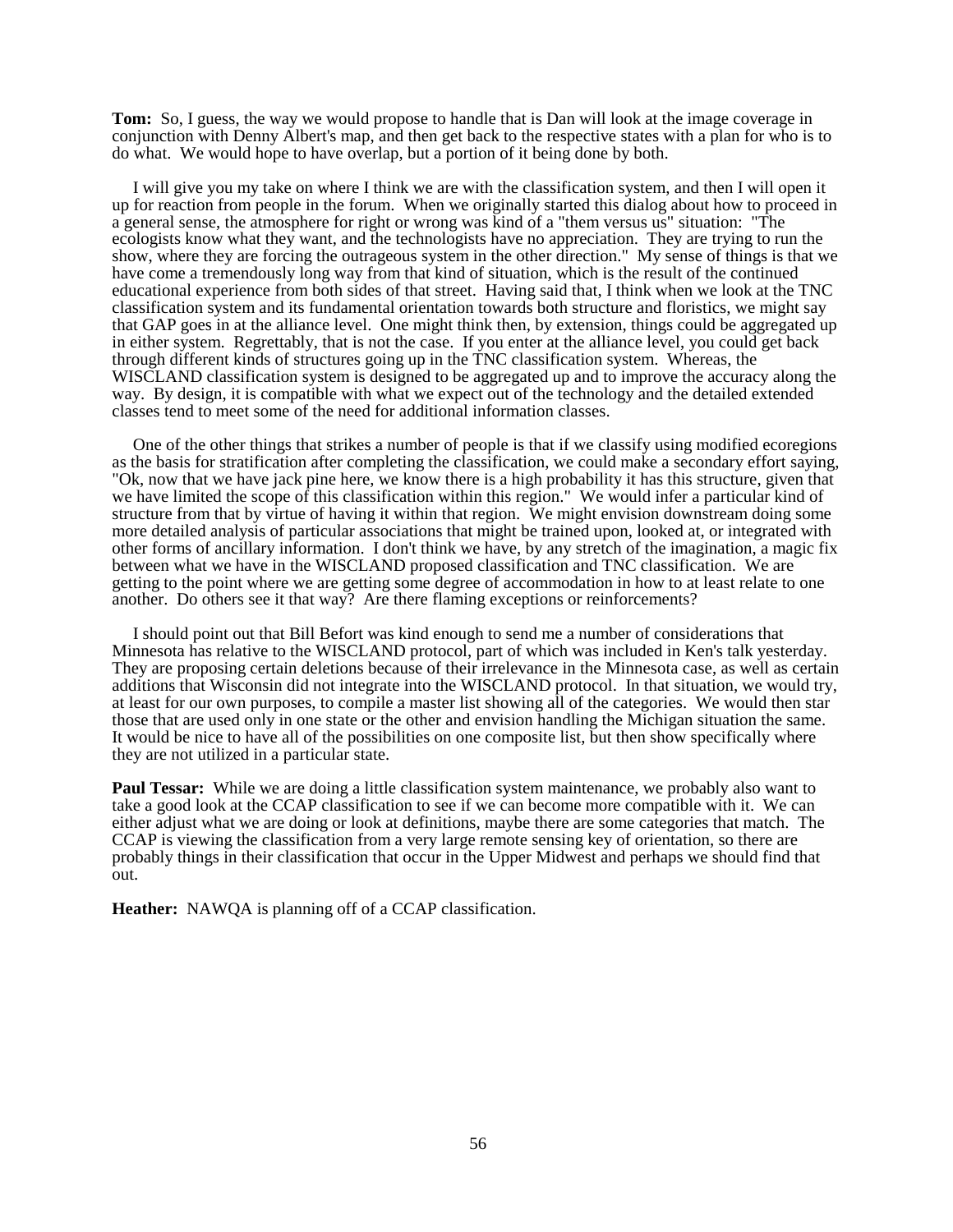**Tom:** Now that we are in the production phase, we can no longer say, "Someday we have to settle on a classification system." That day is really upon us and now we have got the broad framework. We do want to make sure we get this composite list and any sort of last minute modifications that we might want to make prior to charging off with the process.

As we go through these image analyses, the important thing is that we all analyze with an eye toward preserving information about the character of the spectral classes that we may be rejecting or treating as unique. As we get into this and we find that we have some unanticipated differentiability, it is important that data are not lost because we made a decision now to not have them be part of the system. That is a lot easier said than done, but I would hope that we don't have such a large population of people working on this data that we can't ensure they understand this point.

Likewise, if there are new things we find that seem like they are reliably identified, let's go with it. *Someone can always generalize it to a higher level at their option if they do not like it, but if we stomp on it, it won't be there to choose.*

**Tom:** For something like a training set, we could keep track of the nature of the process. Was it an extremely hard process in this scene given the intermix of types, or was it easy? More specifically, what kinds of categories do you think were represented by particular clusters?

#### *I haven't gotten any feedback on Michigan. Did you hear anything, Dan, on the classification system? You probably have to go through the same thing if they have additions.*

**Dan:** What I had envisioned after the scenes are processed, is that we really need to have the three-state committee, including specialists and ecologists to say, "Does this meet our needs for this purpose or that purpose? What is the next step?" and "How might we enhance the data?" or say, "This is what we were able to get, how does it meet the needs of the kind of classification we would like to have?" That is not going to happen until you do the classification. At that point, it will be more critical that we begin formalizing a three-state approach of looking at it, rather than what seems to be an adequate approach that worked within the states at this point.

*Bear in mind, too, that when this was initially put together, we had a base minimum. Then we listed a series of other additions to that and we stated that the classification is extendable. We can add classes to it if we are finding them. It is not necessarily that we have all possibilities up front, but what we are going to be able to have in the future. We started this with a base minimum and it is extendable, so as far as having a complete list up front before we get going, I don't think that is necessary.* 

**Tom:** We are to the point where if we could just get this composite list of what we have anticipated as extended classes, then maybe in turning that list to Dan and Frank, then consider the needs from there. But you have something that you can treat as gospel until further word and information. It is a little difficult, I am here to help out with the technical aspects in any way that I can, and I am not about to tell Minnesota, Wisconsin, or the EMTC how to do this. So if there is a better way, please holler.

#### **We have mentioned this idea of saving the second most likely class for each pixel. Do you folks have the technical means for doing that in place?**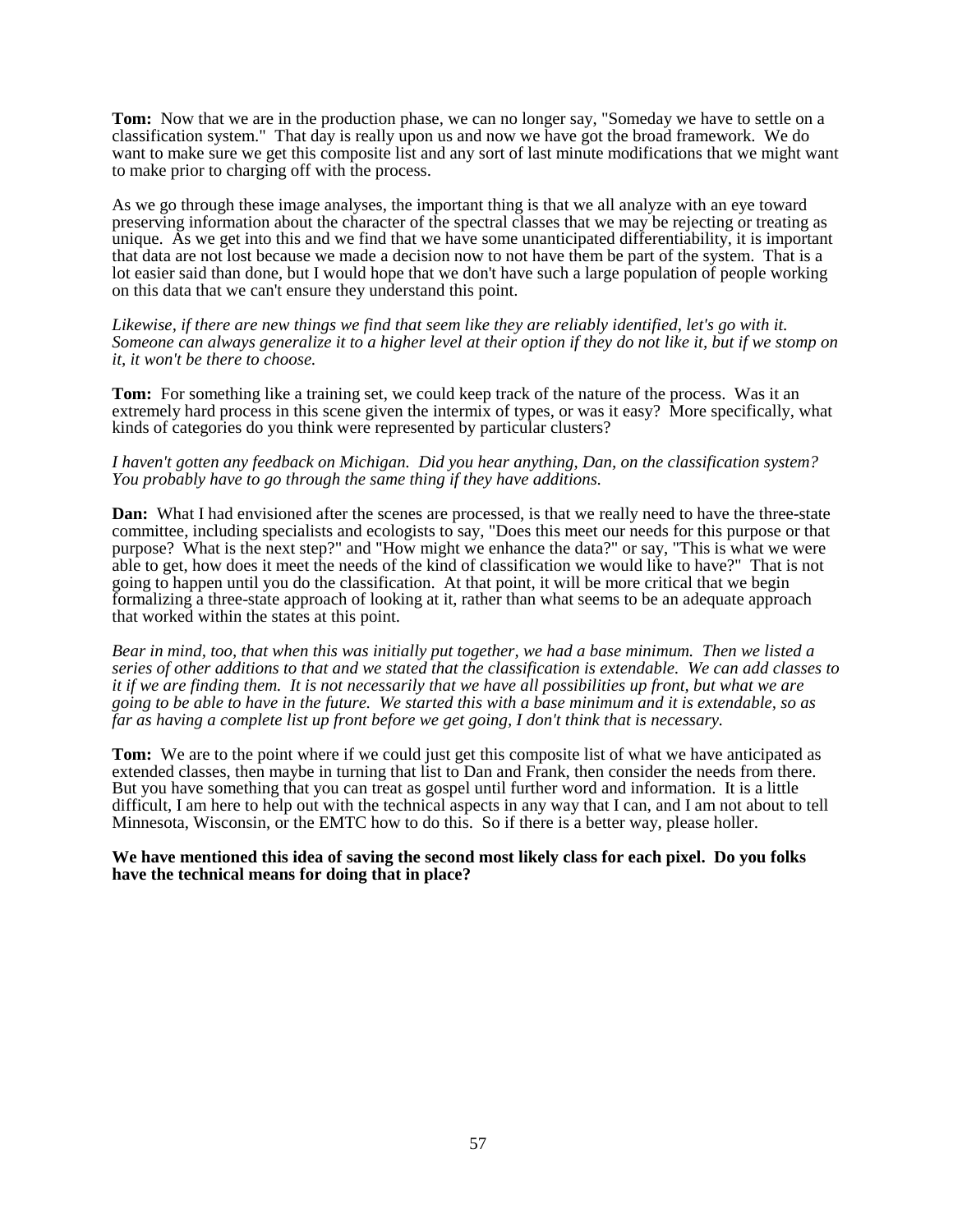**Tom:** We have not deployed resources in that direction. With the methods used at our facility, we would certainly have the technical wherewithal to develop the software to do that. That is in a whole area of accuracy assessment that I didn't mention on my list for accuracy portrayal. It would be helpful for us to know if others agree with the wisdom of trying to approach that. Regrettably, we don't really have a lot of research background so that we can support its importance. Basically, out of the classification process, we have a really good statistical explanation of the probability and the marginal probabilities among the classes. It is a real shame that we need to throw away this information. Obviously, we are not using maximum likelihood in all locations of the image, so it is not even uniform across the classification. It is certainly information that, downstream, people are going to want to model with this database. They might want to know with what kind of integrity the choice is made at one time versus another. Maybe an equally or almost equally sure call could have been made, as opposed to one that is quite dramatically different from any other possible candidates. It may be important later to model with these data in the context for information.

*Even simply storing the density probability function from the most likely class is very useful, because we find holes in our samplings based on things that are not good fits.*

**Tom:** I am very confident we can do that. I know Pete has been through maximum likelihood more times than most pixels have been through it. It is just that it is a certain amount of his time and a lot of software effort. Originally, we hoped that we might be able to convince ERDAS of the wisdom of it all. I just do not think that is going to happen. If there is a segment that is important, then we will see how to make that happen.

*You may want to check out Khoros (Khoral Research, Inc. Albuquerque, NM) at the University of New Mexico. Their public image processing system is very powerful and has the ISODATA maximumlikelihood classifier. You are also provided with the source code, so it may be a modification, if they don't already do it.*

*We can't be changing horses in midstream. We are locked into ERDAS and it is one thing for Pete to write a routine that reads a \*.lan file, puts out \*.gis files, which we substitute for a single ERDAS command, as opposed to changing our whole technical approach.*

*Well, with this offer, you get the library as well. They may already do it and all it may be is a data conversion between ERDAS and Khoros.*

*Ok, so they have got that interface built.*

*Someone in the Soils Department had written that. So, it is just some place to look. In fact, they may have integrated those conversions directly into Khoros Version 2, which came out recently. It is just something to take a look at.*

**Tom:** Are they the ones that did Spectrum?

**Heather:** Yes, it is one of their products. I might have a contact person. I was out in Denver at a Spectrum training session, and one of the people from Khoros came and was taking our comments as far as additional things they might program into Spectrum. He might be the contact person to talk to about this.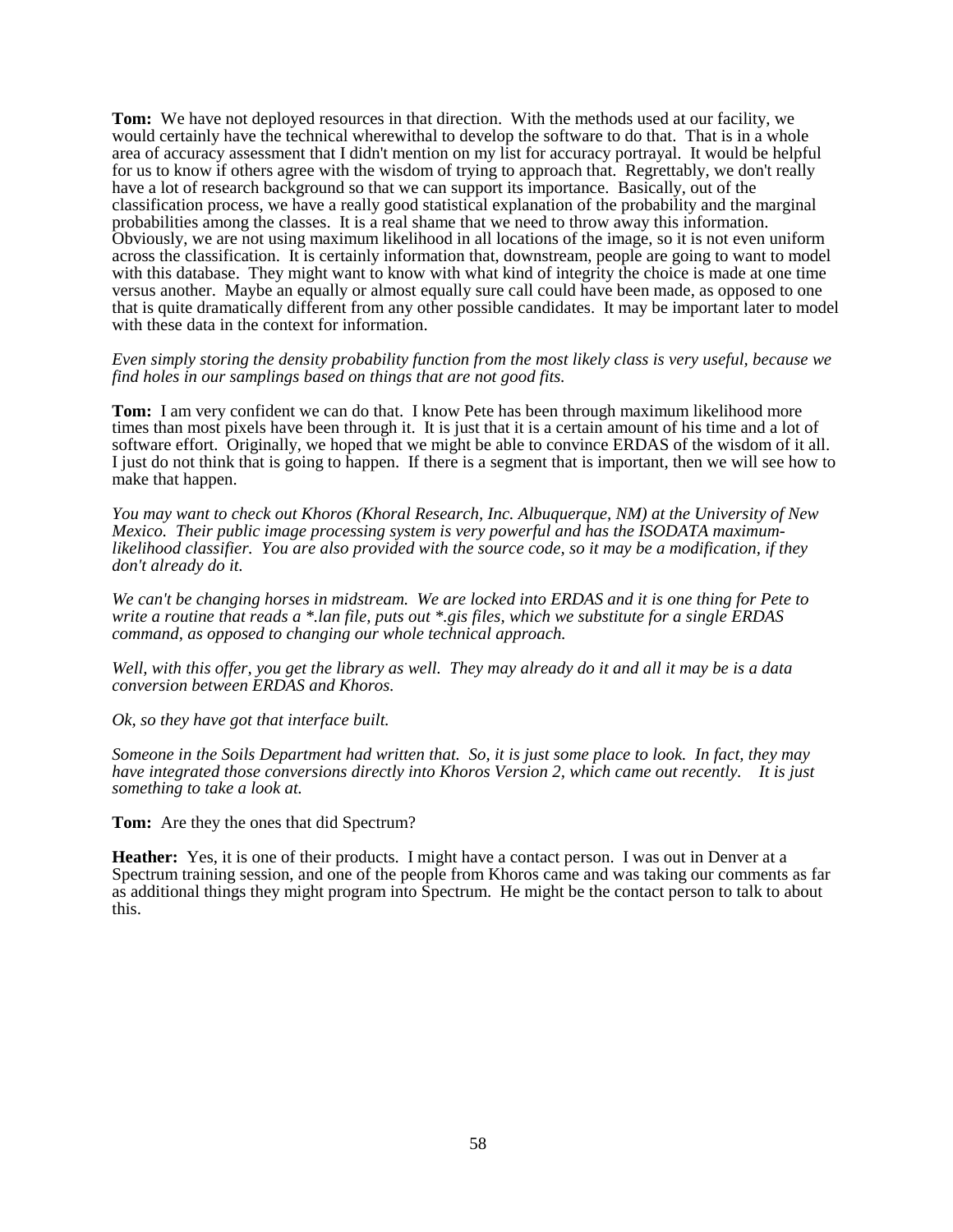**Tom:** Yes, those are all real good suggestions. One way we might be able to approach this is to determine the currently available version and use it on the scene after we have done the training. Then use that version to evaluate some alternatives to really see if this is going to make sense.

#### **Don't we want to use the table look-up classifier anyway for the sake of efficiency?**

*We are going to be starting, in the next couple weeks, with this new image and classifying. Do we just start classifying with ERDAS?*

**Tom:** I think the answer to that is yes. I don't think that we want to delay everything contingent on the probability that we are going to learn more from additional probabilities and the maximum likelihood.

 *Once we have the classes and the images, we can go back and do a reclassification fairly easily. From my perspective, the classification is the easy part.*

*Except that it is an intermediate product that needs to be mixed and matched with data flows from five other sources so that whole operation would have to be repeated then. It is not just a single classification, it is the upland component of that SCCU where we end up with a classified image with 47 different parts that come together, so redoing 27 of them means you have to redo the whole synthesis job, which might be quite involved.*

*The first side is that we wait several months until we get the answers and get the new code. My sense of things is, I don't think we are going to do that.*

#### **I was wondering if you people have actually used the EML or think that is a possibility? If you use EML scripts, you could maybe substitute that.**

*If the maximum-likelihood classifier code was EML [ERDAS Macro Language]-based itself, but it's a binary. I have talked to their regional sales manager, and they have no interest in that modification. Not many alternatives are available, so it probably wouldn't take all that long to check. From experience, that code is very easy to modify.*

#### **How does the Minnesota contingent feel about retaining first-most and second-most likely classes, as well as the probabilities? Is that something we are pursuing?**

*Yes, I would prefer we did it that way, but we need to do it up front, we can't go back. We have already gone back. We're going back the second or third time, and we are doing the same scene. We do not want to do it a fourth time. So, either we plug it in later for future work or we can get right on it and make it happen and use it for this region that we are about to launch.* 

**Heather:** It is not in place right now anyway. There aren't the tools to do this right now.

**I guess there are two alternatives: Khoros or the table look-up classifier that we have already developed. If you could make that run and you could enhance it to put out four files instead of one.**

*That would be fairly easy, the major problem is going to a new ERDAS image format.*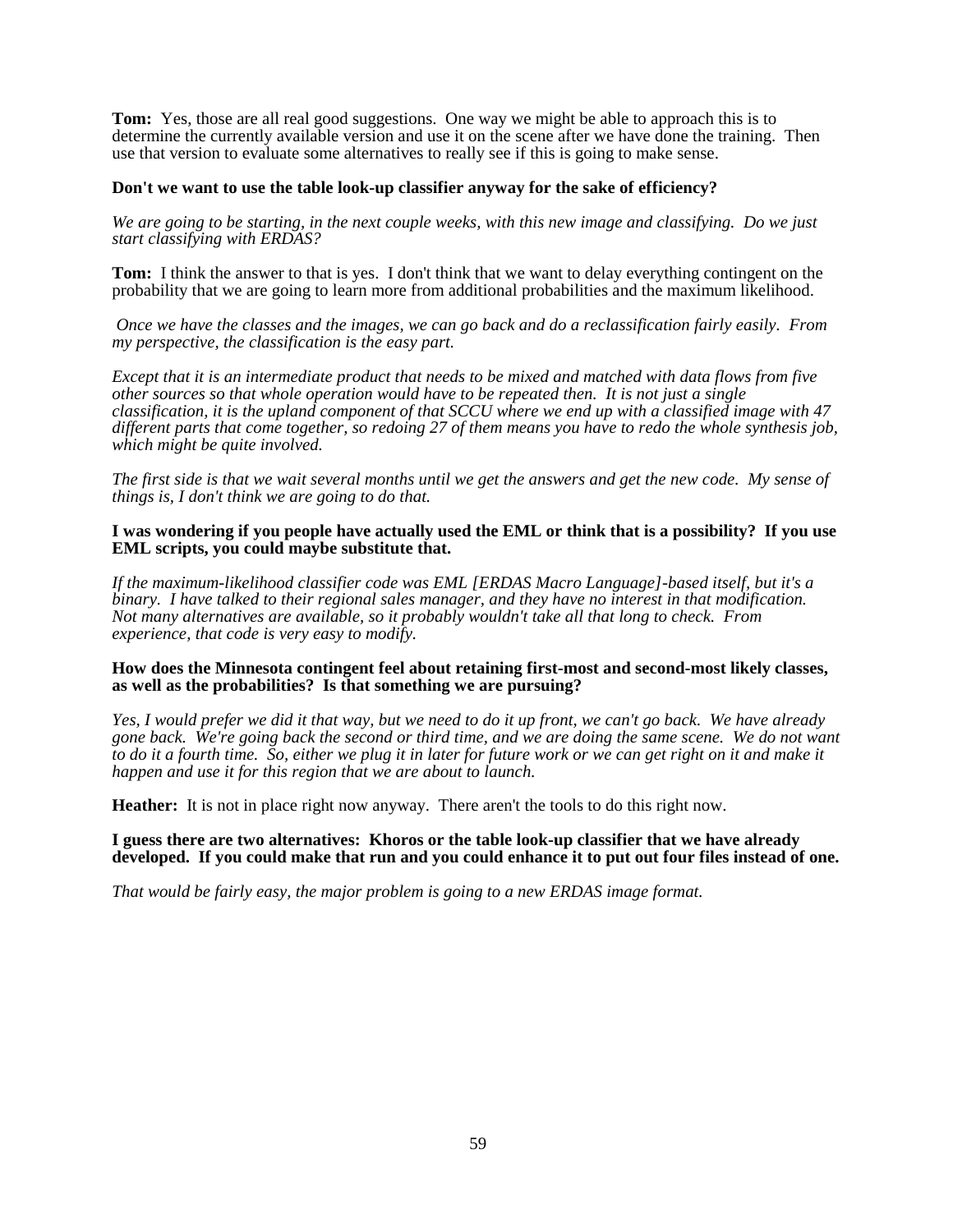#### **You're set up for seven rather than eight?**

*No, that is not the problem, it is the problem that the image format in the \*.lan file is a fairly simple format and the image file that Imagine uses is fairly complex. So it is the classifier. That is really the only hard part.*

#### **Ok, so in other words, if you use the old file format, you could have this done in 2 days in both departments and with the new file formats, you're talking 3 weeks to 2 months?**

*Yes, well I can do it in a week with the old file formats, which would be nice.*

#### *So, our technology has once again left us behind.*

**Tom:** We aren't going to be able to decide all of this on the fly, other than that this is collectively a goal we want to pursue. If so, it means that we are going to have at a minimum to deploy some of Pete's resources in this direction. We have to look at what the trade-offs are in the existing tools, as well as something that might be a rewrite.

#### **Would getting more documentation from ERDAS on the file formats make that job easier?**

**Tom:** Yes. Frankly, I don't think ERDAS feels that this is a problem. There is not a big market out there saying "Gee, why can't you retain the probability density function values and the second most probable class." I do know in talking to the principals at ERDAS that they are interested, at the very highest level, in the whole concept. I would be surprised if we can't at least get some participation in respect to file structure and so forth. We will push on that.

**I am going to check off my list what I call border wars, that is, the classification of borders classification system on the provision that Bob and Bill develop a composite list and supply them to Dan and Frank. Pete will get going on the second most probable class, etc. Could we maybe jump to the cloud-cover issue? First, what the Minnesota folks are doing, and how strongly we feel it is an enviable objective.**

*I can show you what we have done. It is pretty straightforward. Essentially, we have 4-band TM imagery from 1986 and 1991. We have got bands 3, 4, 5, and 6 and they have all been resampled to 25 m. In this case, band 6 is the essential band for pulling out the clouds.*

**Tom:** Excuse me, is there anyone here not familiar with the bands? Band 6 is the thermal band, (coarser) in spatial resolution. This one is different from the other bands, and it is usually not used for classification purposes.

So, what we have got here is our 1986 image and to that we apply a function, which I am calling the Normalized Difference Cloud Index [NDCI], which is  $(5-6)/(5+6)$ . We chose that because band 5 seemed to have the best contrast between cloud and cloud shadow. Band 6 seemed to be the best band for pulling out clouds individually. We created an NDCI image for 1986 and for 1991. We take the difference of those two images here, the 1991 NDCI minus the 1986 NDCI. That creates our difference image layer. Then, the twist is sticking that layer back in with the original 4 bands to create a new 5 band image for 1986. I have only shown one branch of this. I guess you could do the same thing for 1991. Typically, we've been having problems with the clouds in 1986, not with 1991, that is why I have left it off here. You stick that back in with the other four original bands. That creates a 5-band image. It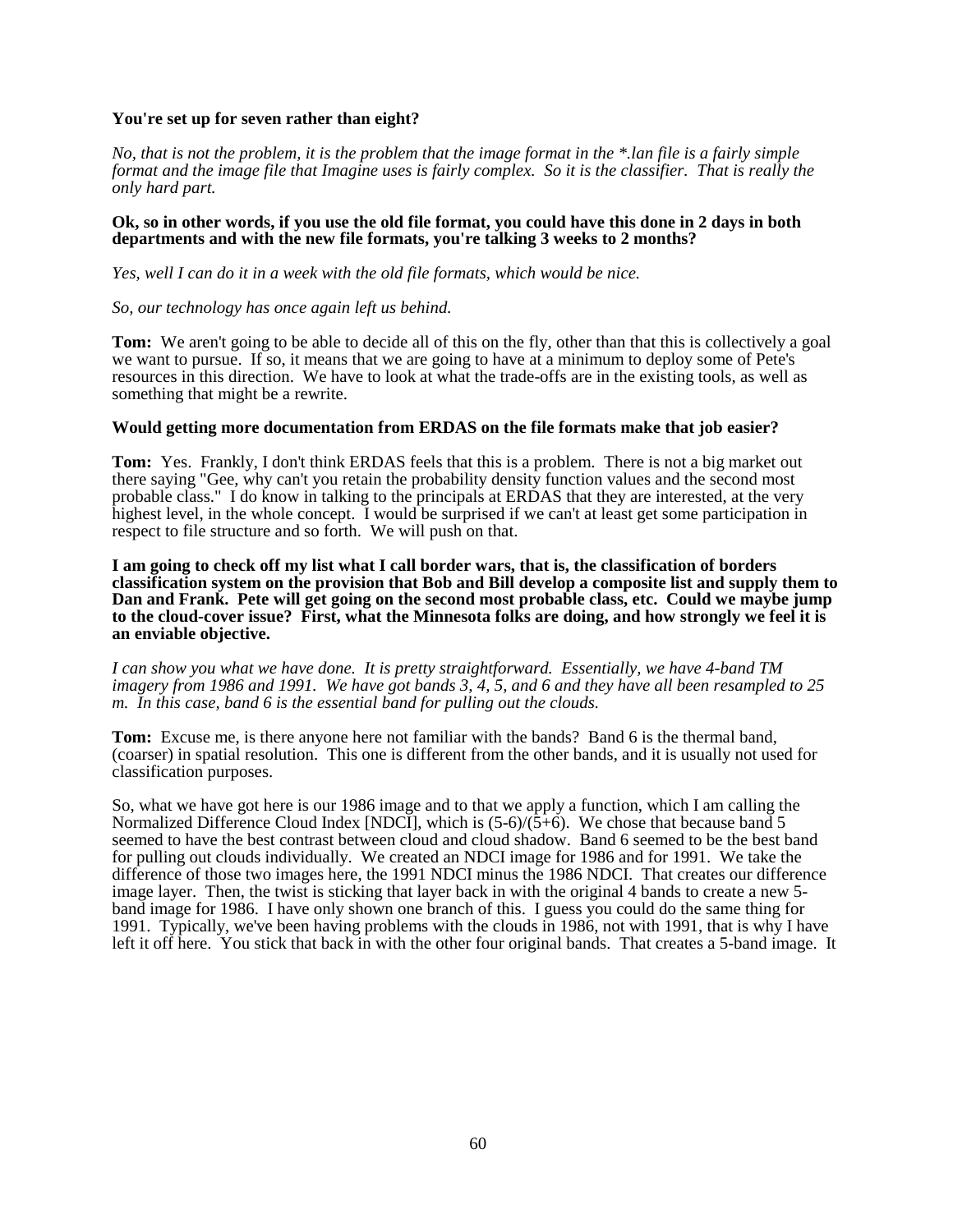is then a matter of thresholding your NDCI image. If it is above a certain threshold value, most likely is cloud, but you will also pick up a lot of other change, such as deforestation or clear fields. Then, you could do the same thing if it is below a certain threshold value. Chances are it is cloud shadows, but you would also pick up water and what not. You now have created a mask and you mask out only those pixels that are above or below your threshold value from your NDCI image, and then do an unsupervised classification, but using your 5-band image. When you do that in Imagine, you create a cluster image. I usually use around 30 clusters. You can simply go through and pick out those that most likely are cloud and those that are cloud shadow. It works pretty well. You do get a few extraneous pixels. For example, sometimes there is poor registration between your two images, so some pixels show up along water bodies. By running a 5 by 5 or a 7 by 7 majority filter over that, since we are dealing with clouds here, it is usually taken care of. You could also do a "clump" and "sieve," but that is pretty computationally intensive. It is much easier to just do the majority filter. We have been pleased with the result. I suppose what you could do is to extract the cloud, and then do a simple translation for the cloud shadow.

**Heather**: You have got a 5-band file at the end there, so you have got 1986 bands 3, 4, 5, 6, and your difference image?

*Yes, plus this difference image.*

#### **Which is then basically used to mask?**

*Yes, well actually the NDCI would be used for the mask for 1986, not the difference image because you could have clouds in both images. That is the cloud screening procedure, which is pretty straightforward and would be simple to apply.*

#### **Do you think you could do it without the TM (band 6)?**

*I don't know.*

*I asked Kent Hegge and he said that this is the first time anybody has brought it up. They have it, and they could do it. Like Tom suggested, we want to be very careful about how we ask for favors. We can get a pair of thermal bands from the first scene and a pair from Wisconsin's scene, and try it to see if it works. I am not asking you to do too much extra processing.*

**Tom:** Is this because of not having the knowledge of their system? Is this going to be perceived as a monumental request to other data delivery, etc. In which case, it is probably a trick we do not want to play at this point. If it is in our nature, we would certainly want to, but maybe in-between (as Dan suggests) is the concept that we have a couple of testing images. . . But, I guess what you are telling us is that you have got your testing, which has worked.

*I guess I would want to see the imagery we are getting to see if clouds are enough of a problem that we need to take a more automated approach. We are proposing just to heads-up digitize the clouds and shadows and pull them out manually. If it is a small enough number of clouds, that is workable. If it is a lot of clouds, we will want to pursue something like this.*

*Instead of using band 6, we may be able to take one of the others, for example, band 1, which really shows where the clouds are. In fact, band 1 probably gives the biggest view of the extent of the clouds.*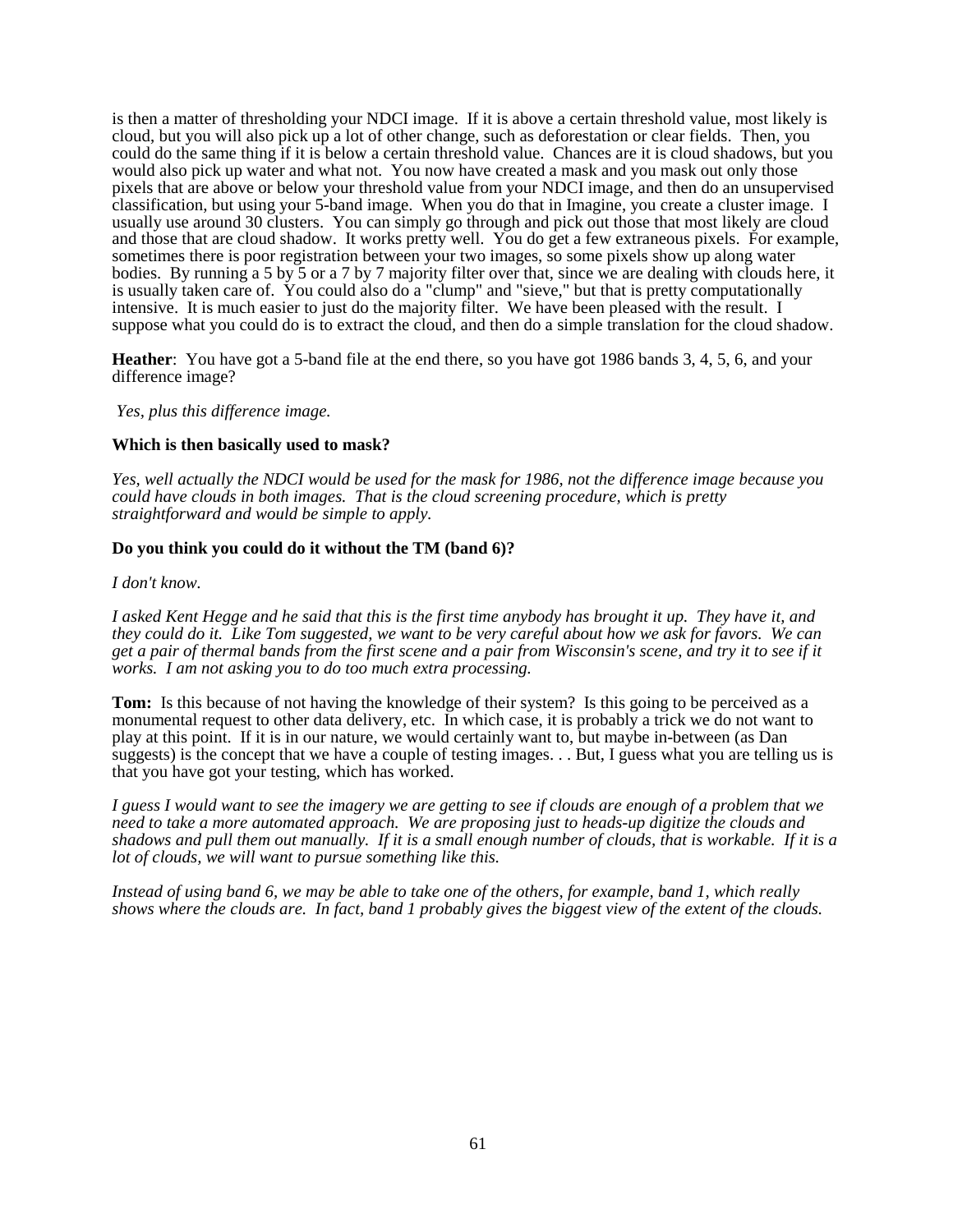*Try it that way and then maybe you would not have to earn a favor, and you might still be able to automate it. It is just something to try.*

#### **We could provide you with a band 1 and band 2 data full scene if you want to try it and see if it works.**

*I have got it.*

**Tom:** Would that be a problem to try that out?

*No, not at all.*

**Tom:** Why don't we look at that. It sounds like you have already been involved in the dialog about can it be done. The answer is yes, but . . .

#### *It can be done, but we want to be sure that we really need it and why.*

**Tom:** Ok, great. I guess the other thing, similarly from the Minnesota group, is the development of anything that has been developed to expedite the implementation of guided clustering.

**What we have done to automate guided clustering is, we have written an EML which will accept your reference data. It would take your reference data as one input, and your second input would simply be your continuous raster image file. It will successively iterate through each of your reference classes, mask out those pixels, and run an unsupervised classification. Right now we have our default set to 10 clusters, and this is something I think you wanted to talk about. Automated, you decide the number of clusters, but right now we set it at 10 clusters. It will then delete the intermediary files. Each intermediate file is the same size as your original, so if you are working with 50-mb images, you don't want to be leaving extra files around. It will do this for all of your classes. In our case, we are working with 15 different classes. That is one step that has been automated. We have been talking about automating another part of this, and that is the signature reduction. I guess I wanted to find out how Wisconsin handled reducing their signature set.**

*We haven't gotten into it extremely deeply. One approach that I have tried is using the old trick of classifying your training data with the training data. For instance, you have a number of polygons that you know are aspen, and many other polygons in the same file that you know are jack pines, mixed forest, etc. You take your 10 aspen signatures and run those parallel-piped-style on your training data for the aspen class and all other classes. Then from that output classification, you know that the aspen polygon should have been classified as aspen. You look at signature one from your 10 aspen signatures and say you just classified the aspens and it had pulled in other classes like the mixed forest, etc. You can step through each of your 10 aspen signatures then and see if those classified aspen or if they classified other pixels from your training data.*

#### **So, after you collected the signatures from all of your information classes into one signature editor, how have you gone about reducing that signature separability?**

*I haven't really approached that yet, but this first run should actually do that for you because, in its first pass, it does measure each signature set against every other classification type that you are classifying.*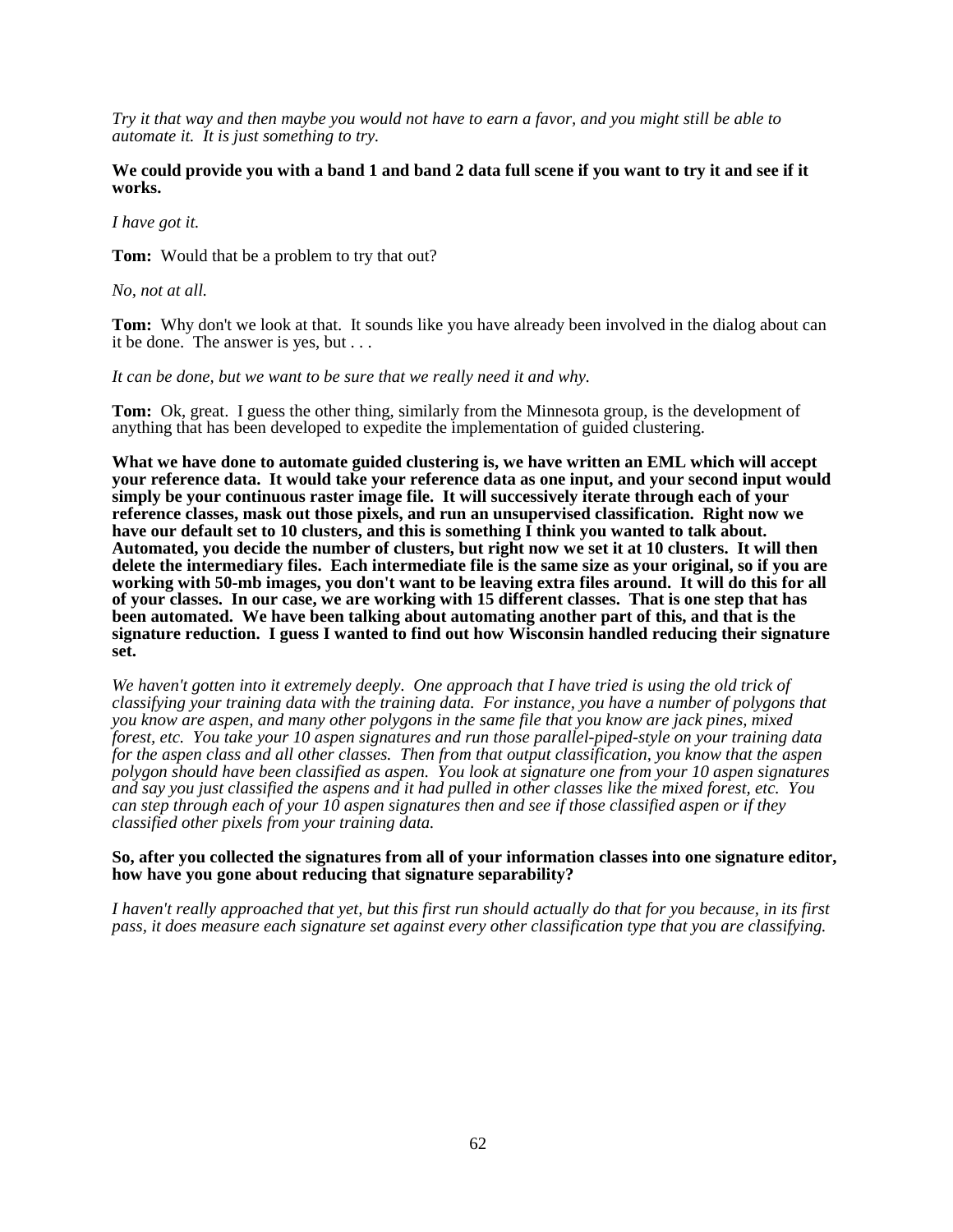**Tom:** It does and it doesn't though, because you do modify the centers with merging and deletion somewhat. Once you have gone through each of the independent spectral classes within each information class, now you add the composite set of spectral classes for all information classes?

#### *There is bound to be some confusion.*

**Tom:** Yes, there is confusion among those. The other issue is the prospect of having missed some important classes. One consideration might be to cluster the whole image to make sure you haven't missed something. Another suggestion is to cluster the whole image before starting the process so that you are guided in the selection of the polygons when you do the actual training. We had not envisioned that because we were stuck with not having images. We were doing these things and planning groundtruth and so forth without having any image to get started, and now that we are looking at the other prospect, it seems to me we may want to do that last step first. That might assist in the stratification of the field work and guarantee it will fit together. I don't know that we have enough experience with getting to the point of developing those composite signatures. In your work, Jana, you went back through another refinement process where you ended up changing the threshold on the transformed divergence.

**Jana:** Once I concocted everything into one file, I then bumped up the transformed-divergence value, but I knew that there would be some inclusions and some overlap of classes. I didn't find any real clearcut way to do it other than what I call using my biological and remote-sensing sense of looking at things, with transformed divergence and using the ERDAS quick alarm to parallel-piped, which you have to be very careful about using. I didn't take it as the gospel but I used it as a tool to help me evaluate some of those and to throw out things that I thought were being misclassified based on my training data.

*I guess one way that we handled this problem with missing something with the reference dataset is not to use unsupervised classification on the whole scene or even some subsection of the scene, but to make use of thresholding on the classification. To use the signature set that you have generated, run a supervised classification with that signature set, you can generate a distance image. If you generate a distance image, set a threshold value for your distance, subset those pixels, run an unsupervised classification on those, and then add that to your original. Then, you have to assign information classes for those.*

**Jana:** How are you doing that?

*You're going back to your aerial photos.*

**Tom:** In this training-set refinement process are two elements of automation. If we can really believe that the JM distance or the transformed divergence is a really good acceptable criterium, there is no reason we couldn't automate the process of seeking a maximum by changing the number of classes.

*You could do that right off the bat; it gives you the option of doing a dual-skip factor. You wouldn't even have to do that with a sample and then just have a step defined and then a minimum and a maximum, crank it through, calculate your minimum/maximum mean transformed divergence, pick it from there, go with a full clustering, and then go to the other set*.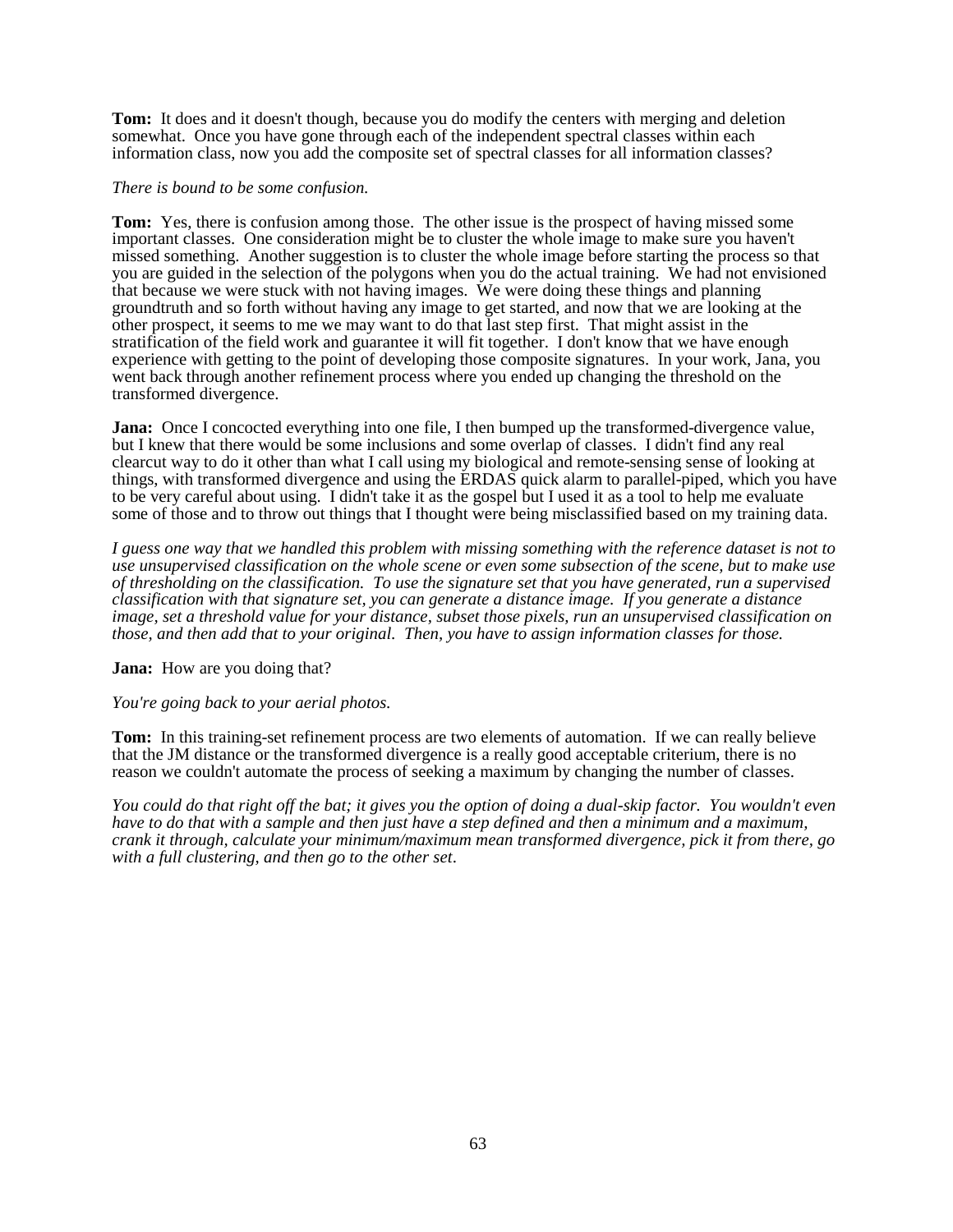**Tom:** It sure would be nice to have software tools to be able to approach this task right now and know what the pieces are. It is just that we don't have the composite. Relative to automation in the training set and the final process of the total composite set, remember that training-set refining program. We might want to dig that back out and take a look at it.

*Another aspect to the signature evaluation might be quality control in the groundtruth. If we get fields that are clearly being misclassified, we could be looking at patterns. That is another value of doing the kind of systematic evaluation Dave was talking about. We may find that some of our groundtruth in our reference data is incorrect.*

### **References**

- Bauer, M. E., T. E. Burk, A. R. Ek, P. R. Coppin, S. D. Lime, T. A. Walsh, D. K. Walters, W. Befort, and D. F. Heinzen. 1994. Pages 287-298 *in* Satellite Inventory of Minnesota Forest Resources. Photogrammetric Engineering and Remote Sensing, Vol. 60, No.3.
- Wolter, P. T., D. J. Mladenoff, G.E. Host and T.R. Crow. 1995. Pages 1129-1143 *in* Improved Forest Classification in the Northern Lake States Using Multi-Temporal Landsat Imagery. Photogrammetric Engineering and Remote Sensing, Vol. 61, No.9.
- Scott, J. M., F. Davis, B. Csuti, R. Noss, B. Butterfield, C. Groves, H. Anderson, S. Caicco, F. D'Erchia, T. C. Edwards, Jr., J. Ulliman, and R. G. Wright. 1993. Gap analysis: A geographic approach to protection of biological diversity. Wildlife Monograph No. 123.
- Tou, Julius T. and Rafael C. Gonzalez. 1974. Pattern Recognition Principles. Addison-Wesley Publishing Company. Reading, Massachusetts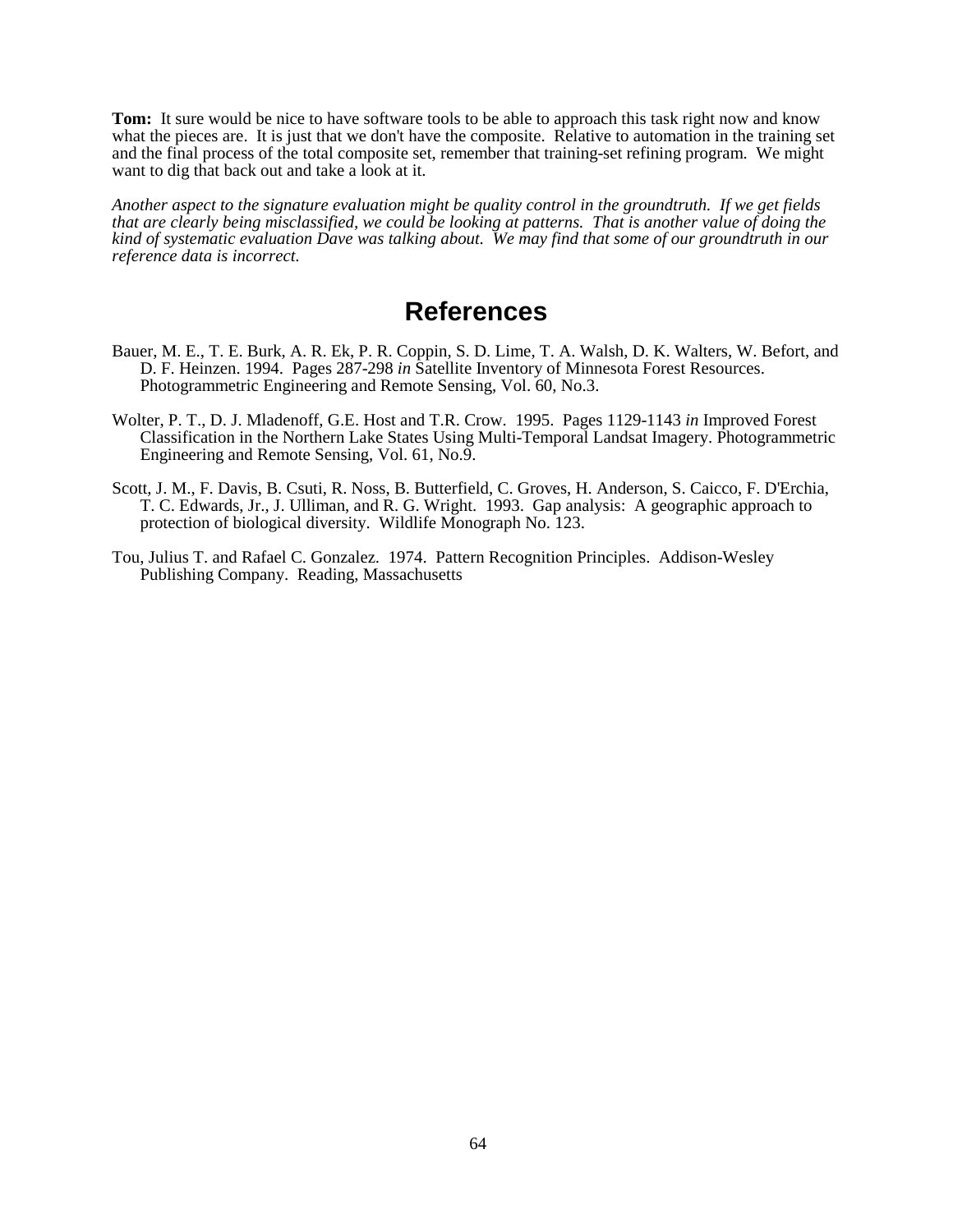# **Glossary of Acronyms and Abbreviations**

| <b>ASCS</b>    | <b>Agricultural Stabilization and Conservation Service</b> |
|----------------|------------------------------------------------------------|
| <b>CBS</b>     | <b>County Biological Survey</b>                            |
| <b>CCAP</b>    | <b>Coastal Change Analysis Program</b>                     |
| <b>CRM</b>     | <b>Coordinated Resource Management</b>                     |
| <b>CSA</b>     | <b>Cooperative Stand Assessment</b>                        |
| DLG            | Digital Line Graph                                         |
| <b>DNR</b>     | Department of Natural Resources                            |
| <b>DOQ</b>     | Digital Ortho Quads                                        |
| <b>ECS</b>     | <b>Ecological Classification System</b>                    |
| EDC            | <b>EROS Data Center</b>                                    |
| <b>ELT</b>     | <b>Ecological Land Type</b>                                |
| EMAP           | <b>Environmental Monitoring and Assessment Program</b>     |
| EML            | <b>ERDAS Macro Language</b>                                |
| <b>EMTC</b>    | <b>Environmental Management Technical Center</b>           |
| <b>EOSAT</b>   | <b>Earth Observation Satellite</b>                         |
| <b>EPA</b>     | <b>Environmental Protection Agency</b>                     |
| EROS           | <b>Earth Resources Observation System</b>                  |
| ES             | <b>Ecological Service</b>                                  |
| <b>ESA</b>     | Ecological Society of America                              |
| FIA            | Forest Inventory and Analysis                              |
| <b>GIS</b>     | Geographic Information System                              |
| <b>GLNPO</b>   | Great Lakes National Program Office                        |
| IR             | Infrared                                                   |
| <b>ISODATA</b> | Iterative Self-Organizing Data Analysis Technique          |
| JM             | Jeffries-Matusita                                          |
| LULC           | Land Use and Land Cover Digital Data                       |
| <b>MIRIS</b>   | Michigan Reource Information System                        |
| MORAP          | Missouri Resource Assessment Partnership                   |
| <b>MRLC</b>    | <b>Multi Resolution Land Characteristics</b>               |
| MSS            | <b>Landsat Multispectral Scanner</b>                       |
| NAFTA          | North American Free Trade Agreement                        |
| NALC           | North American Landscape Characteristics                   |
| <b>NAPP</b>    | National Aerial Photography Program                        |
| <b>NAWQA</b>   | National Water Quality Assessment Program                  |
| NBII           | National Biological Inventory Infrastructure               |
| <b>NBS</b>     | <b>National Biological Service</b>                         |
| <b>NCSA</b>    | National Center for Supercomputing Applications            |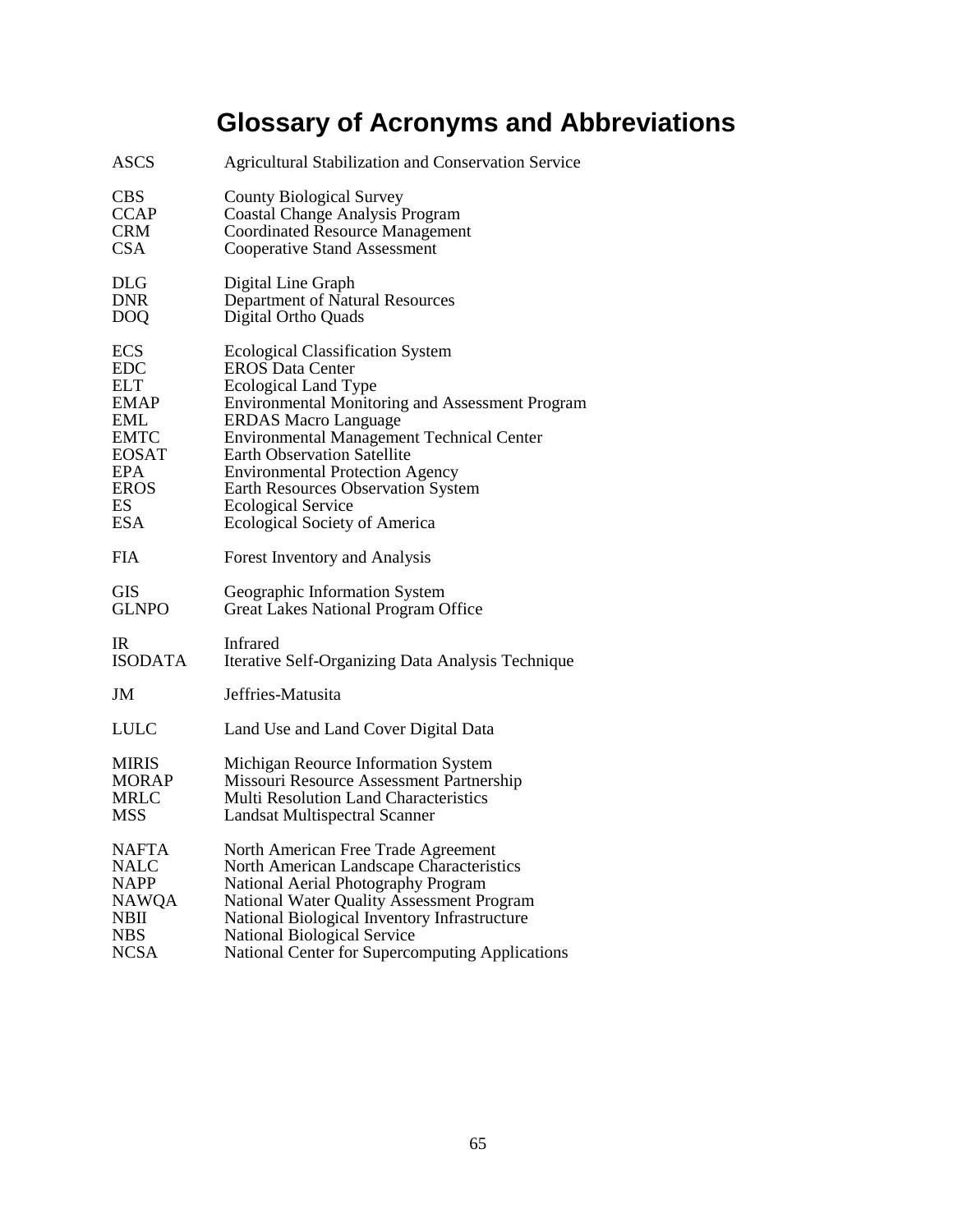| <b>NDCI</b>     | Normalized Difference Cloud Index                                               |
|-----------------|---------------------------------------------------------------------------------|
| <b>NOAA</b>     | National Oceanic and Atmospheric Administration?                                |
| <b>NRCS</b>     | Natural Resource Conservation Service, formerly SCS (Soil Conservation Service) |
| <b>NRRI</b>     | Natural Resource Research Institute                                             |
| NWI             | National Wetlands Inventory                                                     |
| QQQ             | quad quarter-quad                                                               |
| <b>SCCU</b>     | <b>Spectrally Consistent Classification Unit</b>                                |
| <b>SCS</b>      | <b>Soil Conservation Service</b>                                                |
| <b>STATSGO</b>  | State Soil Geographic data                                                      |
| <b>TIGER</b>    | Topographically Integrated Geographic Encoding and Referencing                  |
| TM              | <b>Thematic Mapper</b>                                                          |
| <b>TNC</b>      | The Nature Conservancy                                                          |
| <b>UMGAP</b>    | <b>Upper Midwest GAP Analysis Program</b>                                       |
| <b>UNESCO</b>   | United Nations Educational, Scientific and Cultural Organization                |
| UP              | <b>Upper Peninsula</b>                                                          |
| URL             | Universal Resource Locator                                                      |
| <b>USDA</b>     | U.S. Department of Agriculture                                                  |
| <b>USGS</b>     | U.S. Geological Survey                                                          |
| <b>UTM</b>      | Universal Transverse Mercator                                                   |
| <b>WISCLAND</b> | Wisconsin Initiative for Statewide Cooperation on Landscape Analysis and Data   |
| <b>WWI</b>      | Wisconsin Wetland Inventory                                                     |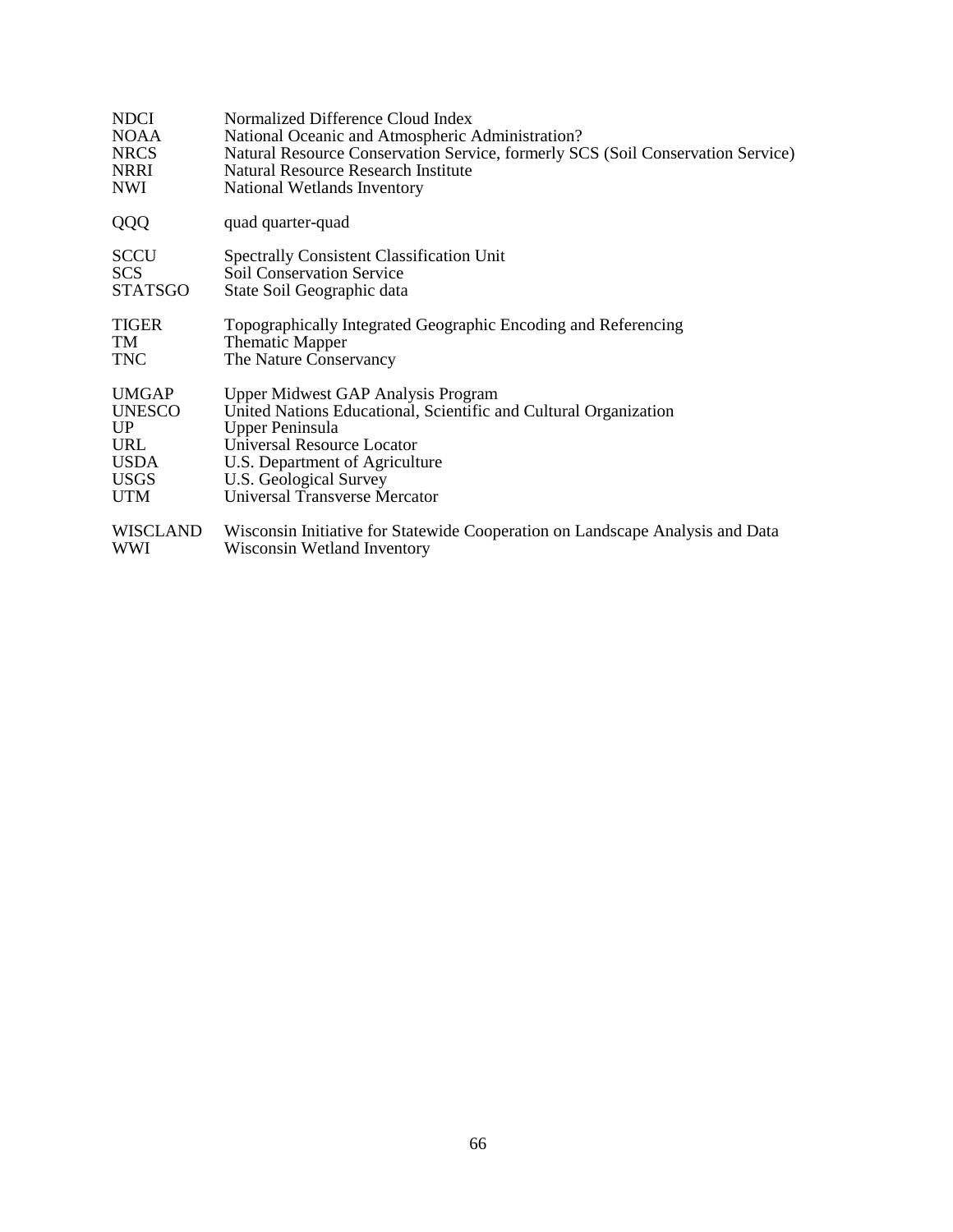# **Appendix A**

*Agenda Upper Midwest Gap Analysis Meeting*

January 18-19, 1995 - Madison, Wisconsin



Wednesday, January 18, 1995

- 8:00 Welcome, Frank D'Erchia, Environmental Management Technical Center
- 8:30 Upper Midwest GAP Database Development, Daniel Fitzpatrick, Environmental Management Technical Center
- 9:00 Land Cover Classification System Development, Don Faber-Langendoen, The Nature Conservancy
- 9:45 Break
- 10:15 Status of the Gap Analysis Program, Mike Jennings, National Biological Service
- 10:45 General Overview of Draft Image Processing Protocol, Tom Lillesand, University of Wisconsin-Madison
- 11:45 Lunch
- 1:00 Wisconsin Report, Paul Tessar and Bob Goldmann, Wisconsin Department of Natural Resources
- 1:30 Minnesota Report, Dave Hienzen, William Befort, and Ken Boss, Minnesota Department of Natural Resources
- 2:00 Michigan Report, Dale Rabe and Mike Donovan, Michigan Department of Natural Resources and Pete Joria, Environmental Management Technical Center
- 2:30 Break
- 3:00 Illinois Report, Warren Brigham, Mark Joselyn and Don Luman, Illinois Natural History Survey
- 3:30 Indiana, Missouri, Iowa, and Ohio Report, Forest Clark, Bloomington Indiana Field Office, U.S. Fish and Wildlife Service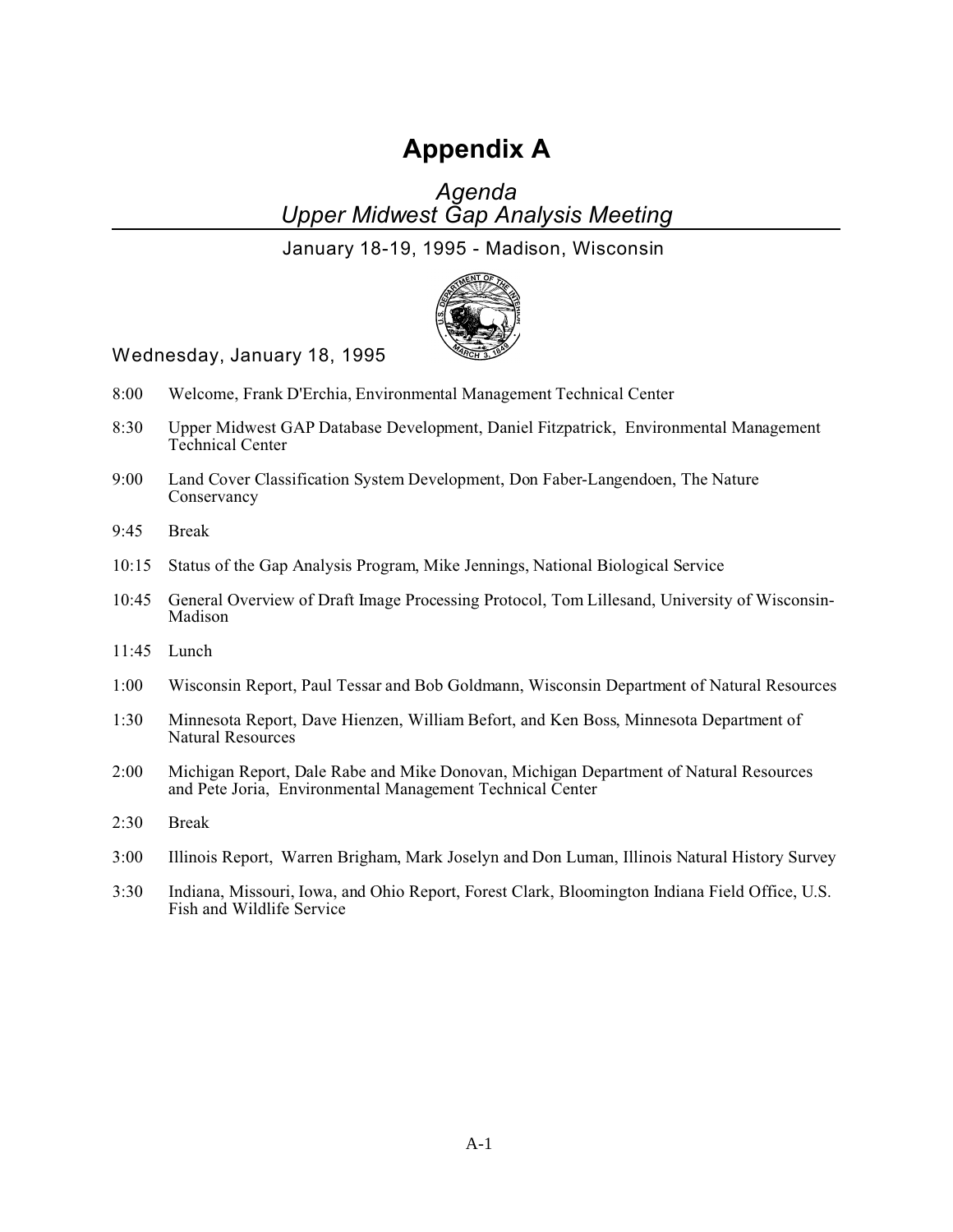## *Agenda Upper Midwest Gap Analysis Meeting*

- 4:00 Open Discussion
- 6:00 Social

#### Thursday, January 19, 1995

- 8:00 Review
- 8:30 Preclassification Stratification Research Results, Jana Steward, U.S. Geological Survey
- 9:00 Wetlands Classification Research Results, Dave Nagel, Wisconsin Department of Natural Resources and the University of Wisconsin-Madison
- 9:30 Landsat Thematic Mapper Data Status, Daniel Fitzpatrick, Environmental Management Technical Center
- 10:00 Break
- 10:30 Overview of Wisconsin Department of Natural Resources Geo Services Section, Paul Tessar, Wisconsin Department of Natural Resources
- 10:45 Depart for Tour
- 11:00 Tour, Wisconsin Department of Natural Resources Geo Services Section
- 12:00 Lunch
- 1:00 Continuation of Group Discussion Image Processing Protocol, Tom Lillesand, University of Wisconsin-Madison
- 3:00 Break
- 3:30 Open Discussion and Future Plans
- 4:30 Meeting Wrap Up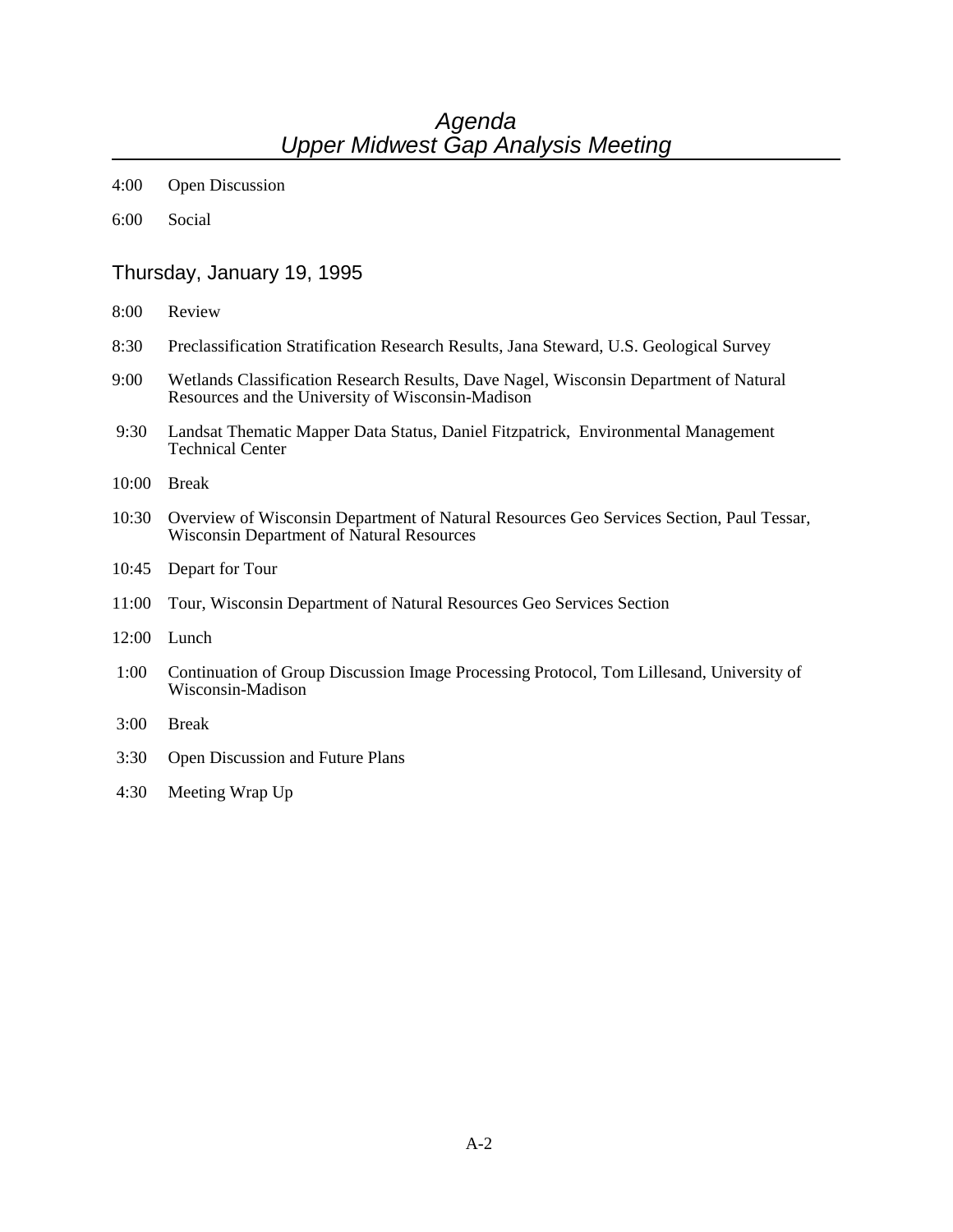# **Appendix B**

*Participant List Upper Midwest Gap Analysis Meeting*

January 18-19, 1995 - Madison, Wisconsin

Norm Aaseng Minnesota DNR Wildlife Division 500 Lafayette Road St. Paul, MN 55155

David Aslesen US Army, Fort McCoy AFRC-FM-PWN 2160 S. J. Street Fort McCoy, WI, 54656-5162

William Befort Minnesota DNR Resource Assessment Unit 2002 Airpot Road Grand Rapids, MN, 55744

Susan Berta Indiana State University Dept of Geography, Geology, Anthropology Indiana State University Terre Haute, IN, 47809

Matthew Bobo University of Wisconsin 125 N. Hancock Apt #1 Madison, WI, 53703

Ken Boss Minnesota - DNR Resource Assessment Unit 2002 Airport Road Grand Rapids, MN, 55744

Warren Brigham Illinois Natural History Survey 607 East Peabody Drive Champaign, IL, 61802

Jonathan Chipman University of Wisconsin 1225 W. Dayton Street, Rm 1219 Madison, WI, 53706

Forest Clark USFWS Indiana GAP Analysis 620 S. Walker Street Bloomington, IN, 47403

Robert Clark Missouri - DNR P.O. Box 176 205 Jefferson Street Jefferson City, MO, 65102

Bob Clevenstine U.S. Fish & Wildlife Service Rock Island Field Office Rock Island, IL, 61201

Mike Donovan Michigan - DNR Wildlife Div. P.O. Box 30444 Lansing, MI, 48909-7944

Don Faber-Langendoen The Nature Conservancy 1313 Fifth Street SE, Rm 314 Minneapolis, MN, 55414

Don Field NOAA/National Marine Fisheries Service Beaufort Laboratory 101 Pivers Island Road Beaufort, NC, 28516-9722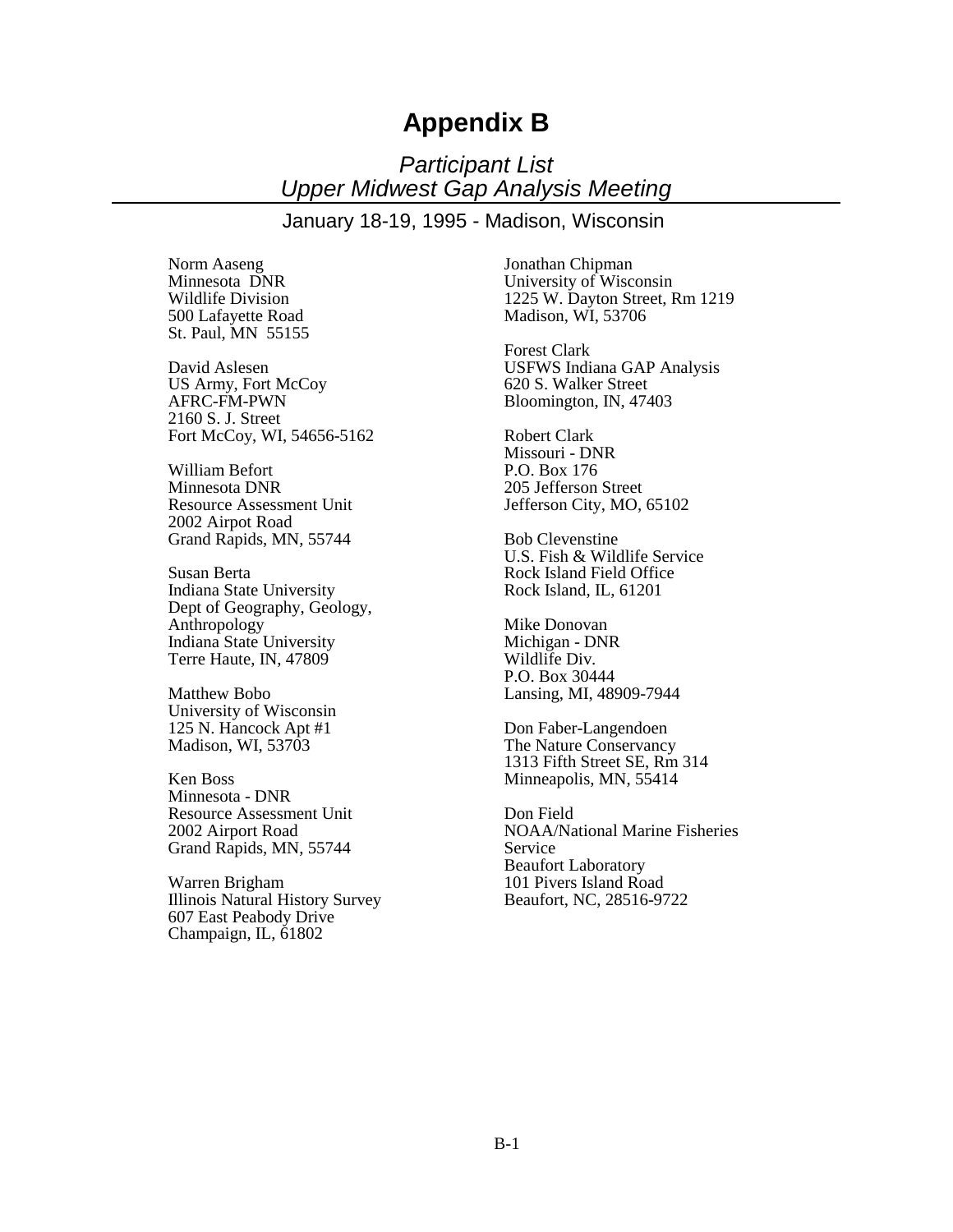#### *Participant List Upper Midwest Gap Analysis Meeting*

James Giglierano Iowa - DNR 109 Trowbridge Hall Iowa City, IA, 52242-1319

Bob Goldmann Wisconsin - DNR GEO Services P.O. Box 7921 101 S. Webster Street Madison, WI, 53707

Mark Hansen USDA - Forest Service North Central Forest Experiment Station 1992 Folwell Ave St Paul, MN, 55108

Pamela Haverland National Biological Service Midwest Science Center 4200 New Haven Columbia, MO, 65201

Todd Heibel Missouri - DNR P.O. Box 176 205 Jefferson Street Jefferson City, MO, 65102

Dave Heinzen Minnesota - DNR Resource Assessment Unit 2002 Airport Road Grand Rapids, MN, 55744

Brian Huberty USDA - NRCS 2820 Walton Commons west, Suite 123 Madison, WI, 53704-6785

Mike Jennings National Biological Service Idaho Cooperative F & W Research University of Idaho Moscow, ID, 83843

Mark Joselyn Illinois Natural History Survey 607 East Peabody Drive Champaign, I1, 61802

William Kane Indiana State University Dept Geography, Geology, Anthropology Indiana State University Terre Haute, IN, 47809

Yung-Tsung Kang Michigan State University Center for Remote Sensing 115 Manly Miles Bldg East Lansing, MI, 48823

Steven Koch Indiana University School of Public & Environmental Affairs 10th & Fee Lane, Room 412 Bloomington, IN, 47405

Tom Kompare I1. Natural History Survey 607 E Peobody Drive Champaign, IL, 61802

Tom Lillesand Environmental Remote Sensing Center University of Wisconsin-Madison 1225 W. Dayton St. Madison, WI, 53706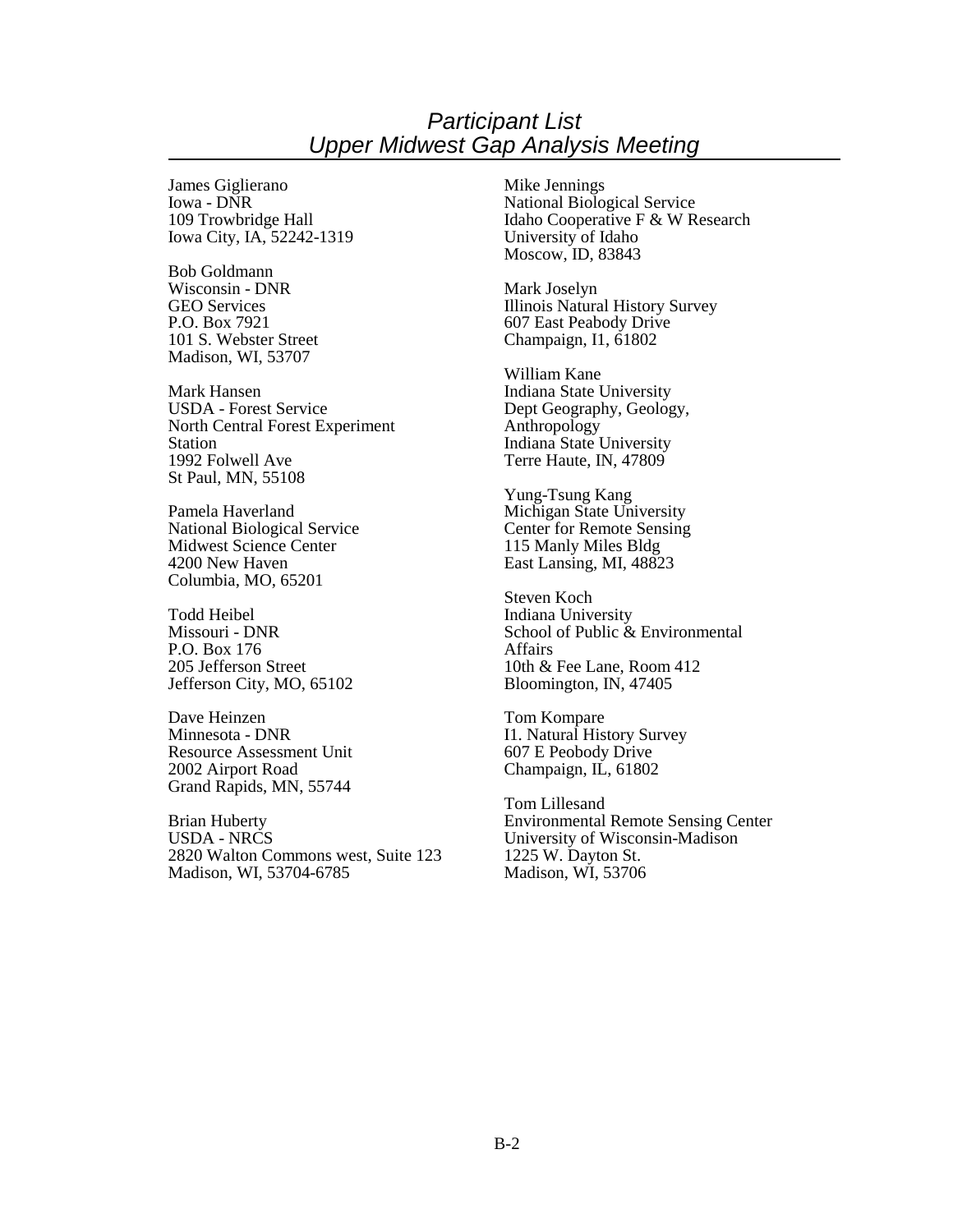#### *Participant List Upper Midwest Gap Analysis Meeting*

Stephen Lime University Minnesota 110 Green Hall 1530 N. Cleveland Ave St. Paul, MN, 55108

Don Luman Illinois Natural History Survey 607 East Peabody Champaign, I1, 61820

Ron McCormick Wisconsin - DNR 3144 Vilas Road Cottage Grove, WI, 53527

Stephen Mighton USDA Forest Service 310 W. Wisconsin Ave Rm 500 Milwaukee, WI, 53203

Dave Nagel Wisconsin - DNR Geo Services P.O. Box 7921 101 S. Webster Street Madison, WI, 53707

Tim Nigh Missouri Dept Of Conservation Planning Division P.O. Box 180 Jefferson City, MO, 65102

John Probst US Forest Service Research **NCFES** 5985 Hwy K Rhinelander, WI, 54301

Dale Rabe Michigan - DNR Wildlife div. P.O. Box 30444 Lansing, MI, 48909-7944 Anna Radue Indiana University School of Public & Environmental Affairs 10th & Fee Lane, room 412 Bloomington, IN, 47405

Heather Reese Wisconsin - DNR GEO Services P.O. Box 7921 101 S. Webster Street Madison, WI, 53707

Kelly Roberts Indiana State University Dept Geography, Geology, Anthropology Indiana State University Terre Haute, IN, 47809

Tom Ruzycki Wisconsin - DNR GEOServices Div. P.O. Box 7921 101 S. Webster Street Madison, WI, 53707

Tom Simmons Wisconsin - DNR P.O. Box 7921 101 S. Webster Street Madison, WI, 53707

Jana Steward U.S. Geological Survey Water Resource Division 6417 Normandy Lane Madison, WI, 53719

Steven Westin Missouri Dept of Conservation Foresty Division P.O. Box 180 Jefferson City, MO, 65102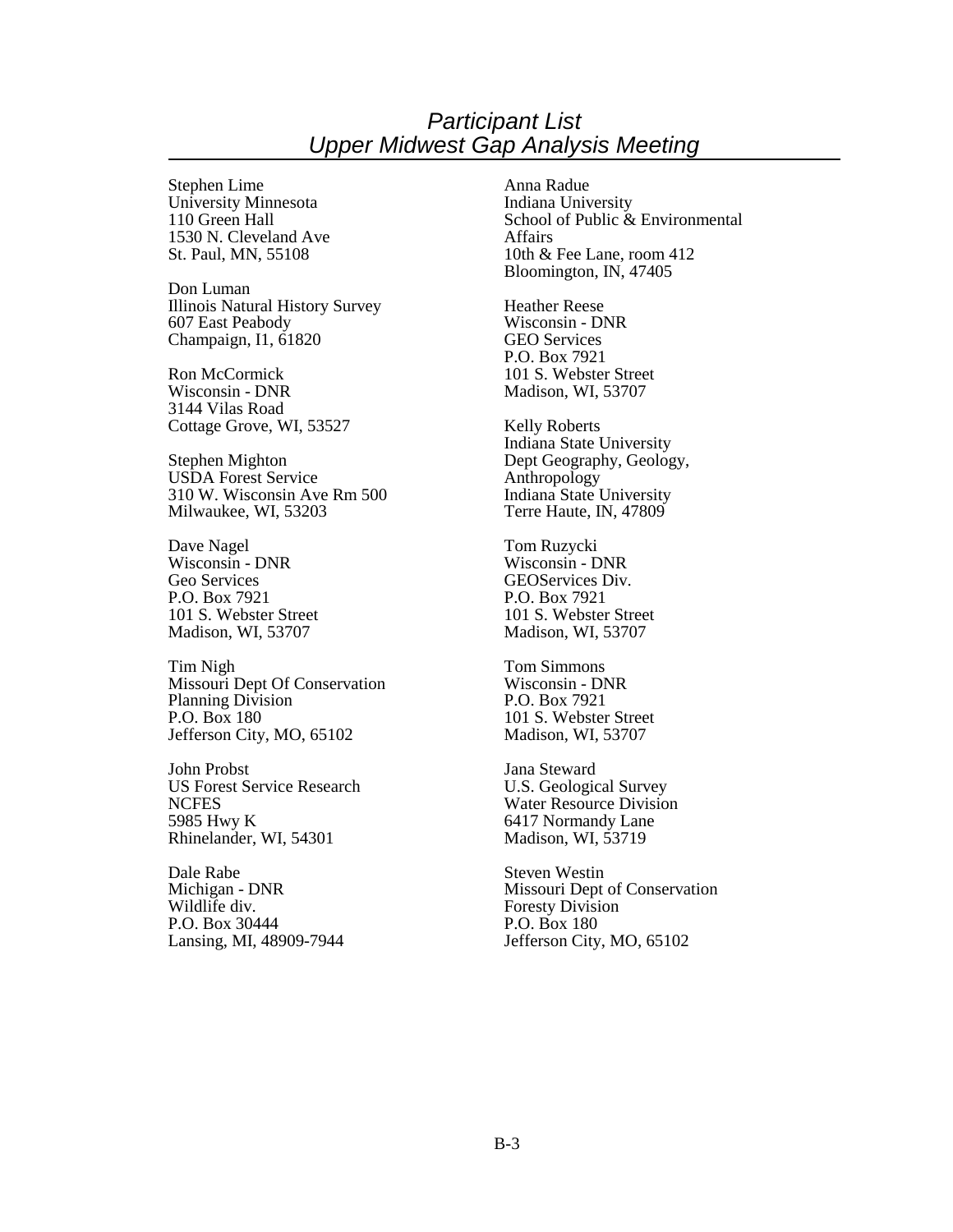### *Participant List Upper Midwest Gap Analysis Meeting*

Leni Wilsmann MIDNR - Natural Features Inventory 5th Floor Mason Bldg P.0. Box 30444 Lansing, MI, 48909-7944

Jeffery Wilson Indiana State University Dept Geography, Geology, Anthropology Indiana State University Terre Haute, IN, 47809

Phil Strobel US - EPA Great Lakes Nat'l Program Office 77 W. Jackson Blvd (G-9J) Chicago, IL, 60604

Paul Tessar Wisconsin - DNR GEO Services P.O. Box 7921 101 S. Webster Street Madison, WI, 53707

Dalia Varanka USDOI - BLM Suite 225 310 W. Wisconsin Ave. Milwaukee, WI, 53203

Peter Weiler University of Wisconsin Environmental Remote Sensing Cntr 1225 W. Dayton Street Madison, WI, 53705

Tim Weiss Wisconsin - DNR WM/4 Box 7921 Madison, WI, 53707

Dan Wendt USDA - Forest Service North Central Forest Experiment Station 1992 Folwell Ave St Paul, MN, 55108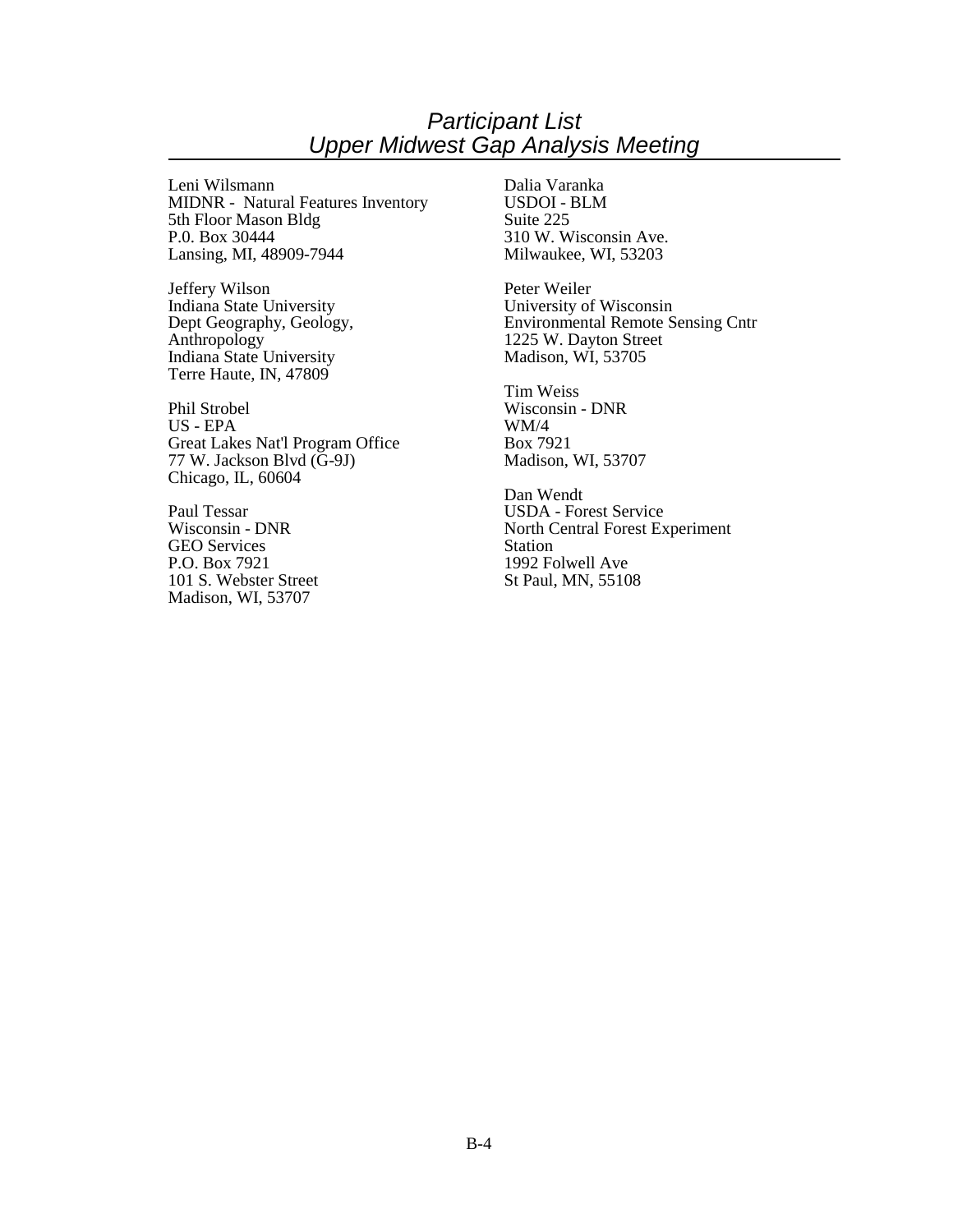| REPORT DOCUMENTATION PAGE                                                                                                                                                                                                                                                                                                                                                                                                                                                                                                                                                                                                                                                                                                               |                                             |                                            |                    | Form Approved<br>OMB No. 0704-0188                       |  |
|-----------------------------------------------------------------------------------------------------------------------------------------------------------------------------------------------------------------------------------------------------------------------------------------------------------------------------------------------------------------------------------------------------------------------------------------------------------------------------------------------------------------------------------------------------------------------------------------------------------------------------------------------------------------------------------------------------------------------------------------|---------------------------------------------|--------------------------------------------|--------------------|----------------------------------------------------------|--|
| Public reporting burden for this collection of information is estimated to average 1 hour per response, including the time for reviewing instructions, searching existing data<br>sources, gathering and maintaining the data needed, and completing and reviewing the collection of information. Send comments regarding this burden estimate or any other<br>aspect of this collection of information, including suggestions for reducing this burden, to Washington Headquarters Services, Directorate for Information Operations and<br>Reports, 1215 Jefferson Davis Highway, Suite 1204, Arlington, VA 22202-4302, and to the Office of Management and Budget, Paperwork Reduction Project (0704-0188),<br>Washington, D.C. 20503 |                                             |                                            |                    |                                                          |  |
| 1. AGENCY USE ONLY (Leave blank)                                                                                                                                                                                                                                                                                                                                                                                                                                                                                                                                                                                                                                                                                                        |                                             | 2. REPORT DATE<br>April 1996               |                    | 3. REPORT TYPE AND DATES COVERED                         |  |
| <b>4. TITLE AND SUBTITLE</b>                                                                                                                                                                                                                                                                                                                                                                                                                                                                                                                                                                                                                                                                                                            |                                             |                                            | 5. FUNDING NUMBERS |                                                          |  |
| Proceedings Upper Midwest Gap Analysis Meeting and Workshop, January 18-19, 1995.                                                                                                                                                                                                                                                                                                                                                                                                                                                                                                                                                                                                                                                       |                                             |                                            |                    |                                                          |  |
| 6. AUTHOR(S)                                                                                                                                                                                                                                                                                                                                                                                                                                                                                                                                                                                                                                                                                                                            |                                             |                                            |                    |                                                          |  |
| F., D'Erchia, D. Fitzpatrick, and P. Joria (editors)                                                                                                                                                                                                                                                                                                                                                                                                                                                                                                                                                                                                                                                                                    |                                             |                                            |                    |                                                          |  |
| 7. PERFORMING ORGANIZATION NAME AND ADDRESS                                                                                                                                                                                                                                                                                                                                                                                                                                                                                                                                                                                                                                                                                             |                                             |                                            |                    | 8. PERFORMING ORGANIZATION<br><b>REPORT NUMBER</b>       |  |
| 9. SPONSORING/MONITORING AGENCY NAME(S) AND ADDRESS(ES)                                                                                                                                                                                                                                                                                                                                                                                                                                                                                                                                                                                                                                                                                 |                                             |                                            |                    | 10. SPONSORING/MONITORING<br><b>AGENCY REPORT NUMBER</b> |  |
| National Biological Service<br><b>Environmental Management Technical Center</b>                                                                                                                                                                                                                                                                                                                                                                                                                                                                                                                                                                                                                                                         |                                             |                                            | 96-G001            |                                                          |  |
| 575 Lester Avenue<br>Onalaska, Wisconsin 54650                                                                                                                                                                                                                                                                                                                                                                                                                                                                                                                                                                                                                                                                                          |                                             |                                            |                    |                                                          |  |
| <b>11. SUPPLEMENTARY NOTES</b>                                                                                                                                                                                                                                                                                                                                                                                                                                                                                                                                                                                                                                                                                                          |                                             |                                            |                    |                                                          |  |
| 12a. DISTRIBUTION/AVAILABILITY STATEMENT                                                                                                                                                                                                                                                                                                                                                                                                                                                                                                                                                                                                                                                                                                |                                             |                                            |                    | 12b. DISTRIBUTION CODE                                   |  |
| Release unlimited. Available from National Technical Information Service, 5285 Port Royal Road, Springfield, VA 22161 (1-<br>800-553-6847 or 703-487-4650)                                                                                                                                                                                                                                                                                                                                                                                                                                                                                                                                                                              |                                             |                                            |                    |                                                          |  |
| 13. ABSTRACT (Maximum 200 words)                                                                                                                                                                                                                                                                                                                                                                                                                                                                                                                                                                                                                                                                                                        |                                             |                                            |                    |                                                          |  |
| The Environmental Management Technical Center hosted the Upper Midwest Gap Analysis Program meeting as a follow-up to implementation of the Program, which is being<br>coordinated by the Environmental Management Technical Center. Status reports were presented by the actively participating States of Michigan, Minnesota, and Wisconsin.<br>Representatives from the States of Illinois, Indiana, Iowa, Missouri, and Ohio provided reports and participated in regional coordination discussions. Attendees also<br>participated in group discussions about the protocol being designed for processing Landsat Thematic Mapper imagery for land cover classification and the status and<br>distribution of satellite imagery.    |                                             |                                            |                    |                                                          |  |
| <b>14. SUBJECT TERMS</b>                                                                                                                                                                                                                                                                                                                                                                                                                                                                                                                                                                                                                                                                                                                |                                             |                                            |                    | 15. NUMBER OF PAGES                                      |  |
| Gap Analysis, Landsat, remote sensing, GIS, biodiversity, vegetation communities, land cover                                                                                                                                                                                                                                                                                                                                                                                                                                                                                                                                                                                                                                            |                                             |                                            |                    | 66 pp. $+$ Appendixes A-B                                |  |
|                                                                                                                                                                                                                                                                                                                                                                                                                                                                                                                                                                                                                                                                                                                                         |                                             |                                            |                    | 16. PRICE CODE                                           |  |
| 17. SECURITY CLASSIFICATION<br>OF REPORT                                                                                                                                                                                                                                                                                                                                                                                                                                                                                                                                                                                                                                                                                                | 18. SECURITY CLASSIFICATION<br>OF THIS PAGE | 19. SECURITY CLASSIFICATION<br>OF ABSTRACT |                    | <b>20. LIMITATION OF ABSTRACT</b>                        |  |
| Unclassified<br>Unclassified<br>Unclassified                                                                                                                                                                                                                                                                                                                                                                                                                                                                                                                                                                                                                                                                                            |                                             |                                            |                    |                                                          |  |